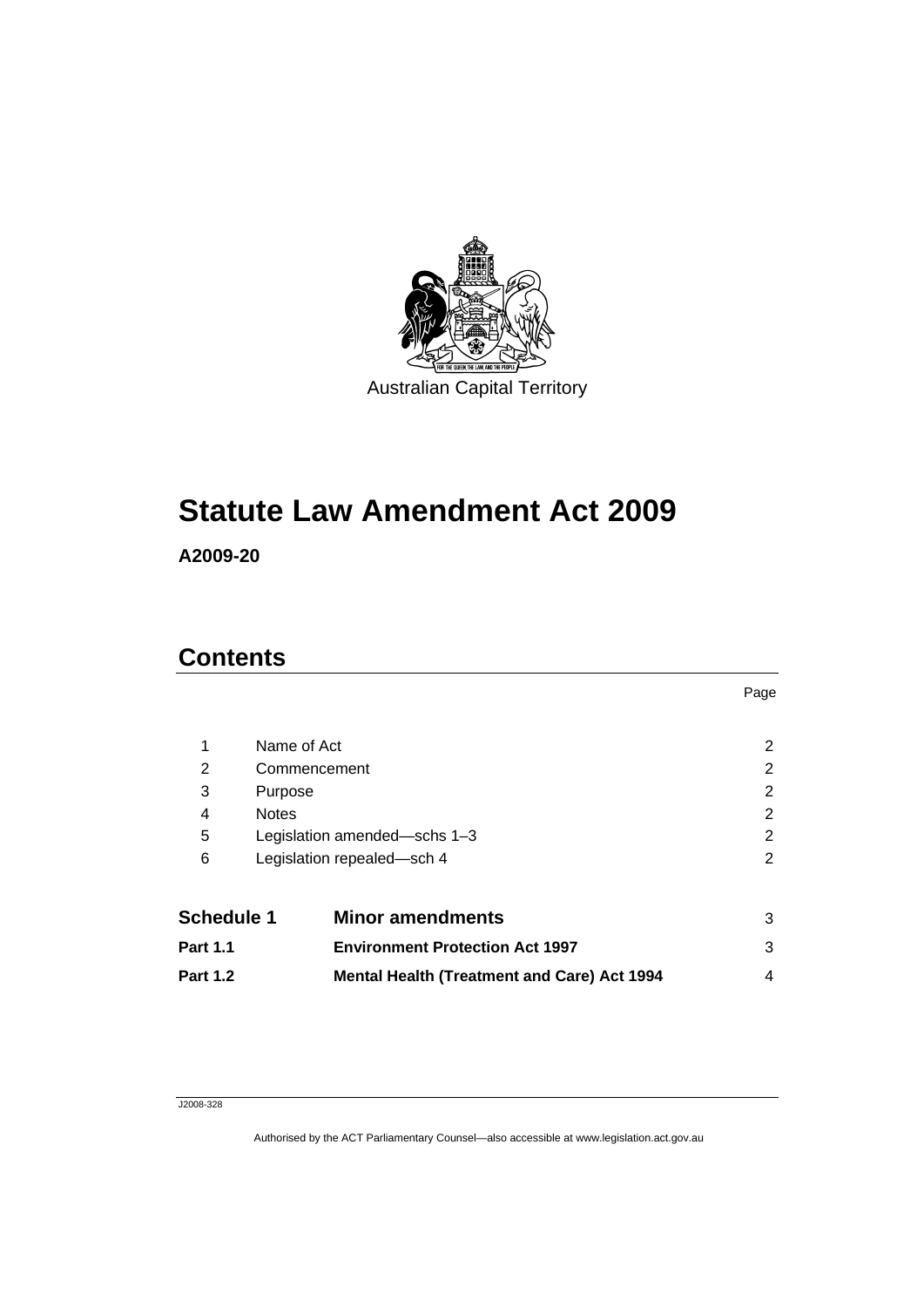| Contents |
|----------|
|----------|

| <b>Schedule 2</b> | <b>Legislation Act 2001</b>                                         | Page<br>6       |
|-------------------|---------------------------------------------------------------------|-----------------|
| <b>Schedule 3</b> | <b>Technical amendments</b>                                         | 12 <sup>2</sup> |
| <b>Part 3.1</b>   | <b>Agents Act 2003</b>                                              | 12 <sup>2</sup> |
| <b>Part 3.2</b>   | <b>Animal Diseases Act 2005</b>                                     | 13              |
| <b>Part 3.3</b>   | <b>Animal Welfare Regulation 2001</b>                               | 14              |
| <b>Part 3.4</b>   | <b>Architects Act 2004</b>                                          | 15              |
| <b>Part 3.5</b>   | <b>Architects Regulation 2004</b>                                   | 16              |
| <b>Part 3.6</b>   | <b>Associations Incorporation Act 1991</b>                          | 17              |
| <b>Part 3.7</b>   | <b>Board of Senior Secondary Studies Act 1997</b>                   | 18              |
| <b>Part 3.8</b>   | <b>Building Act 2004</b>                                            | 19              |
| <b>Part 3.9</b>   | <b>Building and Construction Industry Training Levy Act</b><br>1999 | 21              |
| Part 3.10         | <b>Building (General) Regulation 2008</b>                           | 21              |
| Part 3.11         | <b>Casino Control Act 2006</b>                                      | 22              |
| <b>Part 3.12</b>  | <b>Children and Young People Act 2008</b>                           | 23              |
| Part 3.13         | Civil Law (Wrongs) Act 2002                                         | 24              |
| <b>Part 3.14</b>  | <b>Clinical Waste Act 1990</b>                                      | 24              |
| Part 3.15         | <b>Commissioner for the Environment Act 1993</b>                    | 25              |
| Part 3.16         | <b>Common Boundaries Act 1981</b>                                   | 26              |
| Part 3.17         | <b>Construction Occupations (Licensing) Act 2004</b>                | 27              |
| Part 3.18         | <b>Consumer Credit (Administration) Act 1996</b>                    | 29              |
| Part 3.19         | <b>Coroners Act 1997</b>                                            | 30              |
| <b>Part 3.20</b>  | <b>Court Procedures Act 2004</b>                                    | 30              |
| Part 3.21         | <b>Credit Act 1985</b>                                              | 31              |
| <b>Part 3.22</b>  | <b>Dangerous Substances (Explosives) Regulation 2004</b>            | 32              |
| Part 3.23         | <b>Domestic Animals Act 2000</b>                                    | 33              |

contents 2 Statute Law Amendment Act 2009

A2009-20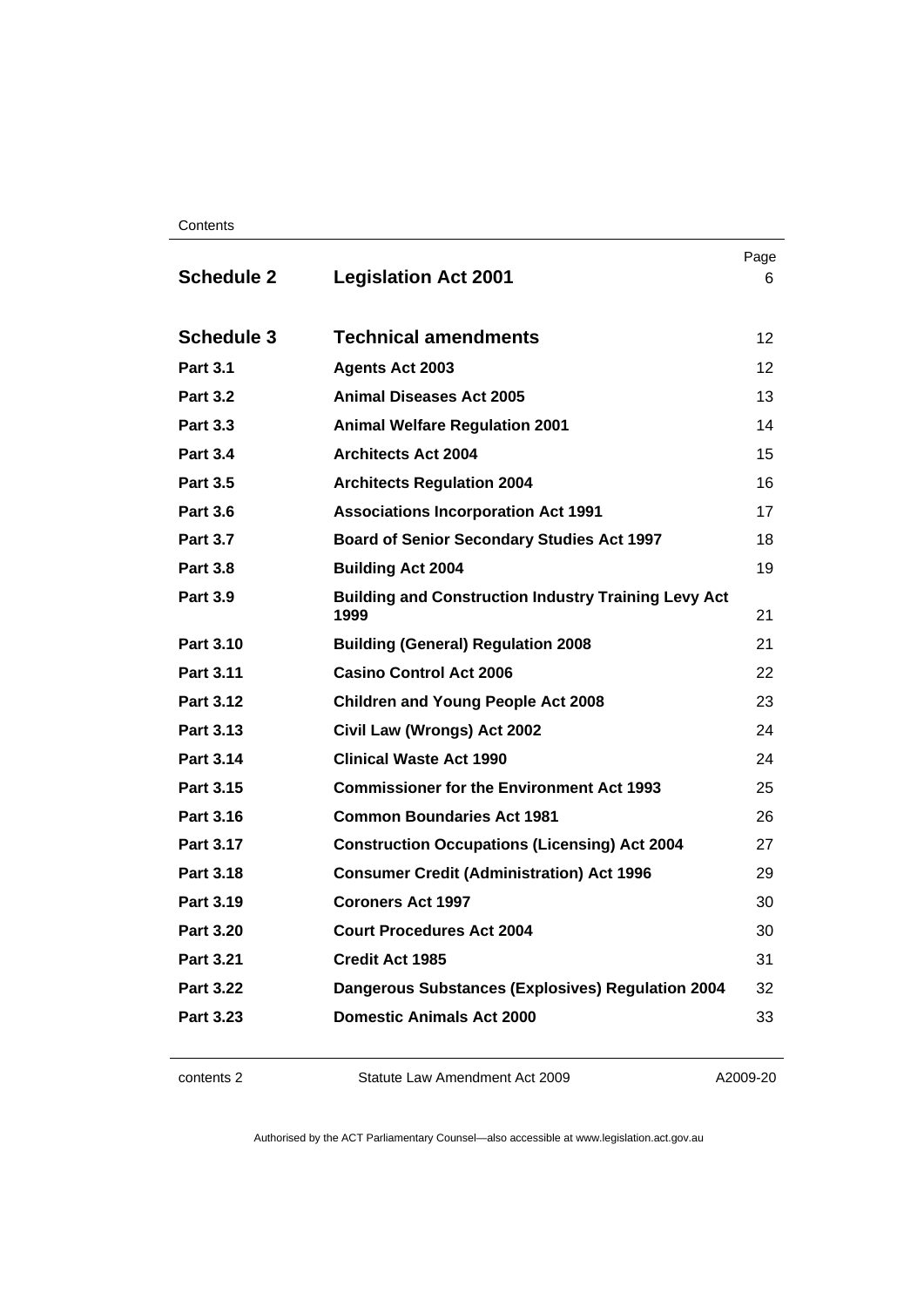**Contents** 

| <b>Part 3.24</b> | <b>Duties Act 1999</b>                                                      | Page<br>34 |
|------------------|-----------------------------------------------------------------------------|------------|
| Part 3.25        | <b>Education Act 2004</b>                                                   | 37         |
| <b>Part 3.26</b> | <b>Electricity Safety Act 1971</b>                                          | 37         |
| <b>Part 3.27</b> | <b>Emergencies Act 2004</b>                                                 | 38         |
| <b>Part 3.28</b> | <b>Environment Protection Act 1997</b>                                      | 39         |
| Part 3.29        | <b>Environment Protection Regulation 2005</b>                               | 39         |
| <b>Part 3.30</b> | Fair Trading (Consumer Affairs) Act 1973                                    | 40         |
| Part 3.31        | <b>Firearms Act 1996</b>                                                    | 41         |
| <b>Part 3.32</b> | <b>Firearms Regulation 2008</b>                                             | 42         |
| Part 3.33        | <b>First Home Owner Grant Act 2000</b>                                      | 42         |
| Part 3.34        | Gas Safety Act 2000                                                         | 43         |
| Part 3.35        | <b>Gene Technology Act 2003</b>                                             | 43         |
| Part 3.36        | <b>Guardianship and Management of Property Act 1991</b>                     | 44         |
| <b>Part 3.37</b> | <b>Guardianship and Management of Property Regulation</b><br>1991           | 45         |
| Part 3.38        | <b>Health Professionals Act 2004</b>                                        | 46         |
| Part 3.39        | <b>Health Professionals Regulation 2004</b>                                 | 48         |
| <b>Part 3.40</b> | <b>Health Records (Privacy and Access) Act 1997</b>                         | 51         |
| Part 3.41        | <b>Heritage Act 2004</b>                                                    | 51         |
| <b>Part 3.42</b> | <b>Housing Assistance Act 2007</b>                                          | 52         |
| <b>Part 3.43</b> | <b>Independent Competition and Regulatory Commission</b><br><b>Act 1997</b> | 53         |
| <b>Part 3.44</b> | <b>Intoxicated People (Care and Protection) Act 1994</b>                    | 54         |
| <b>Part 3.45</b> | Lakes Act 1976                                                              | 55         |
| Part 3.46        | <b>Land Rent Act 2008</b>                                                   | 56         |
| <b>Part 3.47</b> | <b>Lands Acquisition Act 1994</b>                                           | 57         |
| <b>Part 3.48</b> | <b>Land Titles Act 1925</b>                                                 | 58         |
| Part 3.49        | <b>Legal Profession Act 2006</b>                                            | 59         |
|                  |                                                                             |            |

#### A2009-20

Statute Law Amendment Act 2009

contents 3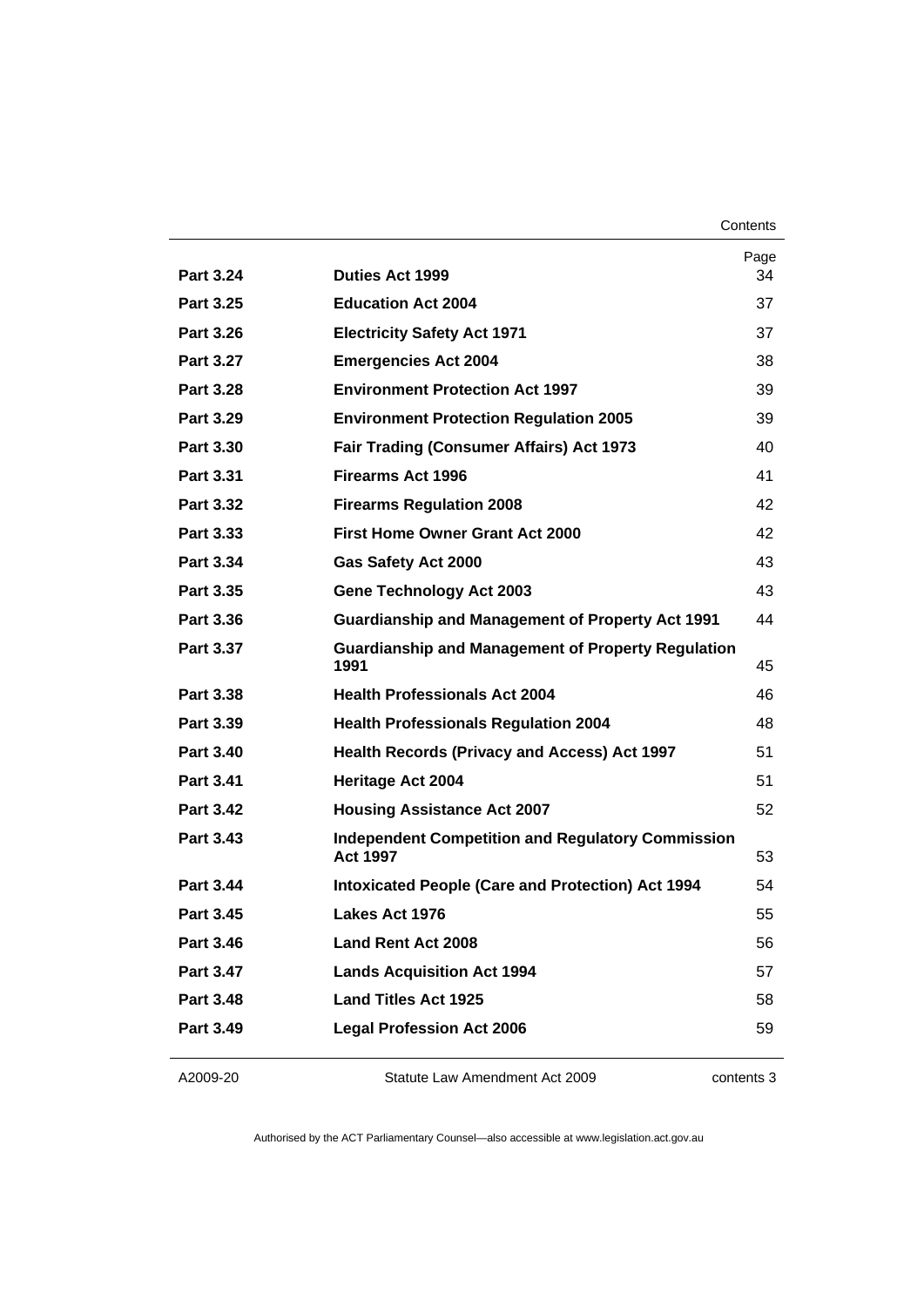#### **Contents**

|                  |                                                                             | Page |
|------------------|-----------------------------------------------------------------------------|------|
| <b>Part 3.50</b> | <b>Liquor Act 1975</b>                                                      | 62   |
| Part 3.51        | <b>Major Events Security Act 2000</b>                                       | 64   |
| Part 3.52        | Medicines, Poisons and Therapeutic Goods Act 2008                           | 65   |
| Part 3.53        | <b>Mental Health (Treatment and Care) Act 1994</b>                          | 69   |
| <b>Part 3.54</b> | <b>Mercantile Law Act 1962</b>                                              | 70   |
| Part 3.55        | <b>Notaries Public Act 1984</b>                                             | 70   |
| Part 3.56        | <b>Partnership Act 1963</b>                                                 | 71   |
| Part 3.57        | <b>Payroll Tax Act 1987</b>                                                 | 73   |
| Part 3.58        | <b>Planning and Development Act 2007</b>                                    | 75   |
| Part 3.59        | <b>Plant Diseases Act 2002</b>                                              | 76   |
| <b>Part 3.60</b> | <b>Prohibited Weapons Act 1996</b>                                          | 77   |
| <b>Part 3.61</b> | <b>Public Health Act 1997</b>                                               | 78   |
| <b>Part 3.62</b> | Racing Act 1999                                                             | 79   |
| Part 3.63        | Rates Act 2004                                                              | 81   |
| Part 3.64        | Roads and Public Places Act 1937                                            | 84   |
| Part 3.65        | Road Transport (Driver Licensing) Regulation 2000                           | 88   |
| <b>Part 3.66</b> | <b>Road Transport (Public Passenger Services)</b><br><b>Regulation 2002</b> | 89   |
| <b>Part 3.67</b> | Sale of Motor Vehicles Act 1977                                             | 90   |
| Part 3.68        | <b>Second-hand Dealers Regulation 2002</b>                                  | 91   |
| Part 3.69        | <b>Taxation Administration Act 1999</b>                                     | 92   |
| <b>Part 3.70</b> | <b>Transplantation and Anatomy Act 1978</b>                                 | 94   |
| <b>Part 3.71</b> | <b>Tree Protection Act 2005</b>                                             | 97   |
| Part 3.72        | <b>Trustee Companies Act 1947</b>                                           | 97   |
| Part 3.73        | Uncollected Goods Act 1996                                                  | 98   |
| <b>Part 3.74</b> | <b>Utilities Act 2000</b>                                                   | 99   |
| <b>Part 3.75</b> | <b>Utilities (Electricity Restrictions) Regulation 2004</b>                 | 99   |
|                  |                                                                             |      |

contents 4 Statute Law Amendment Act 2009

A2009-20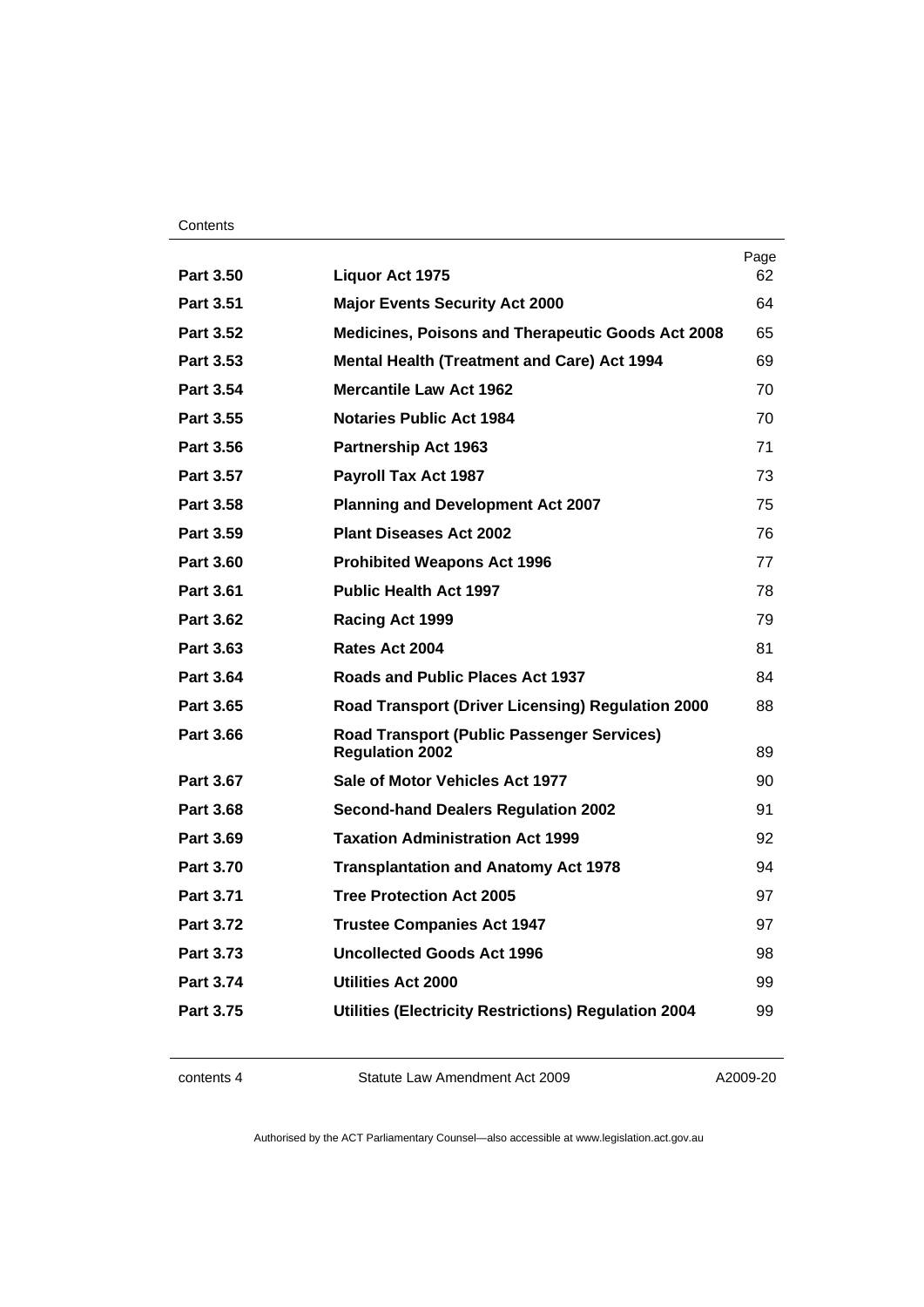|                  |                                              | Contents    |
|------------------|----------------------------------------------|-------------|
| <b>Part 3.76</b> | Utilities (Gas Restrictions) Regulation 2005 | Page<br>100 |
| <b>Part 3.77</b> | <b>Waste Minimisation Act 2001</b>           | 101         |
| <b>Part 3.78</b> | <b>Waste Minimisation Regulation 2001</b>    | 103         |
| Part 3.79        | <b>Water Resources Act 2007</b>              | 104         |
| <b>Part 3.80</b> | Wills Act 1968                               | 105         |
|                  |                                              |             |
| Schedule 4       | Repeal of redundant notifiable instruments   | 106         |
| <b>Part 4.1</b>  | <b>Environment Protection Act 1997</b>       | 106         |

A2009-20

Statute Law Amendment Act 2009

contents 5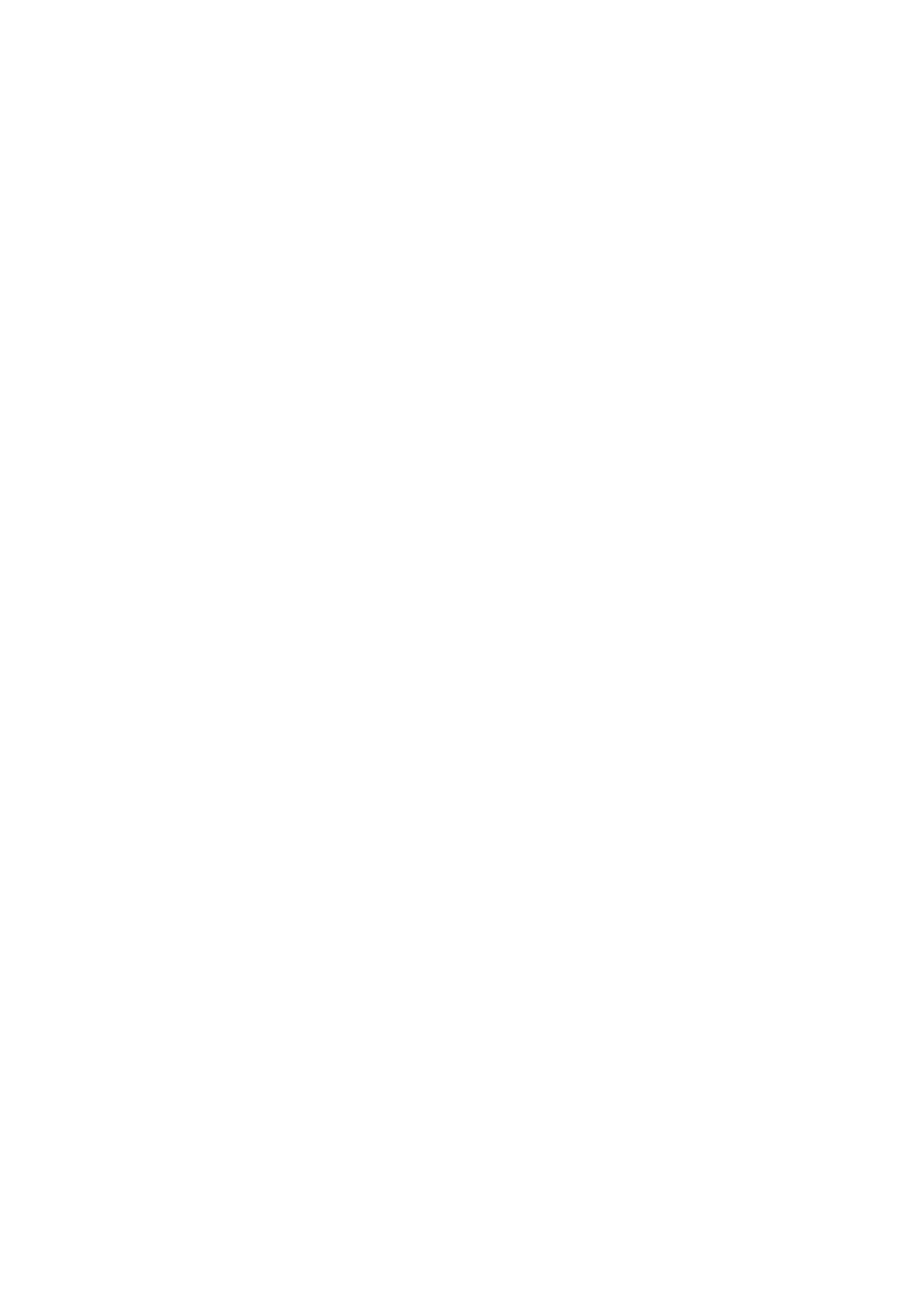<span id="page-6-0"></span>

# **Statute Law Amendment Act 2009**

**A2009-20** 

l

An Act to amend legislation for the purpose of statute law revision

The Legislative Assembly for the Australian Capital Territory enacts as follows:

J2008-328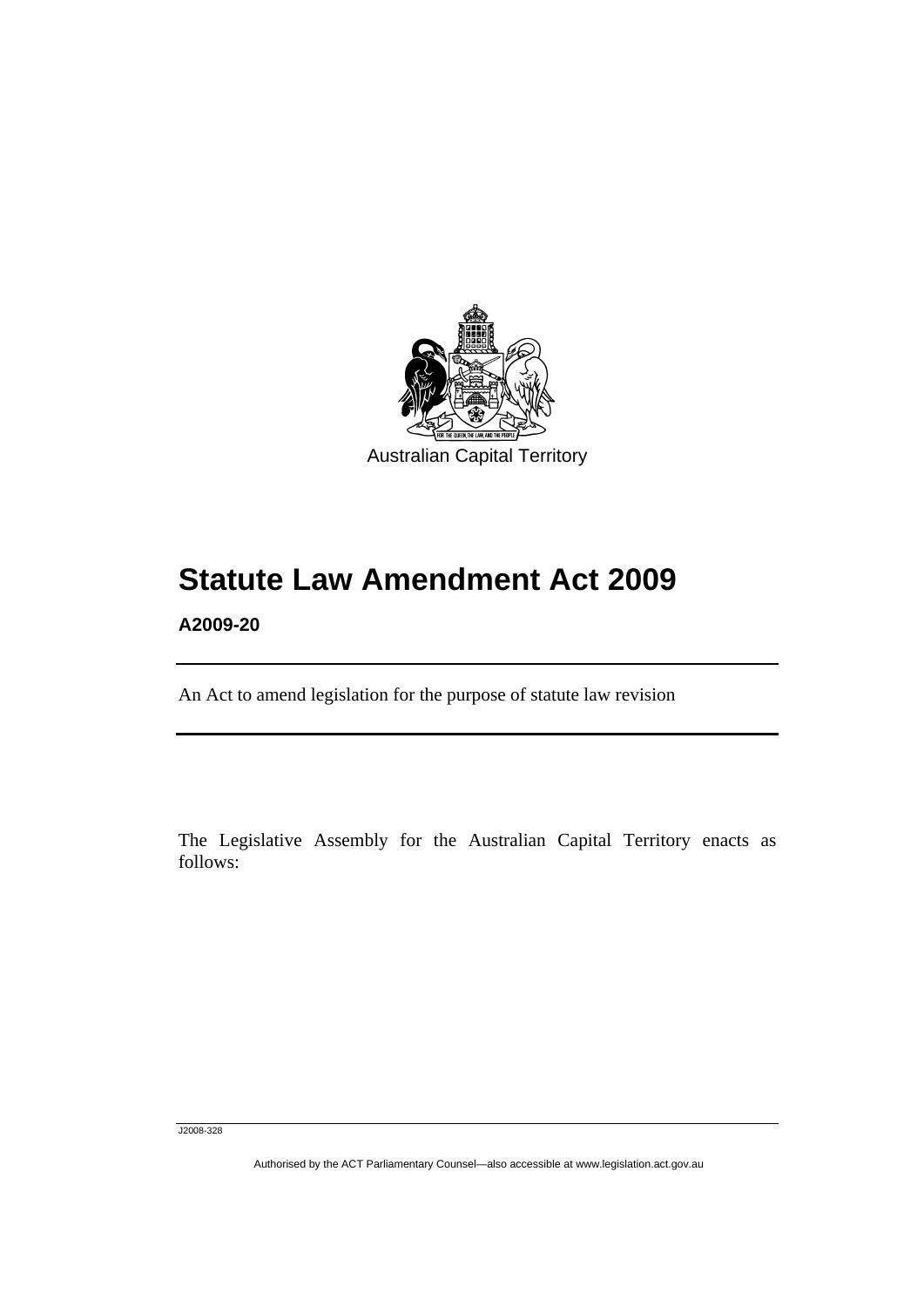# <span id="page-7-0"></span>**1 Name of Act**

This Act is the *Statute Law Amendment Act 2009*.

# **2 Commencement**

This Act commences on the 21st day after its notification day.

*Note* The naming and commencement provisions automatically commence on the notification day (see Legislation Act, s 75 (1)).

# **3 Purpose**

The purpose of this Act is to improve the quality of the statute law of the Territory by amending legislation for the purpose of statute law revision.

# **4 Notes**

A note included in this Act is explanatory and is not part of this Act.

*Note* See the Legislation Act, s 127 (1), (4) and (5) for the legal status of notes.

# **5 Legislation amended—schs 1–3**

This Act amends the legislation mentioned in schedules 1 to 3.

# **6 Legislation repealed—sch 4**

This Act repeals the legislation mentioned in schedule 4.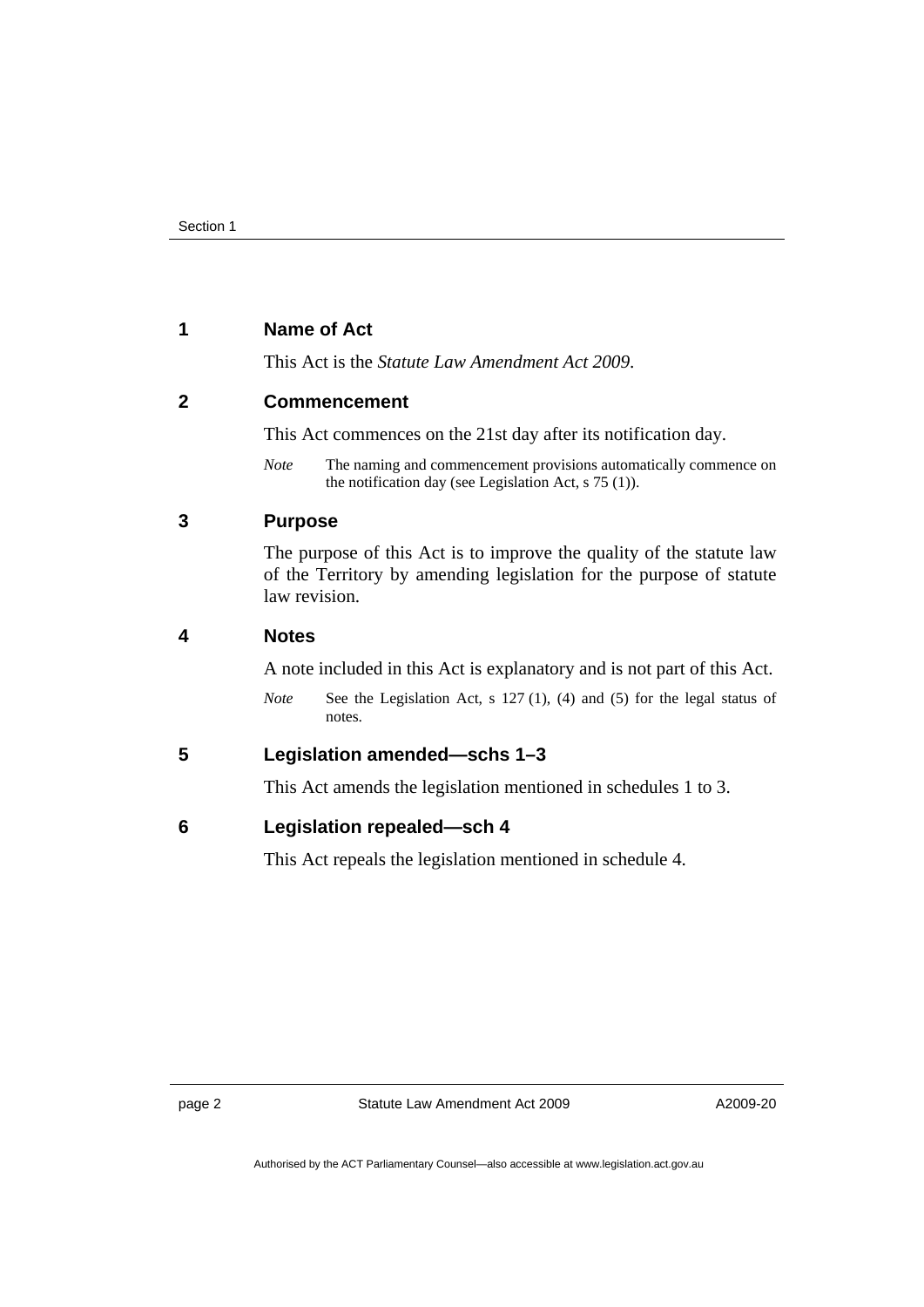# <span id="page-8-0"></span>**Schedule 1 Minor amendments**

 $(see s.5)$ 

# **Part 1.1 Environment Protection Act 1997**

# **[1.1] New section 164A**

*insert* 

# **164A Expiry of notifiable instruments**

- (1) This section applies to a notifiable instrument under any of the following provisions:
	- section 25 (Consultation on draft environment protection policy);
	- section 41 (Notification of environmental protection agreements);
	- section 48 (Consultation on application for environmental authorisation);
	- section 50 (Notification of grant);
	- section 59 (Notification of review of environmental authorisations).
- (2) If the notifiable instrument does not state when the instrument expires, the instrument expires 6 months after the day it is notified.

### **Explanatory note**

The Act requires public notice (by way of notification on the ACT legislation register) of the making of applications for environmental authorisations and the granting or review of environmental authorisations. Environmental authorisations can cover things as diverse as holding outdoor concerts to running pest control operations. Once a notice has been notified or, in the case of applications for authorisations, the period for public consultation has ended, there is little value in the notifications remaining current.

A2009-20

Statute Law Amendment Act 2009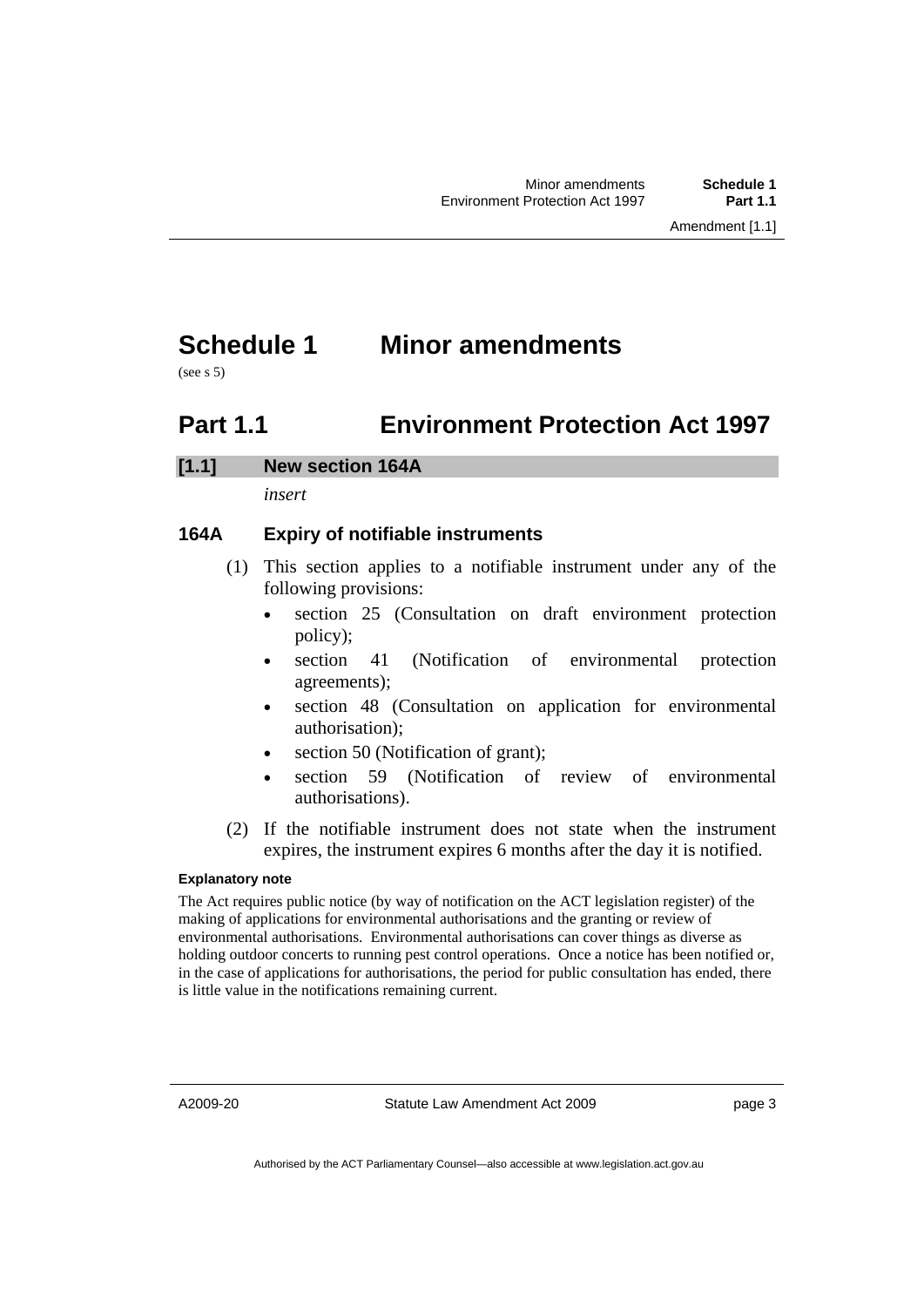<span id="page-9-0"></span>

| Schedule 1      | Minor amendments                            |  |  |
|-----------------|---------------------------------------------|--|--|
| <b>Part 1.2</b> | Mental Health (Treatment and Care) Act 1994 |  |  |
| Amendment [1.2] |                                             |  |  |

While future notices may include expiry clauses, this amendment includes a provision in the Act that automatically expires notices once they have served their purpose. The expired notices will still be available on the legislation register, but will appear under the 'repealed' heading. This will ensure that only truly current instruments are included under the 'current' heading on the register, making it easier to access them.

# **Part 1.2 Mental Health (Treatment and Care) Act 1994**

# **[1.2] New section 140A**

*insert* 

# **140A Protection of officials from liability**

- (1) An official is not civilly liable for conduct engaged in honestly and without recklessness—
	- (a) in the exercise of a function under this Act; or
	- (b) in the reasonable belief that the conduct was in the exercise of a function under this Act.
- (2) Any civil liability that would, apart from this section, attach to the official attaches instead to the Territory.
- (3) In this section:

*conduct* means an act or omission to do an act.

*official* means—

- (a) the chief psychiatrist; or
- (b) the care coordinator; or
- (c) a mental health officer; or
- (d) an official visitor; or

page 4 Statute Law Amendment Act 2009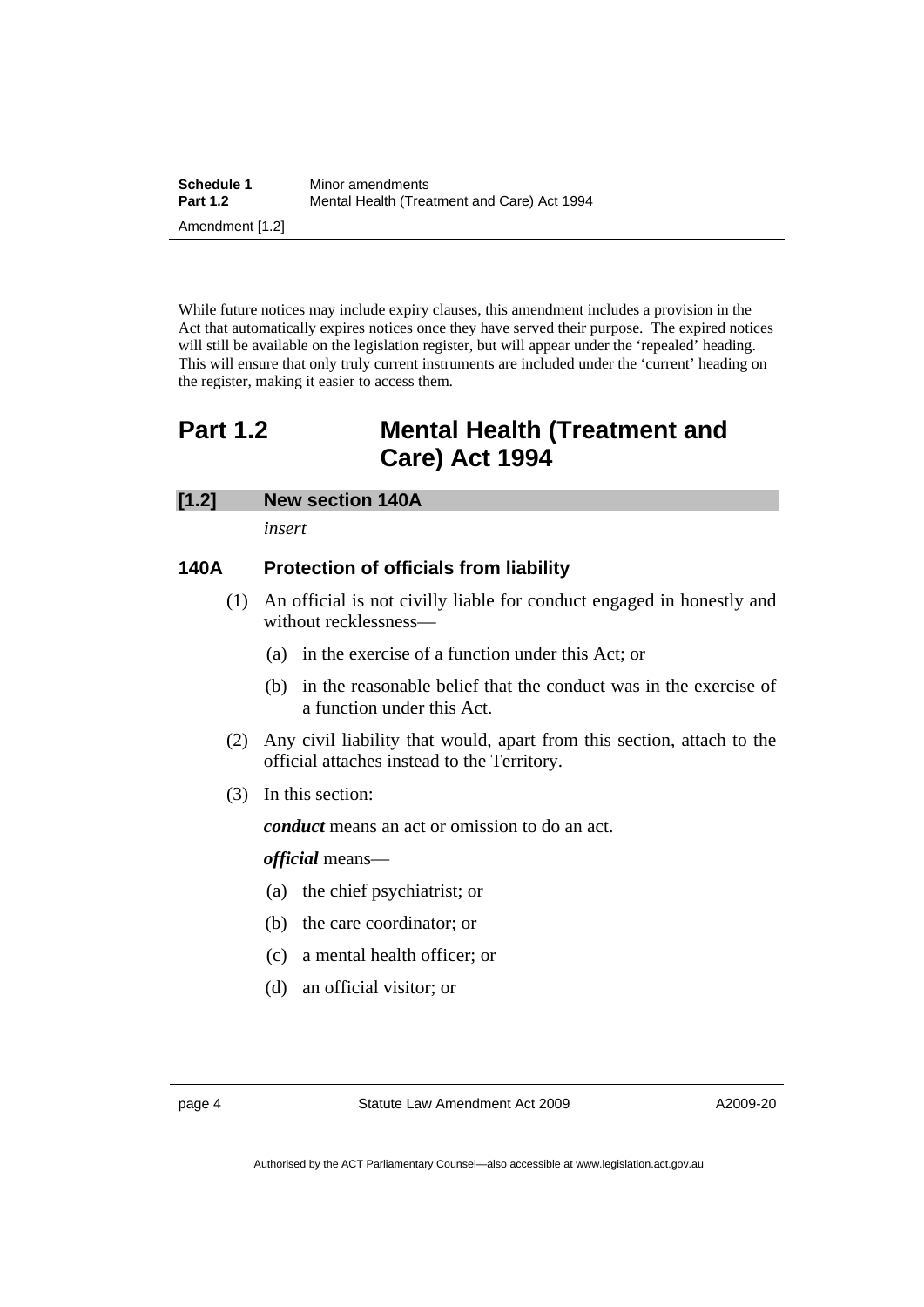- (e) anyone else exercising a function under this Act.
- *Note* A reference to an Act includes a reference to the statutory instruments made or in force under the Act, including any regulation (see Legislation Act, s 104).

#### **Explanatory note**

This amendment inserts a standard provision to make it clear that officials exercising functions under the Act are protected from any civil liability that may arise in the proper exercise of those functions.

A2009-20

Statute Law Amendment Act 2009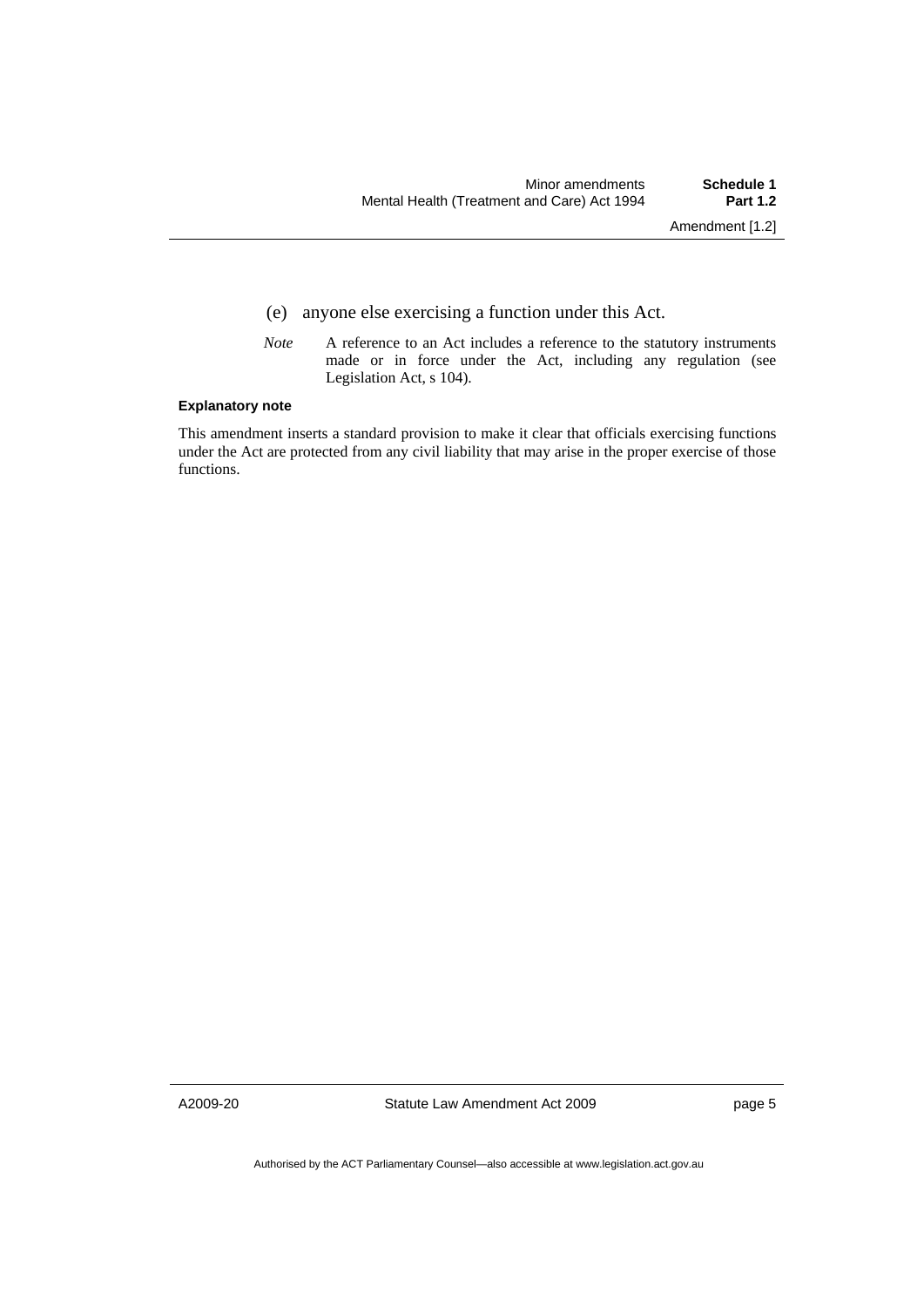<span id="page-11-0"></span>**Schedule 2** Legislation Act 2001

Amendment [2.1]

# **Schedule 2 Legislation Act 2001**

(see s 5)

### **[2.1] Section 60 (1)**

*omit everything before paragraph (a), insert* 

# **60 Correction etc of name of instrument**

 (1) This section applies if a legislative instrument, or a statutory instrument entered on the register under section 19 (3), is unnamed or the name it gives to itself—

#### **Explanatory note**

Section 60 ensures that legislative instruments notified on the legislation register are named correctly, in line with current legislative drafting practice It provides for names to be added to unnamed instruments and sets out the limited circumstances in which the name of an instrument may be corrected to bring it into line with current legislative drafting practice. Consistent naming of instruments makes them easier for users to find, therefore enhancing access to legislation.

The amendment will extend the section to statutory instruments added to the register under section 19 (3) (Contents of register). That section includes provision for certain statutory instruments to be added to the register as 'additional material' if the parliamentary counsel considers it is likely to be helpful to users of the register. For example, appointments of public servants to various statutory bodies are generally not notifiable but can be included on the register for public information, where appropriate. The amendment will ensure that the naming conventions for legislative instruments apply also to this additional material.

page 6 Statute Law Amendment Act 2009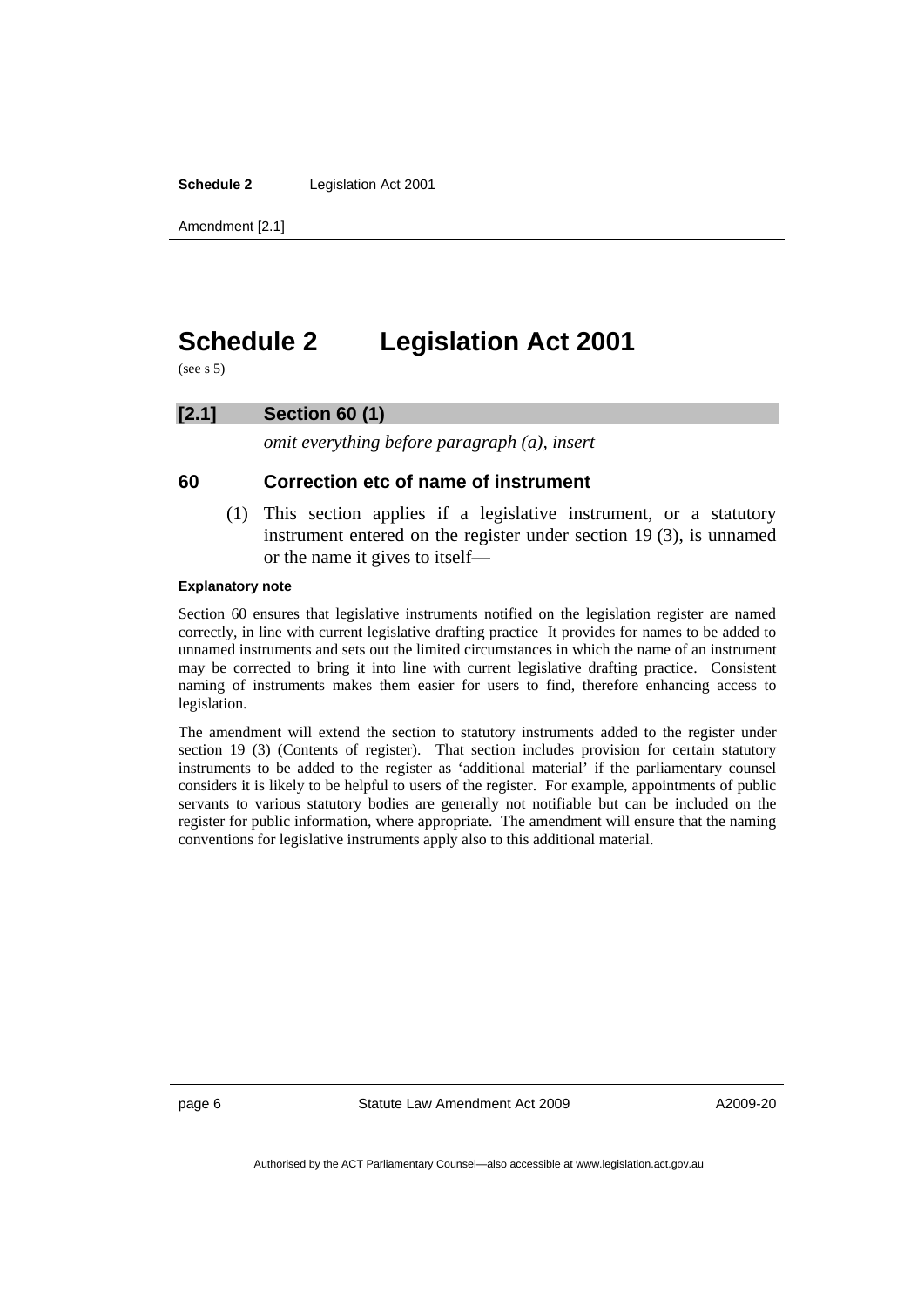Amendment [2.2]



*omit* 

another legislative instrument

*insert* 

another instrument

#### **Explanatory note**

This amendment is consequential on the extension of the application of section 60 to certain statutory instruments by another amendment.

| [2.3] | Section 60 (1) (c) |  |  |  |  |
|-------|--------------------|--|--|--|--|
|-------|--------------------|--|--|--|--|

*omit* 

other legislative instruments

*insert* 

other instruments

#### **Explanatory note**

This amendment is consequential on the extension of the application of section 60 to certain statutory instruments by another amendment.

*omit* 

the legislative instrument

 $(2)$ 

*insert* 

the instrument

#### **Explanatory note**

This amendment is consequential on the extension of the application of section 60 to certain statutory instruments by another amendment.

A2009-20

Statute Law Amendment Act 2009

page 7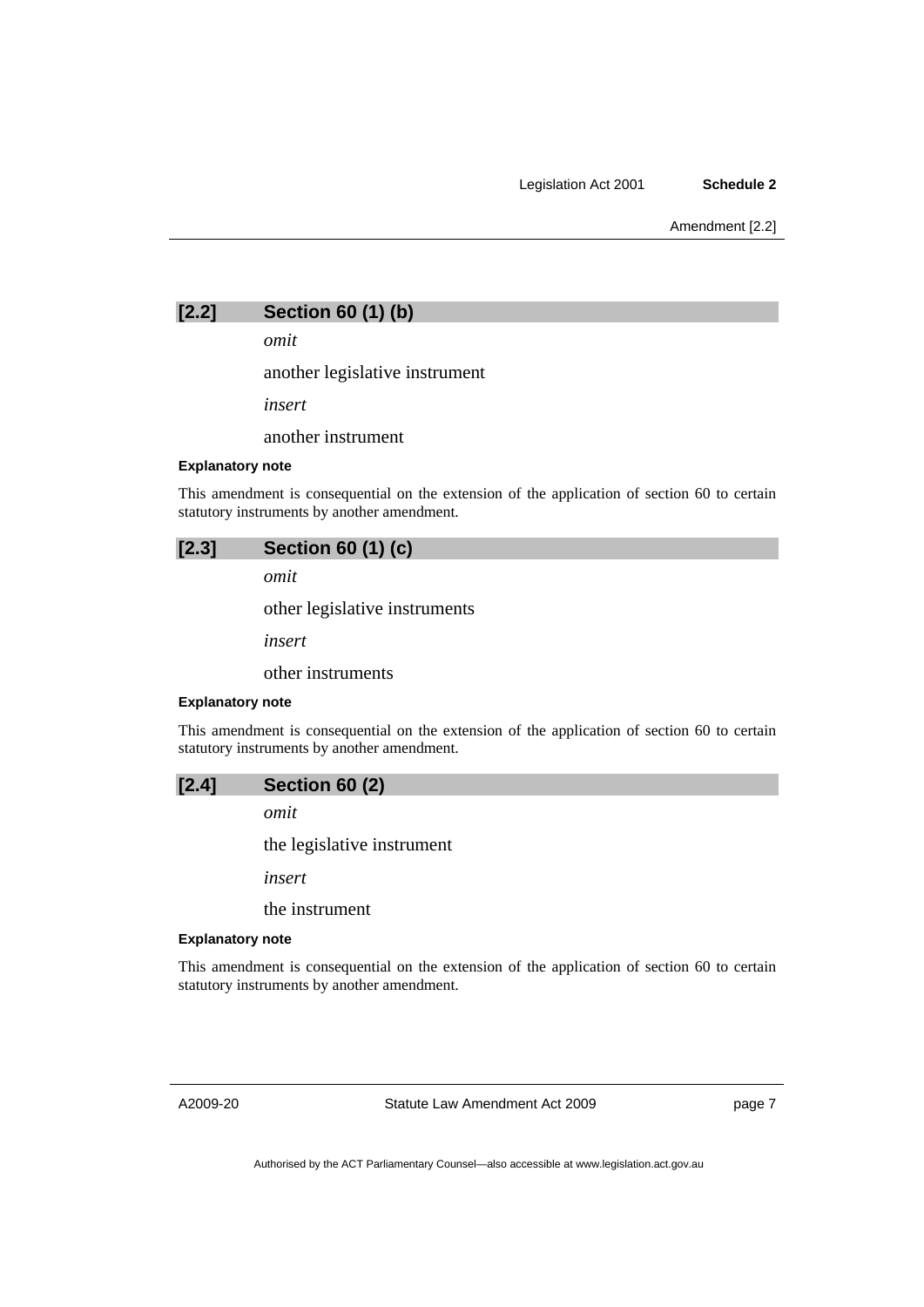#### **Schedule 2** Legislation Act 2001

Amendment [2.5]

### **[2.5] Section 60 (3) and (4)**

*omit* 

a legislative instrument

*insert* 

an instrument

#### **Explanatory note**

This amendment is consequential on the extension of the application of section 60 to certain statutory instruments by another amendment.

# **[2.6] Section 91 (9) (b)**

*substitute* 

 (b) the heading of the relevant amending provision of the amending law;

#### **Explanatory note**

The existing paragraph refers to the 'heading of the relevant amending provision of the amending Act'. This amendment remakes the paragraph so that it is consistent with the rest of section 91 (9), which refers to 'the amending law'.

### **[2.7] Section 131 (1)**

*substitute* 

 (1) In an Act or statutory instrument, a definition of a term that includes the word 'see' followed by a reference to a law or instrument (a *signpost definition*) means the term has the same meaning as the term (or, if the reference includes a reference to the definition of another term, that term) has in the law or instrument, as in force from time to time.

#### **Examples**

1 A signpost definition '*food*—see section 10.' in the dictionary to an Act means that the word 'food' when used in the Act has the same meaning as it has in section 10, as in force from time to time.

page 8 Statute Law Amendment Act 2009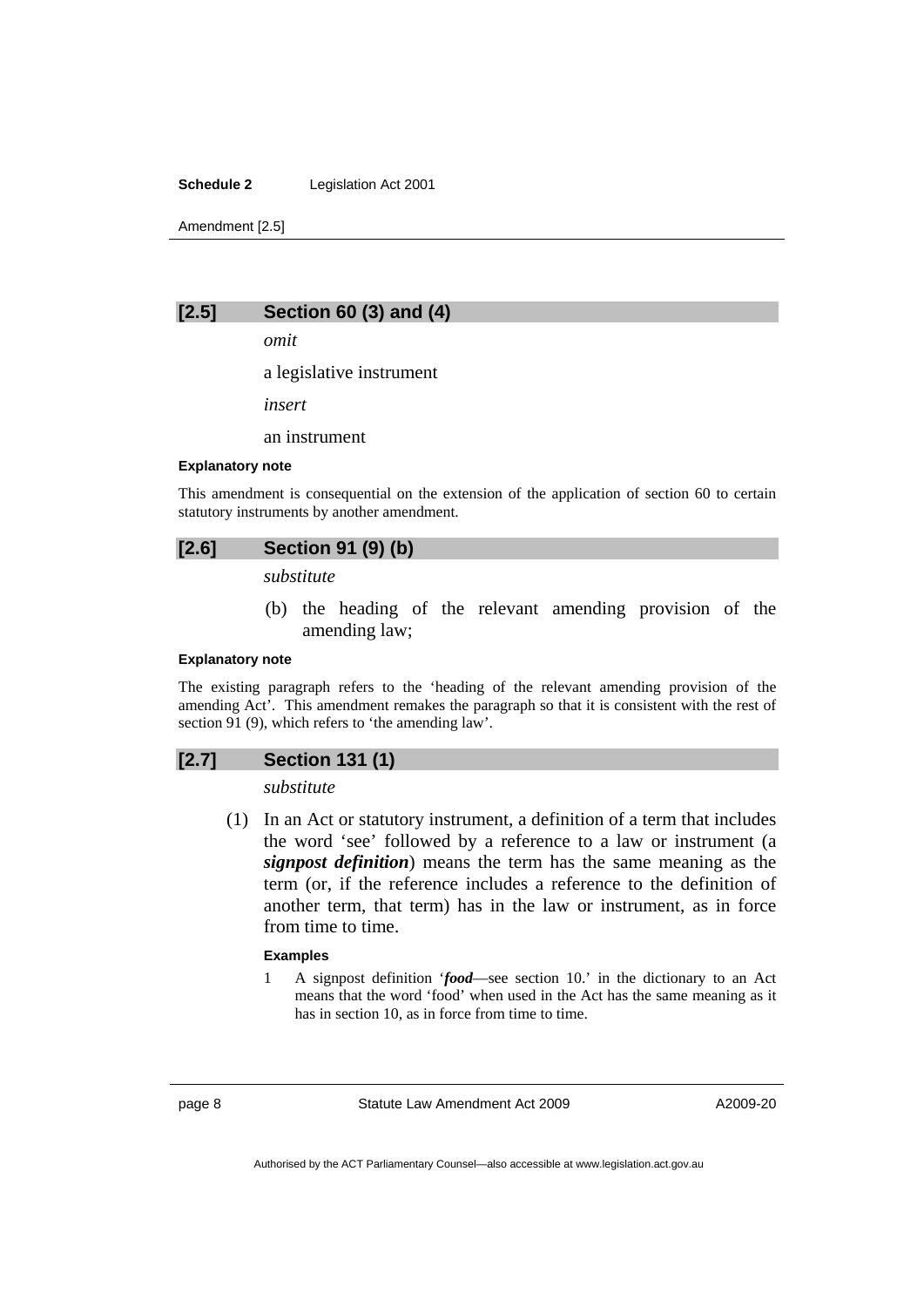- 2 A signpost definition '*injury*—see the *XYZ Act 2001*, dictionary.' in the dictionary to another Act means that the word 'injury', when used in the other Act, has the same meaning as it has in the definition of *injury* in the *XYZ Act 2001*, dictionary, as in force from time to time.
- 3 A signpost definition 'OH&S Council—see the *XYZ Act 2000*, dictionary, definition of *council*.' means that the expression 'OH&S Council' has the same meaning as the word 'council' has in the definition of *council* in the *XYZ Act 2000*, dictionary, as in force from time to time.
- *Note* An example is part of the Act, is not exhaustive and may extend, but does not limit, the meaning of the provision in which it appears (see s 126 and s 132).

#### **Explanatory note**

The term 'signpost definition' is not currently defined in the Act, dictionary, part 1. However, it is used in the heading to section 131 and in notes, and in provisions and notes in other Acts. This amendment remakes the subsection to include the words in brackets to make clear that the definition described is a signpost definition.

### **[2.8] Section 160 (1)**

*substitute* 

 (1) In an Act or statutory instrument, a reference to a *person* generally includes a reference to a corporation as well as an individual.

### **Explanatory note**

This amendment revises section 160 (1) to make clear that the provision is giving meaning to the term 'person' and to enable a signpost definition for the term to be inserted in the dictionary.

#### **[2.9] Dictionary, part 1, new definitions**

*insert* 

*AS*—see section 164 (1) (References to Australian Standards etc).

*AS/NZS*—see section 164 (2) (References to Australian Standards etc).

*Australian/New Zealand Standard*—see section 164 (2) (References to Australian Standards etc).

A2009-20

Statute Law Amendment Act 2009

page 9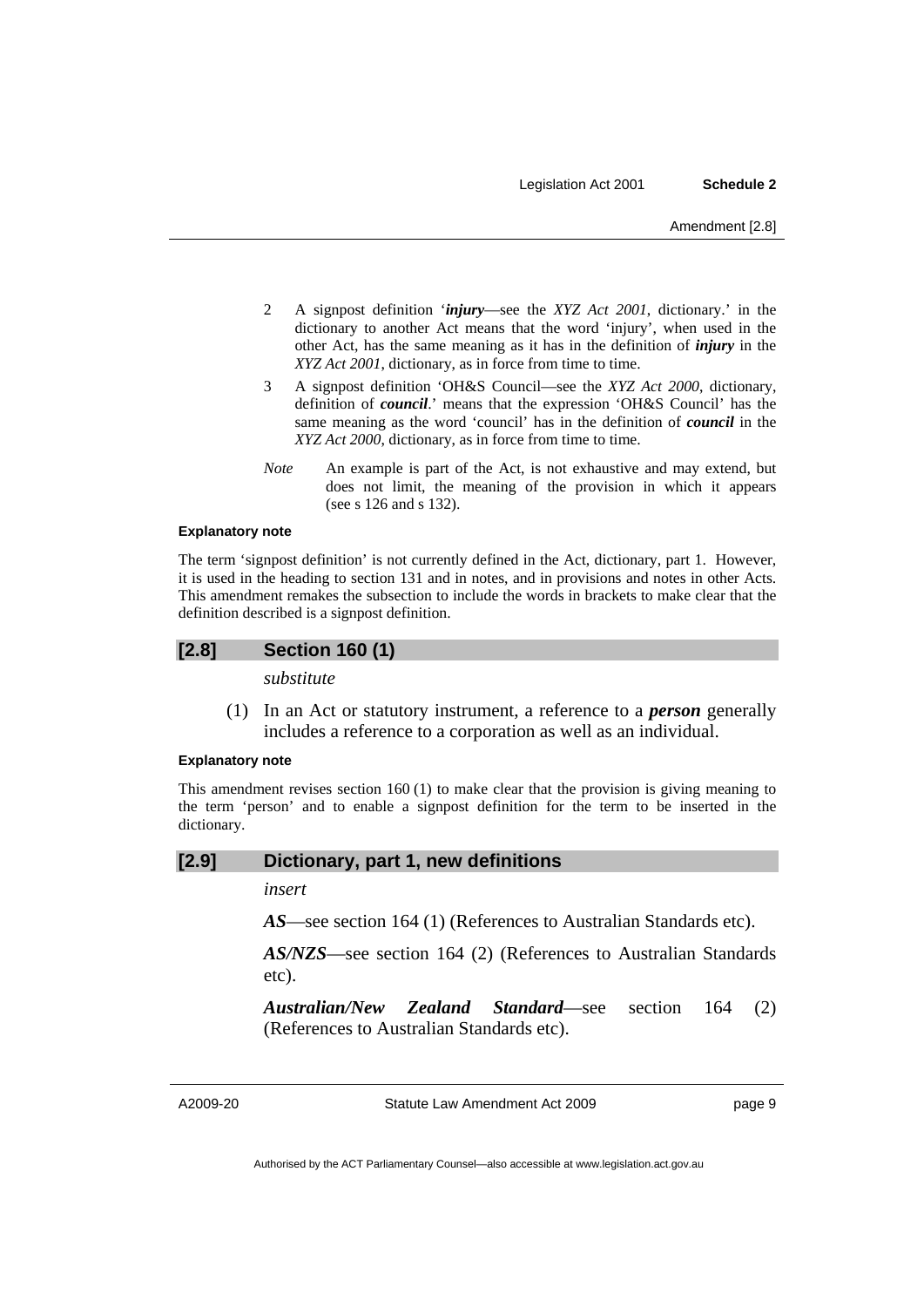**Schedule 2** Legislation Act 2001

Amendment [2.10]

### *Australian Standard*—see section 164 (1) (References to Australian Standards etc).

#### **Explanatory note**

This amendment inserts signpost definitions for terms given meaning by section 164.

#### **[2.10] Dictionary, part 1, new definition of** *daily newspaper*

*insert* 

*daily newspaper* means a daily newspaper circulating generally in the ACT.

#### **Explanatory note**

This amendment inserts a definition of *daily newspaper* into the Legislation Act, dictionary, part 1 (Meaning of commonly-used terms). Including the term in the Legislation Act will simplify the statute book, as the term is currently used in over 50 Acts and regulations.

#### **[2.11] Dictionary, part 1, definition of** *person* **and note**

*substitute* 

*person—*see section 160 (References to people generally).

#### **Explanatory note**

This amendment is consequential on changes made to section 160 (1) by another amendment.

# **[2.12] Dictionary, part 1, definition of** *registrar of liquor licences*

*omit* 

#### **Explanatory note**

This amendment is consequential on an amendment of the *Liquor Act 1975* made by the *ACT Civil and Administrative Tribunal Legislation Amendment Act 2008*, schedule 1, amendment 1.417 omitting divisions 2.1 and 2.2 of that Act. Division 2.2 established the positions of Registrar and Deputy Registrar of Liquor Licences. The amendment replaced those positions with the commissioner for fair trading.

page 10 Statute Law Amendment Act 2009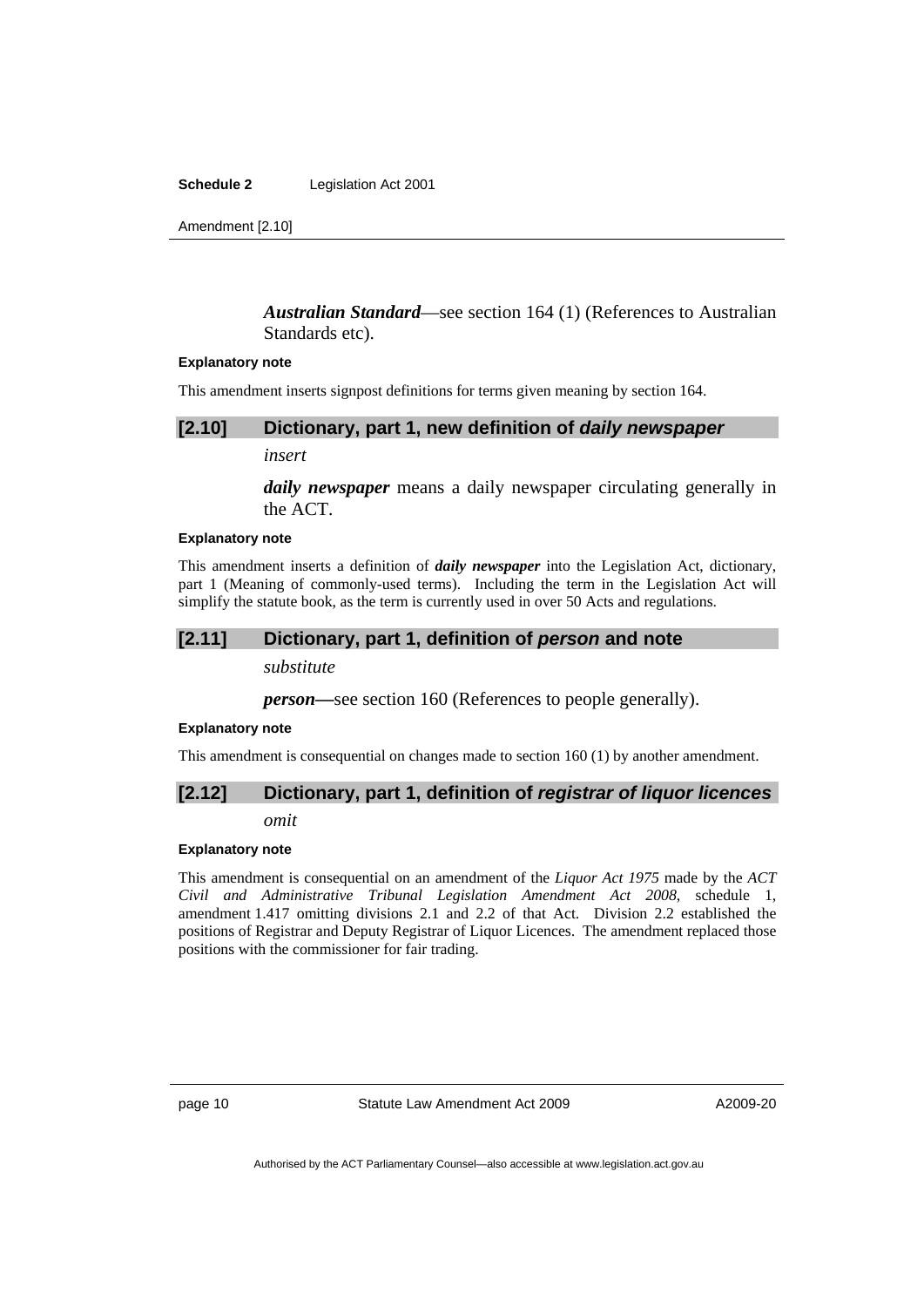# **[2.13] Dictionary, part 1, definition of** *see*

*omit* 

#### **Explanatory note**

This amendment is consequential on changes made to section 131 (1) by another amendment.

### **[2.14] Dictionary, part 1, new definition of** *signpost definition*

*insert* 

*signpost definition*—see section 131 (Signpost definition).

#### **Explanatory note**

This amendment inserts a definition of 'signpost definition' to make clear that section 131 is giving meaning to the term 'signpost definition'.

# **[2.15] Dictionary, part 1, definition of** *sitting day*

*substitute* 

*sitting day*, of the Legislative Assembly, means a period that commences on a day the Assembly meets and continues until the Assembly next adjourns.

*Note* A sitting day may continue for 1 or more days.

#### **Explanatory note**

This amendment makes the Legislation Act definition of *sitting day* consistent with the practice of the Legislative Assembly.

A2009-20

Statute Law Amendment Act 2009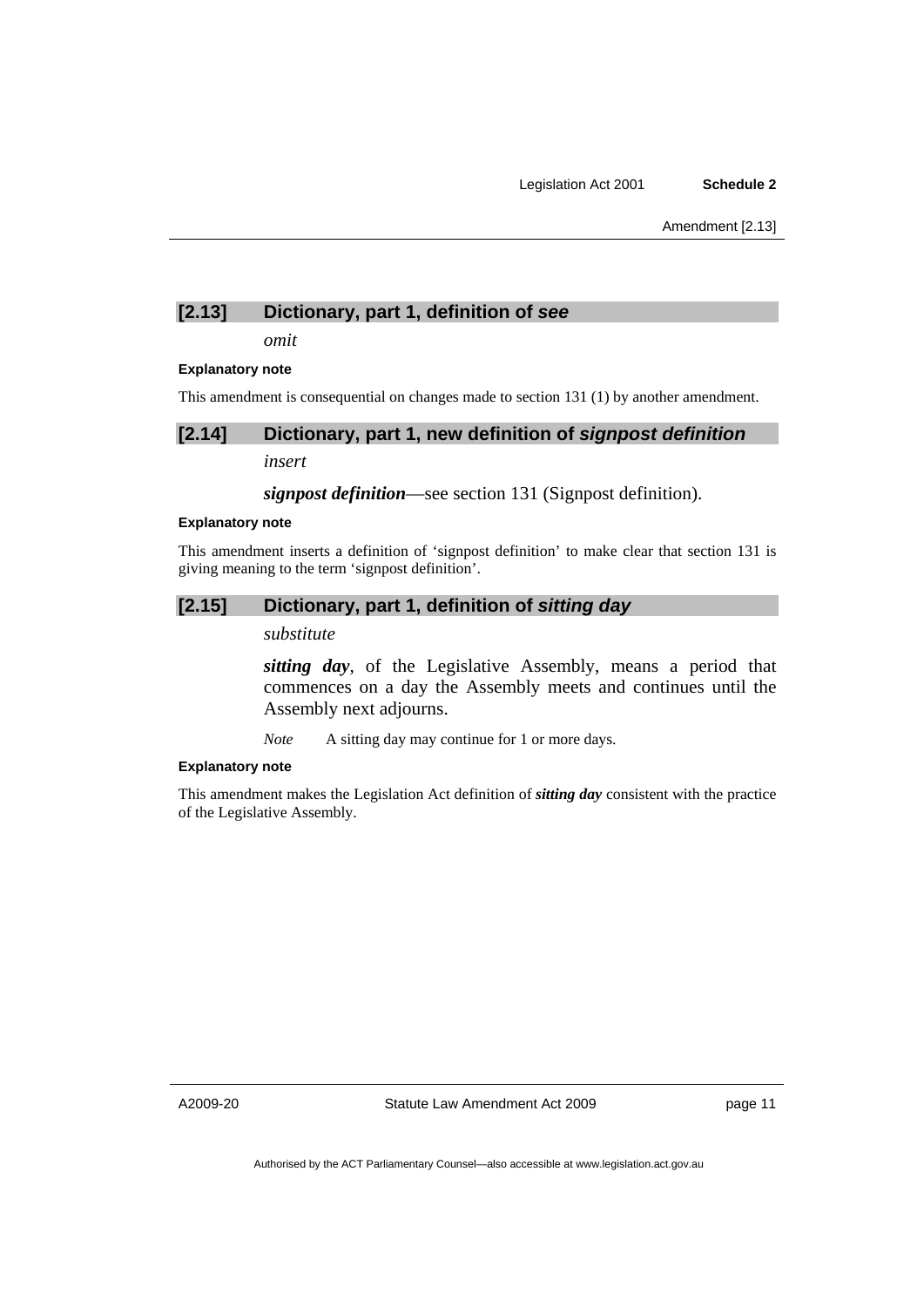<span id="page-17-0"></span>**Schedule 3 Technical amendments**<br>**Part 3.1 Agents Act 2003** Agents Act 2003 Amendment [3.1]

# **Schedule 3 Technical amendments**

 $(see s.5)$ 

# **Part 3.1 Agents Act 2003**

**[3.1] Sections 28 (1), 52 (1), 123 (3) and 150 (2)** 

*omit* 

daily ACT newspaper

*substitute* 

daily newspaper

#### **Explanatory note**

This amendment is consequential on the insertion of a definition of *daily newspaper* in the Legislation Act, dictionary, part 1 by another amendment.

# **[3.2] Dictionary, note 2**

*insert* 

daily newspaper

#### **Explanatory note**

This amendment inserts a new term to assist users and is consequential on the insertion of a definition of *daily newspaper* in the Legislation Act, dictionary, part 1 by another amendment. Dictionary, note 2 is an aid to users which lists examples of terms used in the Act that are defined in the Legislation Act, dictionary, part 1.

### **[3.3] Dictionary, definition of** *daily ACT newspaper*

*omit* 

#### **Explanatory note**

This amendment is consequential on the insertion of a definition of *daily newspaper* in the Legislation Act, dictionary, part 1 by another amendment.

page 12 Statute Law Amendment Act 2009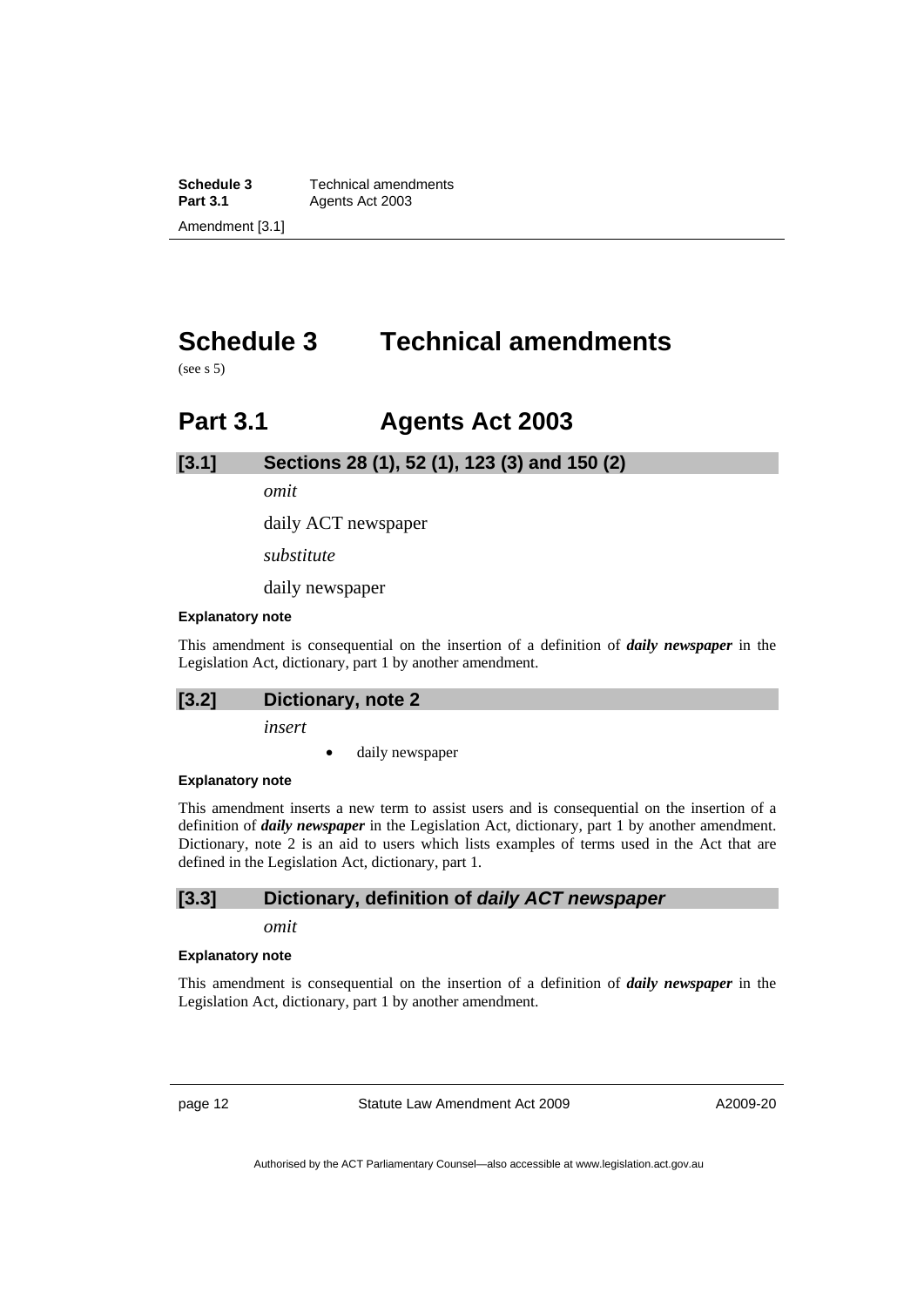# <span id="page-18-0"></span>**Part 3.2 Animal Diseases Act 2005**

### **[3.4] Sections 15 (4) and 19 (3)**

*omit* 

daily newspaper published and circulating in the ACT

*substitute* 

daily newspaper

#### **Explanatory note**

This amendment is consequential on the insertion of a definition of *daily newspaper* in the Legislation Act, dictionary, part 1 by another amendment.

# **[3.5] Dictionary, note 2**

*insert* 

• daily newspaper

#### **Explanatory note**

This amendment inserts a new term to assist users and is consequential on the insertion of a definition of *daily newspaper* in the Legislation Act, dictionary, part 1 by another amendment. Dictionary, note 2 is an aid to users which lists examples of terms used in the Act that are defined in the Legislation Act, dictionary, part 1.

# **[3.6] Dictionary, definition of** *required media***, paragraph (a)**

*omit* 

daily newspaper circulating generally in the ACT

*substitute* 

daily newspaper

#### **Explanatory note**

This amendment is consequential on the insertion of a definition of *daily newspaper* in the Legislation Act, dictionary, part 1 by another amendment.

A2009-20

Statute Law Amendment Act 2009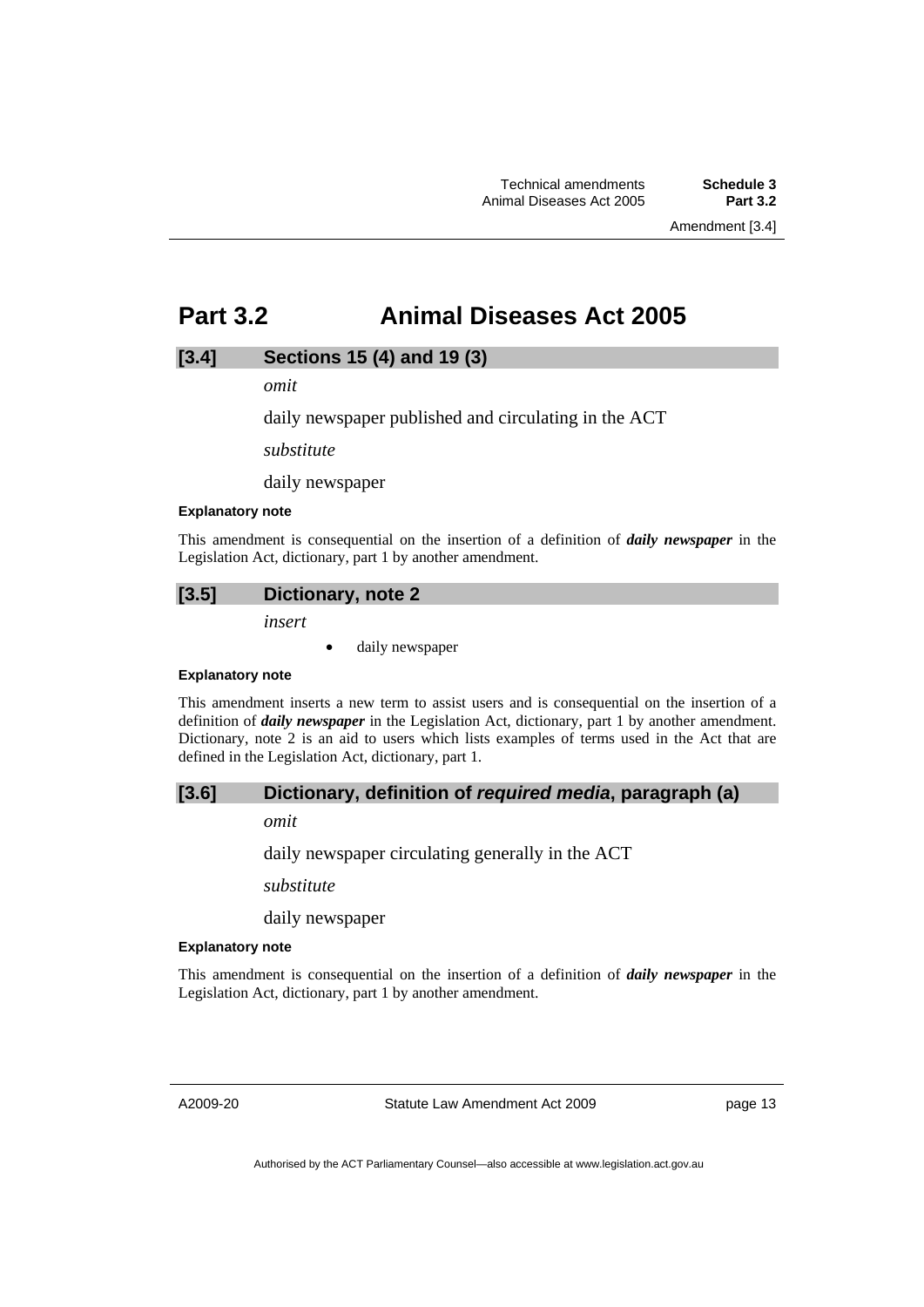<span id="page-19-0"></span>**Schedule 3 Technical amendments**<br>**Part 3.3 Animal Welfare Regulat Part 3.3** Animal Welfare Regulation 2001 Amendment [3.7]

# **Part 3.3 Animal Welfare Regulation 2001**

### **[3.7] Section 6B**

*omit* 

authorised person

*substitute* 

authorisation holder

#### **Explanatory note**

This amendment is consequential on the replacement of *authorised person* with *authorisation holder* in the Act.

| $[3.8]$ | Section 6B (a)               |
|---------|------------------------------|
|         | omit                         |
|         | Authorised people            |
|         | substitute                   |
|         | <b>Authorisation holders</b> |

#### **Explanatory note**

This amendment is consequential on the replacement of *authorised person* with *authorisation holder* in the Act.

page 14 Statute Law Amendment Act 2009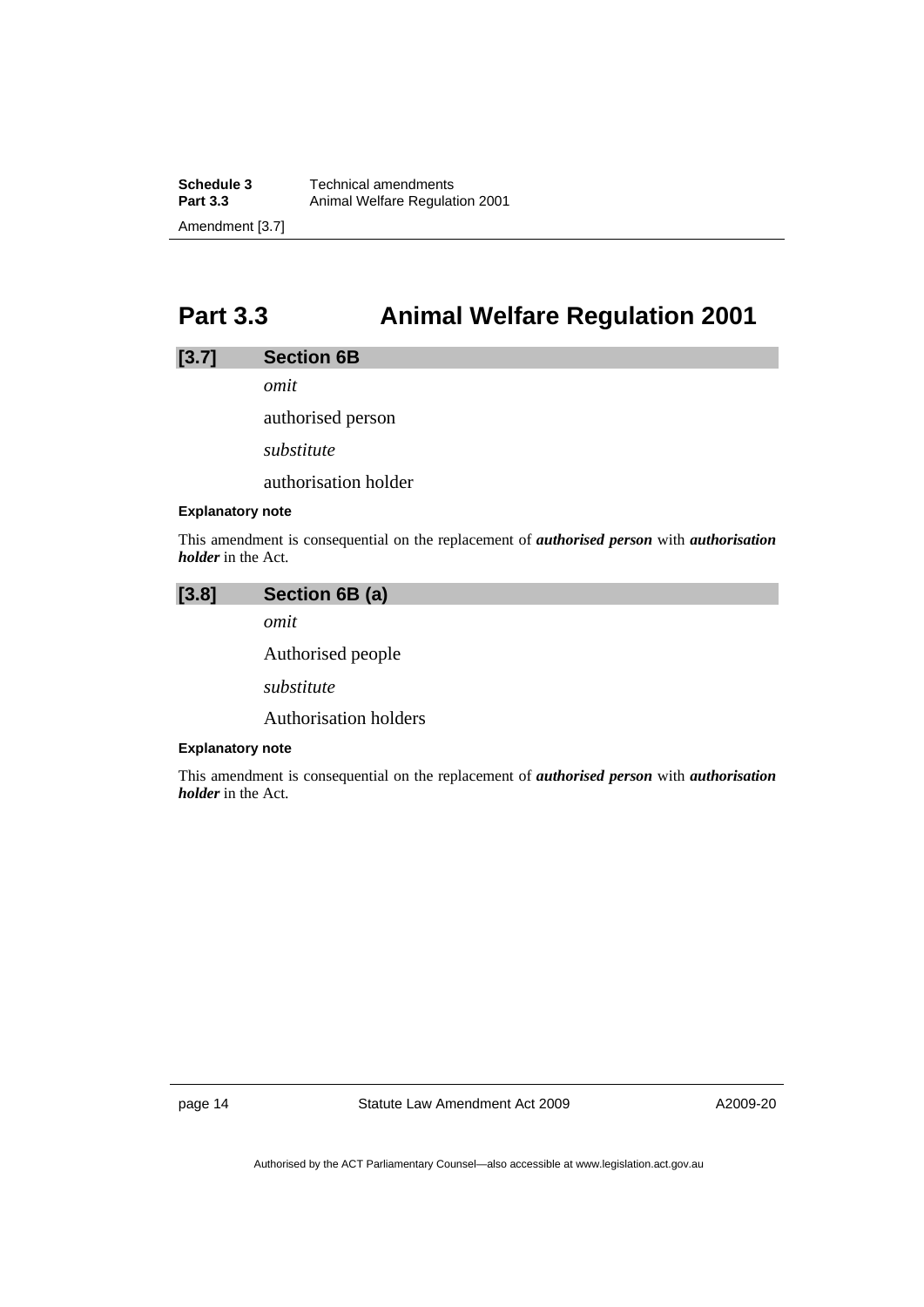# <span id="page-20-0"></span>**Part 3.4 Architects Act 2004**

# **[3.9] Sections 7 (2), 11 (2), 88 and 93 (2)**

*omit* 

The regulations

*substitute* 

A regulation

#### **Explanatory note**

These amendments update language in line with current legislative drafting practice.

## **[3.10] Sections 8 (2) (a) (i) and 67 (2)**

*omit* 

prescribed under the regulations

*substitute* 

prescribed by regulation

#### **Explanatory note**

These amendments update language in line with current legislative drafting practice.

### **[3.11] Section 57 (2)**

*omit* 

the regulations

*substitute* 

a regulation

### **Explanatory note**

This amendment updates language in line with current legislative drafting practice.

A2009-20

Statute Law Amendment Act 2009

page 15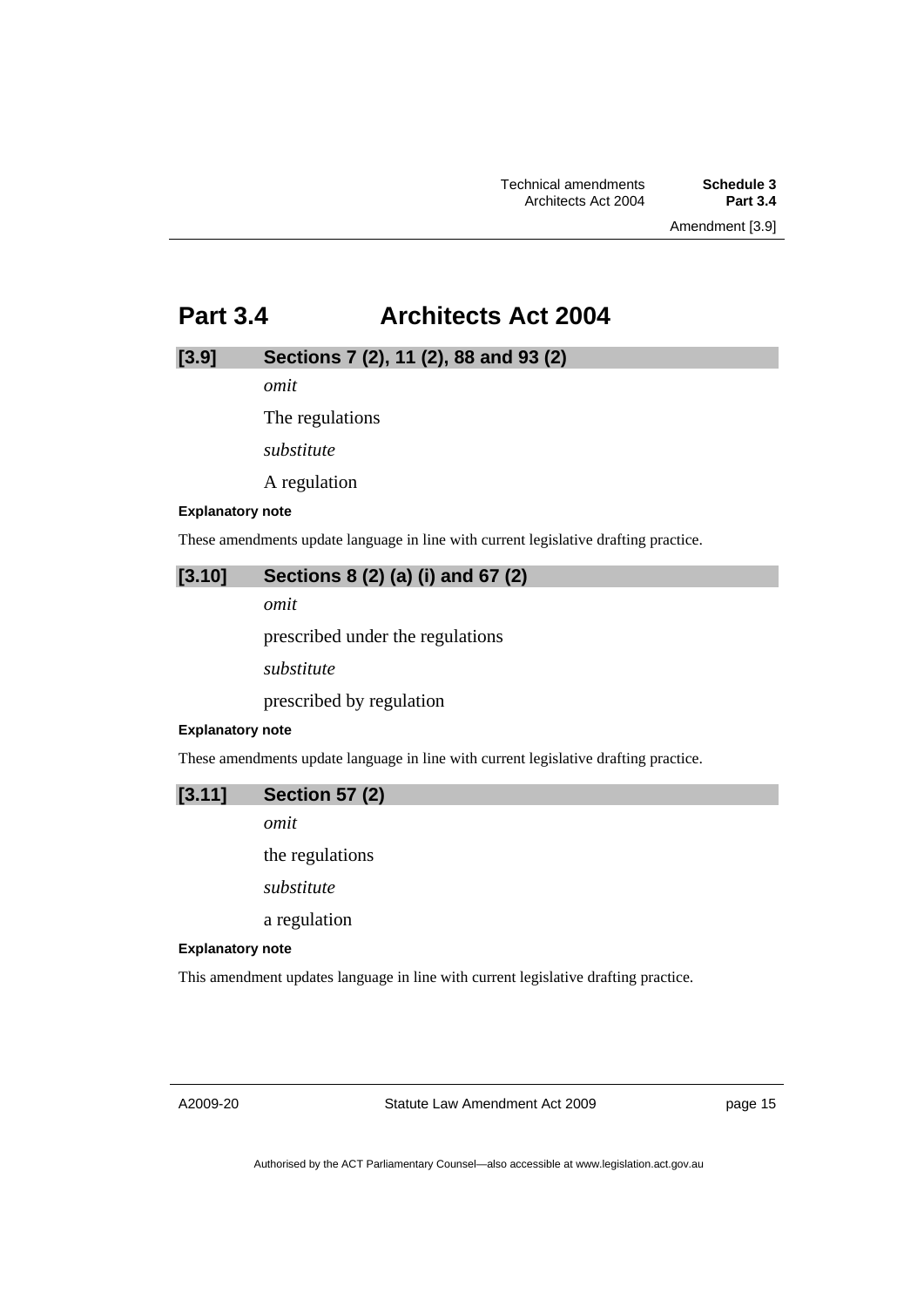<span id="page-21-0"></span>**Schedule 3 Technical amendments**<br>**Part 3.5 Architects Regulation 20 Part 3.5** Architects Regulation 2004 Amendment [3.12]

# **[3.12] Dictionary, definition of** *daily ACT newspaper*

*omit* 

#### **Explanatory note**

This amendment omits the definition of a term that is not used in the Act.

**[3.13] Further amendments, mentions of** *in writing* 

*omit* 

, in writing,

*in* 

- section  $8(4)$
- section  $87(2)$
- section 91 $(1)$

### **Explanatory note**

This amendment omits words that are now redundant because of the effect of the Legislation Act, section 42 (2), which requires disallowable and notifiable instruments to be in writing.

# **Part 3.5 Architects Regulation 2004**

| [3.14] | <b>Section 10 (1)</b> |  |
|--------|-----------------------|--|
|        |                       |  |

*omit* 

daily ACT newspaper

*substitute* 

daily newspaper

#### **Explanatory note**

This amendment is consequential on the insertion of a definition of *daily newspaper* in the Legislation Act, dictionary, part 1 by another amendment.

page 16 Statute Law Amendment Act 2009

A2009-20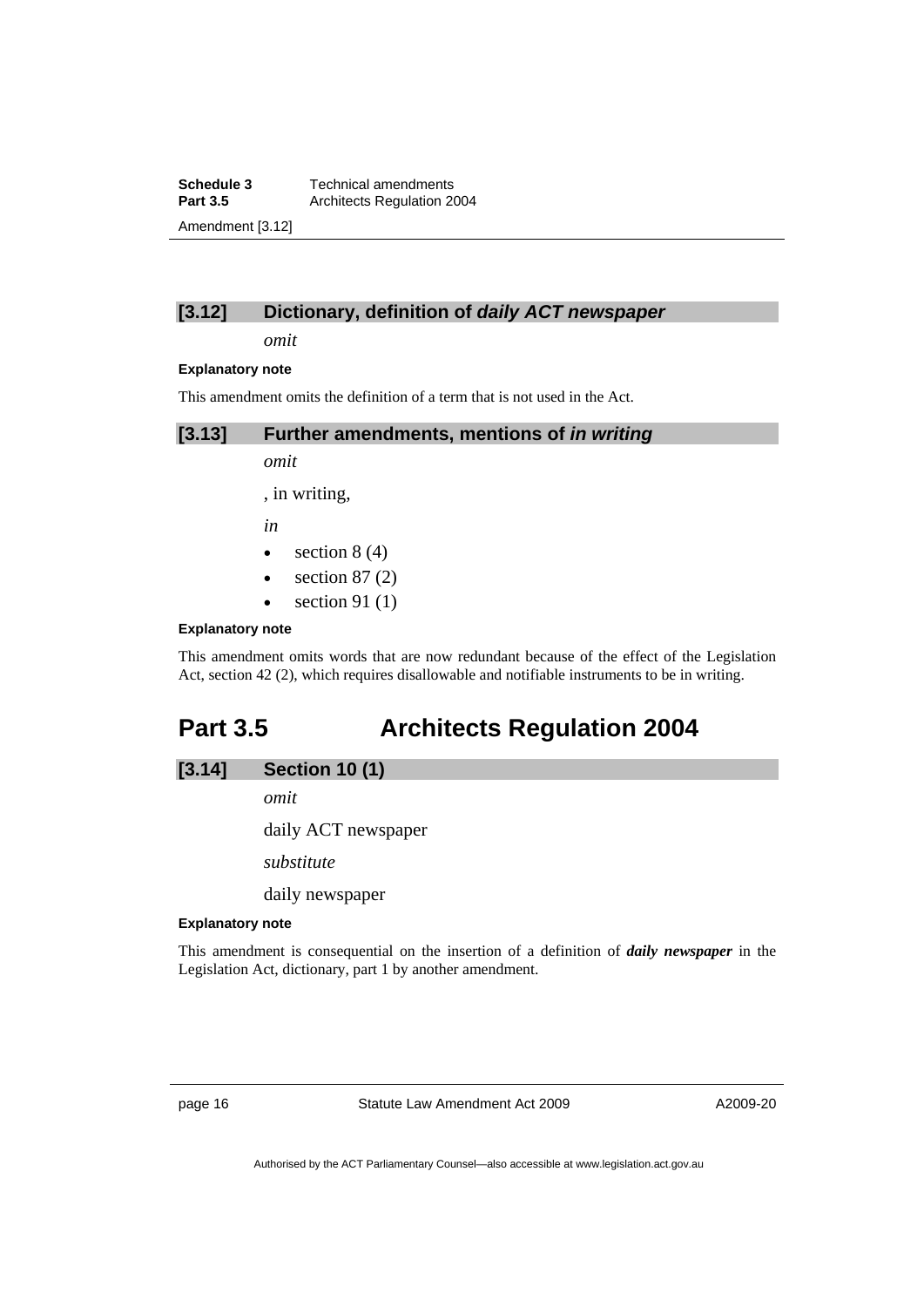Amendment [3.15]

# <span id="page-22-0"></span>**[3.15] Dictionary, note 2**

*insert* 

daily newspaper

#### **Explanatory note**

This amendment inserts a new term to assist users and is consequential on the insertion of a definition of *daily newspaper* in the Legislation Act, dictionary, part 1 by another amendment. Dictionary, note 2 is an aid to users which lists examples of terms used in the Act that are defined in the Legislation Act, dictionary, part 1.

# **[3.16] Dictionary, note 3, 1st dot point**

*omit* 

#### **Explanatory note**

This amendment is consequential on the omission of the definition of *daily ACT newspaper* from the Act, by another amendment.

# **Part 3.6 Associations Incorporation Act 1991**

# **[3.17] Section 92 (1) (b)**

*substitute* 

- (b) vest in a fund, authority or institution in Australia mentioned in the *Income Tax Assessment Act 1997* (Cwlth), subdivision 30-B that—
	- (i) has been nominated for this paragraph in the rules of the former association; or

A2009-20

Statute Law Amendment Act 2009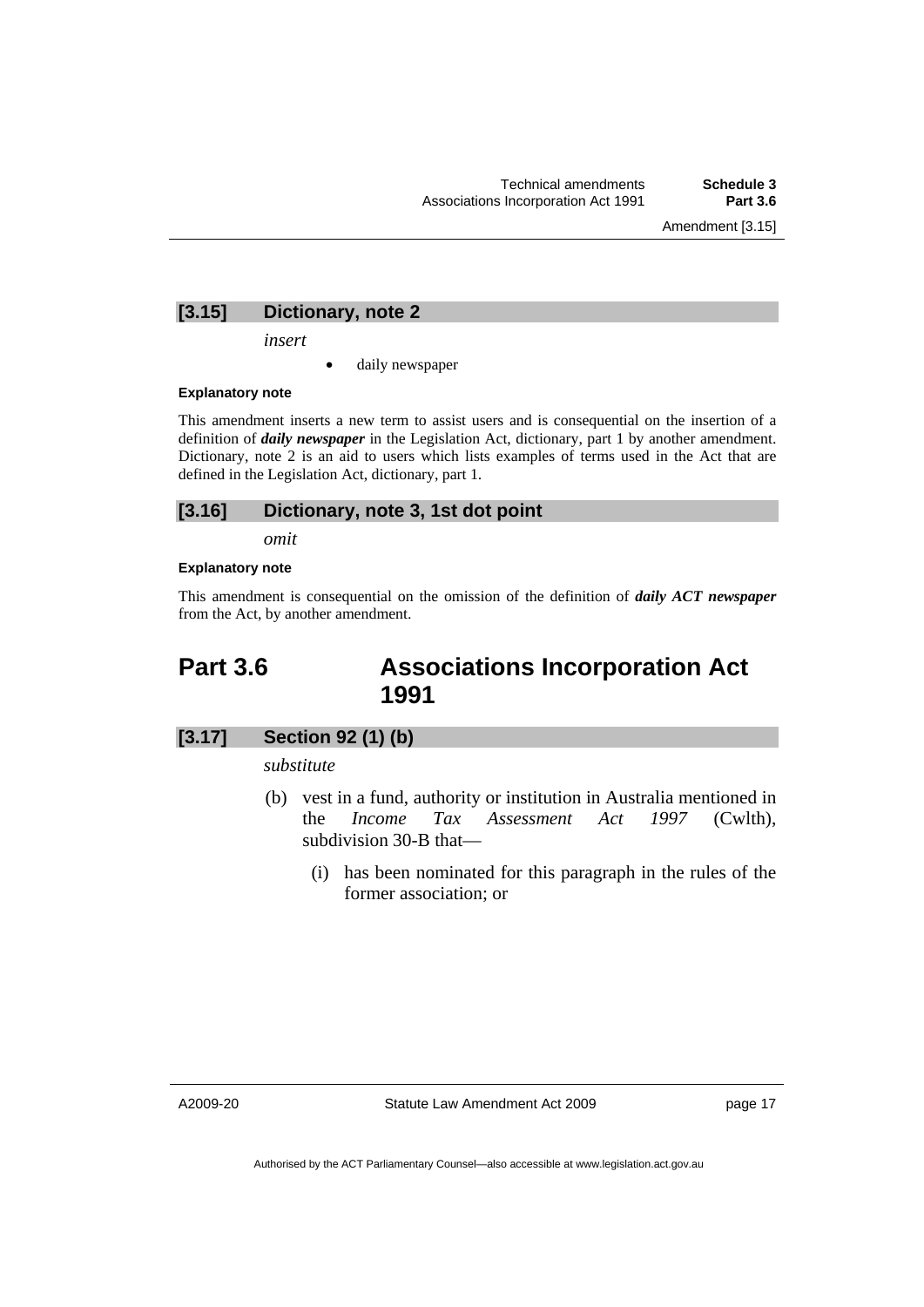(ii) if a fund, authority or institution in Australia is not nominated in the rules—has been nominated by special resolution of the former association; or

#### <span id="page-23-0"></span>**Explanatory note**

This amendment is consequential on the repeal of the *Income Tax Assessment Act 1936* (Cwlth), section 78 (the *repealed provision* ) by the *Tax Laws Amendment (Repeal of Inoperative Provisions) Act 2006* (Cwlth). The *Income Tax Assessment Act 1997* (Cwlth), subdivision 30-B replaces the repealed provision.

# **Part 3.7 Board of Senior Secondary Studies Act 1997**

# **[3.18] Section 8 (1) (i)**

*omit* 

Secondary College Principals' Association

*substitute* 

ACT Principals' Association Inc.

### **Explanatory note**

This amendment is consequential on the amalgamation of the Secondary College Principals' Association with other principals' associations for college, high school and primary school to become the ACT Principals' Association Inc.

page 18 Statute Law Amendment Act 2009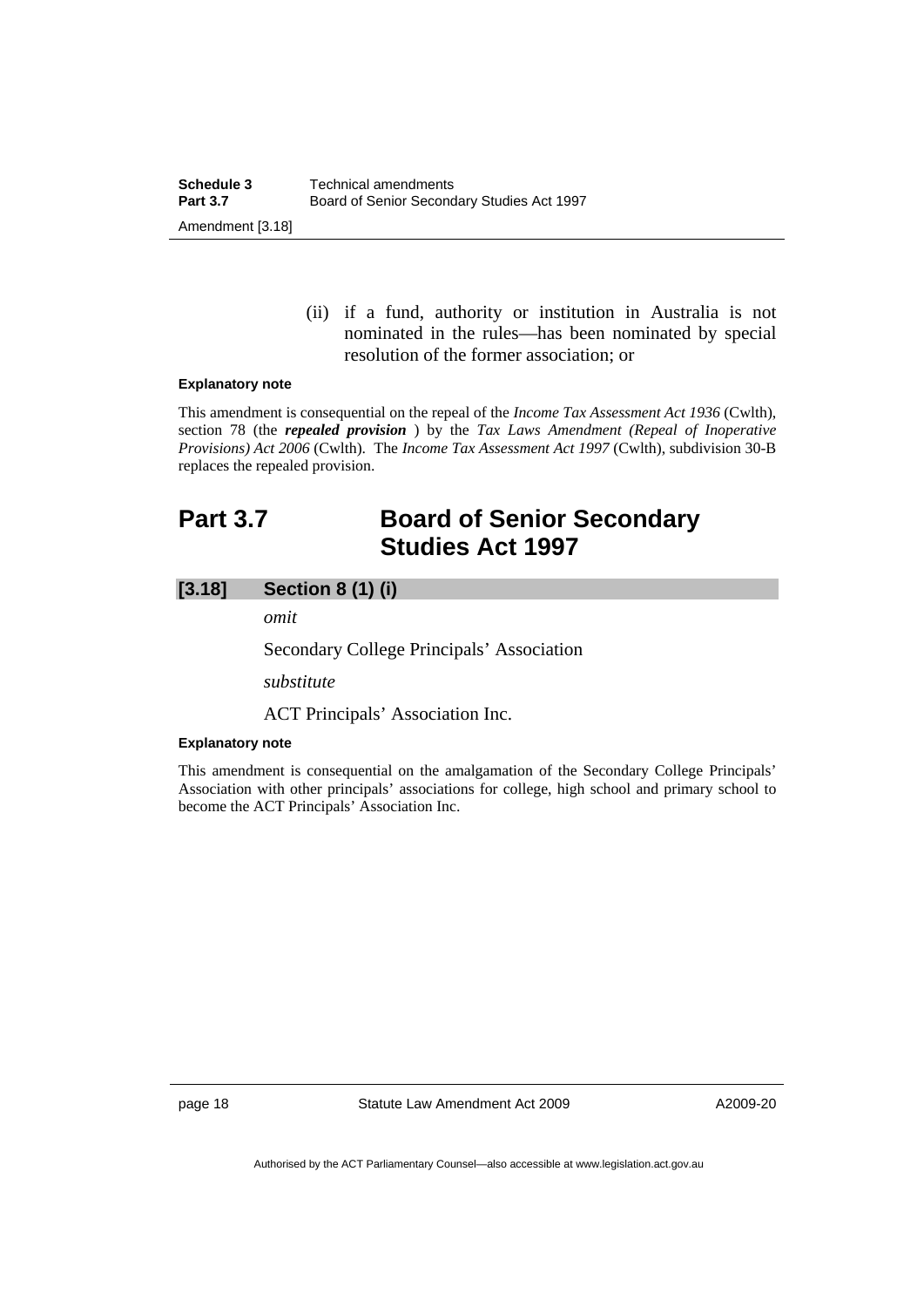Amendment [3.19]

# <span id="page-24-0"></span>**Part 3.8 Building Act 2004**

### **[3.19] Sections 42A (1)**

*omit* 

specialist building work

*substitute* 

building work

#### **Explanatory note**

Under the Act, section 9, *specialist building work* is defined to include building work prescribed by regulation as specialist building work. The *Building Regulation 2004* (the *old Regulation*) prescribed specialist building work to include building work that involves handling asbestos, other than bonded asbestos that forms part of a residential building, or disturbing friable asbestos. The old Regulation also prescribed, for the Act, section 6, definition of *building work*, building work that involves handling asbestos or disturbing friable asbestos. The *Building (General) Regulation 2008* (which replaces the old Regulation) contains a similar provision for the Act, section 6, definition of *building work*, however, it no longer prescribes anything for the Act, section 9, definition of *specialist building work*. Consequently, the reference to 'specialist building work' in section 42A (1) has been amended to reflect that change.

A2009-20

Statute Law Amendment Act 2009

page 19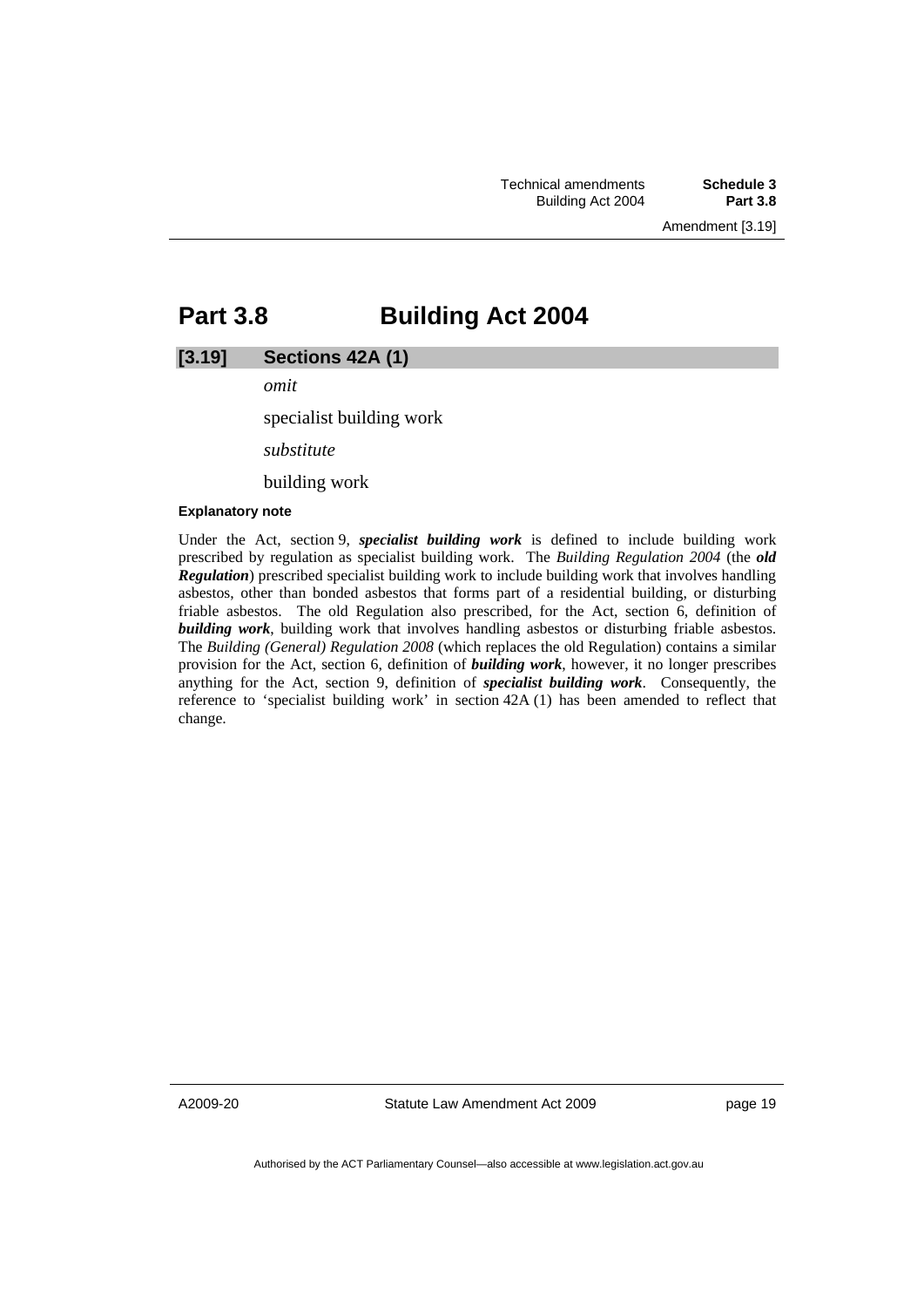**Schedule 3 Technical amendments**<br>**Part 3.8 Building Act 2004 Part 3.8** Building Act 2004 Amendment [3.20]

# **[3.20] Section 137 (1)**

*omit* 

daily ACT newspaper

*substitute* 

daily newspaper

#### **Explanatory note**

This amendment is consequential on the insertion of a definition of *daily newspaper* in the Legislation Act, dictionary, part 1 by another amendment.

*omit* 

### **Explanatory note**

This amendment is consequential on the omission of the defined term by another amendment.

# **[3.22] Dictionary, note 2**

*insert* 

daily newspaper

#### **Explanatory note**

This amendment inserts a new term to assist users and is consequential on the insertion of a definition of *daily newspaper* in the Legislation Act, dictionary, part 1 by another amendment. Dictionary, note 2 is an aid to users which lists examples of terms used in the Act that are defined in the Legislation Act, dictionary, part 1.

page 20 Statute Law Amendment Act 2009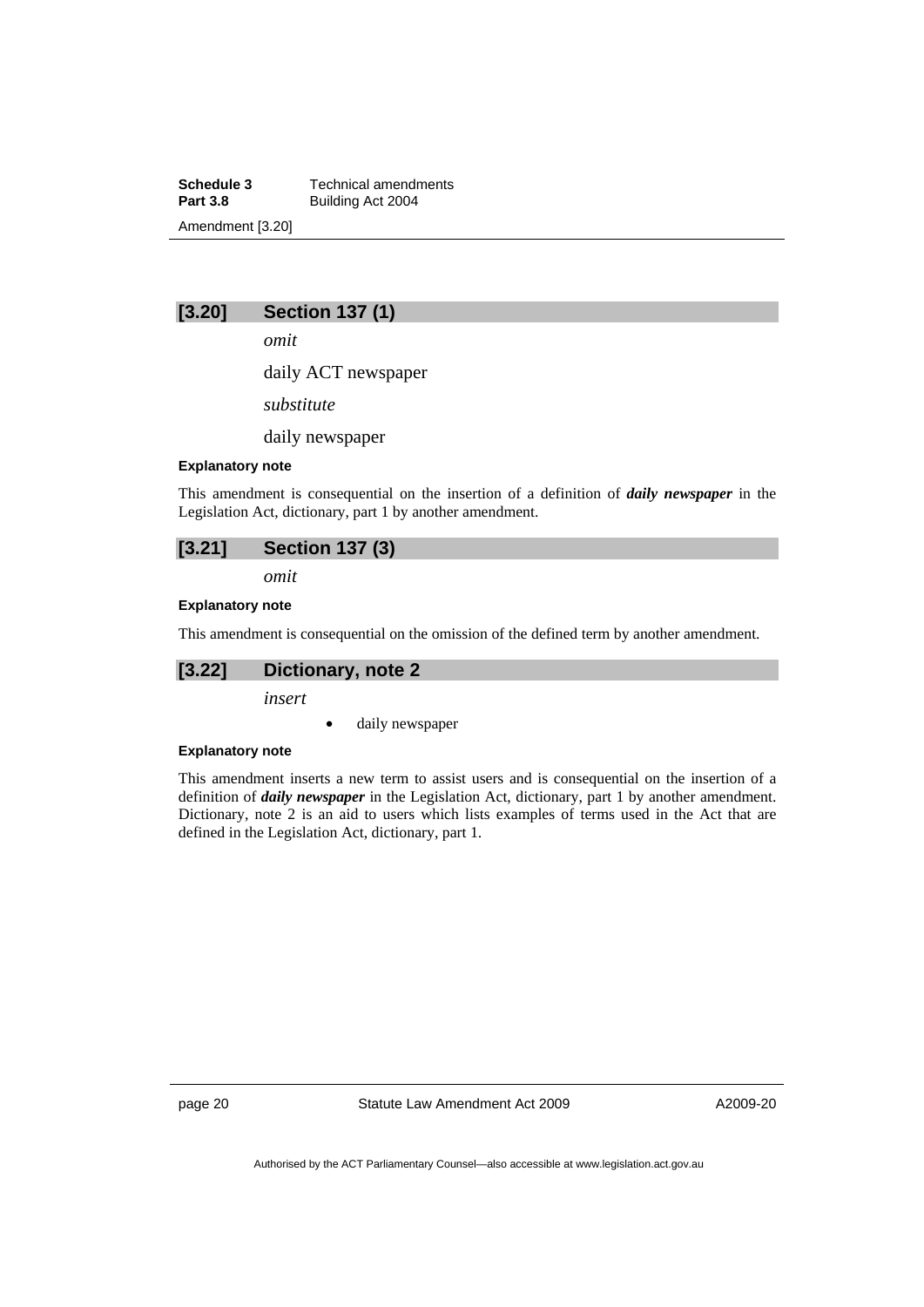# <span id="page-26-0"></span>**Part 3.9 Building and Construction Industry Training Levy Act 1999**

# **[3.23] Section 15, definition of** *exempt work***, paragraph (e), note**

#### *substitute*

*Note* The *Building (General) Regulation 2008*, s 6 prescribes building work that is exempt from the application of the *Building Act 2004*, pt 3 (and pt 5 and pt 6).

#### **Explanatory note**

This amendment is consequential on the replacement of the *Building Regulation 2004* with the *Building (General) Regulation 2008*.

# **Part 3.10 Building (General) Regulation 2008**

# **[3.24] Section 22 (2) (b)**

*omit* 

registrar of liquor licences

*substitute* 

commissioner for fair trading

## **Explanatory note**

This amendment is consequential on an amendment of the *Liquor Act 1975* made by the *ACT Civil and Administrative Tribunal Legislation Amendment Act 2008*, schedule 1, amendment 1.417 omitting divisions 2.1 and 2.2 of that Act. Division 2.2 established the positions of Registrar and Deputy Registrar of Liquor Licences. The amendment replaced those positions with the commissioner for fair trading.

A2009-20

Statute Law Amendment Act 2009

page 21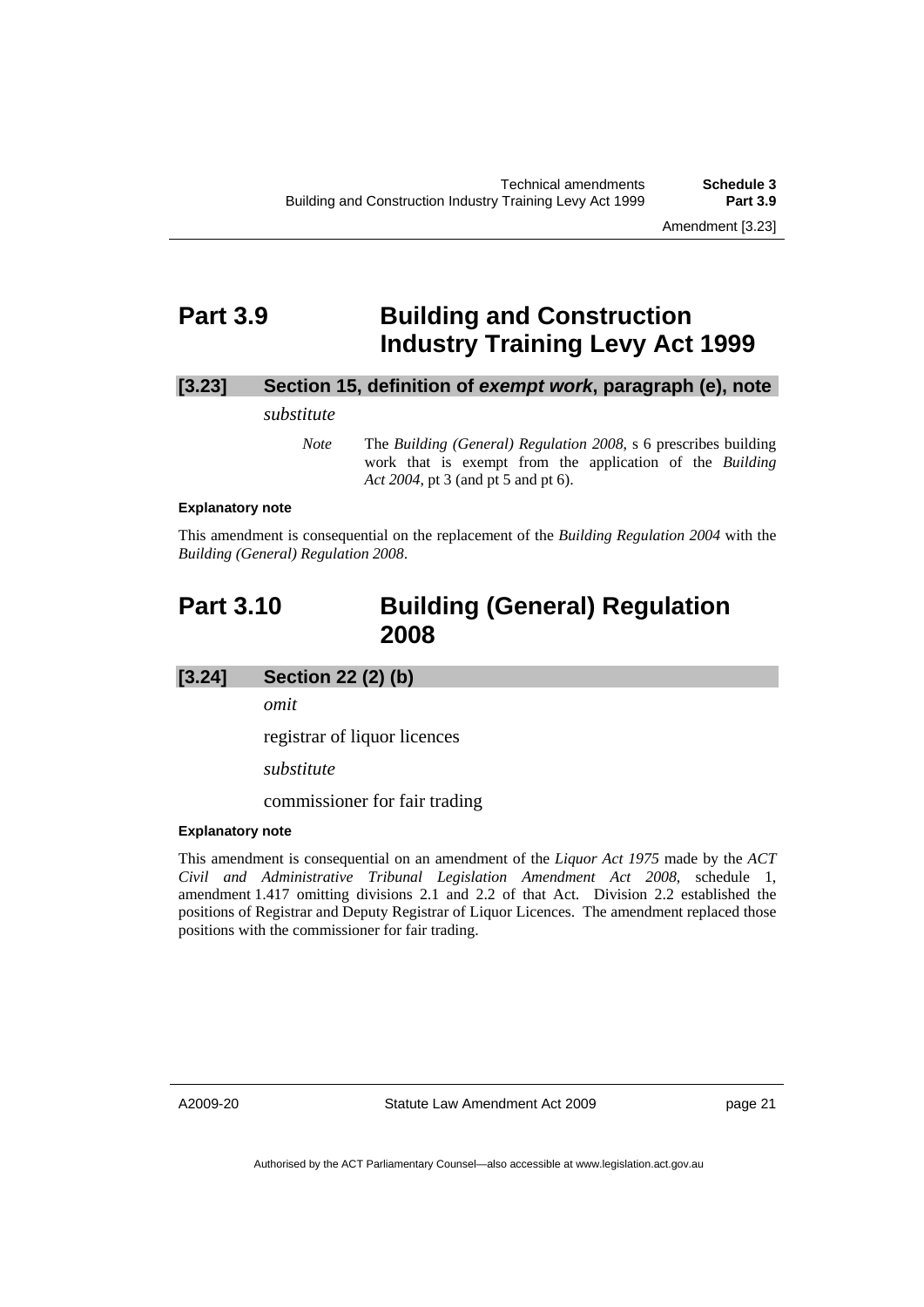<span id="page-27-0"></span>**Schedule 3 Technical amendments**<br>**Part 3.11 Casing Control Act 200 Casino Control Act 2006** Amendment [3.25]

### **[3.25] Dictionary, note 2**

*insert* 

commissioner for fair trading

#### **Explanatory note**

This amendment is consequential on another amendment in this part. Dictionary, note 2 is an aid to users which lists examples of terms used in the Act that are defined in the Legislation Act, dictionary, part 1.

# **Part 3.11 Casino Control Act 2006**

### **[3.26] Section 69 (2) (b)**

*omit* 

newspaper published daily and circulating in the ACT

*substitute* 

daily newspaper

#### **Explanatory note**

This amendment is consequential on the insertion of a definition of *daily newspaper* in the Legislation Act, dictionary, part 1 by another amendment.

## **[3.27] Dictionary, note 2**

*insert* 

daily newspaper

#### **Explanatory note**

This amendment inserts a new term to assist users and is consequential on the insertion of a definition of *daily newspaper* in the Legislation Act, dictionary, part 1 by another amendment. Dictionary, note 2 is an aid to users which lists examples of terms used in the Act that are defined in the Legislation Act, dictionary, part 1.

page 22 Statute Law Amendment Act 2009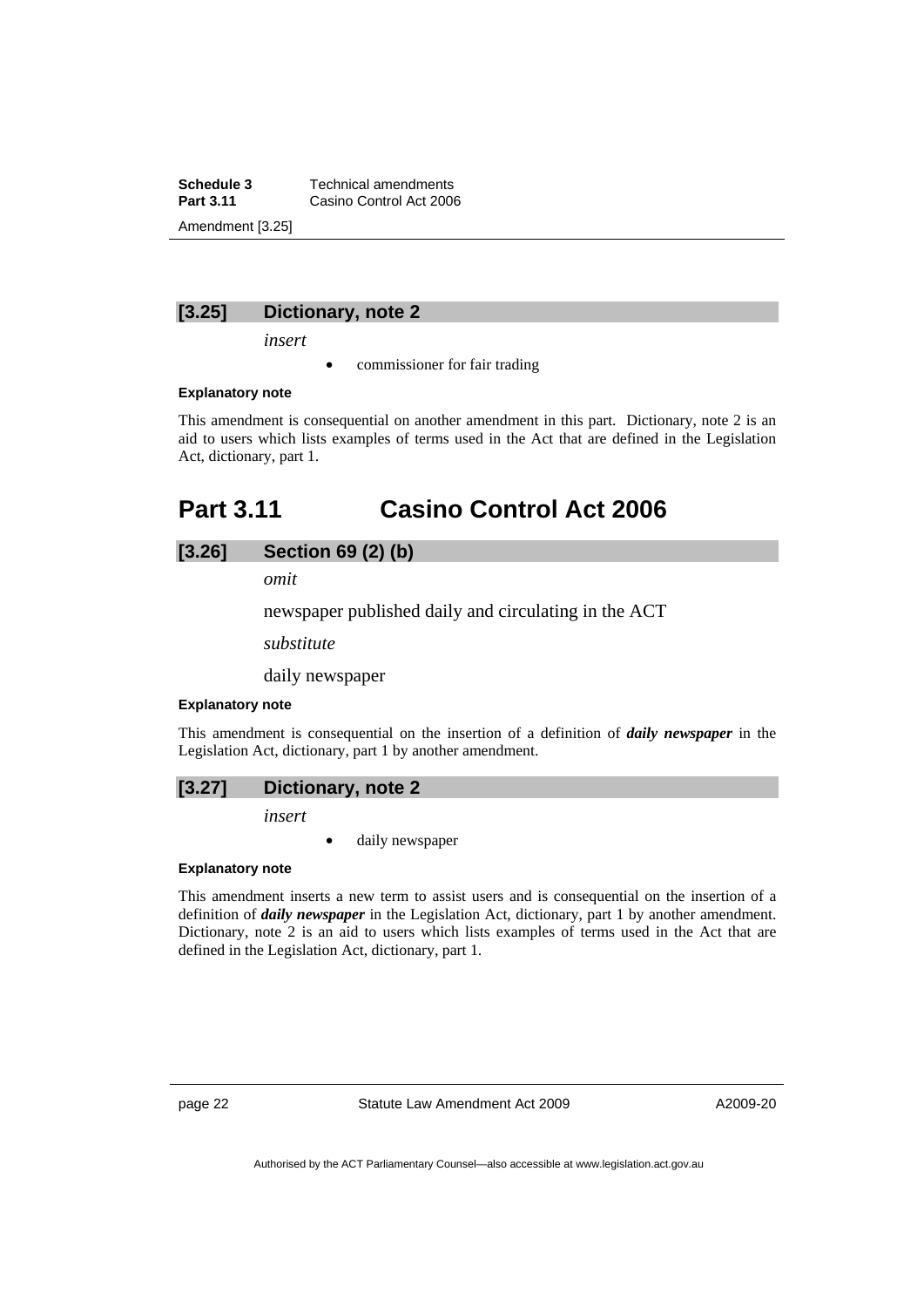# <span id="page-28-0"></span>**Part 3.12 Children and Young People Act 2008**

### **[3.28] Section 545 (2) (b)**

*omit* 

tribunal

*substitute* 

ACAT

#### **Explanatory note**

This amendment is consequential on an amendment of the *Mental Health (Treatment and Care) Act 1994* made by the *ACT Civil and Administrative Tribunal Legislation Amendment Act 2008*, schedule 1, amendment 1.497, which omitted part 3. Part 3 established the Mental Health Tribunal. This amendment replaces the tribunal with the ACAT.

### **[3.29] Section 816 (5), definition of** *operating entity*

*omit* 

#### **Explanatory note**

This amendment is consequential on the inclusion in the Act, dictionary of a revised definition of *operating entity* made by another amendment.

### **[3.30] Dictionary, definition of** *operating entity*

#### *substitute*

*operating entity*, for a detention place, therapeutic protection place or place of care, means—

- (a) if the Territory operates the place—the chief executive; or
- (b) in any other case—the entity that operates the place.

#### **Explanatory note**

This amendment revises the definition of *operating entity* to clarify that the term is defined in relation to a detention place, as well as a therapeutic protection place or place of care, because the term is used in relation to a detention place in the Act, part 2.3 (Official visitors).

A2009-20

Statute Law Amendment Act 2009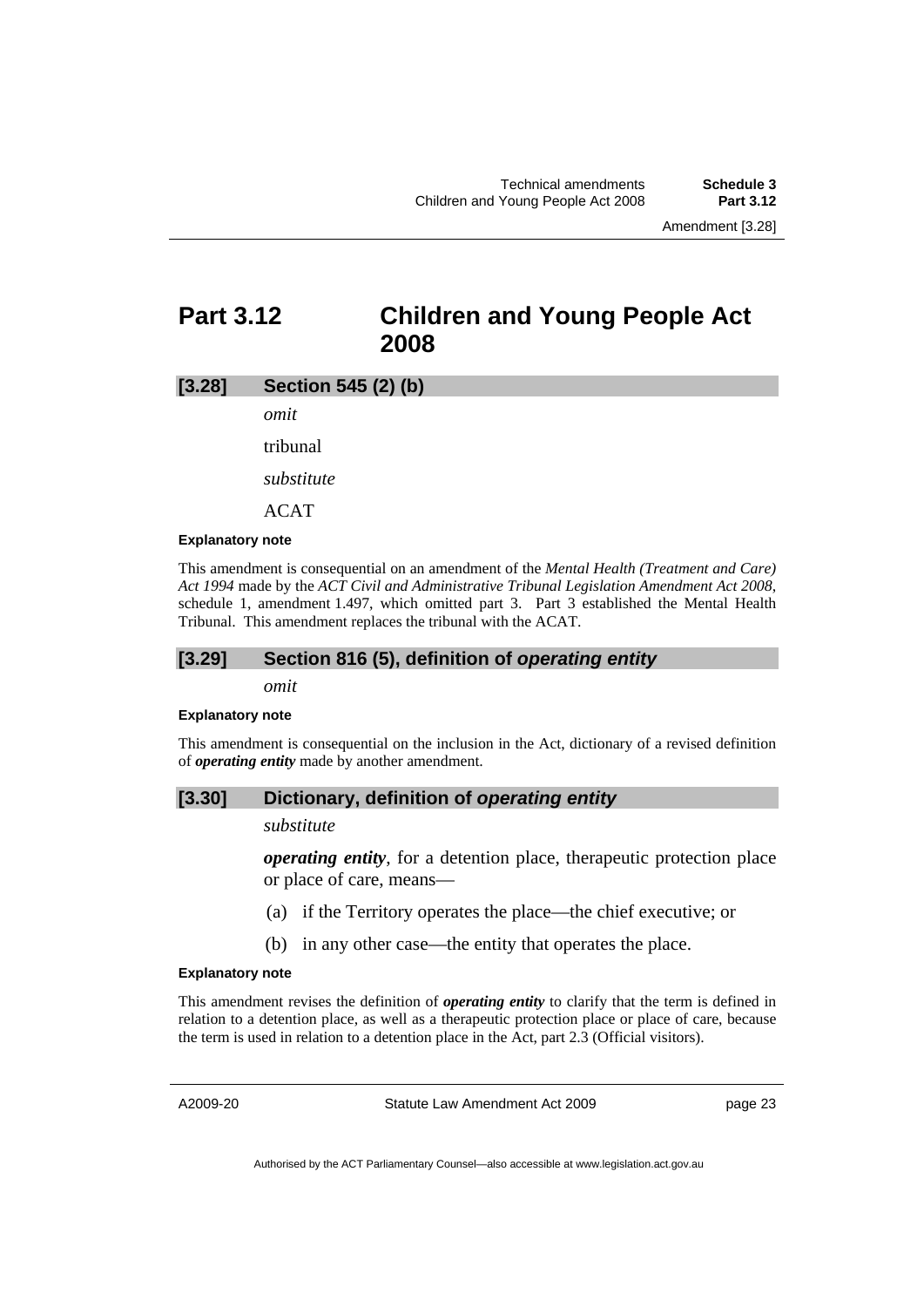<span id="page-29-0"></span>**Schedule 3 Technical amendments**<br>**Part 3.13 Civil Law (Wrongs) Act Part 3.13** Civil Law (Wrongs) Act 2002 Amendment [3.31]

# **Part 3.13 Civil Law (Wrongs) Act 2002**

### **[3.31] Schedule 4, section 4.5 (1)**

*omit* 

daily newspaper circulating in the ACT

*substitute* 

daily newspaper

#### **Explanatory note**

This amendment is consequential on the insertion of a definition of *daily newspaper* in the Legislation Act, dictionary, part 1 by another amendment.

#### **[3.32] Dictionary, note 2**

*insert* 

• daily newspaper

#### **Explanatory note**

This amendment inserts a new term to assist users and is consequential on the insertion of a definition of *daily newspaper* in the Legislation Act, dictionary, part 1 by another amendment. Dictionary, note 2 is an aid to users which lists examples of terms used in the Act that are defined in the Legislation Act, dictionary, part 1.

# **Part 3.14 Clinical Waste Act 1990**

### **[3.33] Section 15 (2)**

*omit* 

daily newspaper circulating in the ACT

*substitute* 

daily newspaper

### **Explanatory note**

This amendment is consequential on the insertion of a definition of *daily newspaper* in the Legislation Act, dictionary, part 1 by another amendment.

page 24 Statute Law Amendment Act 2009

A2009-20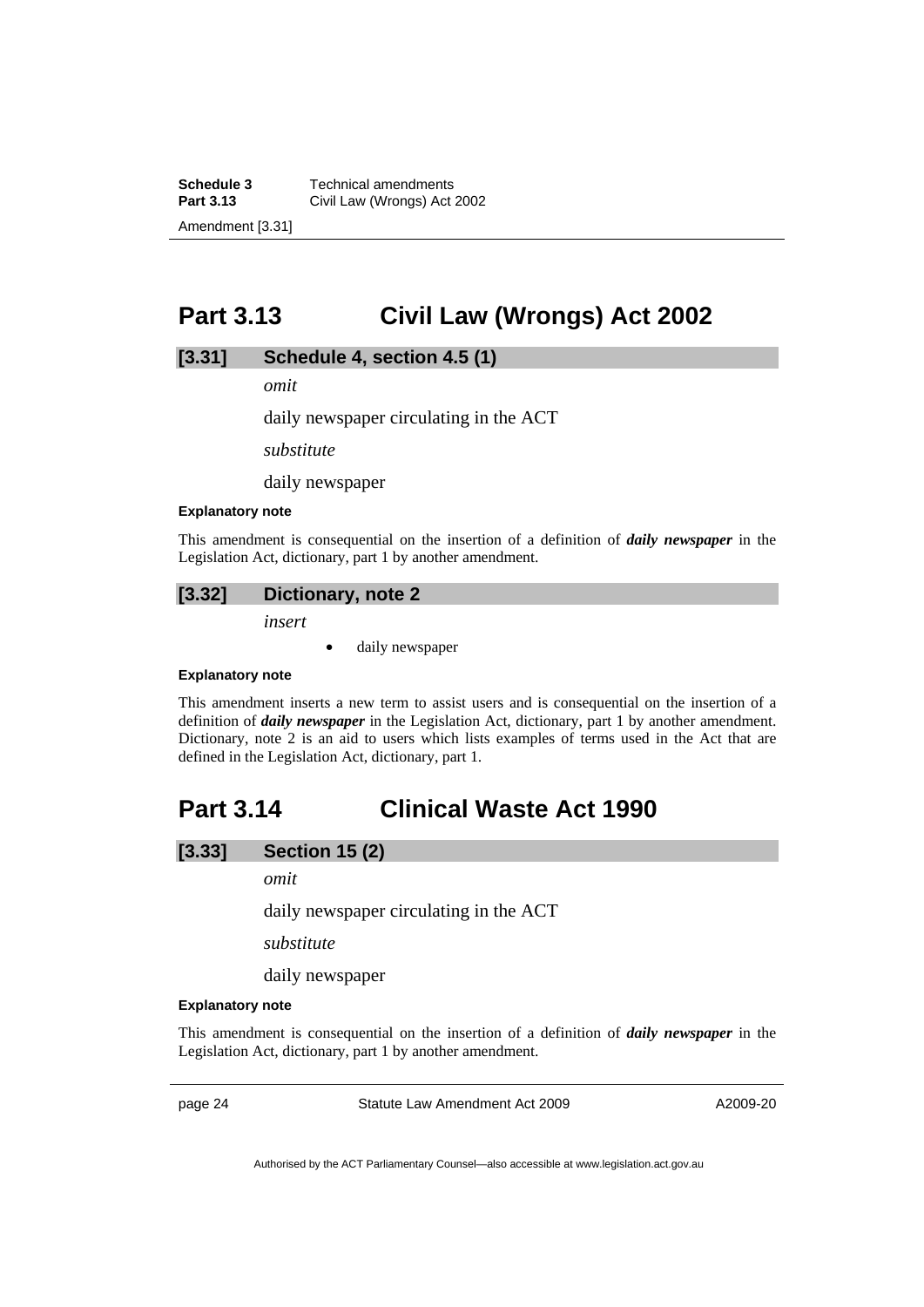Amendment [3.34]

### <span id="page-30-0"></span>**[3.34] Dictionary, note 2**

*insert* 

daily newspaper

#### **Explanatory note**

This amendment inserts a new term to assist users and is consequential on the insertion of a definition of *daily newspaper* in the Legislation Act, dictionary, part 1 by another amendment. Dictionary, note 2 is an aid to users which lists examples of terms used in the Act that are defined in the Legislation Act, dictionary, part 1.

# **Part 3.15 Commissioner for the Environment Act 1993**

### **[3.35] Section 12 (1), note**

*substitute* 

- *Note 1 Function* includes authority, duty and power (see Legislation Act, dict, pt 1).
- *Note 2* A provision of a law that gives an entity (including a person) a function also gives the entity powers necessary and convenient to exercise the function (see Legislation Act, s 196 and dict, pt 1, def *entity*).

#### **Explanatory note**

This amendment inserts standard notes about functions of an entity.



*omit* 

#### **Explanatory note**

Under the existing provision, the commissioner is given the powers necessary and convenient for the performance of the commissioner's functions. This amendment omits the provision because this is dealt with by the note following section 12 (1), inserted by another amendment.

A2009-20

Statute Law Amendment Act 2009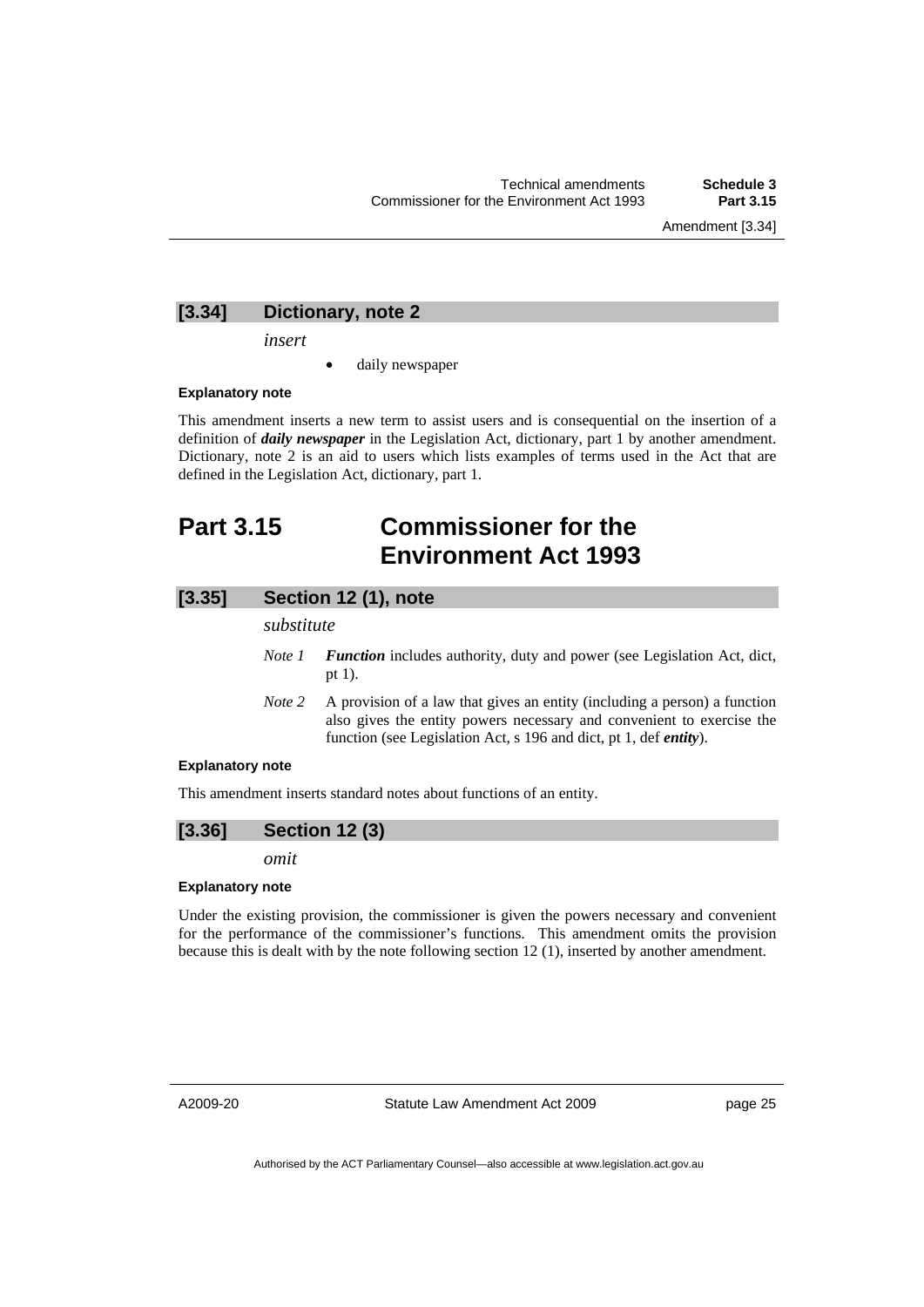<span id="page-31-0"></span>**Schedule 3 Technical amendments**<br>**Part 3.16 Common Boundaries A Part 3.16** Common Boundaries Act 1981 Amendment [3.37]

# **[3.37] Section 19 (7)**

*substitute* 

(7) In this section:

*reporting day*, for a reporting period, means the day determined by the Minister under subsection (5) for that period.

*reporting period* means the period determined by the Minister under subsection (5).

#### **Explanatory note**

The existing definition of *reporting period* includes a reporting period ending on 30 June 2000, and the existing definition of *reporting day* provides that the reporting day for that period is 30 November 2000. Under the Act, section 19 (1) the commissioner is required to give the Minister a state of the environment report for each reporting period, not later than the reporting day for the period. This amendment revises the definitions of *reporting day* and *reporting period* to omit references to a reporting day and period that are no longer needed.

# **Part 3.16 Common Boundaries Act 1981**

**[3.38] Section 2, definitions** 

*omit the definitions of* 

*conference notice* 

*inquiry* 

*inquiry notice* 

#### **Explanatory note**

This amendment omits definitions of terms no longer used in the Act as a consequence of amendments of the Act made by the *ACT Civil and Administrative Tribunal Legislation Amendment Act 2008 (No 2)*, schedule 1, part 1.22. Part 1.22 replaced the Small Claims Court with the ACAT and made related amendments.

page 26 Statute Law Amendment Act 2009

A2009-20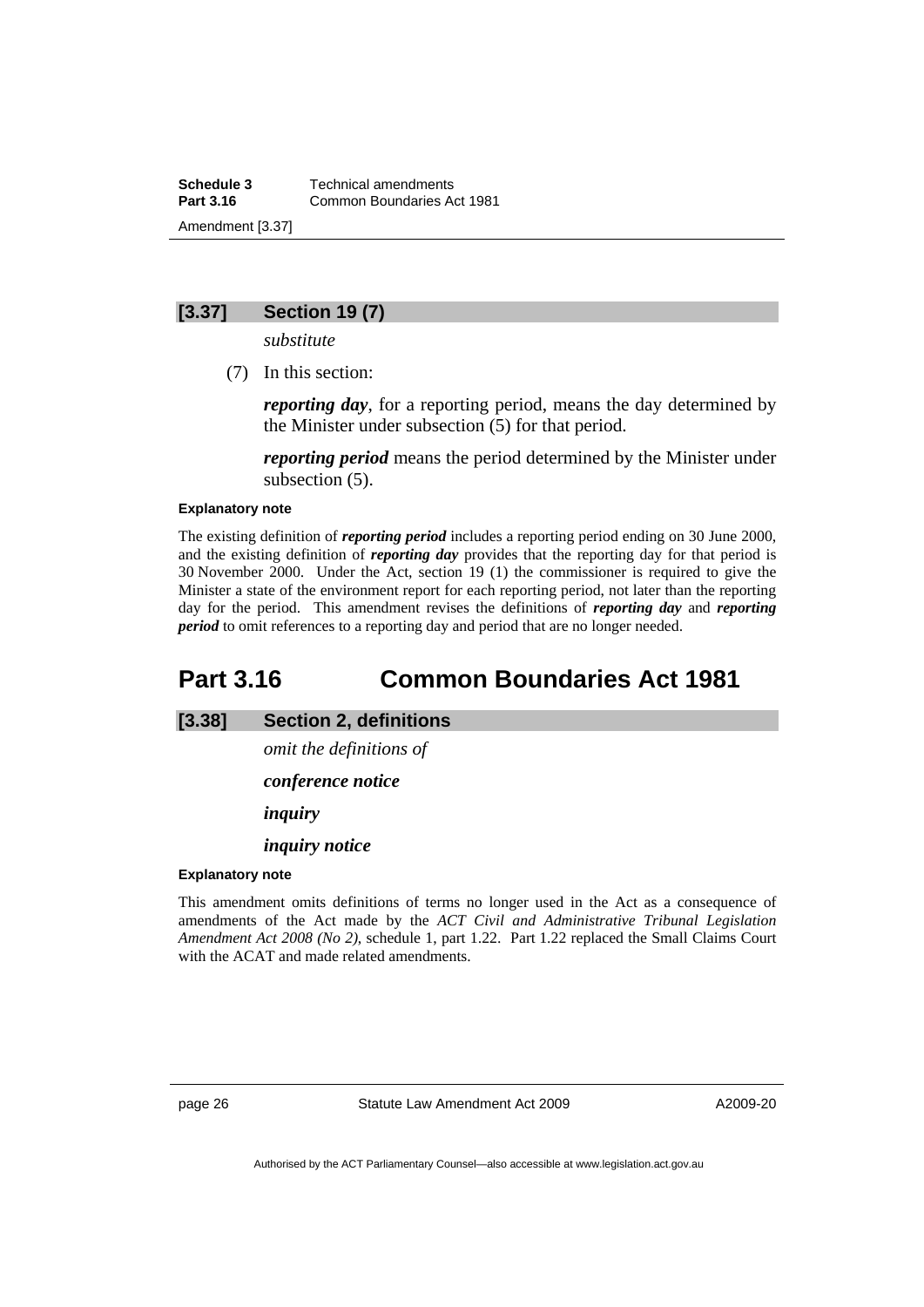### <span id="page-32-0"></span>**[3.39] Section 2, definition of** *rules*

*substitute* 

*rules* means the rules under the *ACT Civil and Administrative Tribunal Act 2008*.

### **Explanatory note**

This amendment updates the definition of *rules* as a consequence of amendments of the Act made by the *ACT Civil and Administrative Tribunal Legislation Amendment Act 2008 (No 2)*, schedule 1, part 1.22. Part 1.22 replaced the Small Claims Court with the ACAT and made related amendments. Rules for the Act are now made under the *ACT Civil and Administrative Tribunal Act 2008*.

# **[3.40] Dictionary, definitions**

*omit the definitions of* 

*conference notice*

*inquiry*

*inquiry notice*

#### **Explanatory note**

This amendment omits signpost definitions of terms no longer used in the Act as a consequence of amendments of the Act made by the *ACT Civil and Administrative Tribunal Legislation Amendment Act 2008 (No 2)*, schedule 1, part 1.22. Part 1.22 replaced the Small Claims Court with the ACAT and made related amendments.

# **Part 3.17 Construction Occupations (Licensing) Act 2004**

## **[3.41] Section 8 (3), definition of** *specialist building work*

*omit* 

#### **Explanatory note**

This amendment omits a redundant definition.

A2009-20

Statute Law Amendment Act 2009

page 27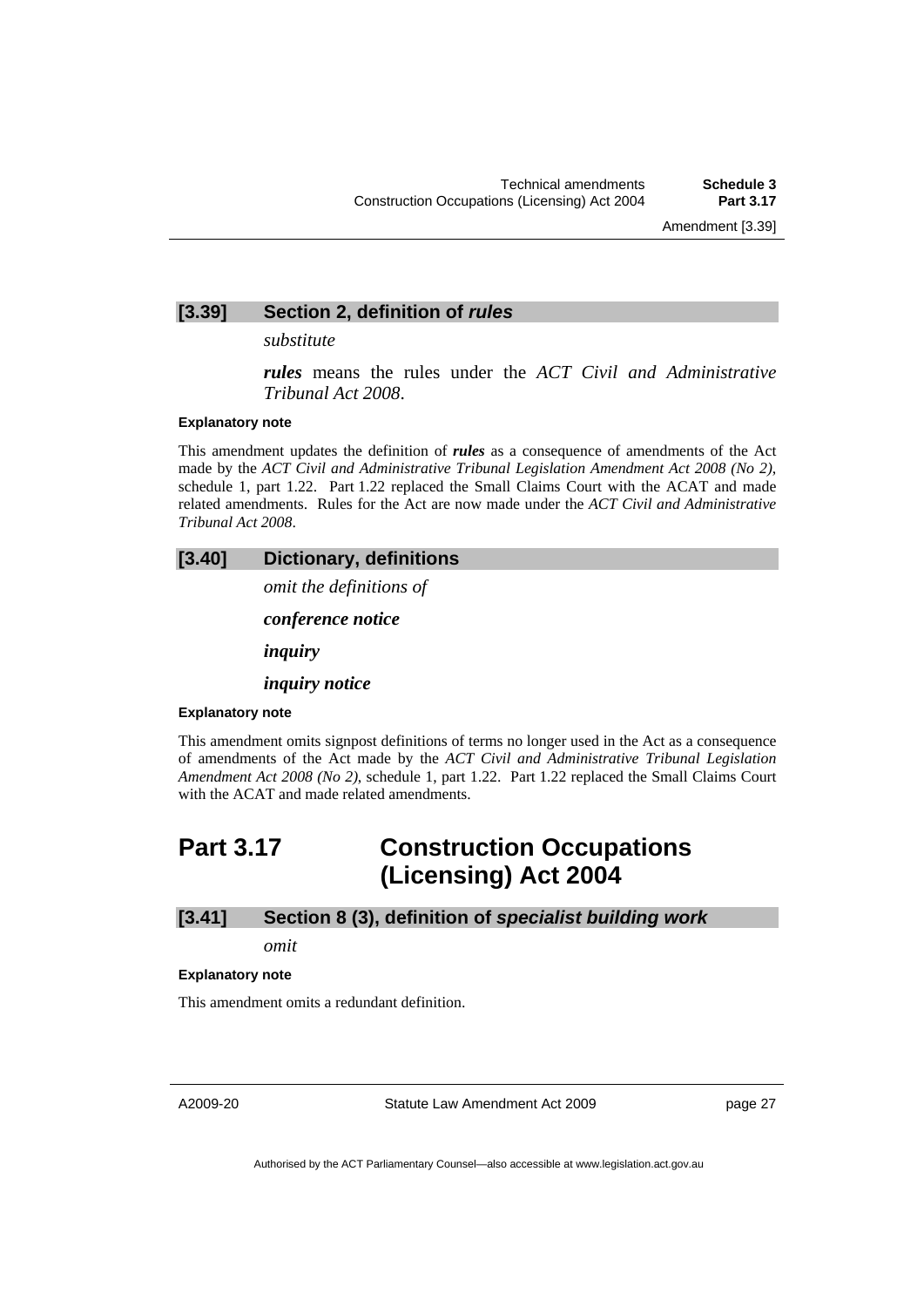# **[3.42] Dictionary, new definitions**

*insert* 

*building certification service*—see section 9 (2).

*building service*—see section 8 (2).

*construction service*—see section 6 (2).

#### **Explanatory note**

This amendment inserts signpost definitions in the dictionary for definitions that appear elsewhere in the Act.

# **[3.43] Dictionary, definition of** *daily ACT newspaper*

*omit* 

# **Explanatory note**

This amendment omits the definition of a term that is not used in the Act.

| [3.44]                  | <b>Dictionary, new definitions</b>                                                        |
|-------------------------|-------------------------------------------------------------------------------------------|
|                         | insert                                                                                    |
|                         | <i>electrical wiring service</i> —see section 11 $(2)$ .                                  |
|                         | <i>gasfitting service</i> —see section $12(2)$ .                                          |
|                         | <i>plumbing plan certification service</i> —see section $14(2)$ .                         |
|                         | <i>plumbing service</i> —see section 13 $(2)$ .                                           |
|                         | <i>sanitary drainage service</i> —see section $10(2)$ .                                   |
| <b>Explanatory note</b> |                                                                                           |
|                         | This amendment inserts signpost definitions in the dictionary for definitions that appear |

elsewhere in the Act.

page 28 Statute Law Amendment Act 2009

A2009-20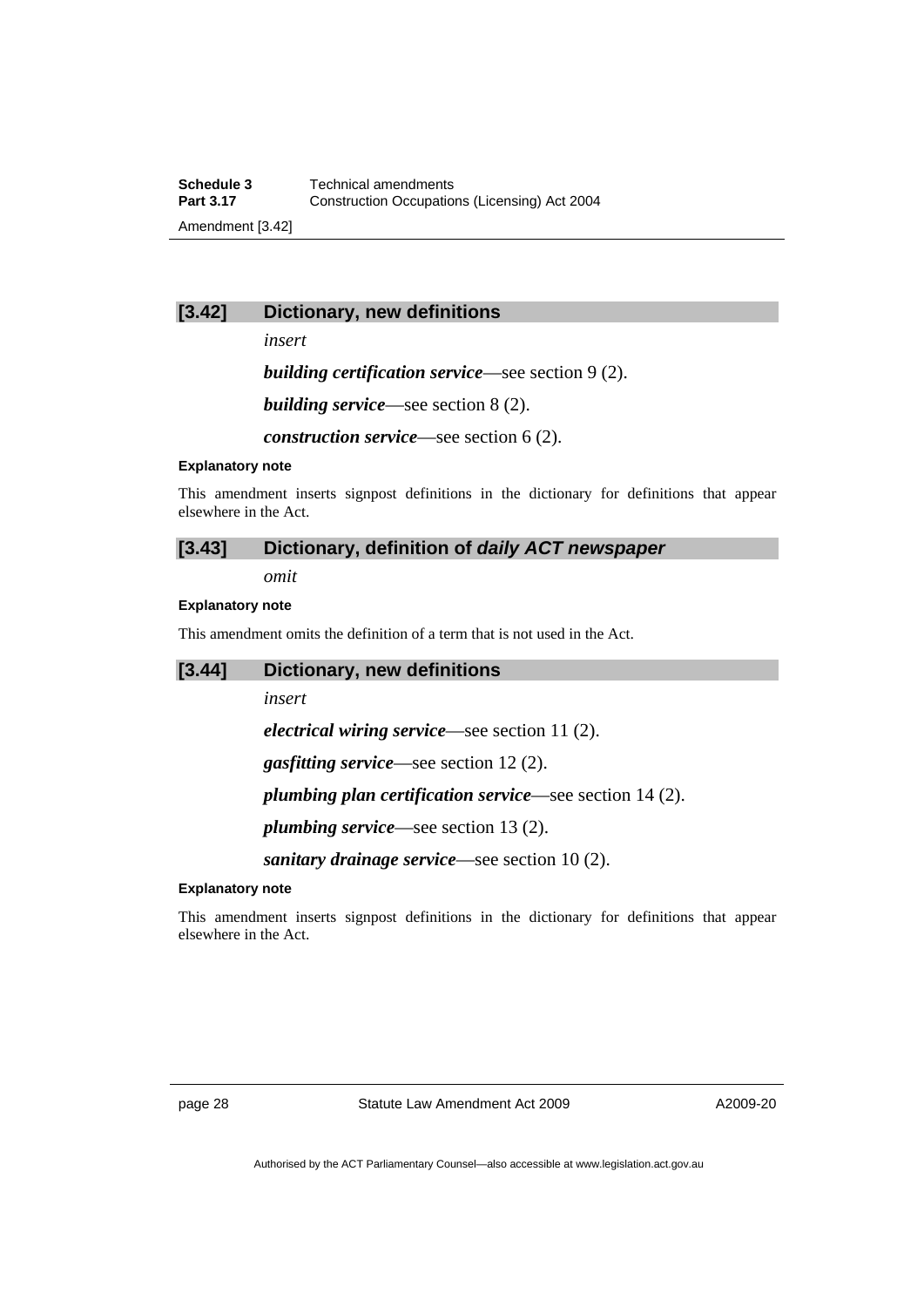Amendment [3.45]

# <span id="page-34-0"></span>**Part 3.18 Consumer Credit (Administration) Act 1996**

**[3.45] Sections 100 (5) and 101 (4)** 

*omit* 

daily newspaper circulating in the ACT

*substitute* 

daily newspaper

#### **Explanatory note**

This amendment is consequential on the insertion of a definition of *daily newspaper* in the Legislation Act, dictionary, part 1 by another amendment.

# **[3.46] Dictionary, note 2**

*insert* 

• daily newspaper

# **Explanatory note**

This amendment inserts a new term to assist users and is consequential on the insertion of a definition of *daily newspaper* in the Legislation Act, dictionary, part 1 by another amendment. Dictionary, note 2 is an aid to users which lists examples of terms used in the Act that are defined in the Legislation Act, dictionary, part 1.

A2009-20

Statute Law Amendment Act 2009

page 29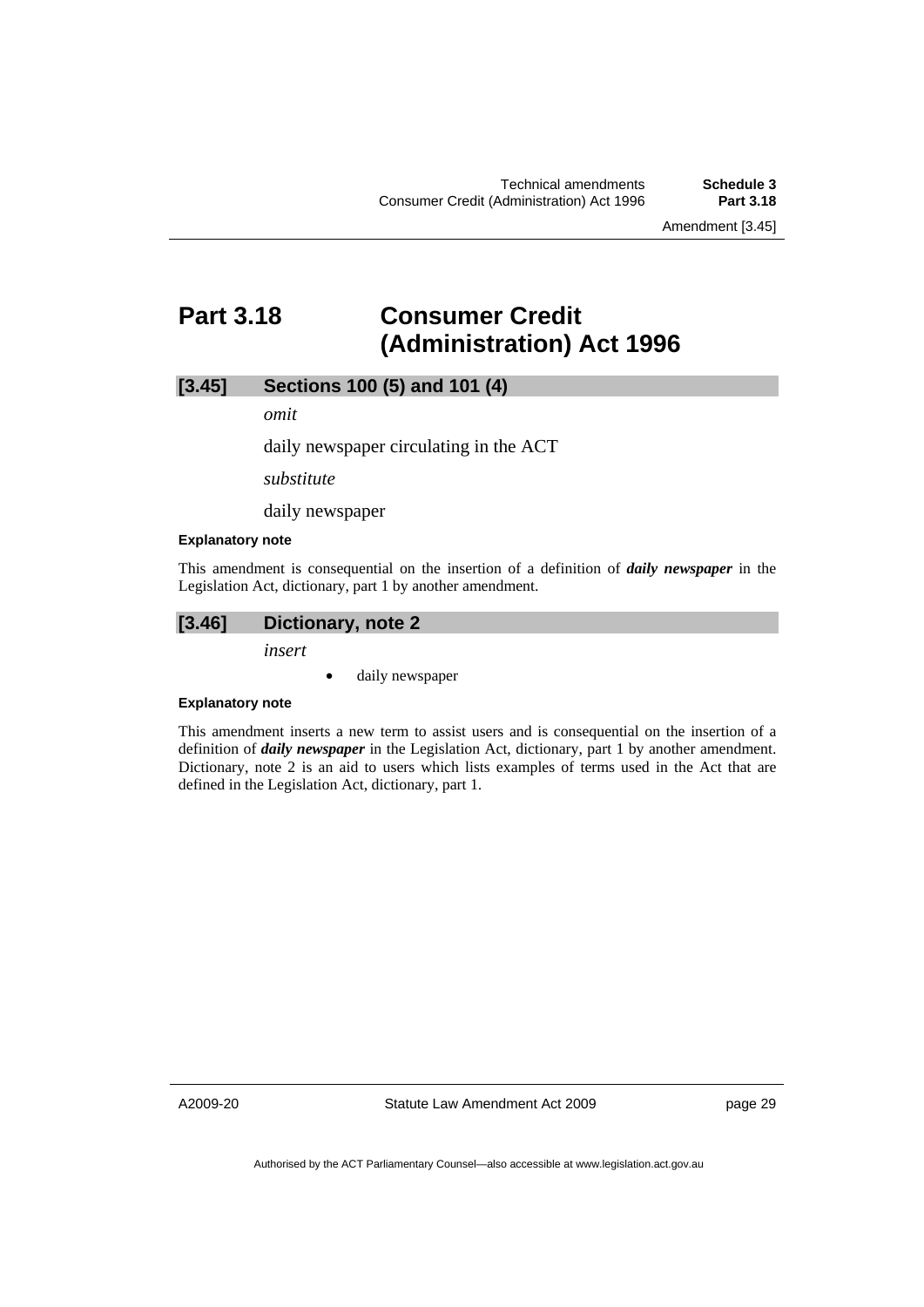<span id="page-35-0"></span>**Schedule 3 Technical amendments**<br>**Part 3.19 Coroners Act 1997 Part 3.19** Coroners Act 1997 Amendment [3.47]

# **Part 3.19 Coroners Act 1997**

### **[3.47] Section 38**

*omit* 

daily newspaper published and circulating in the Territory

*substitute* 

daily newspaper

#### **Explanatory note**

This amendment is consequential on the insertion of a definition of *daily newspaper* in the Legislation Act, dictionary, part 1 by another amendment.

### **[3.48] Dictionary, note 2**

*insert* 

daily newspaper

#### **Explanatory note**

This amendment inserts a new term to assist users and is consequential on the insertion of a definition of *daily newspaper* in the Legislation Act, dictionary, part 1 by another amendment. Dictionary, note 2 is an aid to users which lists examples of terms used in the Act that are defined in the Legislation Act, dictionary, part 1.

# **Part 3.20 Court Procedures Act 2004**

# **[3.49] Section 12, definition of** *energy and water consumer council*

*omit* 

#### **Explanatory note**

This amendment omits the definition of an entity that no longer exists as a consequence of an amendment of the *Utilities Act 2000* made by the *ACT Civil and Administrative Tribunal Legislation Amendment Act 2008 (No 2)*, schedule 1, amendment 1.522. That amendment substituted parts 11 and 12 of the *Utilities Act 2000*. Former part 11 established the Energy and Water Consumer Council.

page 30 Statute Law Amendment Act 2009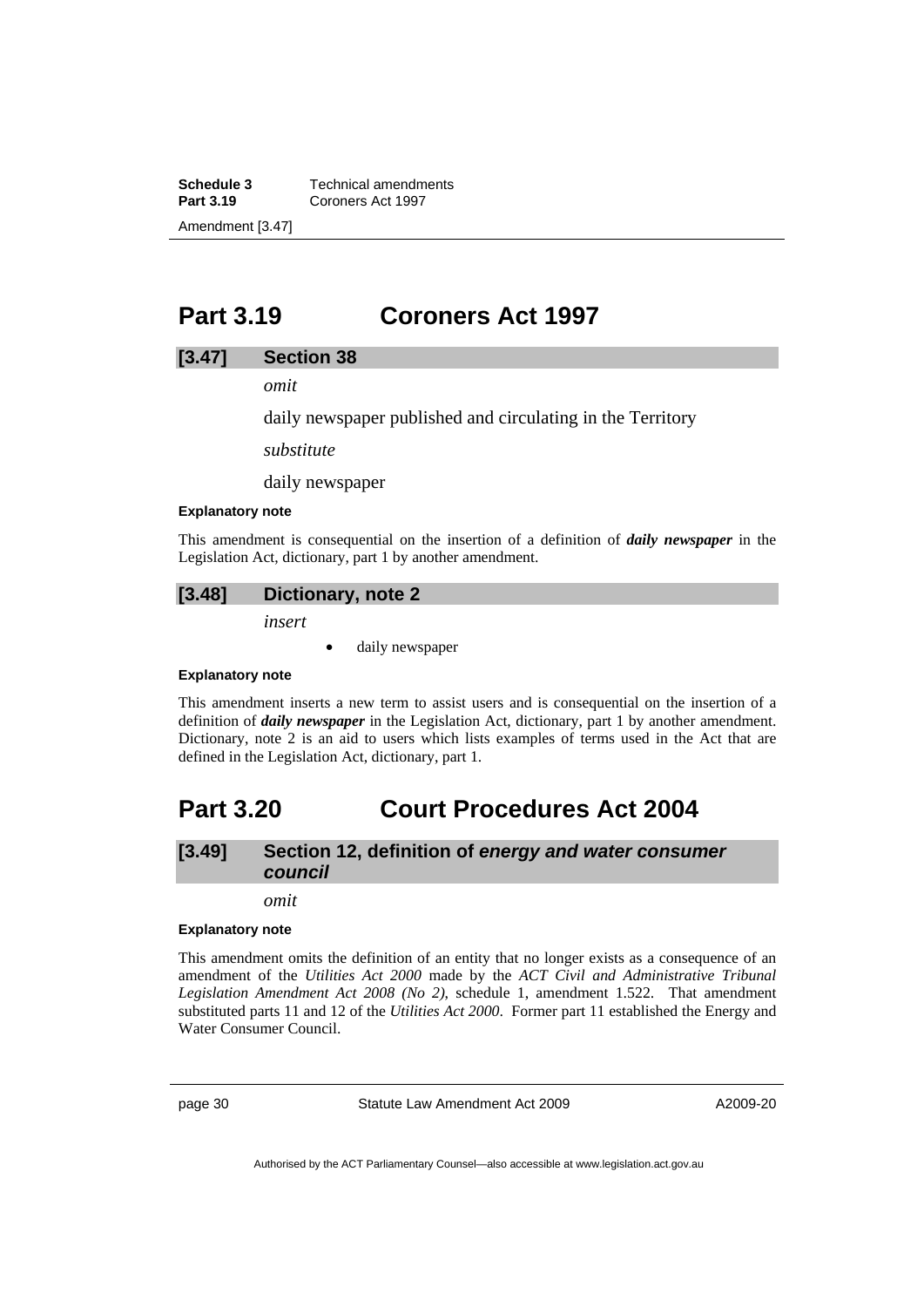### **[3.50] Dictionary, definition of** *tribunal*

*omit* 

#### **Explanatory note**

This amendment omits a signpost definition as a consequence of an amendment of the Act made by the *ACT Civil and Administrative Tribunal Legislation Amendment Act 2008*, schedule 1, amendment 1.194, which omitted the definition of *tribunal*.

# **Part 3.21 Credit Act 1985**

## **[3.51] Section 86 (3)**

*omit* 

daily newspaper published and circulating in the ACT

*substitute* 

daily newspaper

#### **Explanatory note**

This amendment is consequential on the insertion of a definition of *daily newspaper* in the Legislation Act, dictionary, part 1 by another amendment.

*omit* 

• credit tribunal

#### **Explanatory note**

This amendment is consequential on an amendment of the Legislation Act, dictionary, part 1 made by the *ACT Civil and Administrative Tribunal Legislation Amendment Act 2008*, schedule 1, amendment 1.410, which omits the definition of *credit tribunal*. That definition was omitted because the *ACT Civil and Administrative Tribunal Legislation Amendment Act 2008*, schedule 1, amendment 1.168 also amended the *Consumer Credit (Administration) Act 1996* by substituting part 4 and part 5 of that Act. Former part 4 established the credit tribunal. The functions of the tribunal were taken over by the ACAT.

A2009-20

Statute Law Amendment Act 2009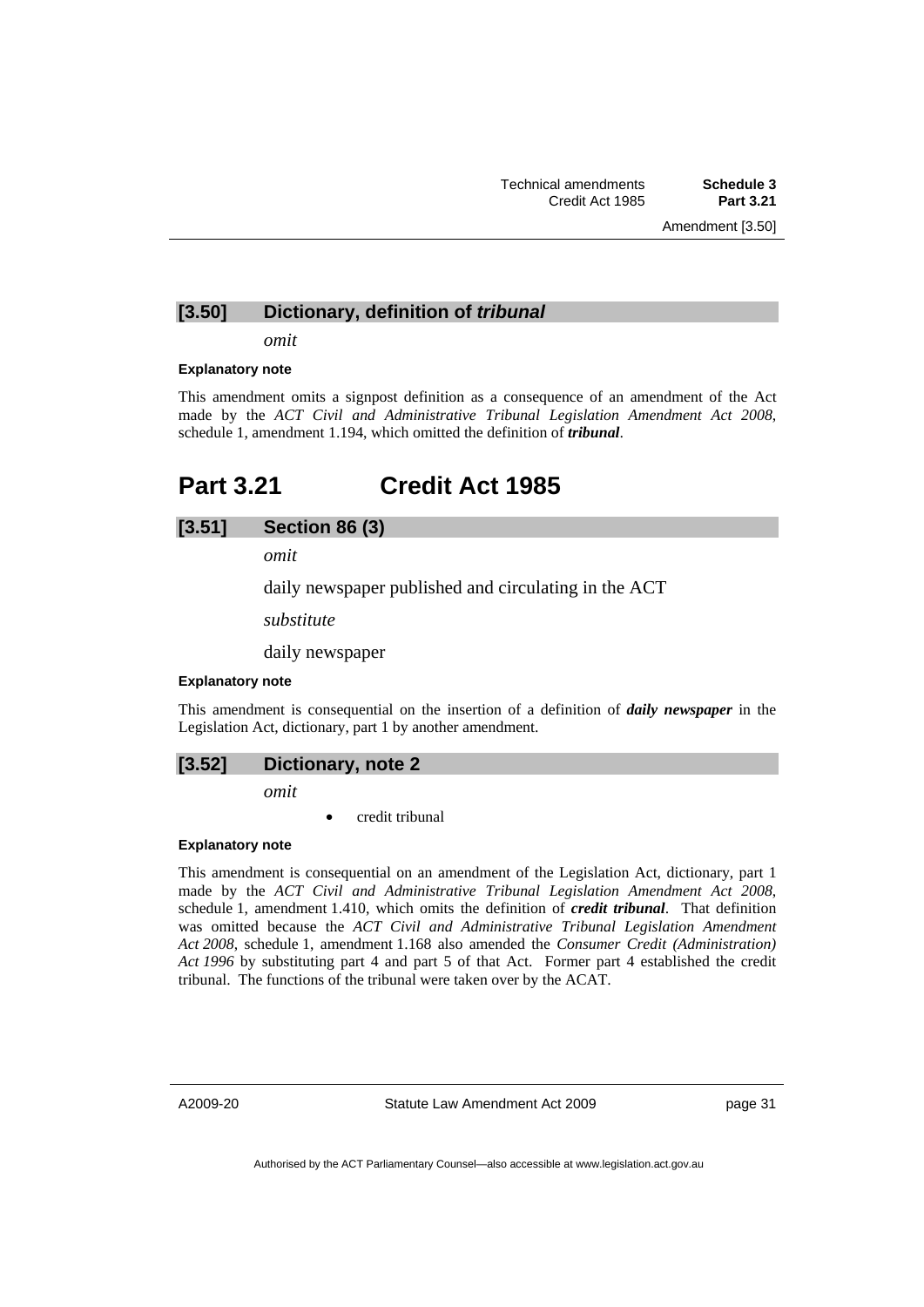**Schedule 3 Technical amendments**<br>**Part 3.22 Dangerous Substances Part 3.22** Dangerous Substances (Explosives) Regulation 2004 Amendment [3.53]

# **[3.53] Dictionary, note 2**

*insert* 

daily newspaper

### **Explanatory note**

This amendment inserts a new term to assist users and is consequential on the insertion of a definition of *daily newspaper* in the Legislation Act, dictionary, part 1 by another amendment. Dictionary, note 2 is an aid to users which lists examples of terms used in the Act that are defined in the Legislation Act, dictionary, part 1.

# **Part 3.22 Dangerous Substances (Explosives) Regulation 2004**

## **[3.54] Section 316 (1)**

*omit* 

daily newspaper circulating in the ACT

*substitute* 

daily newspaper

#### **Explanatory note**

This amendment is consequential on the insertion of a definition of *daily newspaper* in the Legislation Act, dictionary, part 1 by another amendment.

## **[3.55] Dictionary, note 2**

*insert* 

daily newspaper

#### **Explanatory note**

This amendment inserts a new term to assist users and is consequential on the insertion of a definition of *daily newspaper* in the Legislation Act, dictionary, part 1 by another amendment. Dictionary, note 2 is an aid to users which lists examples of terms used in the Act that are defined in the Legislation Act, dictionary, part 1.

page 32 Statute Law Amendment Act 2009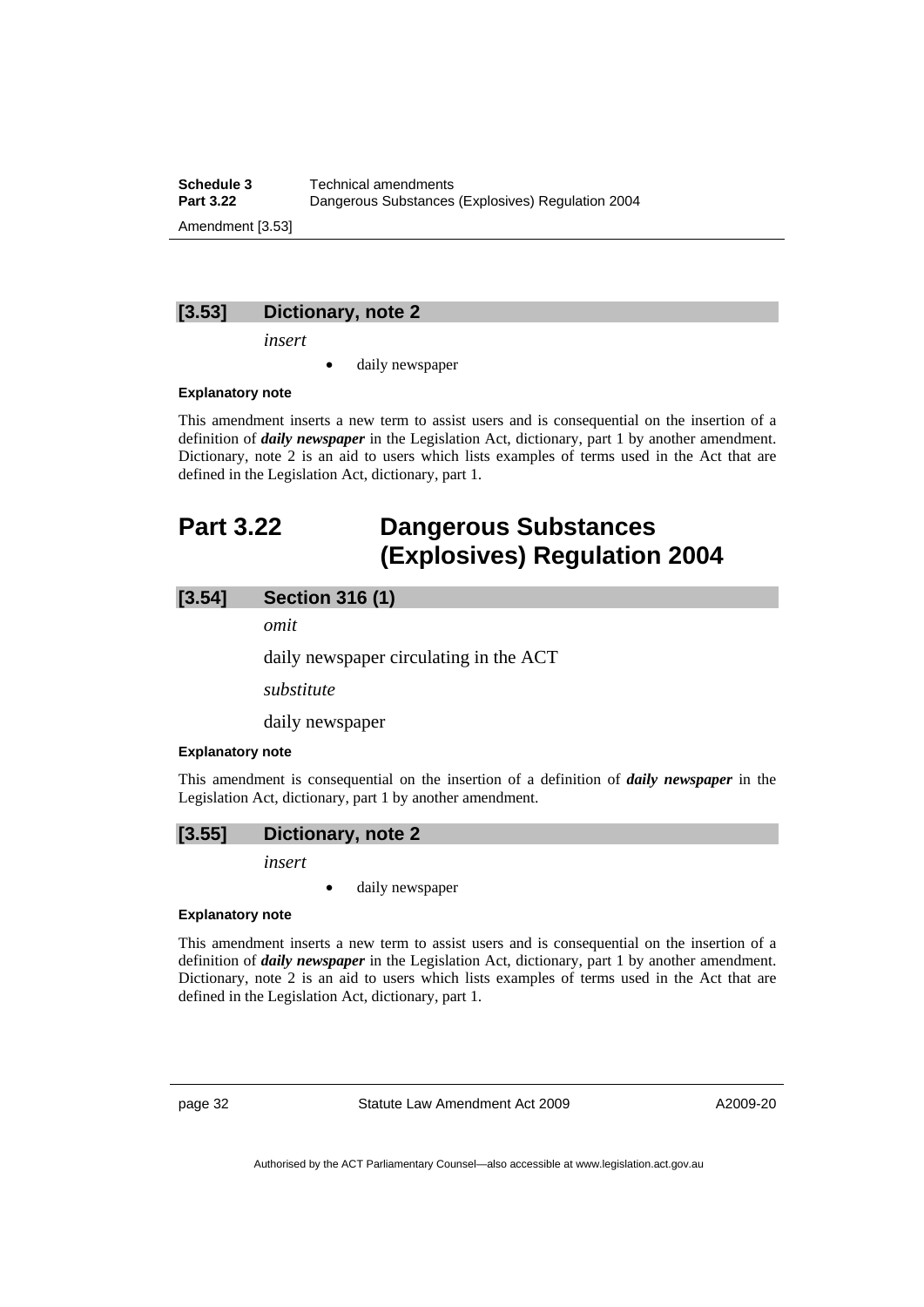# **Part 3.23 Domestic Animals Act 2000**

## **[3.56] Section 81 (4)**

*omit* 

daily newspaper published and circulating in the ACT

*substitute* 

daily newspaper

#### **Explanatory note**

This amendment is consequential on the insertion of a definition of *daily newspaper* in the Legislation Act, dictionary, part 1 by another amendment.

## **[3.57] Dictionary, note 2**

*insert* 

• daily newspaper

#### **Explanatory note**

This amendment inserts a new term to assist users and is consequential on the insertion of a definition of *daily newspaper* in the Legislation Act, dictionary, part 1 by another amendment. Dictionary, note 2 is an aid to users which lists examples of terms used in the Act that are defined in the Legislation Act, dictionary, part 1.

A2009-20

Statute Law Amendment Act 2009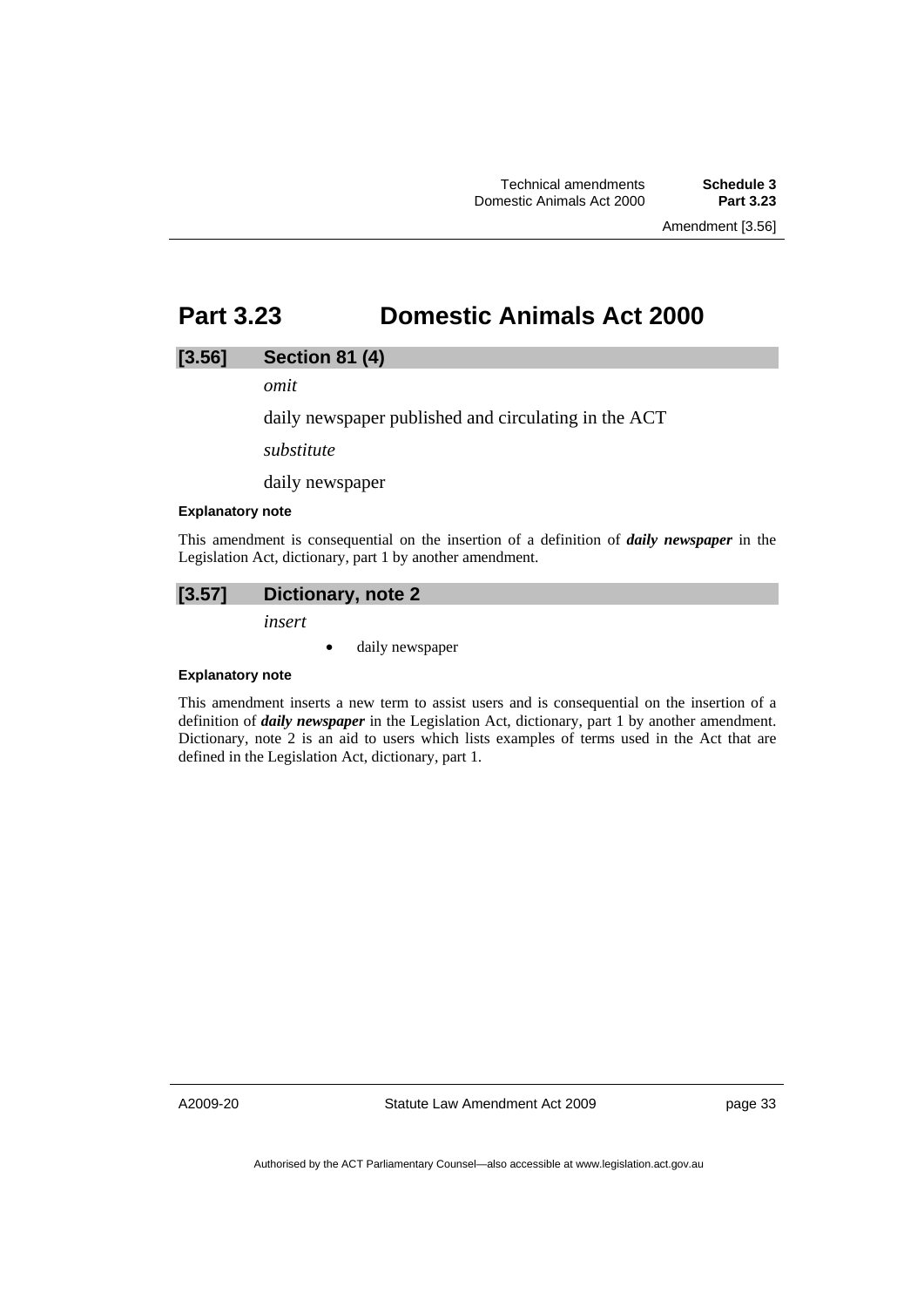**Schedule 3 Technical amendments**<br>**Part 3.24 Duties Act 1999 Part 3.24** Duties Act 1999 Amendment [3.58]

# **Part 3.24 Duties Act 1999**

## **[3.58] Section 201 (1) (d)**

*substitute* 

 (d) medical benefits insurance effected by a contract of insurance that is issued by a private health insurer registered under the *Private Health Insurance Act 2007* (Cwlth), part 4.3 and that provides hospital benefits or medical benefits (or both), whether or not other benefits are also provided;

#### **Explanatory note**

This amendment is consequential on the replacement of the *National Health Act 1953* (Cwlth), part 6 with the *Private Health Insurance Act 2007* (Cwlth), part 4.3.

## **[3.59] Section 208 (2)**

*substitute* 

 (2) Duty payable on an application to register a passenger motor vehicle that has a dutiable value of \$45 000 or more and is constructed primarily for the carriage of not more than 9 occupants is payable on the dutiable value of the vehicle at the determined rate.

## **Explanatory note**

This amendment updates language in line with current drafting practice.

## **[3.60] New section 208 (4)**

*after the notes, insert* 

(4) In this section:

## *passenger motor vehicle*—

- (a) includes any of the following:
	- (i) sedan;
	- (ii) station wagon;
	- (iii) coupe;

page 34 Statute Law Amendment Act 2009

A2009-20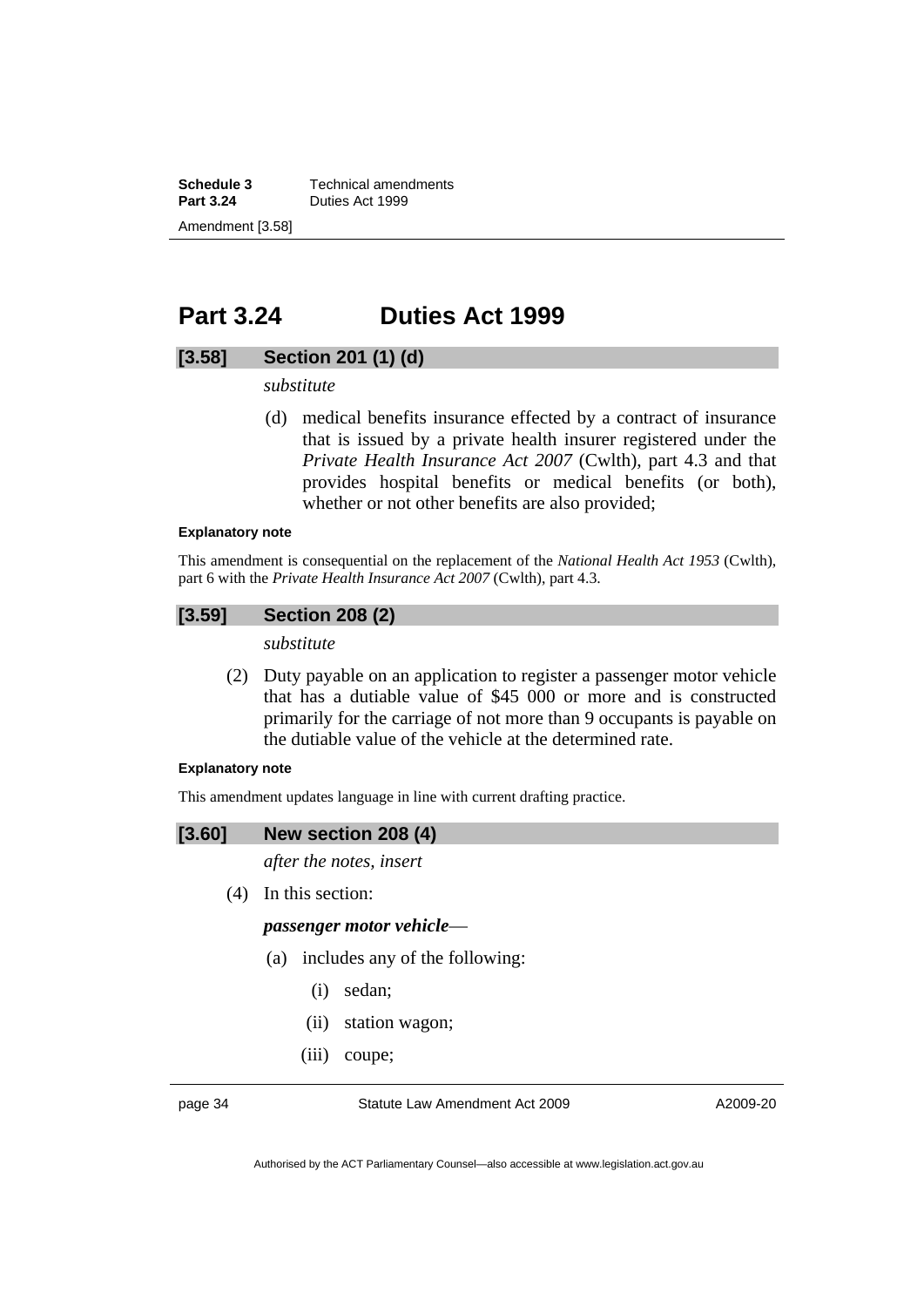- (iv) convertible;
- (v) 4-wheel drive vehicle with seats for 4 or more people;
- (vi) 2-wheel drive panel van with seats for 4 or more people;
- (vii) 3-wheel car;
- (viii) forward-control passenger vehicle;
	- (ix) small bus (seating not more than 9 people, including the driver);
	- (x) motor home;
	- (xi) snow vehicle; but
- (b) does not include any of the following:
	- (i) motorcycle (with or without a sidecar);
	- (ii) large bus (seating 10 or more people, including the driver);
	- (iii) hearse;
	- (iv) invalid conveyance.

### **Explanatory note**

This amendment inserts a new definition consequential on the revision of section 208 (2) by another amendment.

# **[3.61] Section 211 (a)**

# *substitute*

- (a) both the following paragraphs apply:
	- (i) the applicant has served in the Defence Force or in any other armed forces of Her Majesty and who, because of that service—
		- (A) has lost a leg or both arms or has had a leg, or both arms, rendered permanently and wholly useless; or

A2009-20

Statute Law Amendment Act 2009

page 35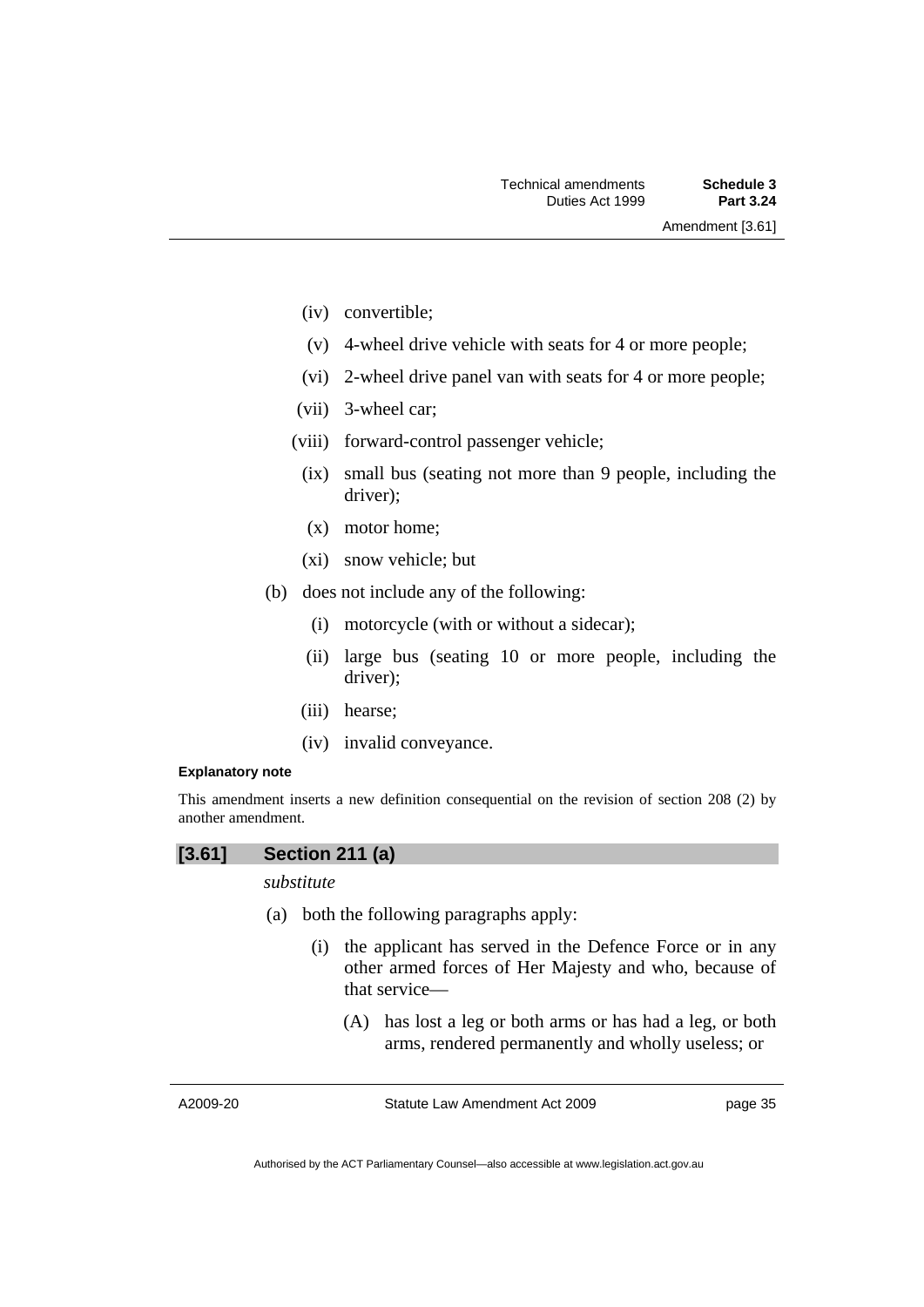**Schedule 3 Technical amendments**<br>**Part 3.24 Duties Act 1999 Part 3.24** Duties Act 1999 Amendment [3.62]

- (B) receives a pension under the *Veterans' Entitlements Act 1986* (Cwlth), part 2 and is a veteran (within the meaning of that part) to whom that Act, section 24 applies; or
- (C) receives a special rate disability pension under the *Military Rehabilitation and Compensation Act 2004* (Cwlth) or is eligible to make a choice under that Act, section 199;
- (ii) the vehicle is for the applicant's own transportation; or

### **Explanatory note**

This amendment is consequential on the enactment of the *Military Rehabilitation and Compensation Act 2004* (Cwlth) which applies to injury, disease or death occurring as a result of service in the Defence Force on or after 1 July 2004. The *Veterans' Entitlements Act 1986* (Cwlth) continues to apply to injuries or illness from eligible service in the Defence Force before 1 July 2004.

## **[3.62] Dictionary, definition of** *Crown lease*

## *substitute*

*Crown lease* includes a lease of land granted by or in the name of the Commonwealth or by the Federal Capital Commission.

*Note* The Federal Capital Commission was appointed under the *Seat of Government (Administration) Act 1924* (Cwlth) (repealed).

### **Explanatory note**

This amendment updates the definition of *Crown lease* to include a reference to the repeal of the *Seat of Government (Administration) Act 1924* (Cwlth). That Act was repealed by the *Seat of Government (Administration) Act 1930* (Cwlth).

page 36 Statute Law Amendment Act 2009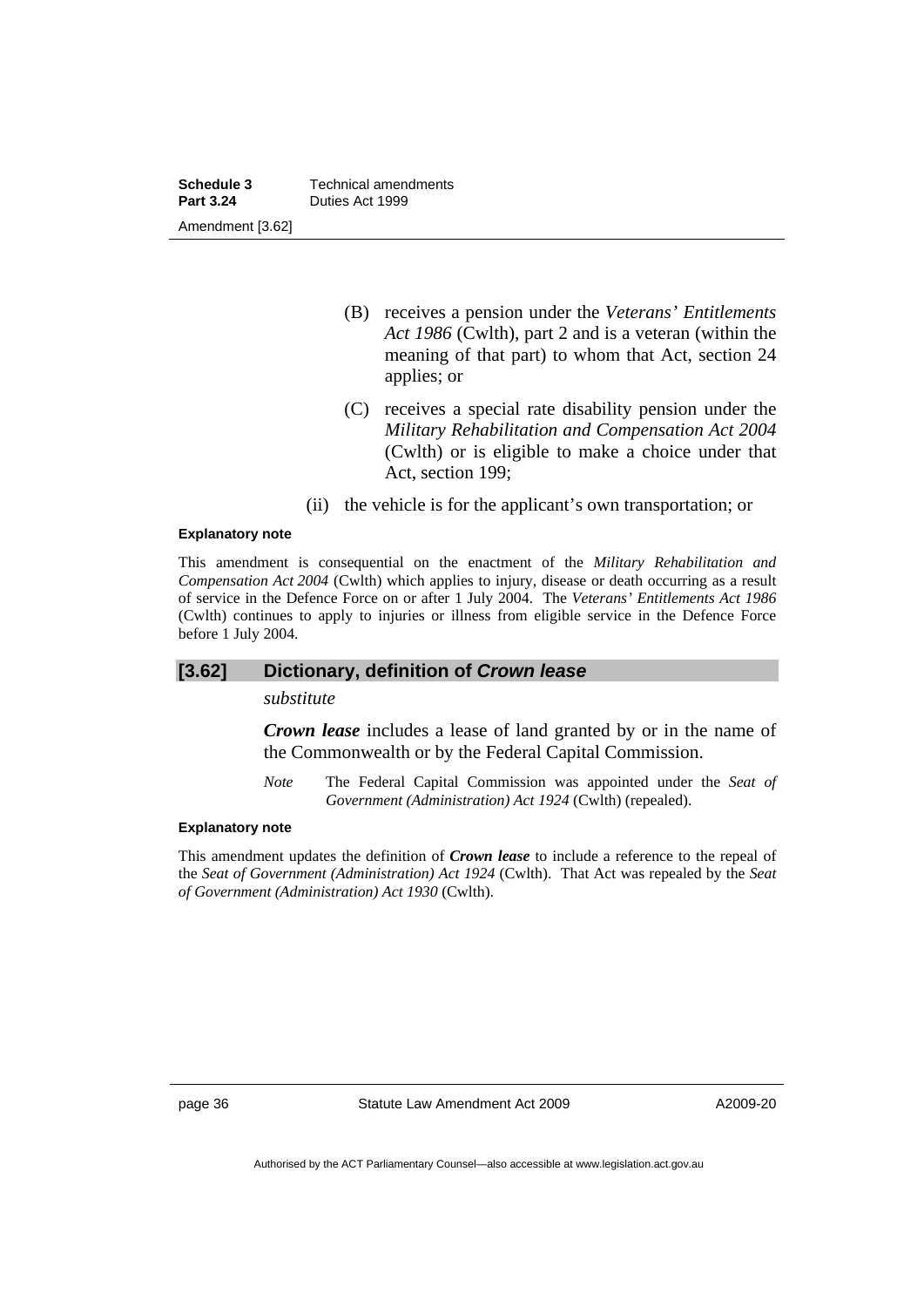# **Part 3.25 Education Act 2004**

## **[3.63] Sections 83 (5), 85 (4), 87 (3), 88A (3) and 89 (3)**

*omit* 

daily newspaper printed and published in the ACT

*substitute* 

daily newspaper

#### **Explanatory note**

This amendment is consequential on the insertion of a definition of *daily newspaper* in the Legislation Act, dictionary, part 1 by another amendment.

## **[3.64] Dictionary, note 2**

*insert* 

• daily newspaper

#### **Explanatory note**

This amendment inserts a new term to assist users and is consequential on the insertion of a definition of *daily newspaper* in the Legislation Act, dictionary, part 1 by another amendment. Dictionary, note 2 is an aid to users which lists examples of terms used in the Act that are defined in the Legislation Act, dictionary, part 1.

# **Part 3.26 Electricity Safety Act 1971**

## **[3.65] Section 28 (4)**

*omit* 

daily newspaper circulating generally in the ACT

*substitute* 

daily newspaper

### **Explanatory note**

This amendment is consequential on the insertion of a definition of *daily newspaper* in the Legislation Act, dictionary, part 1 by another amendment.

A2009-20

Statute Law Amendment Act 2009

page 37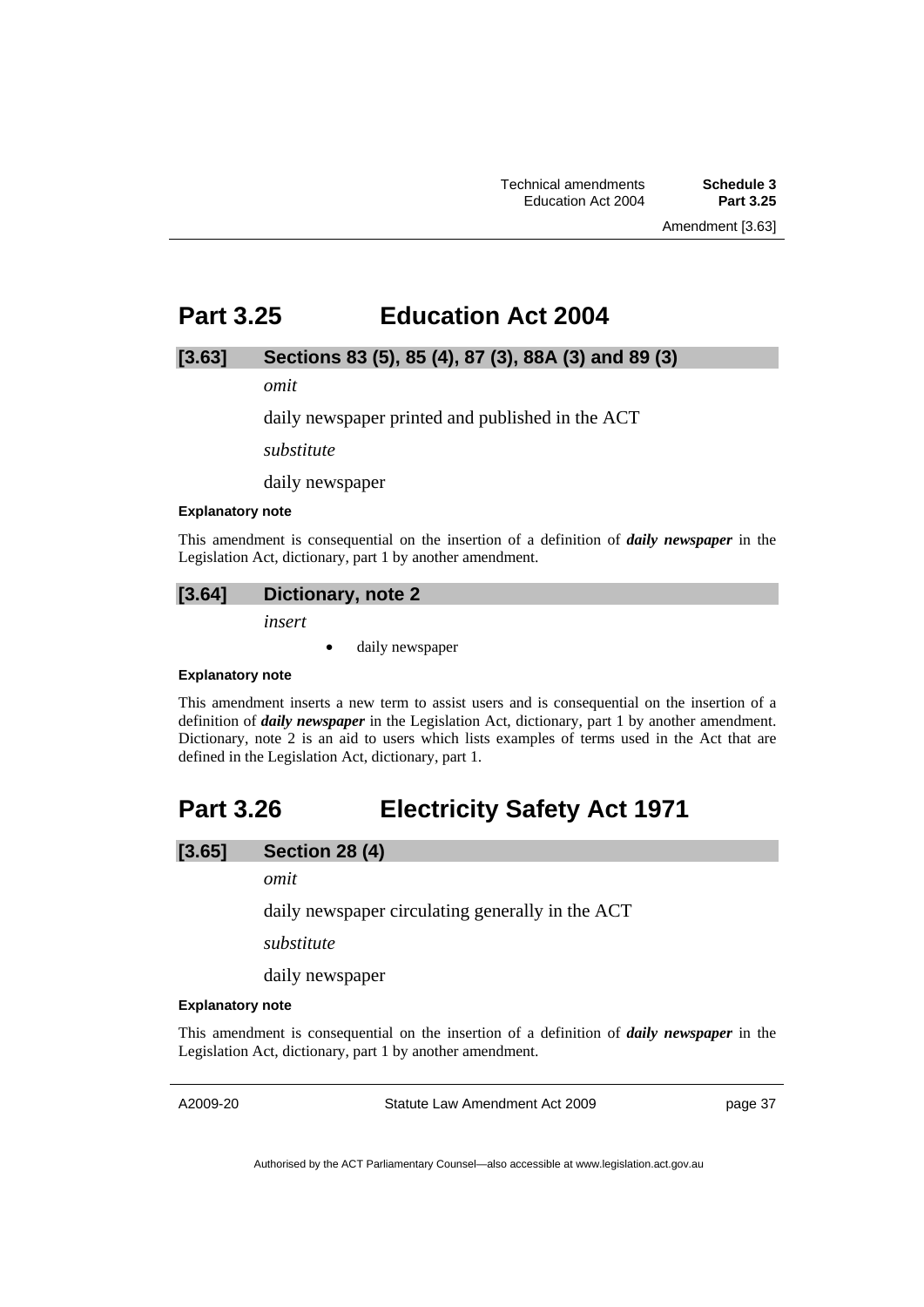**Schedule 3 Technical amendments**<br>**Part 3.27 Emergencies Act 2004 Emergencies Act 2004** Amendment [3.66]

### **[3.66] Dictionary, note 2**

*insert* 

daily newspaper

### **Explanatory note**

This amendment inserts a new term to assist users and is consequential on the insertion of a definition of *daily newspaper* in the Legislation Act, dictionary, part 1 by another amendment. Dictionary, note 2 is an aid to users which lists examples of terms used in the Act that are defined in the Legislation Act, dictionary, part 1.

# **Part 3.27 Emergencies Act 2004**

# **[3.67] Sections 75 (3) and 115 (1) (b)**

*omit* 

daily newspaper circulating generally in the ACT

*substitute* 

daily newspaper

#### **Explanatory note**

This amendment is consequential on the insertion of a definition of *daily newspaper* in the Legislation Act, dictionary, part 1 by another amendment.

### **[3.68] Dictionary, note 2**

*insert* 

daily newspaper

#### **Explanatory note**

This amendment inserts a new term to assist users and is consequential on the insertion of a definition of *daily newspaper* in the Legislation Act, dictionary, part 1 by another amendment. Dictionary, note 2 is an aid to users which lists examples of terms used in the Act that are defined in the Legislation Act, dictionary, part 1.

page 38 Statute Law Amendment Act 2009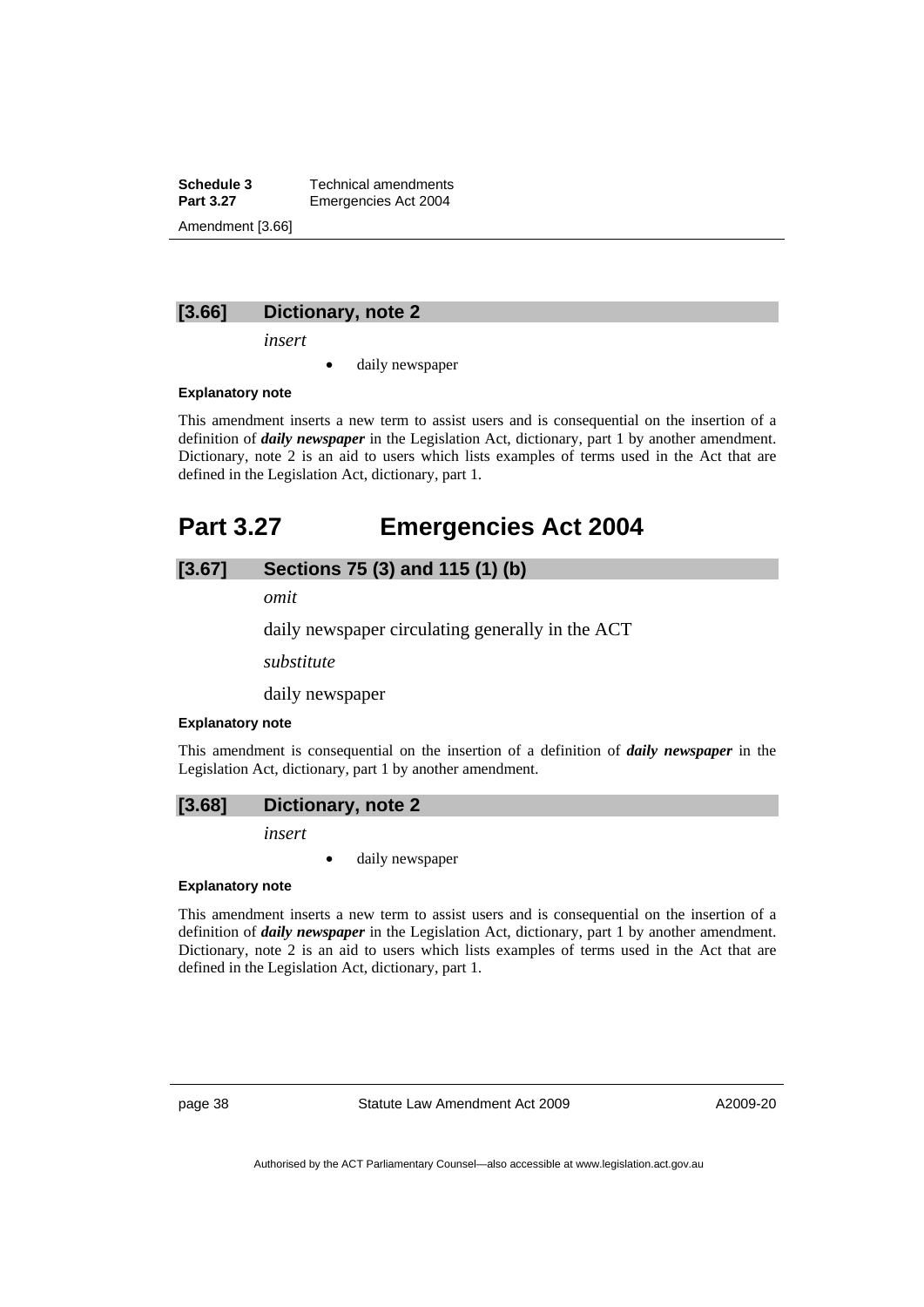Technical amendments **Schedule 3 Environment Protection Act 1997** 

Amendment [3.69]

**Part 3.28 Environment Protection Act 1997** 

## **[3.69] Dictionary, note 2**

*insert* 

daily newspaper

#### **Explanatory note**

This amendment inserts a new term to assist users and is consequential on the insertion of a definition of *daily newspaper* in the Legislation Act, dictionary, part 1 by another amendment. Dictionary, note 2 is an aid to users which lists examples of terms used in the Act that are defined in the Legislation Act, dictionary, part 1.

## **[3.70] Dictionary, definition of** *newspaper*

*omit* 

### **Explanatory note**

This amendment omits a definition made redundant by the insertion of a definition of *daily newspaper* in the Legislation Act, dictionary, part 1 by another amendment.

# **Part 3.29 Environment Protection Regulation 2005**

# **[3.71] Section 11 (7), note**

*omit* 

### **Explanatory note**

This amendment is consequential on the insertion of a definition of *daily newspaper* in the Legislation Act, dictionary, part 1 by another amendment.

A2009-20

Statute Law Amendment Act 2009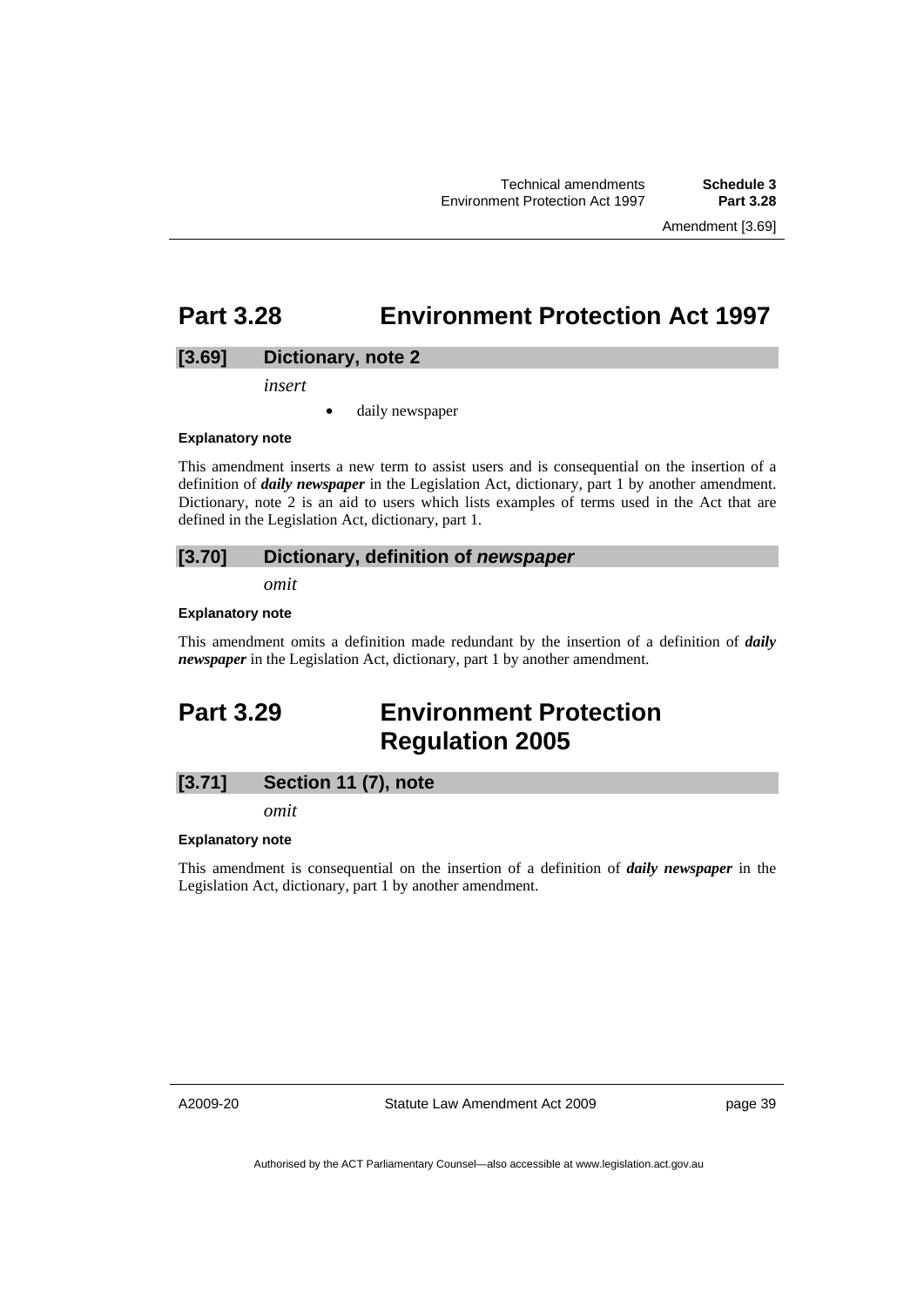**Schedule 3 Technical amendments**<br>**Part 3.30 Fair Trading (Consumer Fair Trading (Consumer Affairs) Act 1973** Amendment [3.72]

### **[3.72] Dictionary, note 2**

*insert* 

daily newspaper

### **Explanatory note**

This amendment inserts a new term to assist users and is consequential on the insertion of a definition of *daily newspaper* in the Legislation Act, dictionary, part 1 by another amendment. Dictionary, note 2 is an aid to users which lists examples of terms used in the Act that are defined in the Legislation Act, dictionary, part 1.

# **Part 3.30 Fair Trading (Consumer Affairs) Act 1973**

## **[3.73] Section 38 (4) (b)**

*omit* 

daily newspaper published and circulating in the ACT

*substitute* 

daily newspaper

#### **Explanatory note**

This amendment is consequential on the insertion of a definition of *daily newspaper* in the Legislation Act, dictionary, part 1 by another amendment.

## **[3.74] Dictionary, note 2**

*insert* 

• daily newspaper

### **Explanatory note**

This amendment inserts a new term to assist users and is consequential on the insertion of a definition of *daily newspaper* in the Legislation Act, dictionary, part 1 by another amendment. Dictionary, note 2 is an aid to users which lists examples of terms used in the Act that are defined in the Legislation Act, dictionary, part 1.

page 40 Statute Law Amendment Act 2009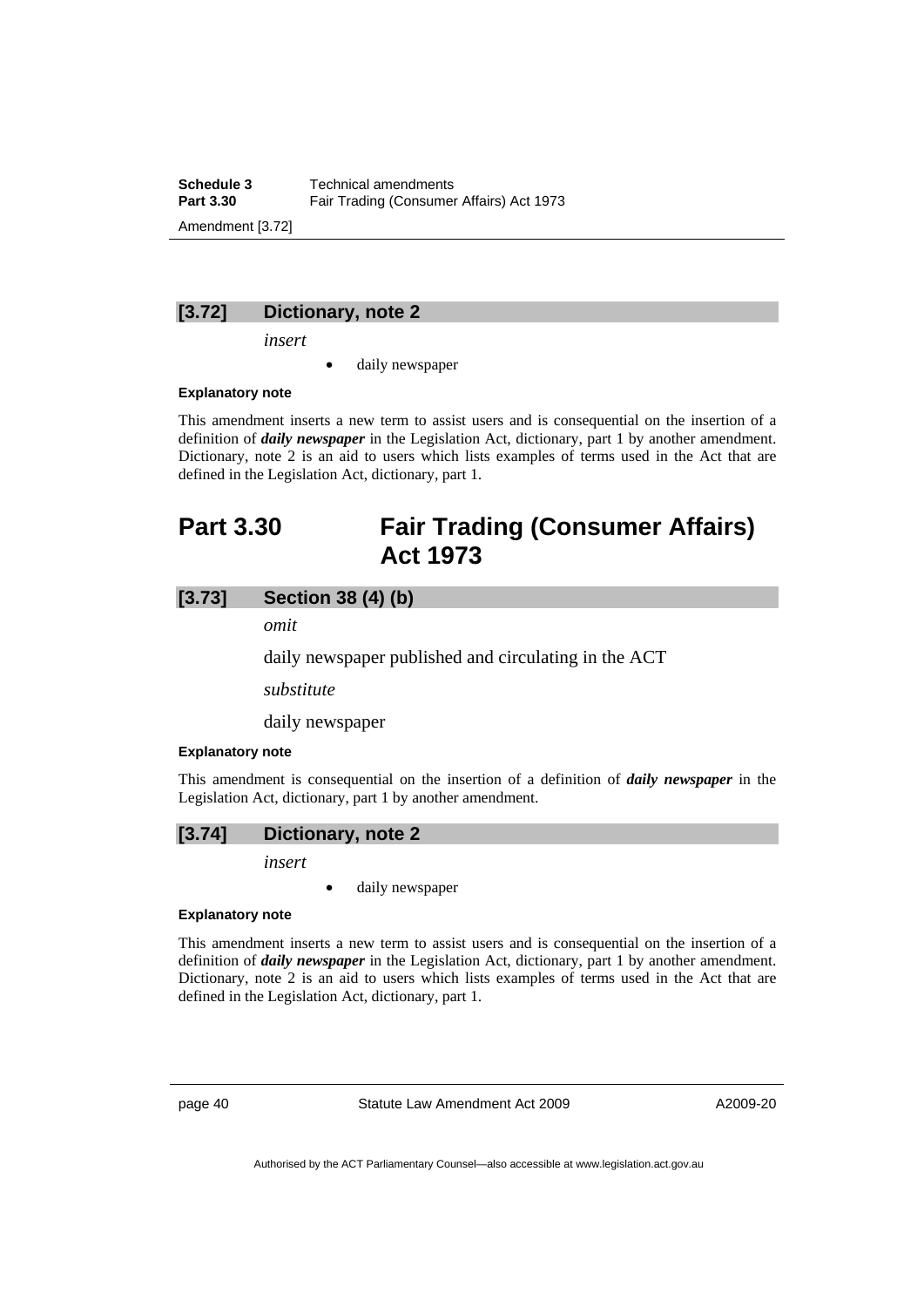Amendment [3.75]

# **Part 3.31 Firearms Act 1996**

## **[3.75] Section 31 (4)**

*omit* 

daily newspaper circulating in the ACT

*substitute* 

daily newspaper

#### **Explanatory note**

This amendment is consequential on the insertion of a definition of *daily newspaper* in the Legislation Act, dictionary, part 1 by another amendment.

# **[3.76] Sections 38 (3) and 52 (7)**

*omit* 

daily newspaper published and circulating in the ACT

*substitute* 

daily newspaper

#### **Explanatory note**

This amendment is consequential on the insertion of a definition of *daily newspaper* in the Legislation Act, dictionary, part 1 by another amendment.



*insert* 

daily newspaper

#### **Explanatory note**

This amendment inserts a new term to assist users and is consequential on the insertion of a definition of *daily newspaper* in the Legislation Act, dictionary, part 1 by another amendment. Dictionary, note 2 is an aid to users which lists examples of terms used in the Act that are defined in the Legislation Act, dictionary, part 1.

A2009-20

Statute Law Amendment Act 2009

page 41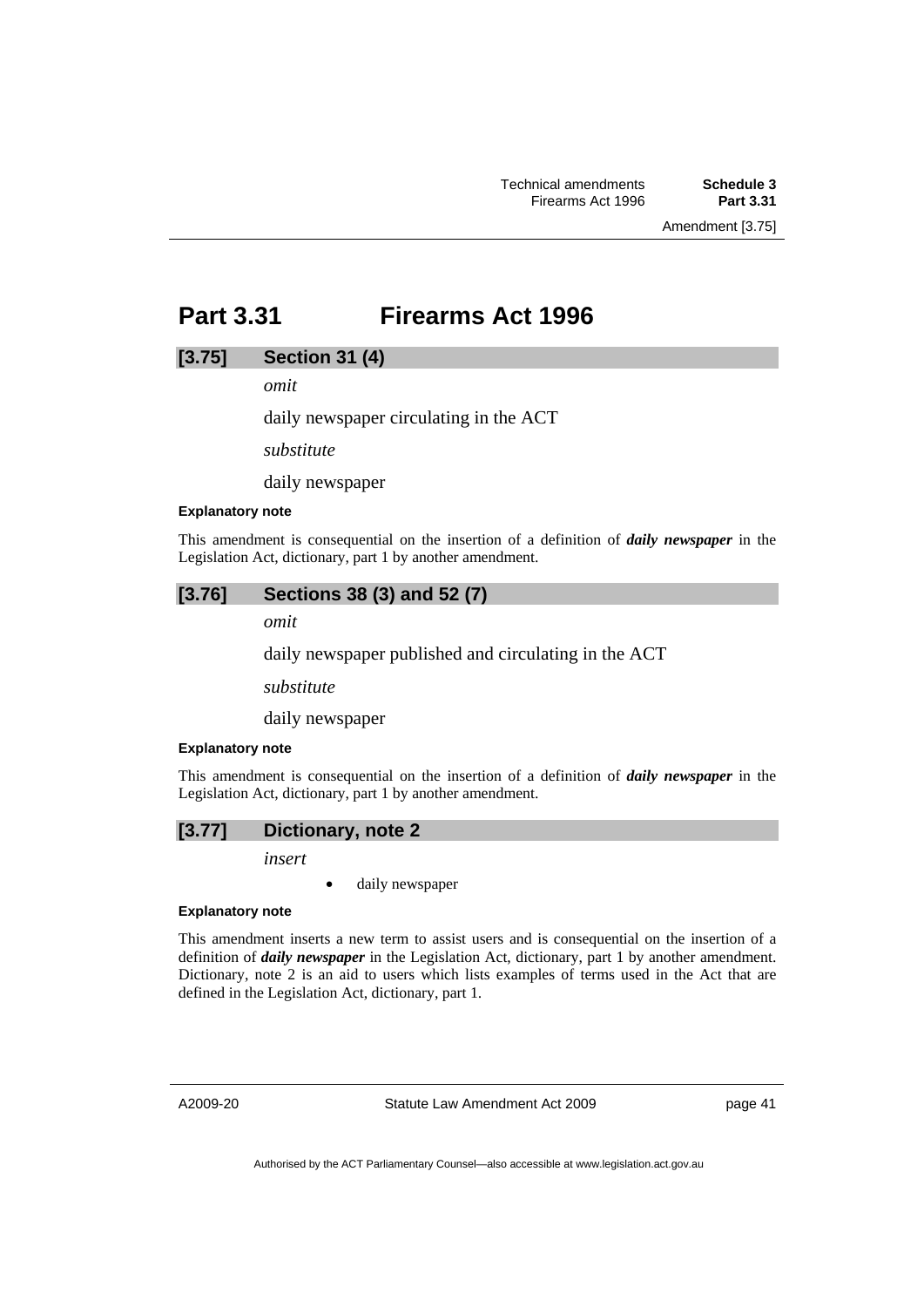**Schedule 3 Technical amendments**<br>**Part 3.32 Firearms Requlation 20 Firearms Regulation 2008** Amendment [3.78]

# **Part 3.32 Firearms Regulation 2008**

### **[3.78] Section 73 (3) (c)**

*omit* 

tranquiliser firearm

*substitute* 

powerhead

#### **Explanatory note**

Section 73 deals with permits for the acquisition, possession and use of a powerhead. This amendment corrects an incorrect reference to tranquiliser firearm. Permits for tranquiliser firearms are dealt with under section 72.

#### **[3.79] Dictionary, new definition of** *reviewable decision*

*insert* 

*reviewable decision*, for part 16 (Notification and review of decisions)—see section 74.

#### **Explanatory note**

This amendment inserts a signpost definition into the dictionary for a term defined for part 16 of the Act.

# **Part 3.33 First Home Owner Grant Act 2000**

## **[3.80] Dictionary, definition of** *Australian citizen*

*substitute* 

*Australian citizen* means a person who is an Australian citizen under the *Australian Citizenship Act 2007* (Cwlth).

#### **Explanatory note**

This amendment is consequential on the repeal of the *Australian Citizenship Act 1948* (Cwlth) and the enactment of the *Australian Citizenship Act 2007* (Cwlth).

page 42 Statute Law Amendment Act 2009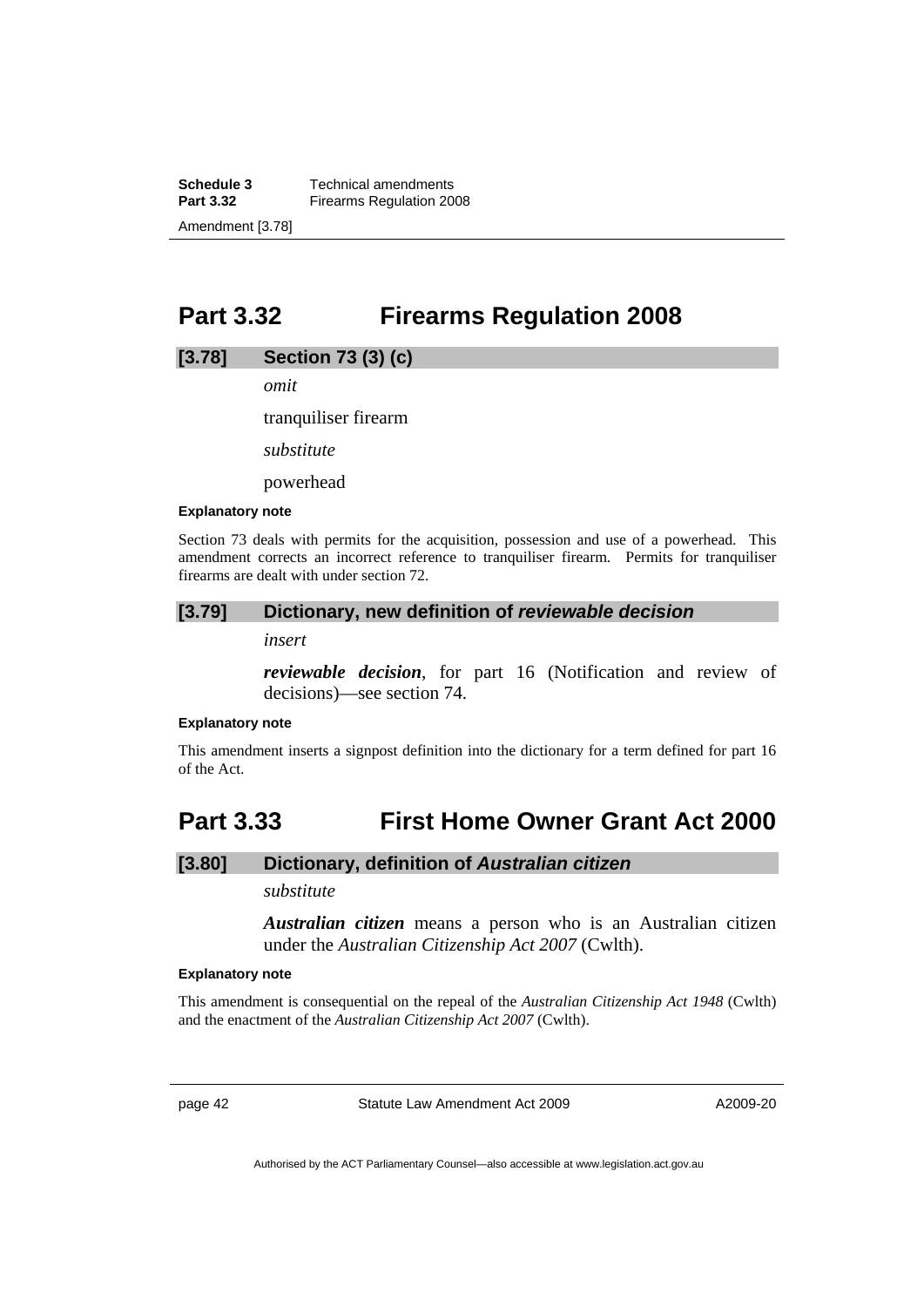Amendment [3.81]

# **Part 3.34 Gas Safety Act 2000**

## **[3.81] Dictionary, note 2**

*insert* 

• daily newspaper

#### **Explanatory note**

This amendment inserts a new term to assist users and is consequential on the insertion of a definition of *daily newspaper* in the Legislation Act, dictionary, part 1 by another amendment. Dictionary, note 2 is an aid to users which lists examples of terms used in the Act that are defined in the Legislation Act, dictionary, part 1.

## **[3.82] Dictionary, definition of** *daily newspaper*

*omit* 

#### **Explanatory note**

This amendment is consequential on the insertion of a definition of *daily newspaper* in the Legislation Act, dictionary, part 1 by another amendment.

# **Part 3.35 Gene Technology Act 2003**

# **[3.83] Divisions 5A.3 and 5A.4 headings**

*omit* 

### **Explanatory note**

This amendment omits redundant headings.

A2009-20

Statute Law Amendment Act 2009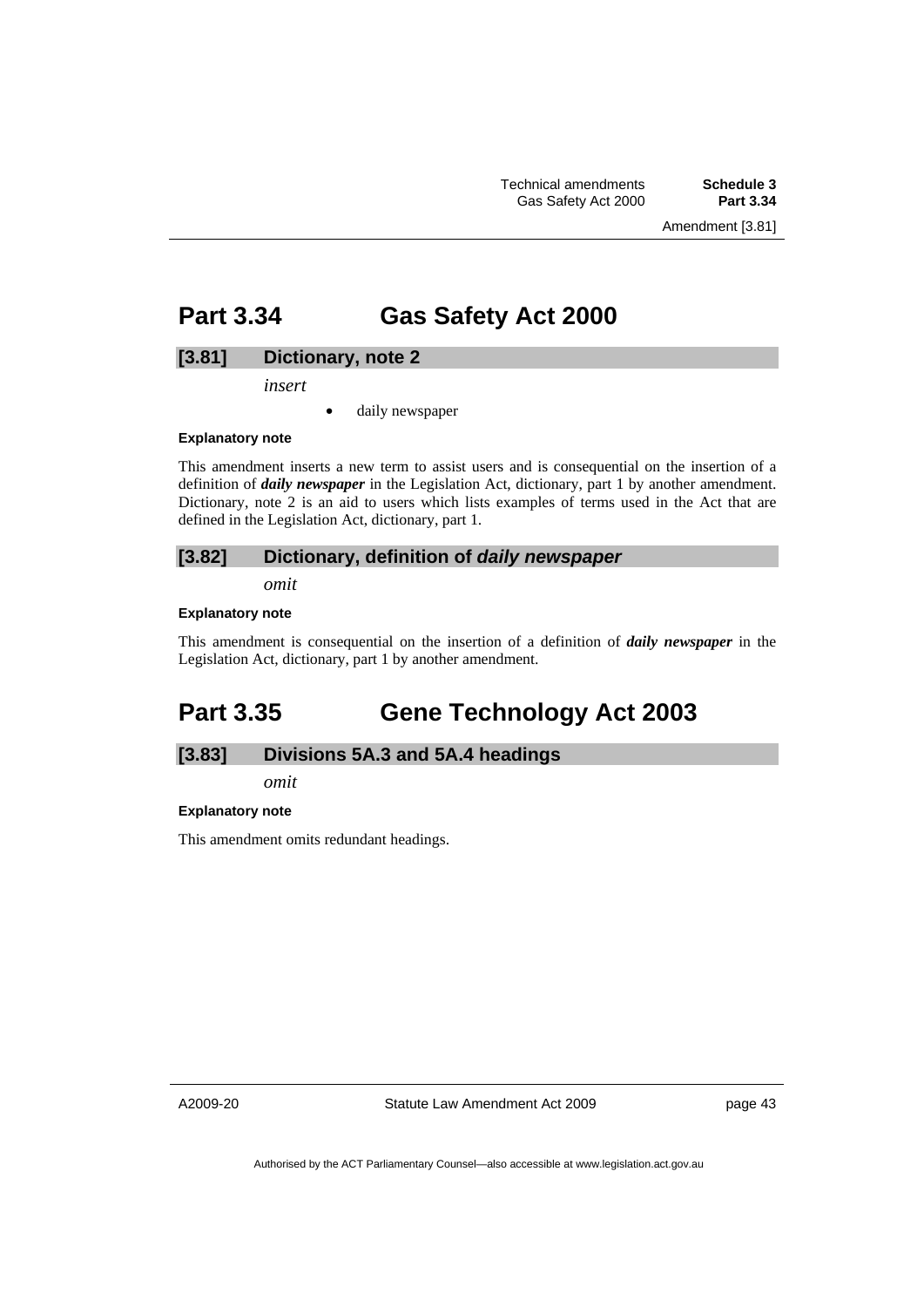# **Part 3.36 Guardianship and Management of Property Act 1991**

# **[3.84] Section 32A, definition of** *protected person***, paragraph (c)**

*omit* 

tribunal

*substitute* 

ACAT

#### **Explanatory note**

This amendment is consequential on an amendment of the Act made by the *ACT Civil and Administrative Tribunal Legislation Amendment Act 2008*, schedule 1, amendment 1.292, which omitted part 4. Part 4 established the Guardianship and Management of Property Tribunal. The functions of the tribunal were taken over by the ACAT.

| [3.85]                  | <b>Section 32H (3) (b)</b> |
|-------------------------|----------------------------|
|                         | omit                       |
|                         | tribunal                   |
|                         | substitute                 |
|                         | <b>ACAT</b>                |
| <b>Explanatory note</b> |                            |

This amendment is consequential on an amendment of the Act made by the *ACT Civil and Administrative Tribunal Legislation Amendment Act 2008*, schedule 1, amendment 1.292, which omitted part 4*.* Part 4 established the Guardianship and Management of Property Tribunal. The functions of the tribunal were taken over by the ACAT.

page 44 Statute Law Amendment Act 2009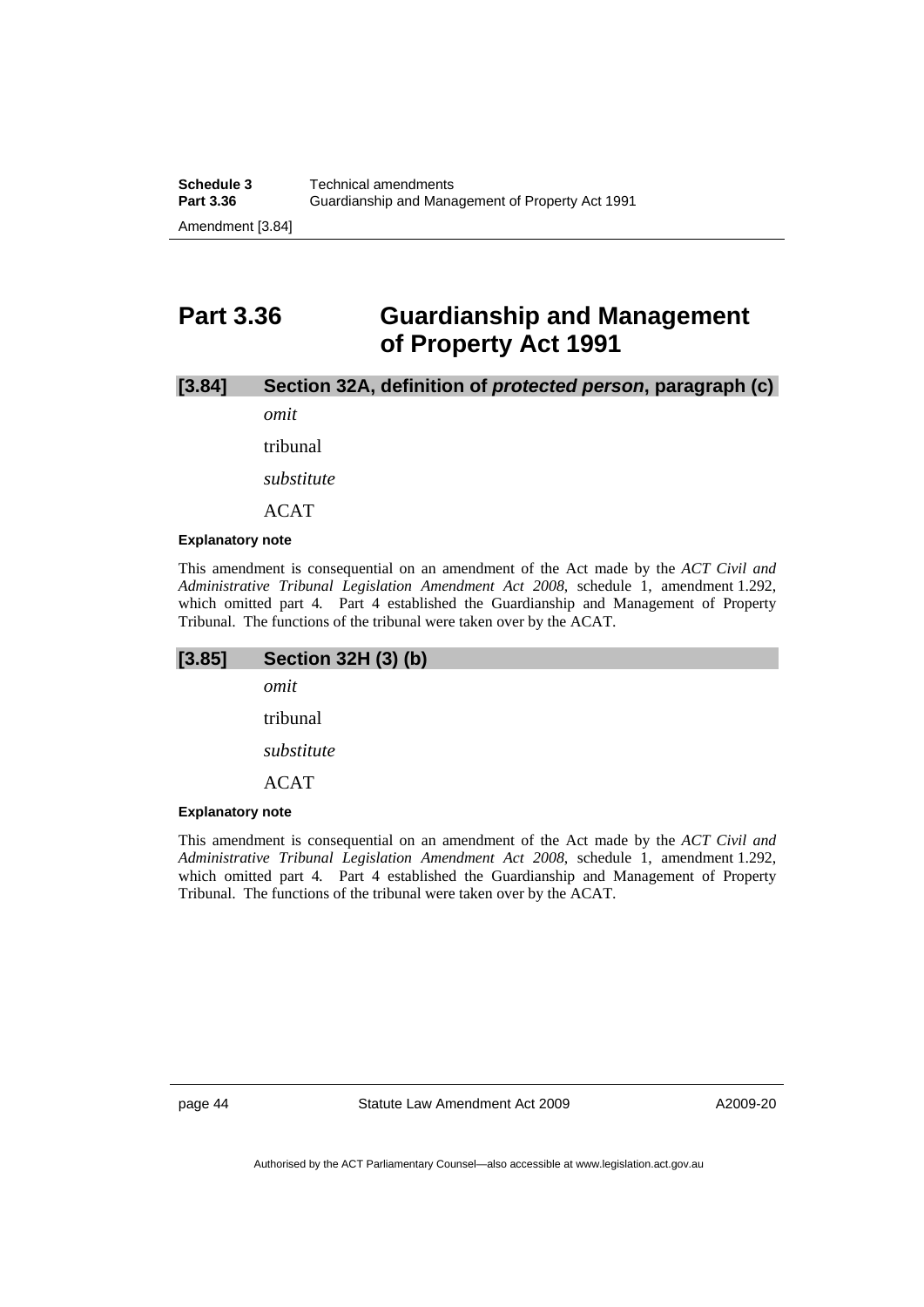Amendment [3.86]

**[3.86] Section 32I (3) (b)** 

*omit* 

tribunal

*substitute* 

ACAT

#### **Explanatory note**

This amendment is consequential on an amendment of the Act made by the *ACT Civil and Administrative Tribunal Legislation Amendment Act 2008*, schedule 1, amendment 1.292, which omitted part 4*.* Part 4 established the Guardianship and Management of Property Tribunal. The functions of the tribunal were taken over by the ACAT.

# **Part 3.37 Guardianship and Management of Property Regulation 1991**

**[3.87] Section 6 (3), definition of** *relevant day***, paragraph (c)** 

*omit* 

tribunal

*substitute* 

ACAT

## **Explanatory note**

This amendment is consequential on an amendment of the Act made by the *ACT Civil and Administrative Tribunal Legislation Amendment Act 2008*, schedule 1, amendment 1.292, which omitted part 4*.* Part 4 established the Guardianship and Management of Property Tribunal. The functions of the tribunal were taken over by the ACAT.

A2009-20

Statute Law Amendment Act 2009

page 45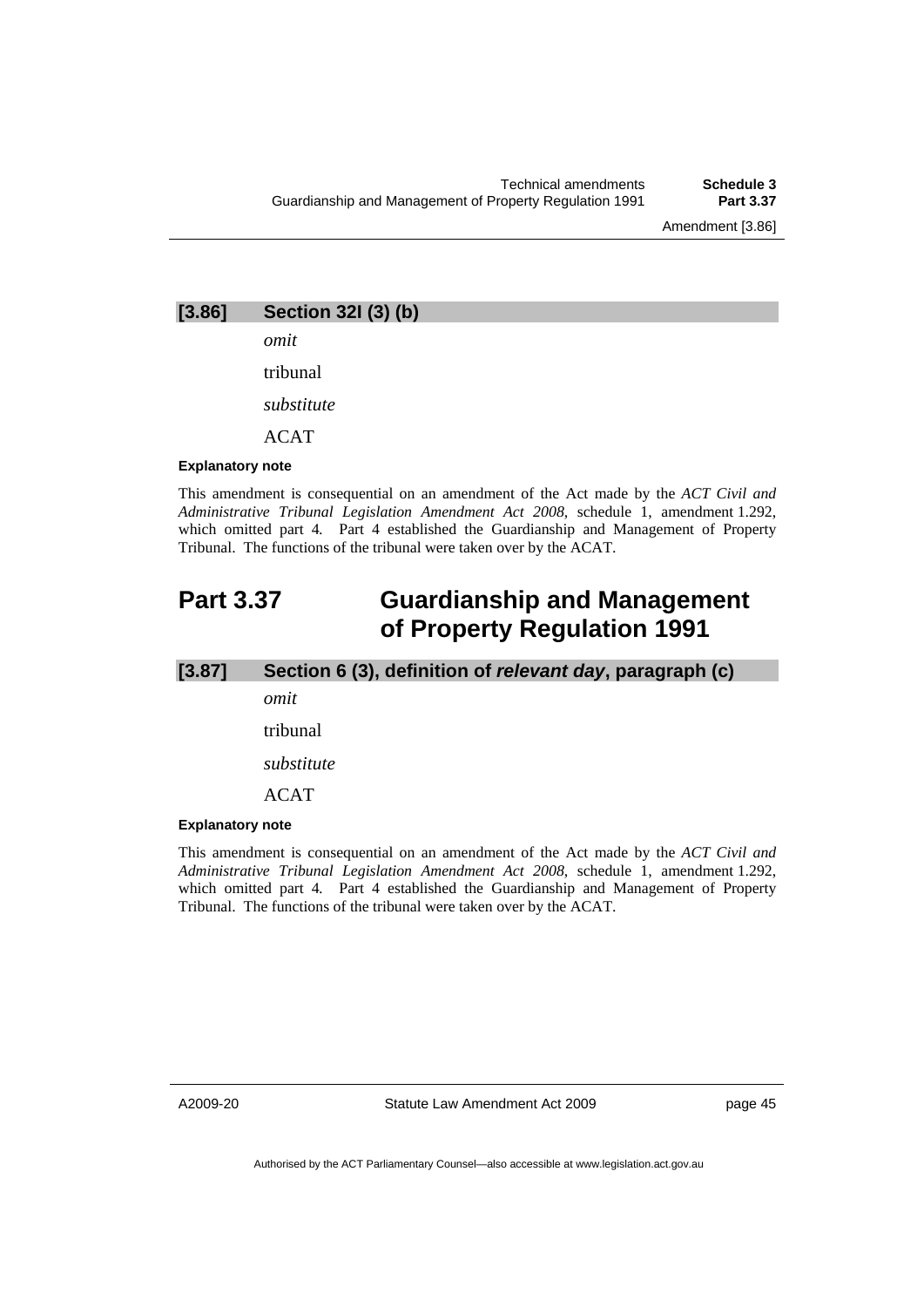**Schedule 3 Technical amendments**<br>**Part 3.38 Health Professionals Admon Health Professionals Act 2004** Amendment [3.88]

# **Part 3.38 Health Professionals Act 2004**

## **[3.88] Section 100 (3) (b)**

*omit* 

tribunal

*substitute* 

ACAT

#### **Explanatory note**

This amendment is consequential on an amendment of the Act made by the *ACT Civil and Administrative Tribunal Legislation Amendment Act 2008*, schedule 1, amendment 1.319, which substituted part 7. Former part 7 established the Health Professionals Tribunal. The functions of the tribunal were taken over by the ACAT.

# **[3.89] Section 109 heading**

*substitute* 

# **109 Referral of application by ACAT**

### **Explanatory note**

This amendment is consequential on an amendment of the Act made by the *ACT Civil and Administrative Tribunal Legislation Amendment Act 2008*, schedule 1, amendment 1.319, which substituted part 7. Former part 7 established the Health Professionals Tribunal. The functions of the tribunal were taken over by the ACAT.

page 46 Statute Law Amendment Act 2009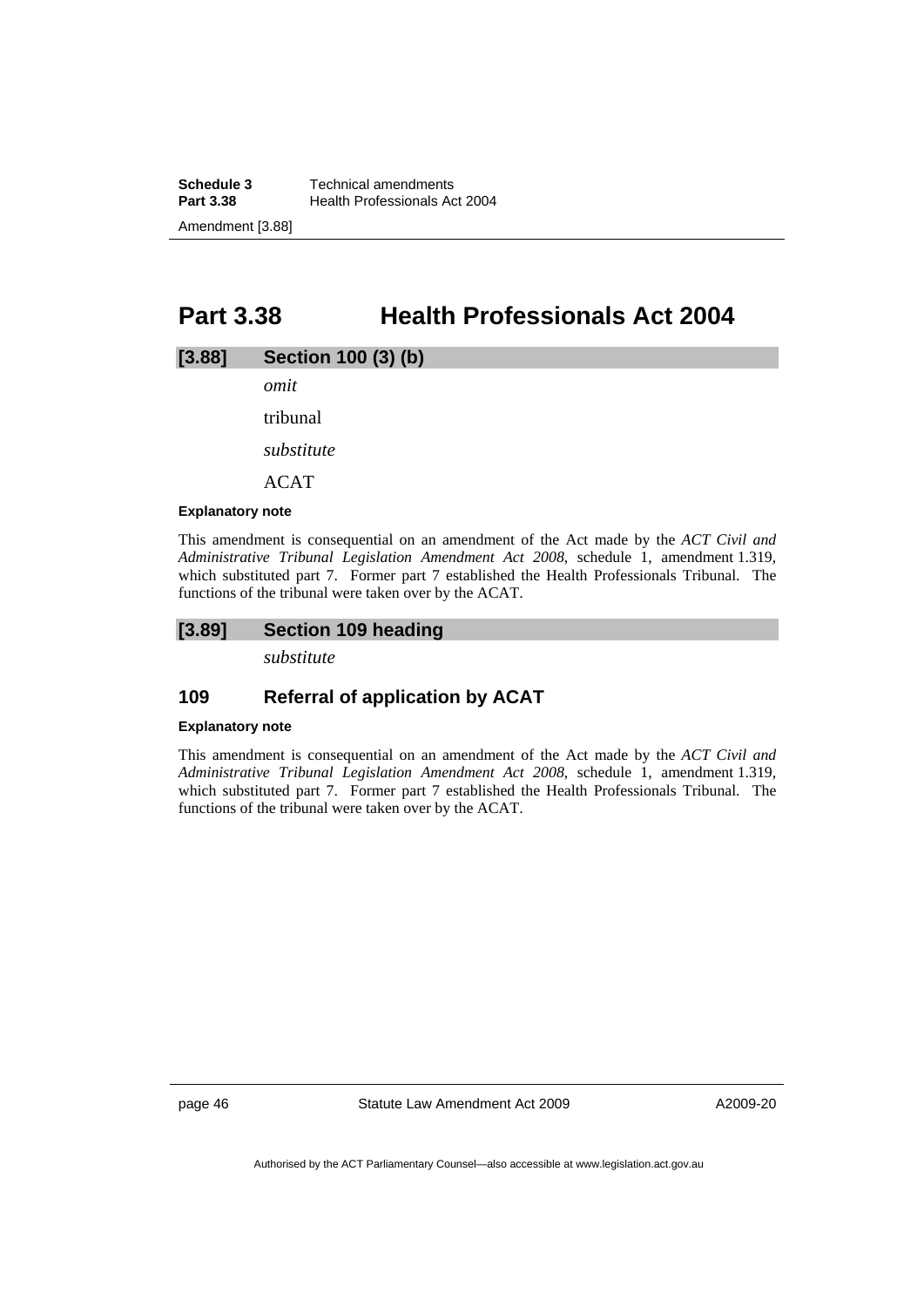Amendment [3.90]

## **[3.90] Section 122 (2) (i) (i)**

*omit* 

health professions tribunal

*substitute* 

 $ACAT$ 

#### **Explanatory note**

This amendment is consequential on an amendment of the Act made by the *ACT Civil and Administrative Tribunal Legislation Amendment Act 2008*, schedule 1, amendment 1.319, which substituted part 7. Former part 7 established the Health Professionals Tribunal. The functions of the tribunal were taken over by the ACAT.

## **[3.91] Dictionary, new definition of** *ground for occupational discipline*

*insert* 

*ground for occupational discipline*, in relation to a health professional—see section 41.

## **[3.92] Dictionary, definition of** *health professional*

*substitute* 

### *health professional—*

- (a) for this Act generally—see section 14; and
- (b) for part 7 (Occupational discipline—health professionals)—see section 40.

#### **Explanatory note**

This amendment inserts signpost definitions for terms that are defined elsewhere in the Act.

A2009-20

Statute Law Amendment Act 2009

page 47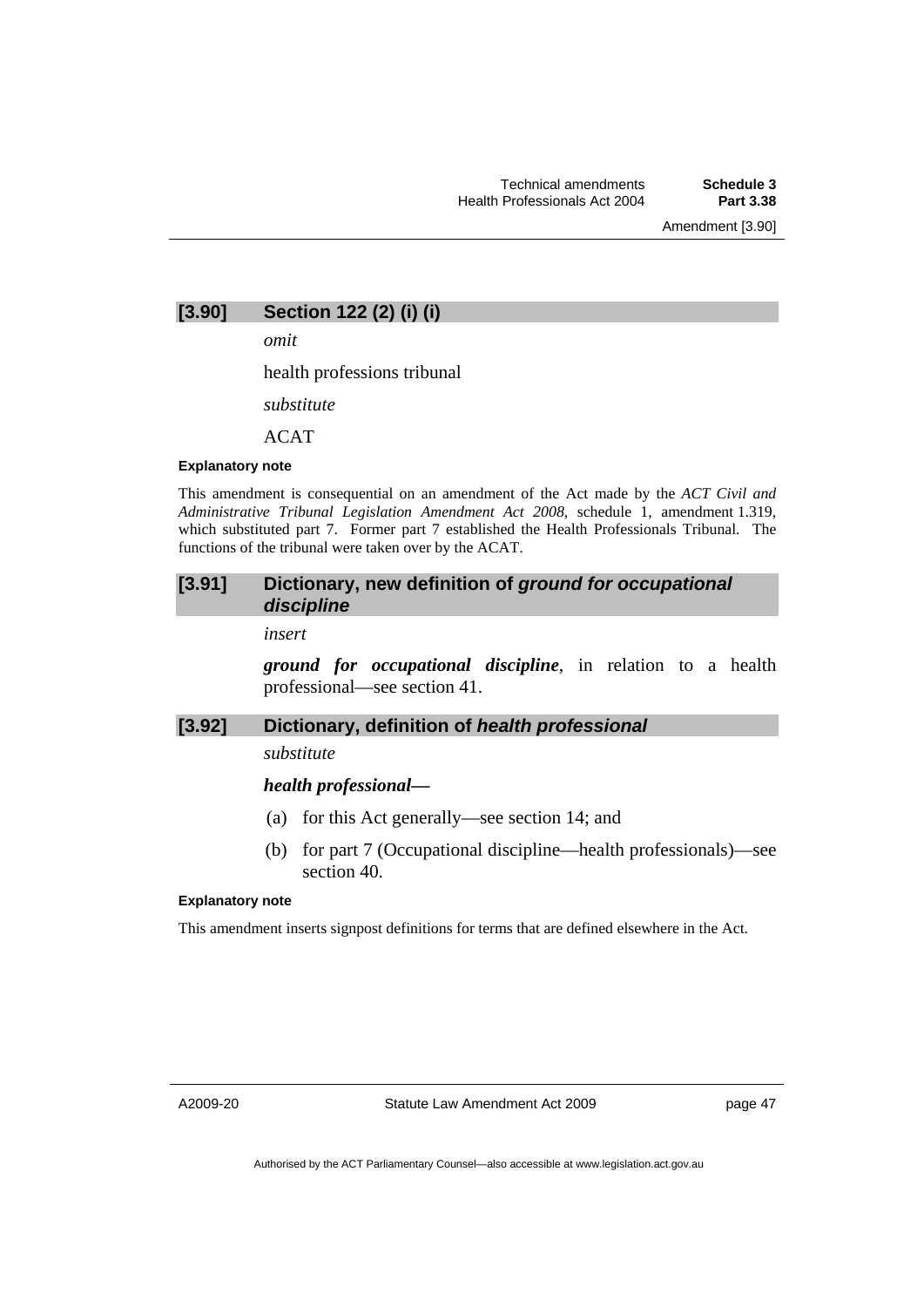# **Part 3.39 Health Professionals Regulation 2004**

## **[3.93] Dictionary, new definitions**

## *insert*

*AVBC*, for schedule 12 (Veterinary Surgeons)—see schedule 12, section 12.1.

## *chiropractor*—

- (a) for schedule 13 (Chiropractors)—see schedule 13, section 13.1; and
- (b) for schedule 14 (Osteopaths)—see schedule 14, section 14.1.

*close relative*, of a pharmacist, for schedule 5 (Pharmacists)—see schedule 5, section 5.1.

*community pharmacy*, for schedule 5 (Pharmacists)—see the *Medicines, Poisons and Therapeutic Goods Act 2008*, dictionary.

*dental care provider*, for schedule 6 (Dentists, dental hygienists and dental therapists)—see schedule 6, section 6.1.

*dental hygienist*, for schedule 6 (Dentists, dental hygienists and dental therapists)—see schedule 6, section 6.1.

*dental procedure*, for schedule 6 (Dentists, dental hygienists and dental therapists)— see schedule 6, section 6.1.

*dental therapist*, for schedule 6 (Dentists, dental hygienists and dental therapists)—see schedule 6, section 6.1.

*dentist*, for schedule 6 (Dentists, dental hygienists and dental therapists)—see schedule 6, section 6.1.

*dentist procedure*, for schedule 6 (Dentists, dental hygienists and dental therapists)—see schedule 6, section 6.1.

page 48 Statute Law Amendment Act 2009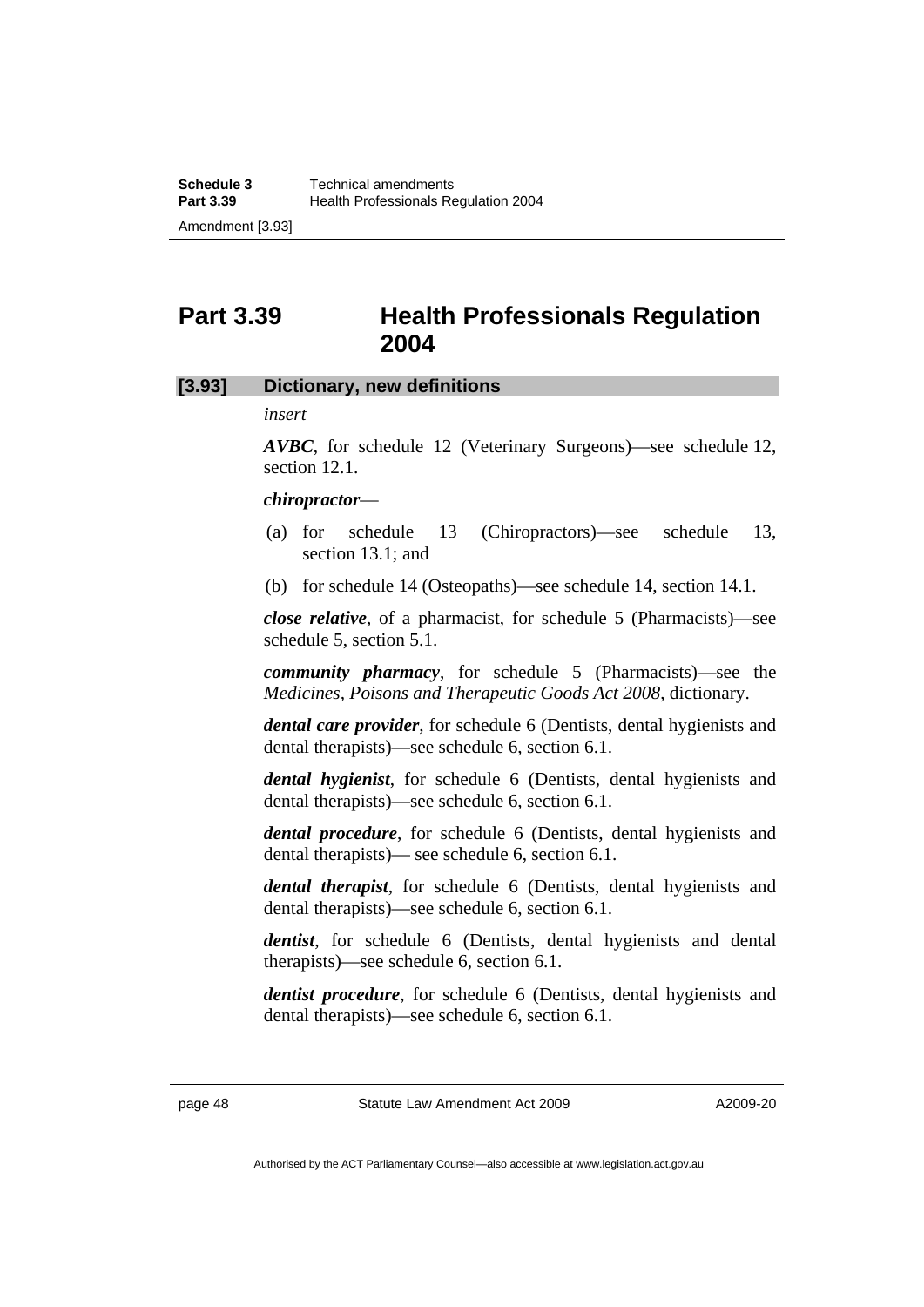*general dental procedure*, for schedule 6 (Dentists, dental hygienists and dental therapists)—see schedule 6, section 6.1.

*medical practitioner*, for schedule 2 (Medical practitioners)—see schedule 2, section 2.1A.

*midwife*, for schedule 4 (Midwives)—see schedule 4, section 4.1.

*optometrist*, for schedule 11 (Optometrists)—see schedule 11, section 11.1.

### *osteopath*—

- (a) for schedule 13 (Chiropractors)—see schedule 13, section 13.1; and
- (b) for schedule 14 (Osteopaths)—see schedule 14, section 14.1.

*pharmacist*, for schedule 5 (Pharmacists)—see schedule 5, section 5.1.

*pharmacy*, for schedule 5 (Pharmacists)—see schedule 5, section 5.1.

*physiotherapist*, for schedule 10 (Physiotherapists)—see schedule 10, section 10.1.

*podiatric surgeon*, for schedule 9 (Podiatrists)—see schedule 9, section 9.1.

*podiatrist*, for schedule 9 (Podiatrists)—see schedule 9, section 9.1.

*prescribed election voter*, for an election of a prescribed member of a health profession board, for part 2.3 (Elections)—see section 23.

*prescribed member*, of a health profession board, for part 2.3 (Elections)—see section 23.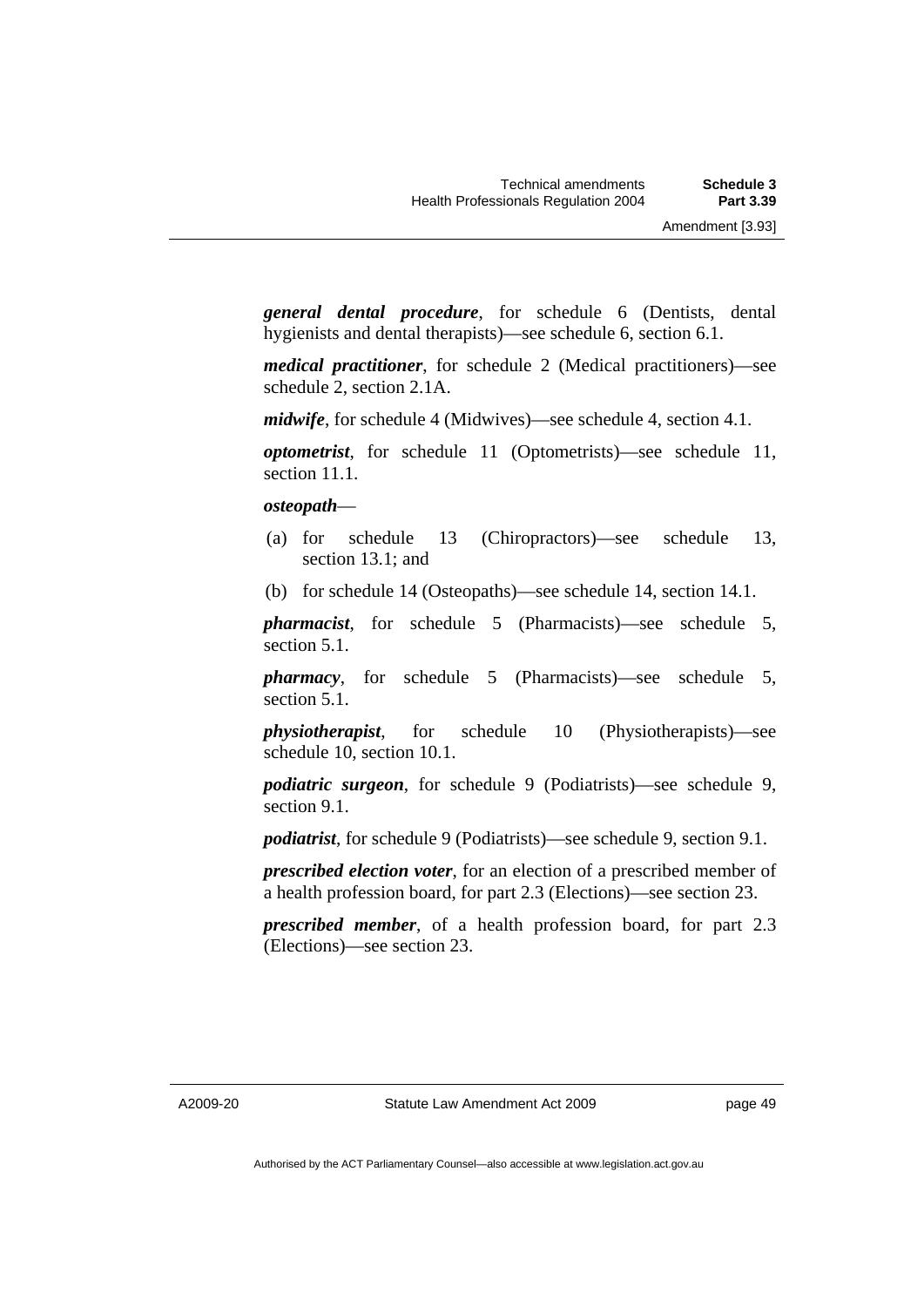*psychologist*, for schedule 7 (Psychologists)—see schedule 7, section 7.1.

#### **Explanatory note**

This amendment inserts signpost definitions in the dictionary for definitions that appear elsewhere in the regulation.

## **[3.94] Dictionary, definition of** *regulatory authority*

### *substitute*

*regulatory authority*, for a schedule, means the regulatory authority, as defined in the first section of the schedule.

#### **Explanatory note**

This amendment replaces a signpost definition in the dictionary for a definition that appears in the schedules.

### **[3.95] Dictionary, new definitions**

*insert* 

*under the supervision of a dentist*, for a procedure carried out by a dental hygienist or dental therapist, for schedule 6 (Dentists, dental hygienists and dental therapists)—see schedule 6, section 6.1.

*veterinary surgeon*, for schedule 12 (Veterinary Surgeons)—see schedule 12, section 12.1.

## **Explanatory note**

This amendment inserts signpost definitions in the dictionary for definitions that appear elsewhere in the regulation.

page 50 Statute Law Amendment Act 2009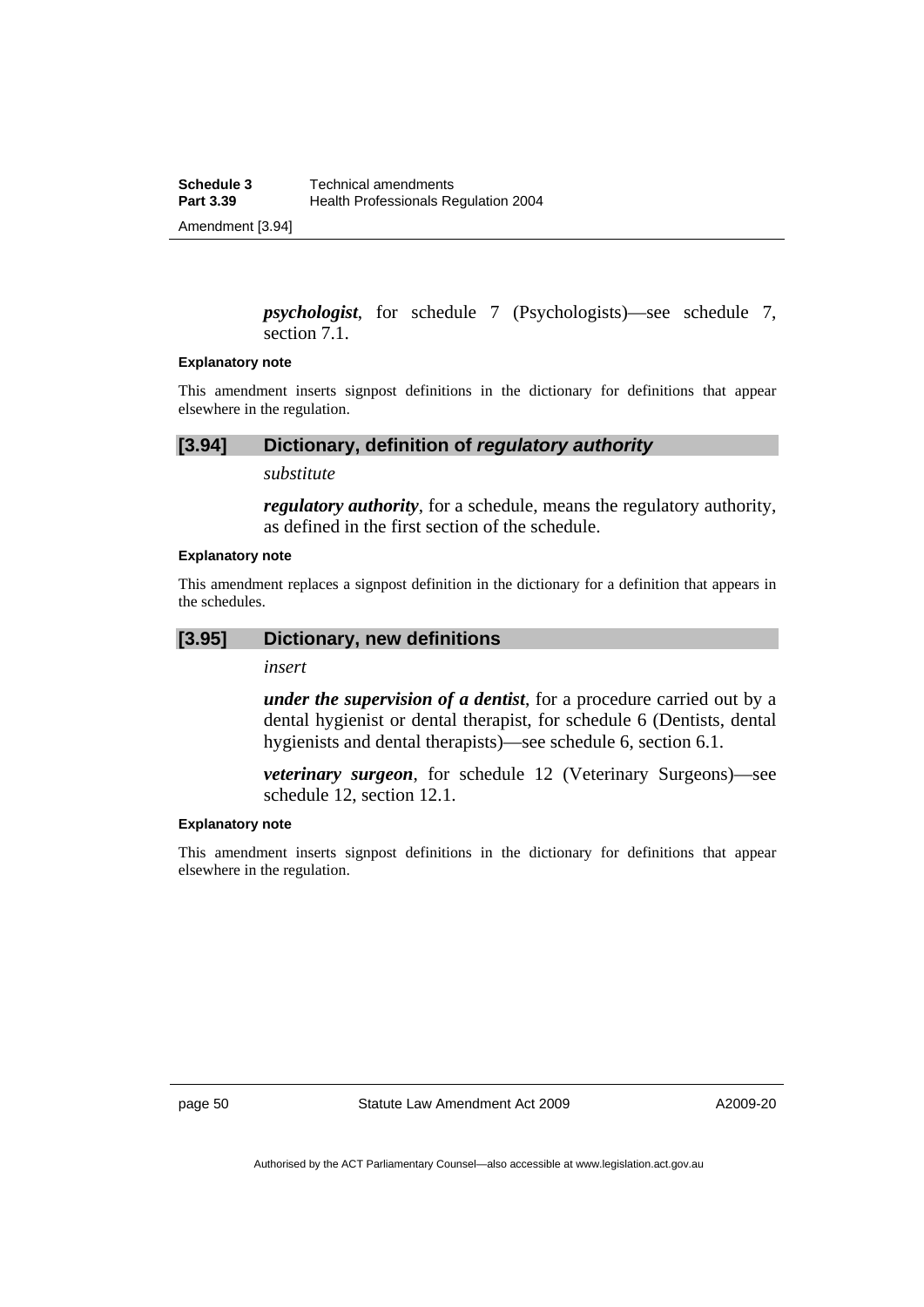# **Part 3.40 Health Records (Privacy and Access) Act 1997**

# **[3.96] Section 32 (3), definition of** *excluded provision***, 2nd dot point**

*omit* 

#### **Explanatory note**

This amendment omits a reference to the *Magistrates Court Act 1930*, section 275 which was repealed by the *ACT Civil and Administrative Tribunal Legislation Amendment Act 2008*, schedule 1, amendment 1.484.

# **Part 3.41 Heritage Act 2004**

### **[3.97] Dictionary, note 2**

*insert* 

daily newspaper

### **Explanatory note**

This amendment inserts a new term to assist users and is consequential on the insertion of a definition of *daily newspaper* in the Legislation Act, dictionary, part 1 by another amendment. Dictionary, note 2 is an aid to users which lists examples of terms used in the Act that are defined in the Legislation Act, dictionary, part 1.

## **[3.98] Dictionary, definition of** *daily newspaper*

*omit* 

### **Explanatory note**

This amendment is consequential on the insertion of a definition of *daily newspaper* in the Legislation Act, dictionary, part 1 by another amendment.

A2009-20

Statute Law Amendment Act 2009

page 51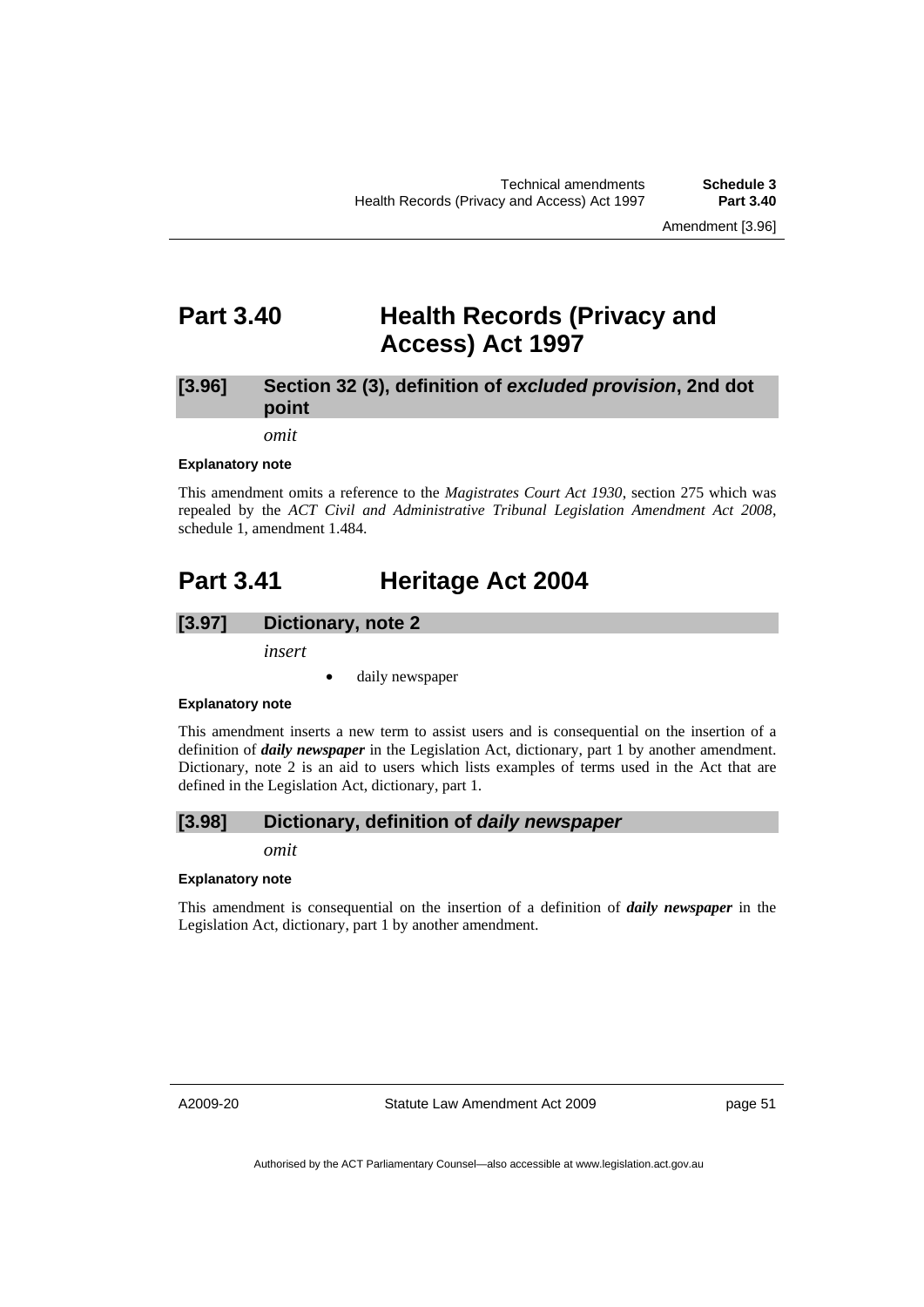**Schedule 3 Technical amendments**<br>**Part 3.42 Housing Assistance Act Housing Assistance Act 2007** Amendment [3.99]

# **Part 3.42 Housing Assistance Act 2007**

# **[3.99] Schedule 1, new item 2A**

| insert |                                                      |        |
|--------|------------------------------------------------------|--------|
| 25A(2) | register entity as housing<br>provider on conditions | entity |

#### **Explanatory note**

This amendment is consequential on amendments by the *Housing Assistance Amendment Act 2008* that inserted new reviewable decisions.

# **[3.100] Schedule 1, new item 6**

| insert |                                          |                    |
|--------|------------------------------------------|--------------------|
| 25T    | remove housing provider<br>from register | I housing provider |

### **Explanatory note**

This amendment is consequential on amendments by the *Housing Assistance Amendment Act 2008* that inserted new reviewable decisions.

page 52 Statute Law Amendment Act 2009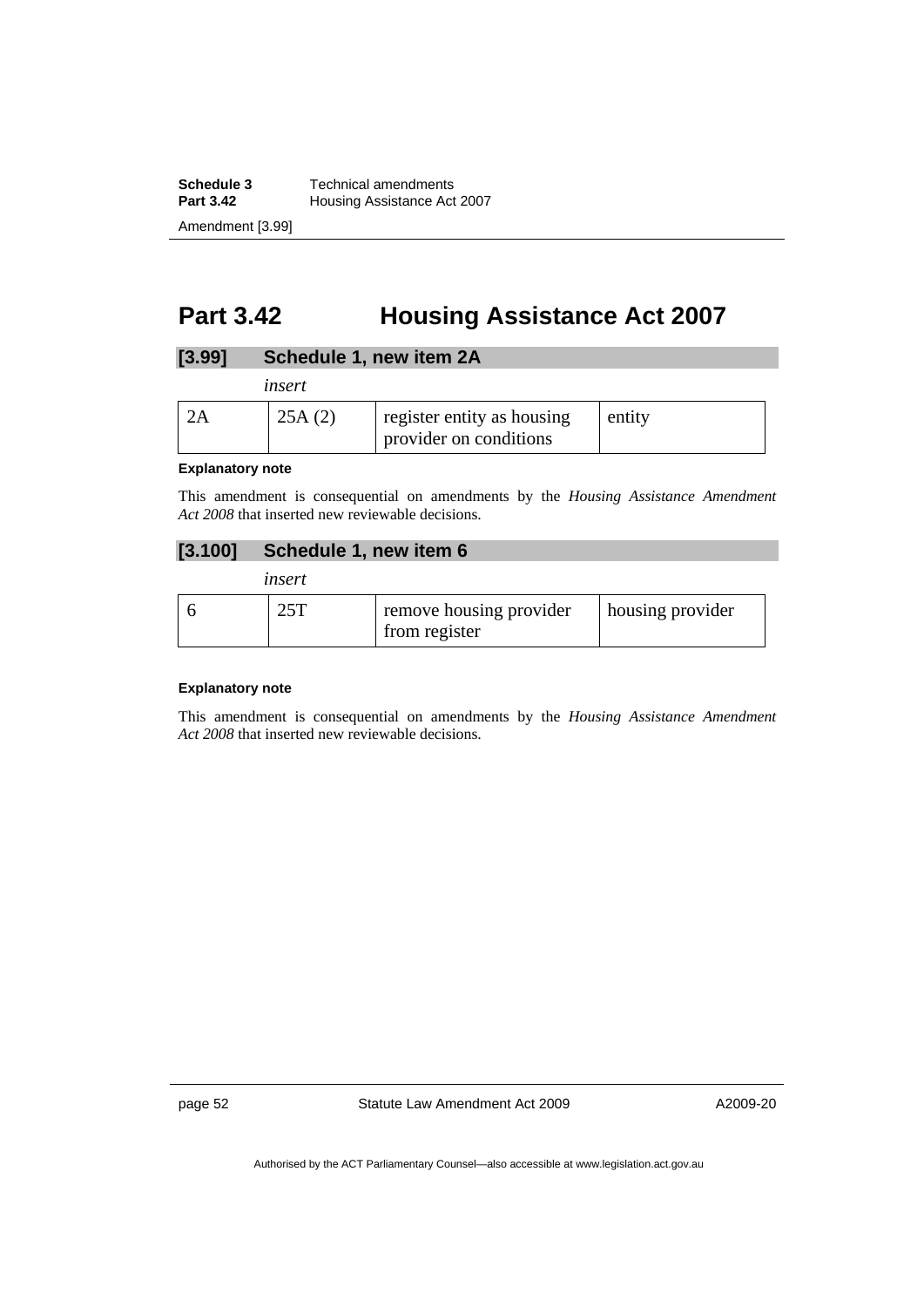Amendment [3.101]

# **Part 3.43 Independent Competition and Regulatory Commission Act 1997**

# **[3.101] Sections 18 (3) and 24K (3) (b)**

*omit* 

daily newspaper published and circulating in the ACT

*substitute* 

daily newspaper

#### **Explanatory note**

This amendment is consequential on the insertion of a definition of *daily newspaper* in the Legislation Act, dictionary, part 1 by another amendment.

# **[3.102] Dictionary, note 2**

*insert* 

daily newspaper

### **Explanatory note**

This amendment inserts a new term to assist users and is consequential on the insertion of a definition of *daily newspaper* in the Legislation Act, dictionary, part 1 by another amendment. Dictionary, note 2 is an aid to users which lists examples of terms used in the Act that are defined in the Legislation Act, dictionary, part 1.

A2009-20

Statute Law Amendment Act 2009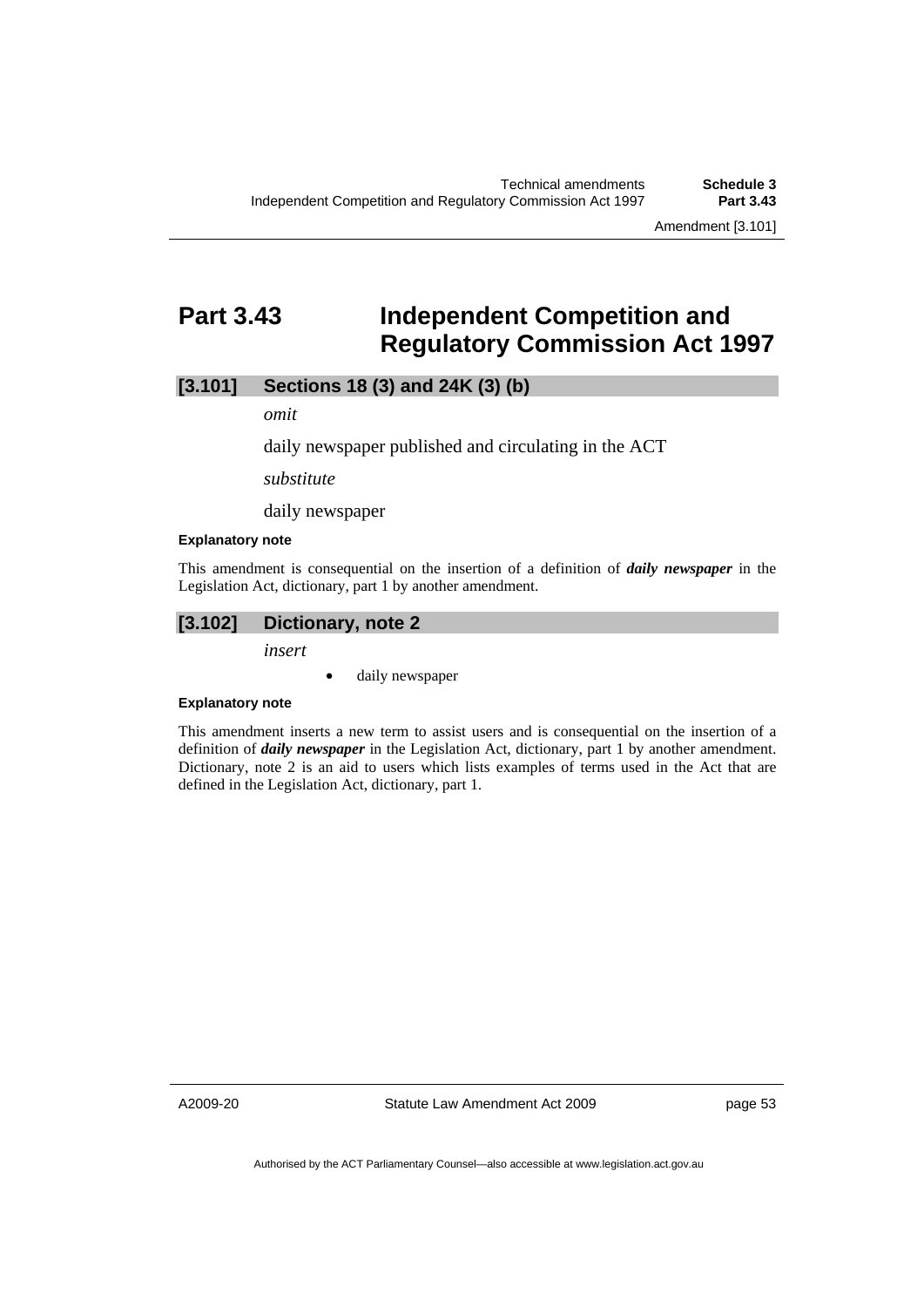# **Part 3.44 Intoxicated People (Care and Protection) Act 1994**

## **[3.103] Section 33 (1)**

*omit* 

daily newspaper circulating in the ACT

*substitute* 

daily newspaper

#### **Explanatory note**

This amendment is consequential on the insertion of a definition of *daily newspaper* in the Legislation Act, dictionary, part 1 by another amendment.

# **[3.104] Dictionary, note 2**

*insert* 

• daily newspaper

### **Explanatory note**

This amendment inserts a new term to assist users and is consequential on the insertion of a definition of *daily newspaper* in the Legislation Act, dictionary, part 1 by another amendment. Dictionary, note 2 is an aid to users which lists examples of terms used in the Act that are defined in the Legislation Act, dictionary, part 1.

page 54 Statute Law Amendment Act 2009

A2009-20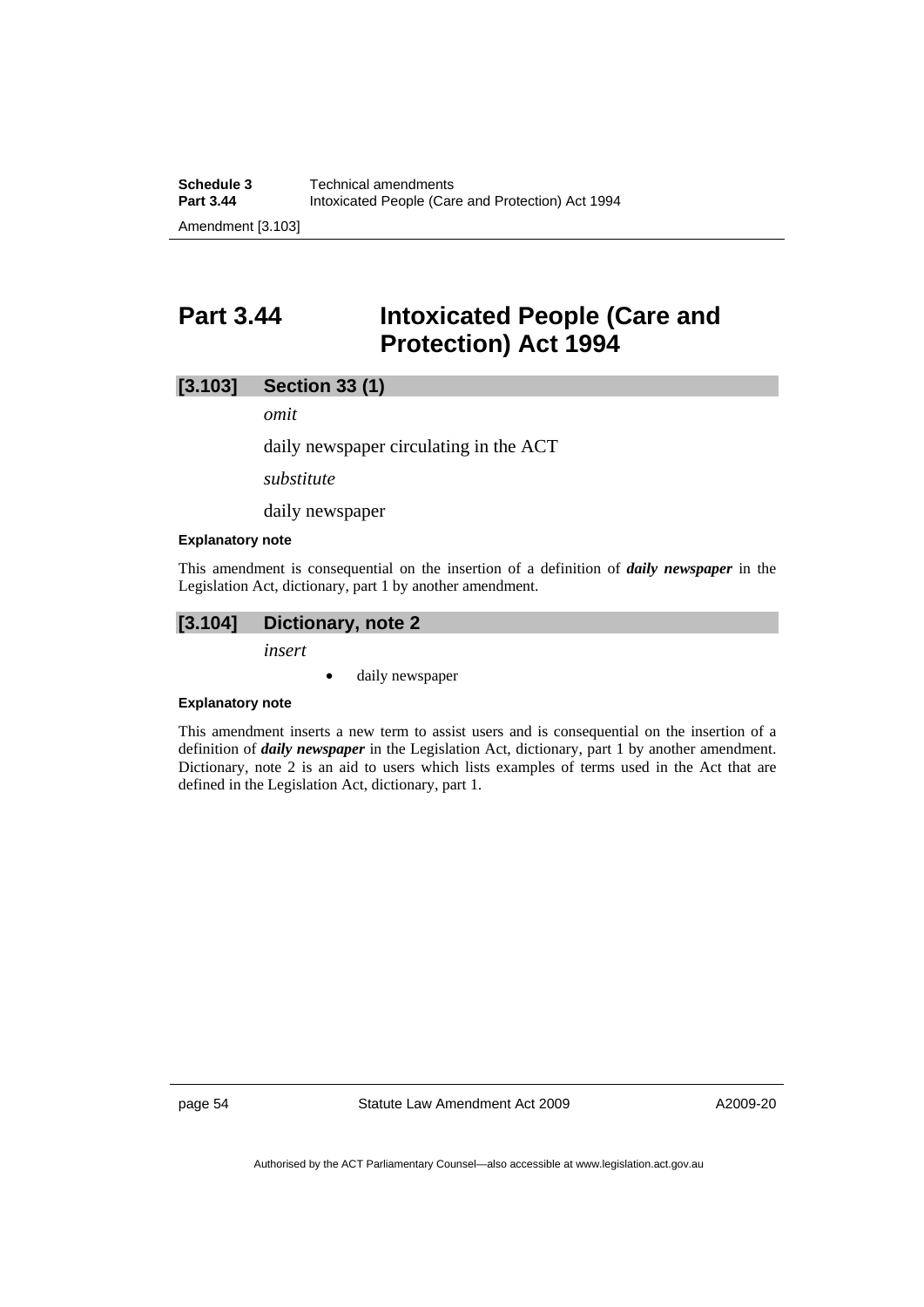# **Part 3.45 Lakes Act 1976**

## **[3.105] Section 22 (1)**

*omit* 

daily newspaper circulating in the ACT

*substitute* 

daily newspaper

#### **Explanatory note**

This amendment is consequential on the insertion of a definition of *daily newspaper* in the Legislation Act, dictionary, part 1 by another amendment.

# **[3.106] Dictionary, note 2**

*insert* 

• daily newspaper

#### **Explanatory note**

This amendment inserts a new term to assist users and is consequential on the insertion of a definition of *daily newspaper* in the Legislation Act, dictionary, part 1 by another amendment. Dictionary, note 2 is an aid to users which lists examples of terms used in the Act that are defined in the Legislation Act, dictionary, part 1.

# **[3.107] Dictionary, definition of** *dairy bridge*

*omit* 

### **Explanatory note**

This amendment omits a definition that is made unnecessary because of a change to the definition of *Lake Burley Griffin* by another amendment.

A2009-20

Statute Law Amendment Act 2009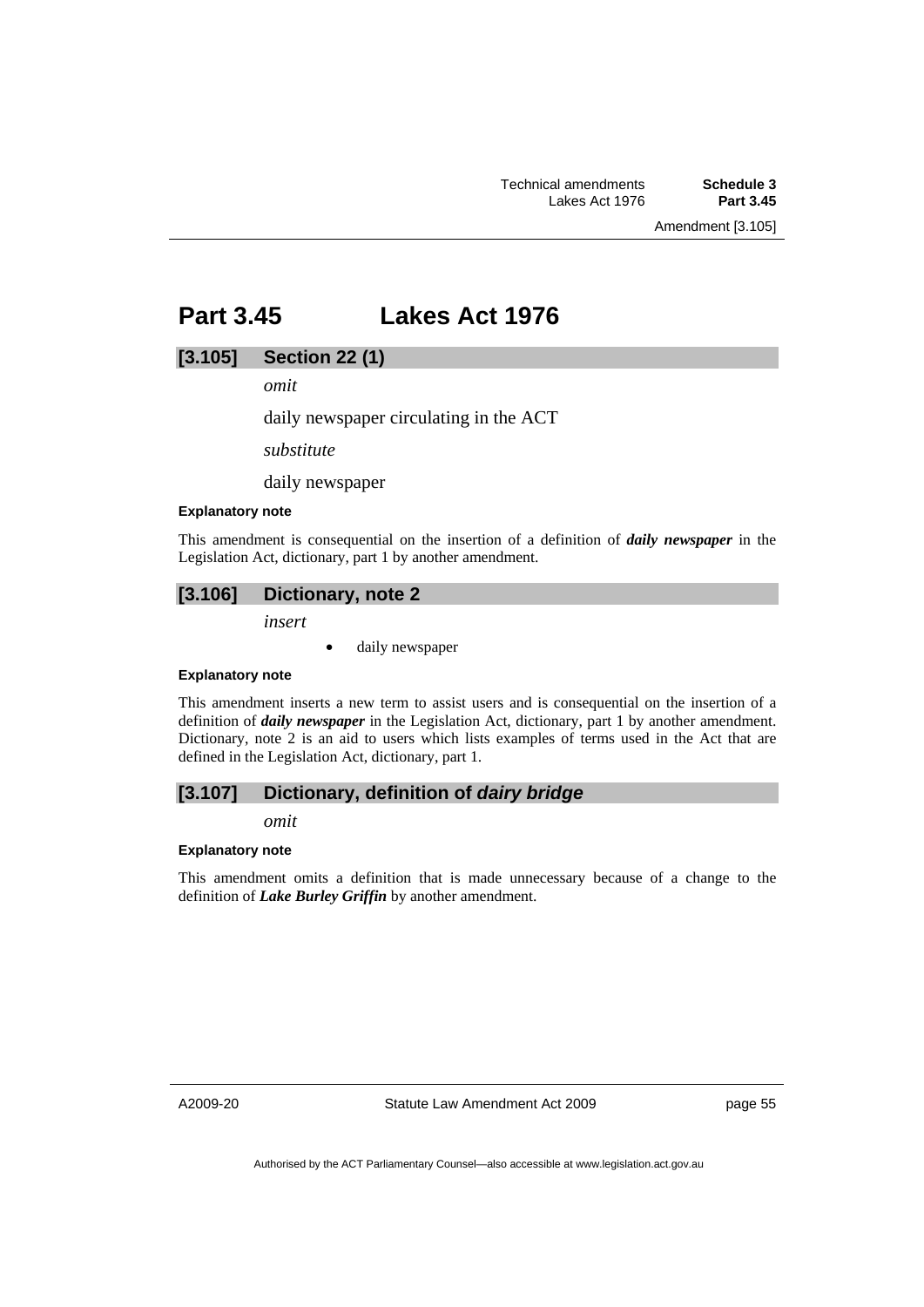**Schedule 3 Technical amendments**<br>**Part 3.46 Land Rent Act 2008** Land Rent Act 2008 Amendment [3.108]

# **[3.108] Dictionary, definition of** *Lake Burley Griffin*

*substitute* 

*Lake Burley Griffin* means the waters of the Molonglo River between Scrivener Dam and Sylvia Curley bridge.

#### **Explanatory note**

This amendment is consequential on the change in name of dairy bridge to Sylvia Curley Bridge.

### **[3.109] Dictionary, new definition of** *Sylvia Curley bridge*

*insert* 

*Sylvia Curley bridge* means the bridge by which Dairy Road is carried across the Molonglo River.

#### **Explanatory note**

This amendment inserts a new definition consequential on the change to the definition of *Lake Burley Griffin* by another amendment.

# **Part 3.46 Land Rent Act 2008**

# **[3.110] Section 12 (2)**

*substitute* 

- (2) The commissioner must give the applicant written notice of—
	- (a) the decision under subsection (1); and
	- (b) if the discount is refused—the reasons for the refusal.

#### **Explanatory note**

This amendment revises the provision to omit an unnecessary reference to a written statement and to make it clear that the commissioner must give written notice of the decision under subsection (1) and, if a discount is refused, the reasons for the refusal.

page 56 Statute Law Amendment Act 2009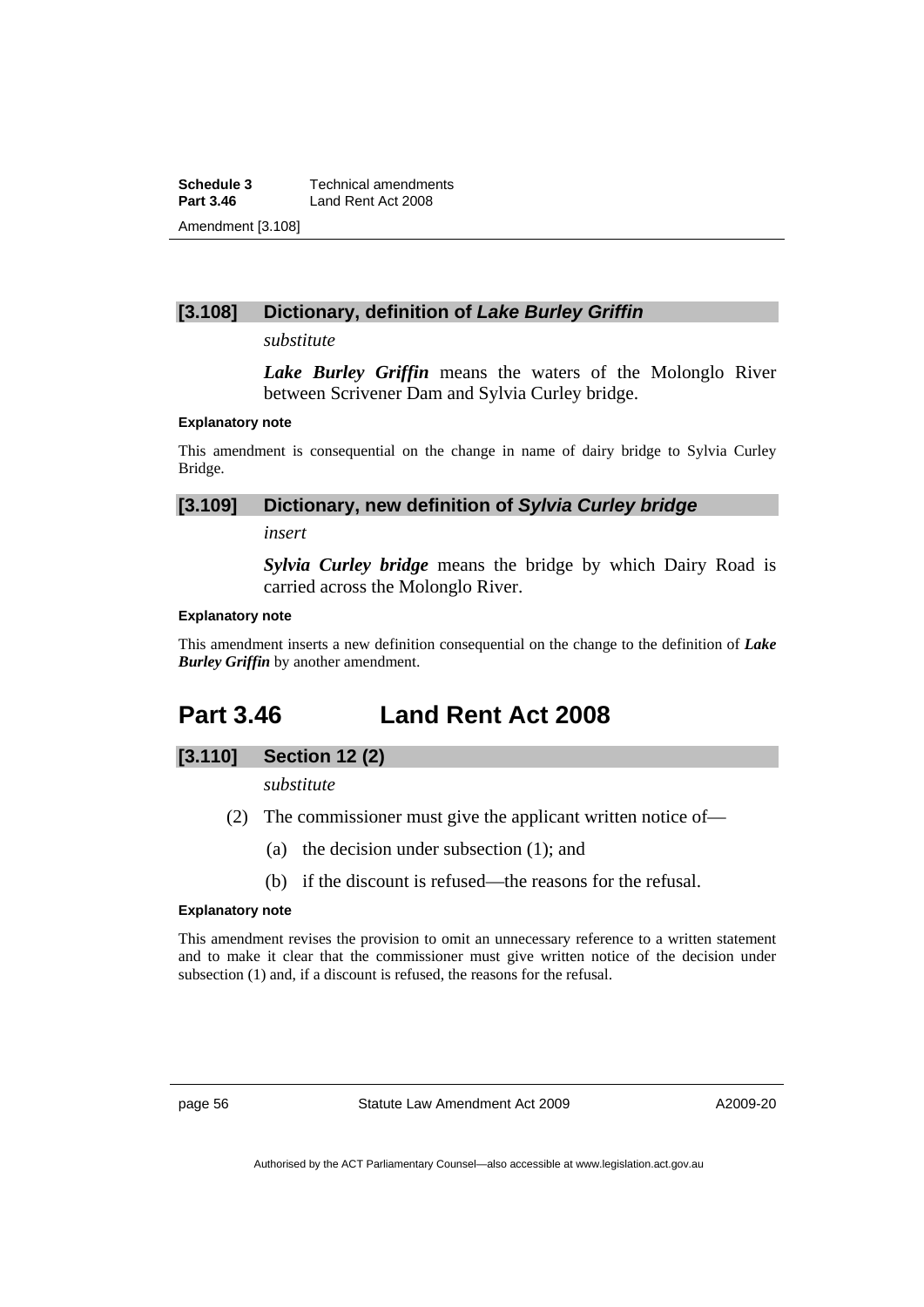# **[3.111] Section 32 (1) and note**

*substitute* 

- (1) The Minister may determine fees for this Act.
	- *Note* The Legislation Act contains provisions about the making of determinations and regulations relating to fees (see pt 6.3).

#### **Explanatory note**

This amendment remakes the subsection and removes the existing reference to the determination being in writing. The reference is unnecessary because Ministerial fee determinations are disallowable instruments, which must be in writing (see Legislation Act, s 42 (2)).

# **[3.112] Dictionary, new definition of** *lessee*

*insert* 

*lessee*, in relation to a proposed land rent lease, for part 3 (Land rent—discount)—see section 9.

## **Explanatory note**

This amendment inserts a signpost definition in the dictionary for a part 3 definition.

# **Part 3.47 Lands Acquisition Act 1994**

# **[3.113] Dictionary, note 2**

*insert* 

daily newspaper

### **Explanatory note**

This amendment inserts a new term to assist users and is consequential on the insertion of a definition of *daily newspaper* in the Legislation Act, dictionary, part 1 by another amendment. Dictionary, note 2 is an aid to users which lists examples of terms used in the Act that are defined in the Legislation Act, dictionary, part 1.

A2009-20

Statute Law Amendment Act 2009

page 57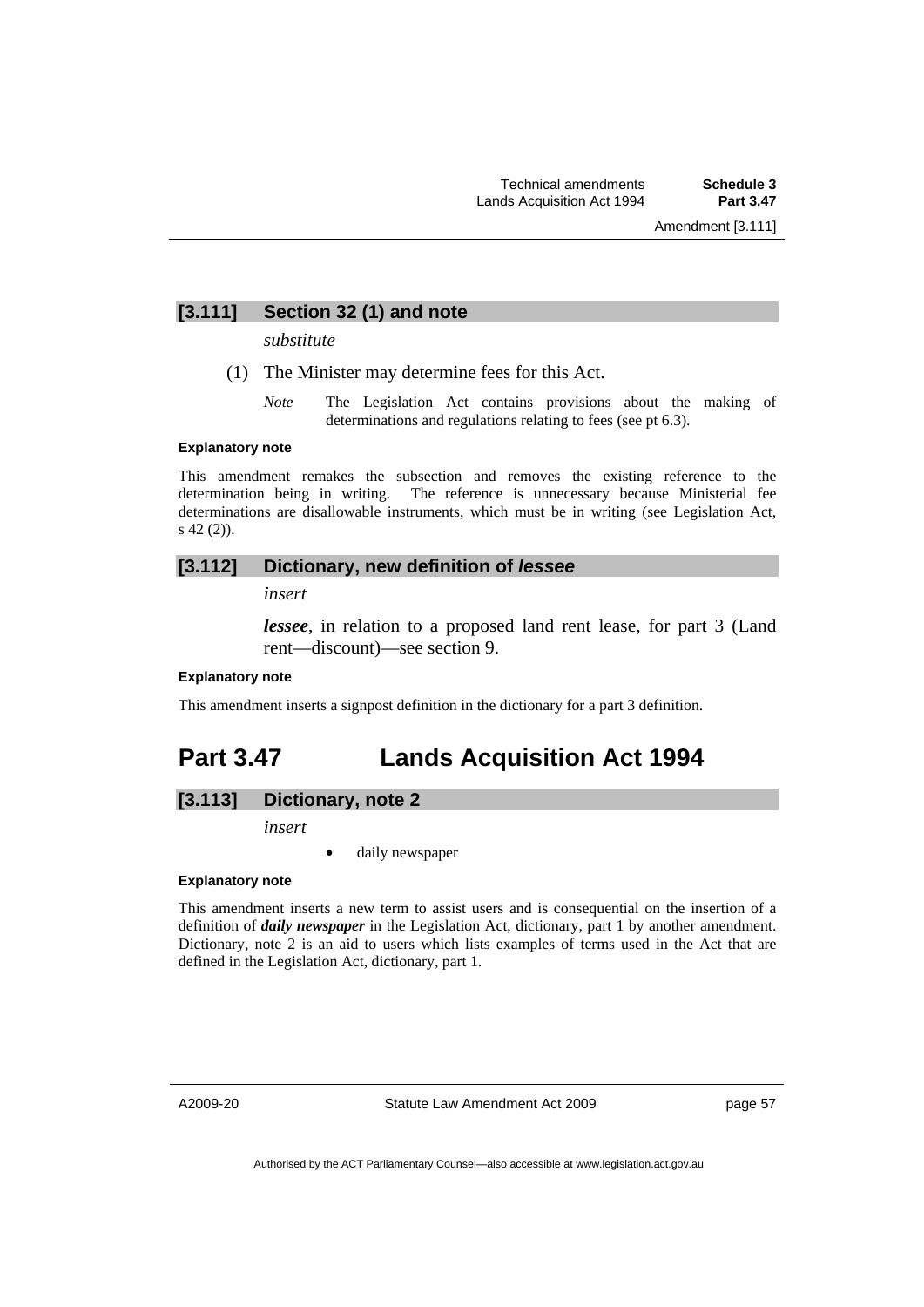**Schedule 3 Technical amendments**<br>**Part 3.48 Land Titles Act 1925 Part 3.48** Land Titles Act 1925 Amendment [3.114]

# **[3.114] Dictionary, definition of** *newspaper*

*omit* 

### **Explanatory note**

This amendment is consequential on the insertion of a definition of *daily newspaper* in the Legislation Act, dictionary, part 1 by another amendment.

# **Part 3.48 Land Titles Act 1925**

## **[3.115] Section 62 (5)**

*omit* 

daily newspaper circulating in the ACT

*substitute* 

daily newspaper

### **Explanatory note**

This amendment is consequential on the insertion of a definition of *daily newspaper* in the Legislation Act, dictionary, part 1 by another amendment.

# **[3.116] Dictionary, note 2**

*insert* 

daily newspaper

### **Explanatory note**

This amendment inserts a new term to assist users and is consequential on the insertion of a definition of *daily newspaper* in the Legislation Act, dictionary, part 1 by another amendment. Dictionary, note 2 is an aid to users which lists examples of terms used in the Act that are defined in the Legislation Act, dictionary, part 1.

page 58 Statute Law Amendment Act 2009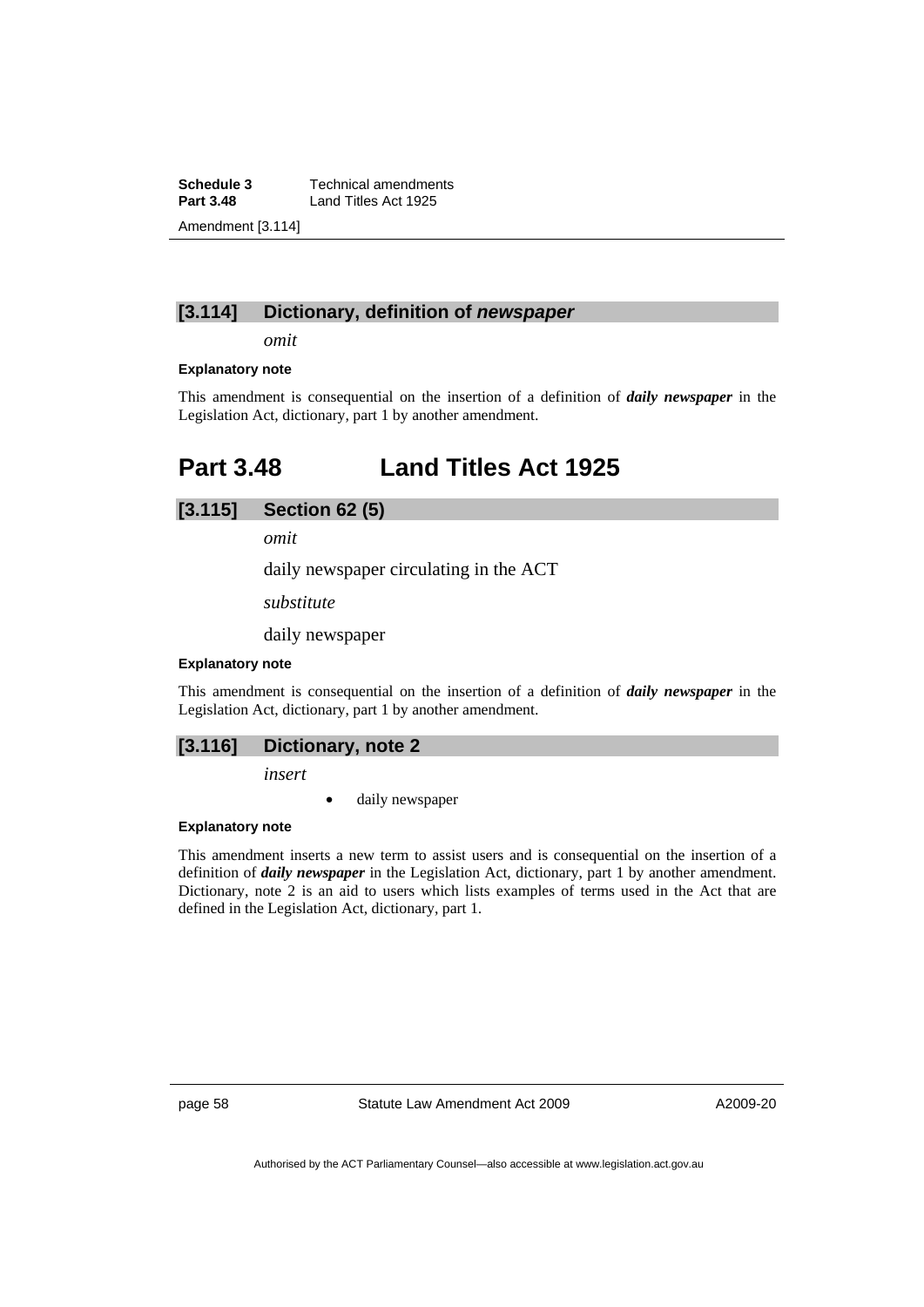# **Part 3.49 Legal Profession Act 2006**

## **[3.117] Section 423 (3) (b)**

*omit* 

disciplinary tribunal

*substitute* 

ACAT

#### **Explanatory note**

This amendment is consequential on an amendment of the Act made by the *ACT Civil and Administrative Tribunal Legislation Amendment Act 2008*, schedule 1, amendment 1.403, which omitted part 7.2. Part 7.2 established the Legal Practitioners Disciplinary Tribunal. The functions of the tribunal were taken over by the ACAT.

| [3.118] | <b>Section 425</b> |
|---------|--------------------|
|         | omit               |
|         | tribunal           |
|         | substitute         |
|         | <b>ACAT</b>        |

#### **Explanatory note**

This amendment is consequential on an amendment of the Act made by the *ACT Civil and Administrative Tribunal Legislation Amendment Act 2008*, schedule 1, amendment 1.403, which omitted part 7.2. Part 7.2 established the Legal Practitioners Disciplinary Tribunal. The functions of the tribunal were taken over by the ACAT.

A2009-20

Statute Law Amendment Act 2009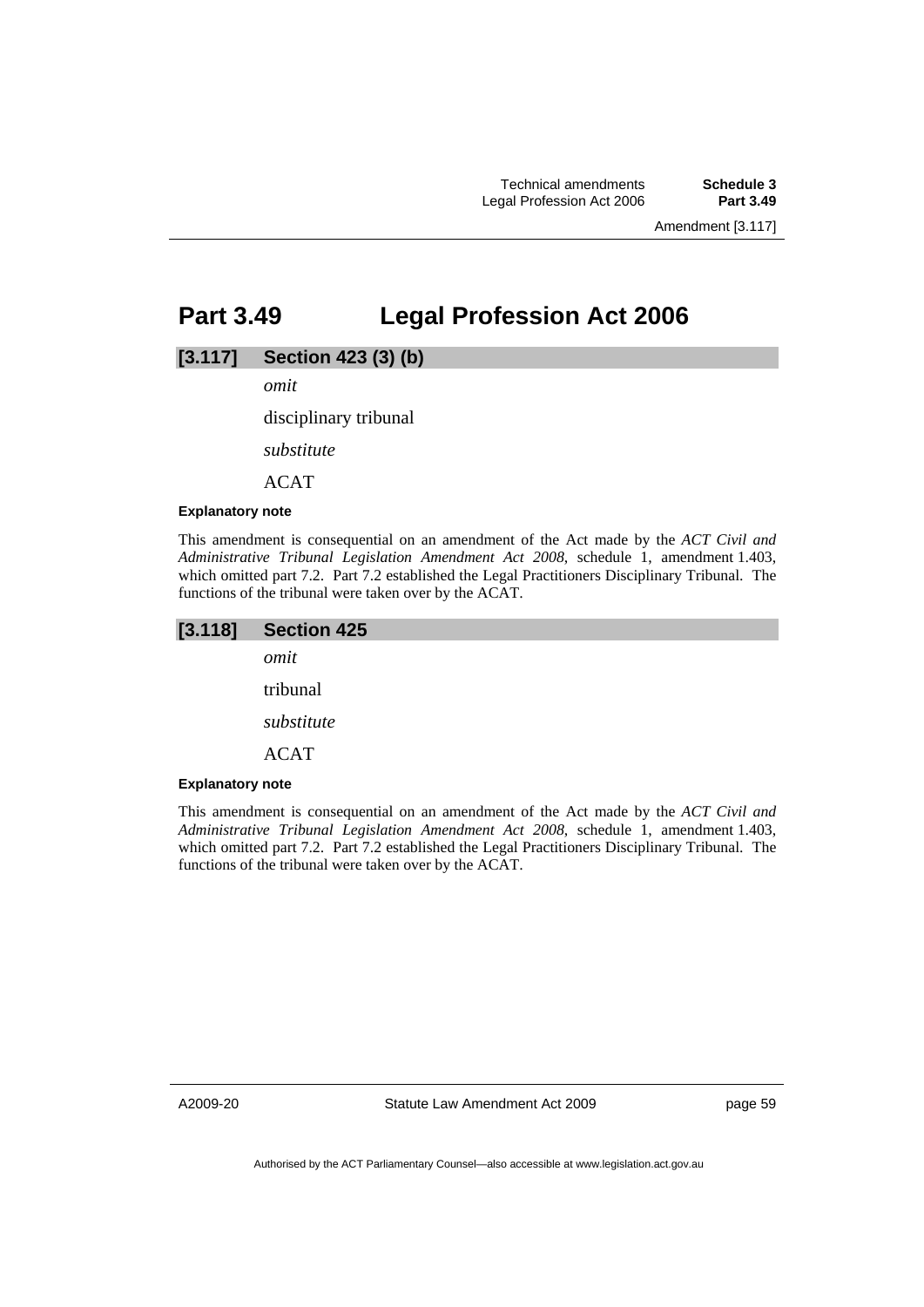**Schedule 3 Technical amendments**<br>**Part 3.49 Legal Profession Act 20 Legal Profession Act 2006** Amendment [3.119]

# **[3.119] Section 433 (1)**

*substitute* 

 (1) If the ACAT finds an Australian legal practitioner guilty of unsatisfactory professional conduct or professional misconduct, the ACAT must order the practitioner to pay costs (including costs of the relevant council and the complainant), unless the ACAT is satisfied that exceptional circumstances exist.

#### **Explanatory note**

This amendment is consequential on an amendment of the Act made by the *ACT Civil and Administrative Tribunal Legislation Amendment Act 2008*, schedule 1, amendment 1.403, which omitted part 7.2. Part 7.2 established the Legal Practitioners Disciplinary Tribunal. The functions of the tribunal were taken over by the ACAT.

## **[3.120] Section 433 (4)**

*omit* 

tribunal

*substitute* 

ACAT

#### **Explanatory note**

This amendment is consequential on an amendment of the Act made by the *ACT Civil and Administrative Tribunal Legislation Amendment Act 2008*, schedule 1, amendment 1.403, which omitted part 7.2. Part 7.2 established the Legal Practitioners Disciplinary Tribunal. The functions of the tribunal were taken over by the ACAT.

## **[3.121] Chapter 7 heading**

*substitute* 

# **Chapter 7 Admissions board**

#### **Explanatory note**

This amendment is consequential on another amendment which omits the heading to the Act, part 7.1.

page 60 Statute Law Amendment Act 2009

A2009-20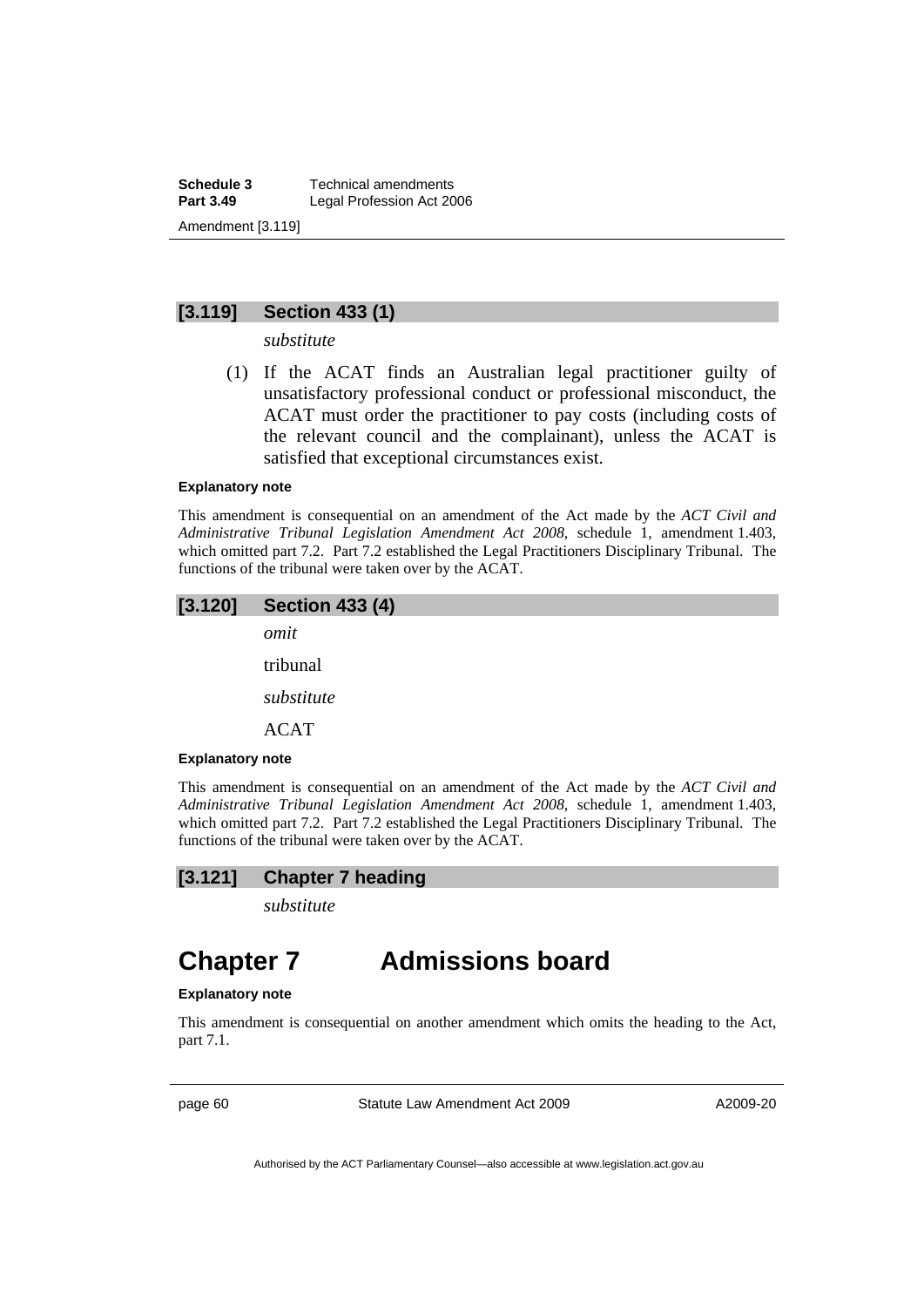## **[3.122] Part 7.1 heading**

*omit* 

#### **Explanatory note**

This amendment is consequential on an amendment of the Act made by the *ACT Civil and Administrative Tribunal Legislation Amendment Act 2008*, schedule 1, amendment 1.403, which omitted part 7.2. The only remaining part in chapter 7 is part 7.1 (Admissions board). This amendment omits the heading to part 7.1 because it is no longer needed.

| $[3.123]$ Section 583 (1) |
|---------------------------|
|---------------------------|

*omit* 

daily newspaper circulating in the ACT

*substitute* 

daily newspaper

#### **Explanatory note**

This amendment is consequential on the insertion of a definition of *daily newspaper* in the Legislation Act, dictionary, part 1 by another amendment.

### **[3.124] Dictionary, note 2**

*insert* 

daily newspaper

#### **Explanatory note**

This amendment inserts a new term to assist users and is consequential on the insertion of a definition of *daily newspaper* in the Legislation Act, dictionary, part 1 by another amendment. Dictionary, note 2 is an aid to users which lists examples of terms used in the Act that are defined in the Legislation Act, dictionary, part 1.

A2009-20

Statute Law Amendment Act 2009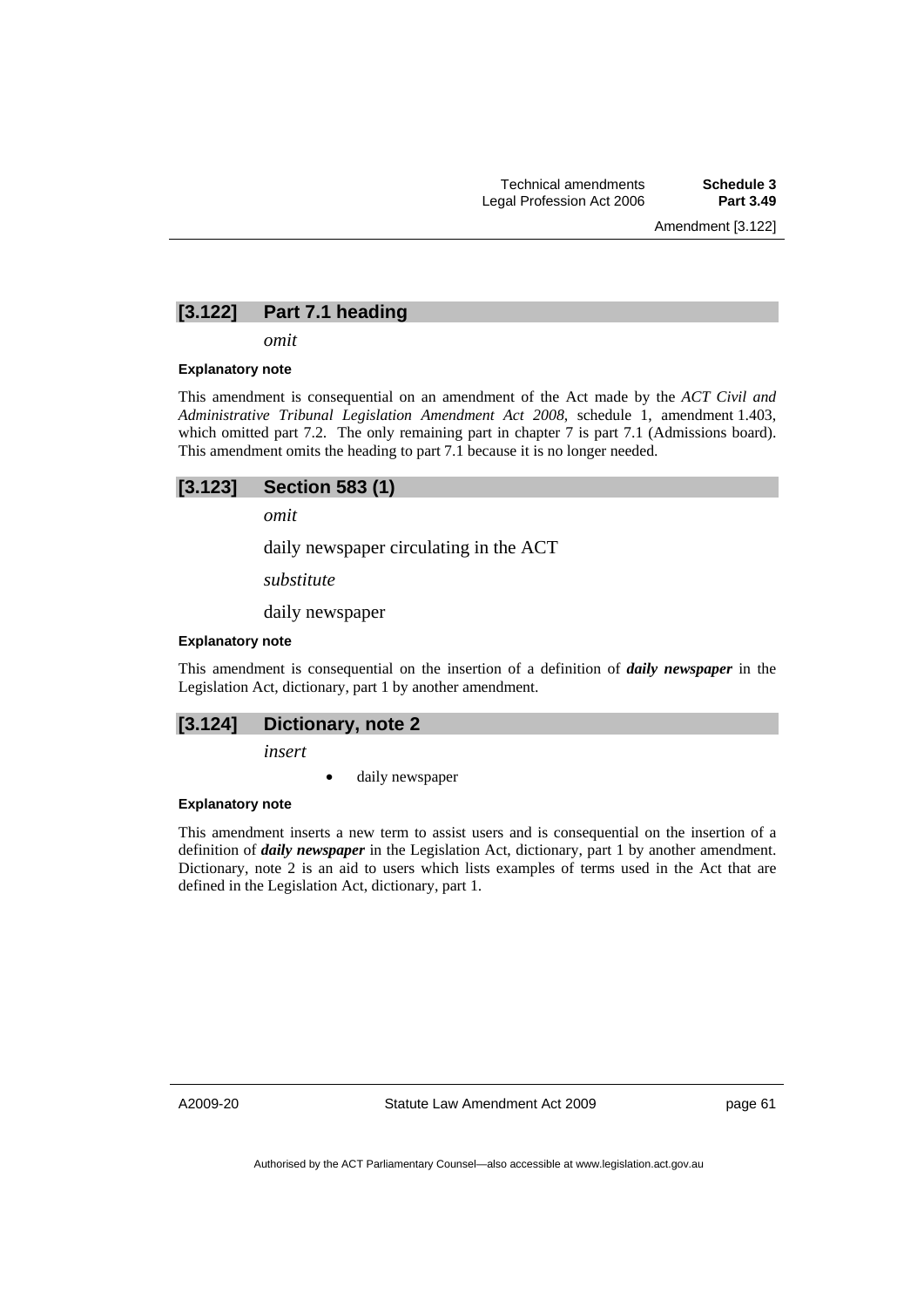**Schedule 3 Technical amendments**<br>**Part 3.50 Liquor Act 1975 Part 3.50** Liquor Act 1975 Amendment [3.125]

# **Part 3.50 Liquor Act 1975**

## **[3.125] Sections 32 (2) (c) and 62 (3) (b)**

*omit* 

registrar

*substitute* 

commissioner

#### **Explanatory note**

This amendment is consequential on an amendment of the *Liquor Act 1975* made by the *ACT Civil and Administrative Tribunal Legislation Amendment Act 2008*, schedule 1, amendment 1.417 omitting divisions 2.1 and 2.2 of that Act. Division 2.2 established the positions of Registrar and Deputy Registrar of Liquor Licences. The amendment replaced those positions with the commissioner for fair trading.

#### **[3.126] Dictionary, new definitions**

*insert* 

*document of identification*, of a person, for division 10.2 (Under-age drinking)—see section 151.

*driver licence*, for division 10.2 (Under-age drinking)—see section 151.

#### **Explanatory note**

This amendment updates the dictionary by including signpost definitions for terms defined for division 10.2.

page 62 Statute Law Amendment Act 2009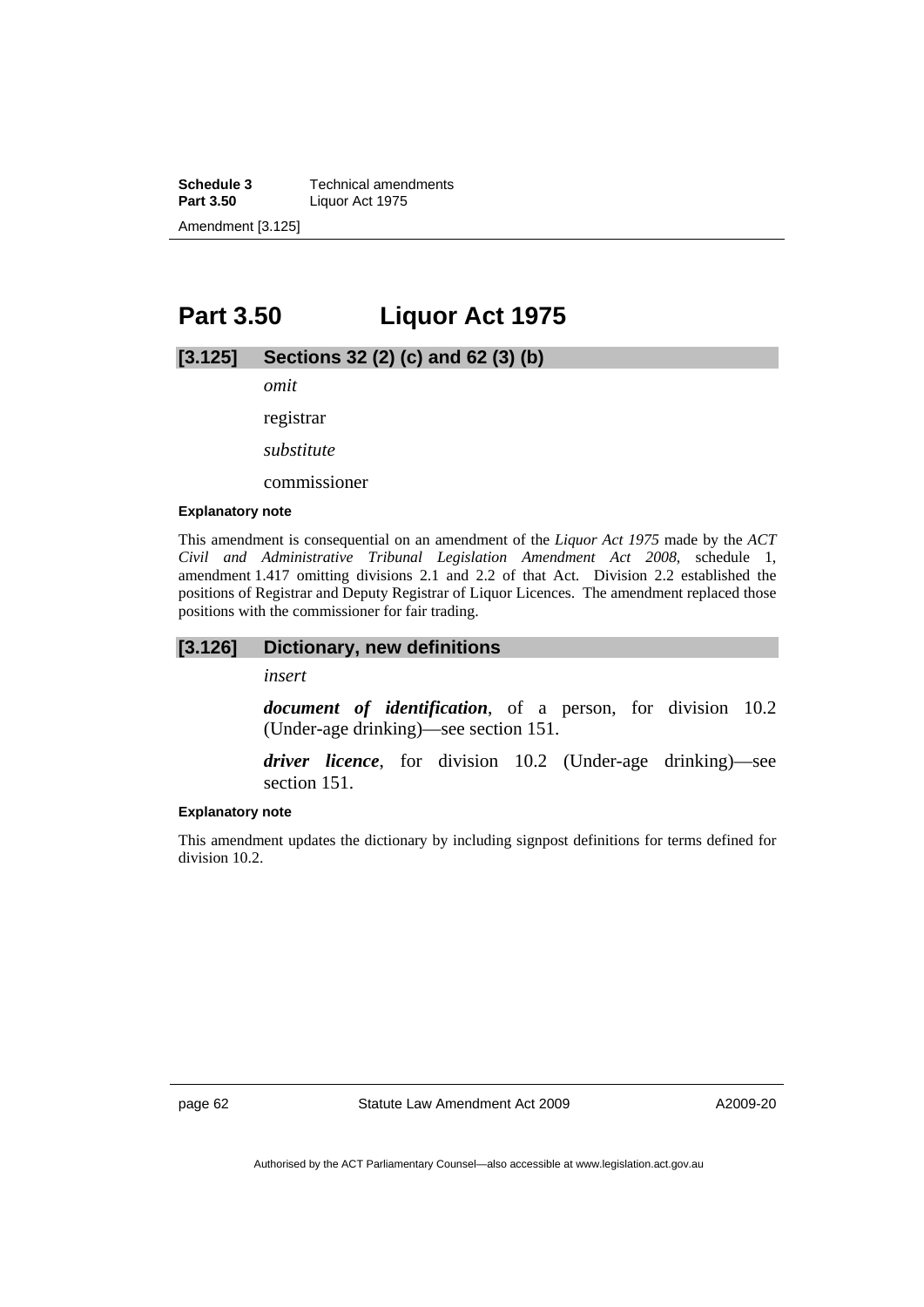# **[3.127] Dictionary, definition of** *liquor*

### *substitute*

## *liquor*—

- (a) for this Act generally, means a beverage that contains more than 1.15% by volume of ethyl alcohol; and
- (b) for division 10.2 (Under-age drinking)—see section 151.

### **Explanatory note**

This amendment adds a signpost definition for the term in division 10.2.

## **[3.128] Dictionary, definition of** *proof of age card*

*substitute* 

## *proof of age card—*

- (a) for this Act generally, means a card issued under section 175 (1); and
- (b) for division 10.2 (Under-age drinking)—see section 151.

### **Explanatory note**

This amendment adds a signpost definition for the term in division 10.2.

## **[3.129] Dictionary, new definition of** *responsible adult*

### *insert*

*responsible adult*, for another person, for division 10.2 (Under-age drinking)—see section 151.

#### **Explanatory note**

This amendment updates the dictionary by including a signpost definition for the term defined for division 10.2.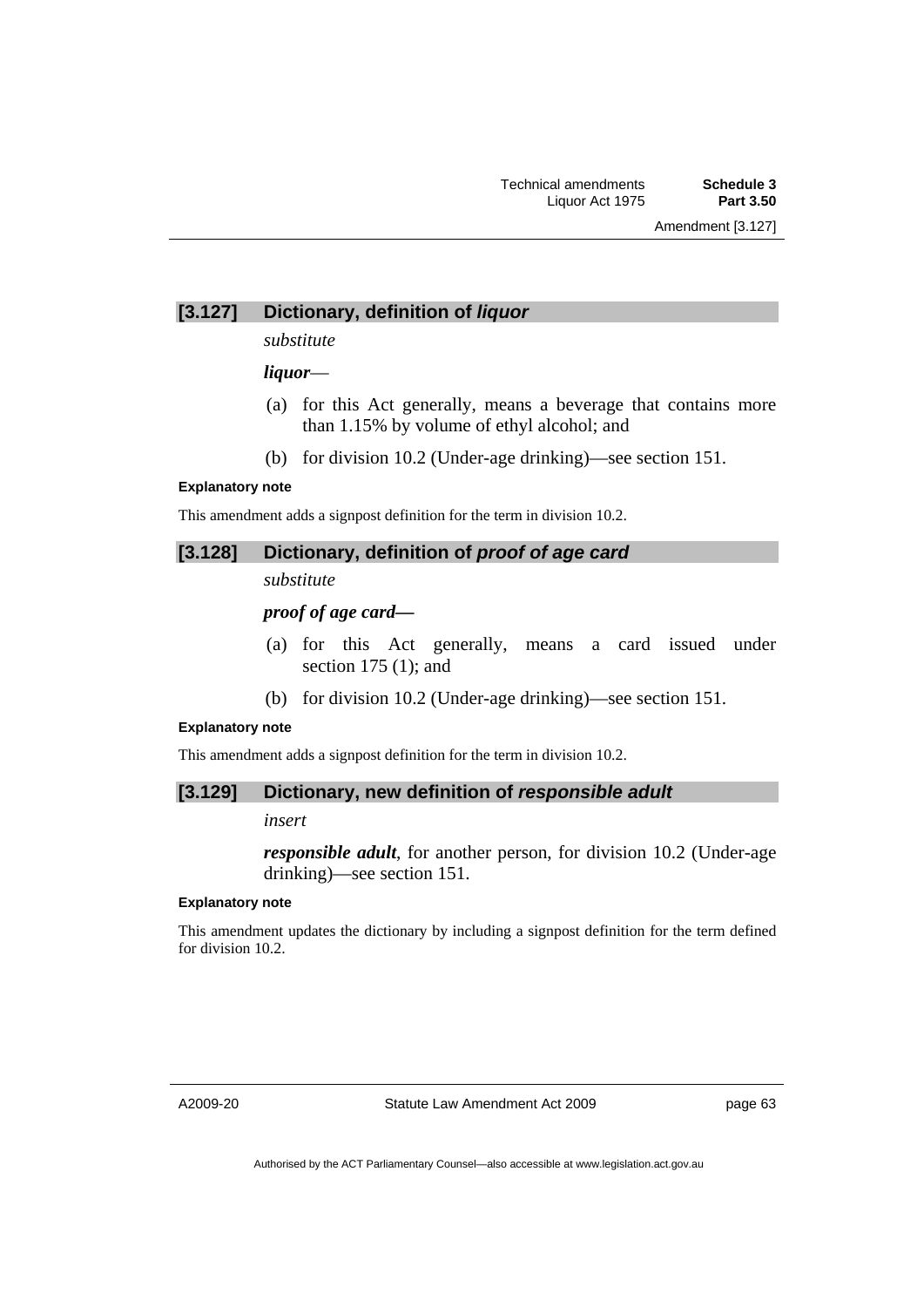**Schedule 3 Technical amendments**<br>**Part 3.51 Maior Events Security A Major Events Security Act 2000** Amendment [3.130]

# **Part 3.51 Major Events Security Act 2000**

# **[3.130] Section 6 (1) and (3)**

*omit* 

daily newspaper published and circulating in the ACT

*substitute* 

daily newspaper

#### **Explanatory note**

This amendment is consequential on the insertion of a definition of *daily newspaper* in the Legislation Act, dictionary, part 1 by another amendment.

# **[3.131] Dictionary, note 2**

*insert* 

• daily newspaper

#### **Explanatory note**

This amendment inserts a new term to assist users and is consequential on the insertion of a definition of *daily newspaper* in the Legislation Act, dictionary, part 1 by another amendment. Dictionary, note 2 is an aid to users which lists examples of terms used in the Act that are defined in the Legislation Act, dictionary, part 1.

page 64 Statute Law Amendment Act 2009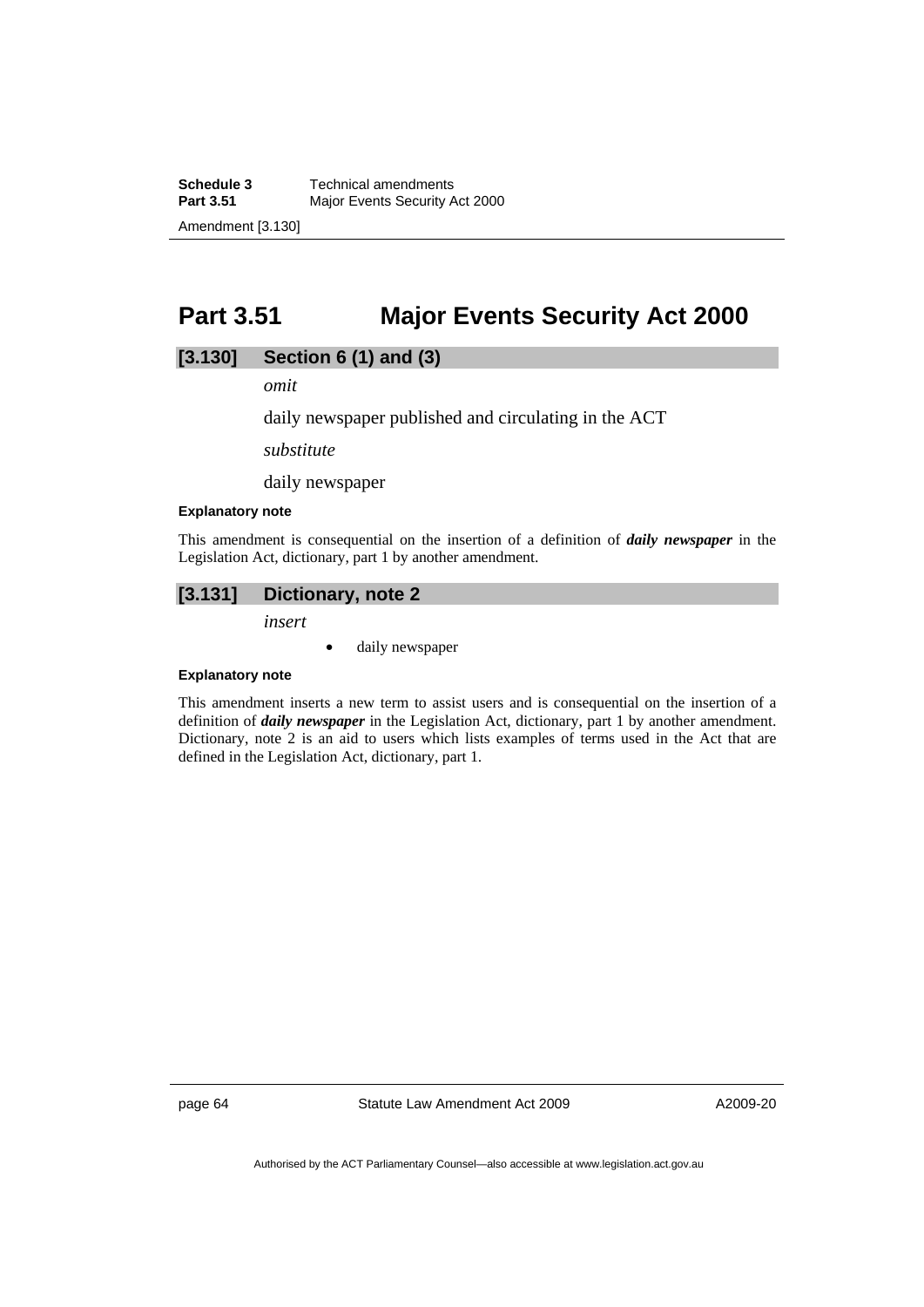Amendment [3.132]

# **Part 3.52 Medicines, Poisons and Therapeutic Goods Act 2008**

# **[3.132] Section 81 (1) (b)**

### *substitute*

 (b) the dealings with regulated substances or regulated therapeutic goods to which the licence relates;

#### **Explanatory note**

The existing paragraph provides that in deciding whether an individual is a suitable person to hold a licence, the chief health officer must have regard to 'the dealings to which the licence relates'. However, the term 'deals' is defined in section 19 and section 21 in the context of regulated substances or regulated therapeutic goods and most uses of the term 'dealings' in the Act are to dealings with a regulated substance or therapeutic good (eg s 81 (3) (a) and s 152 (1) (b)). This amendment brings the reference to 'dealings' in the paragraph into line with other uses of the term in the Act by providing the context for the use of the term.

## **[3.133] Section 83 (2), example 2 for paragraph (a)**

### *omit*

section 93 (Changes affecting suitability to hold licence)

#### *substitute*

section 93 (Licensee to keep chief health officer informed)

#### **Explanatory note**

This amendment is consequential on the amendment of the heading to section 93 by an amendment in schedule 1.

A2009-20

Statute Law Amendment Act 2009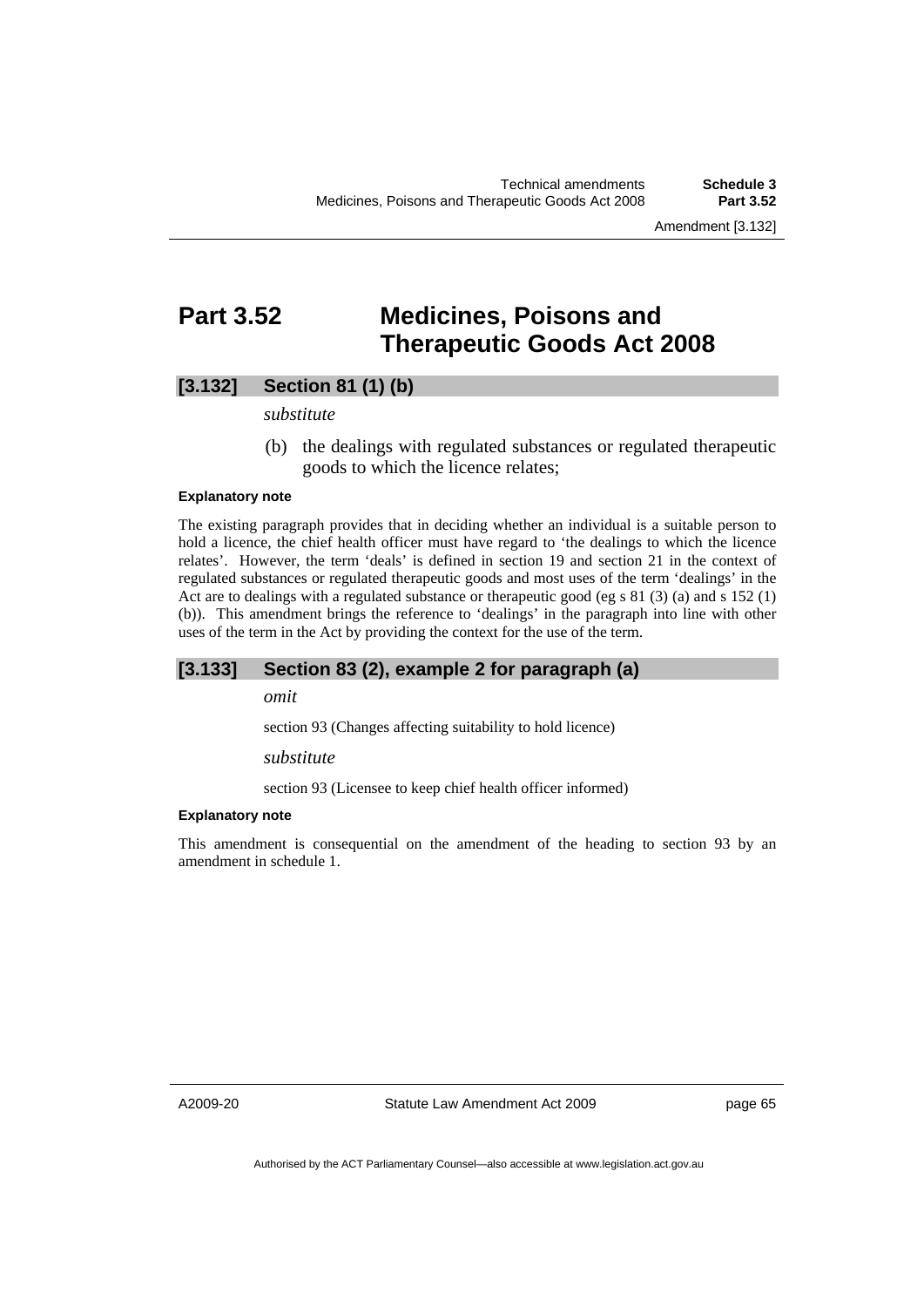# **[3.134] Section 85 (3) (a)**

## *substitute*

 (a) if a form is approved under section 198 for an application under section 84 (1)—the application does not include the information and any documents required by the application form; or

#### **Explanatory note**

This provision refers to a failure to provide information and any documents required by 'the application form' for a licence. However, the use of an application form is not otherwise required under the Act unless a form for the application is approved under section 198. This amendment amends the paragraph to add the qualification of 'if a form is approved under section 198 for an application under section 84 (1)'.

# **[3.135] Section 88 (1) (a)**

*substitute* 

 (a) what licence it is or the dealings with regulated substances or regulated therapeutic goods authorised by the licence;

#### **Explanatory note**

The existing paragraph provides that a licence must include 'what licence it is or the dealings authorised by the licence'. However, the term 'deals' is defined in section 19 and section 21 in the context of regulated substances or regulated therapeutic goods and most uses of the term 'dealings' in the Act are to dealings with a regulated substance or therapeutic good (eg s 81 (3) (a) and s 152 (1) (b)). This amendment brings the reference to 'dealings' in the paragraph into line with other uses of the term in the Act by providing the context for the use of the term.

page 66 Statute Law Amendment Act 2009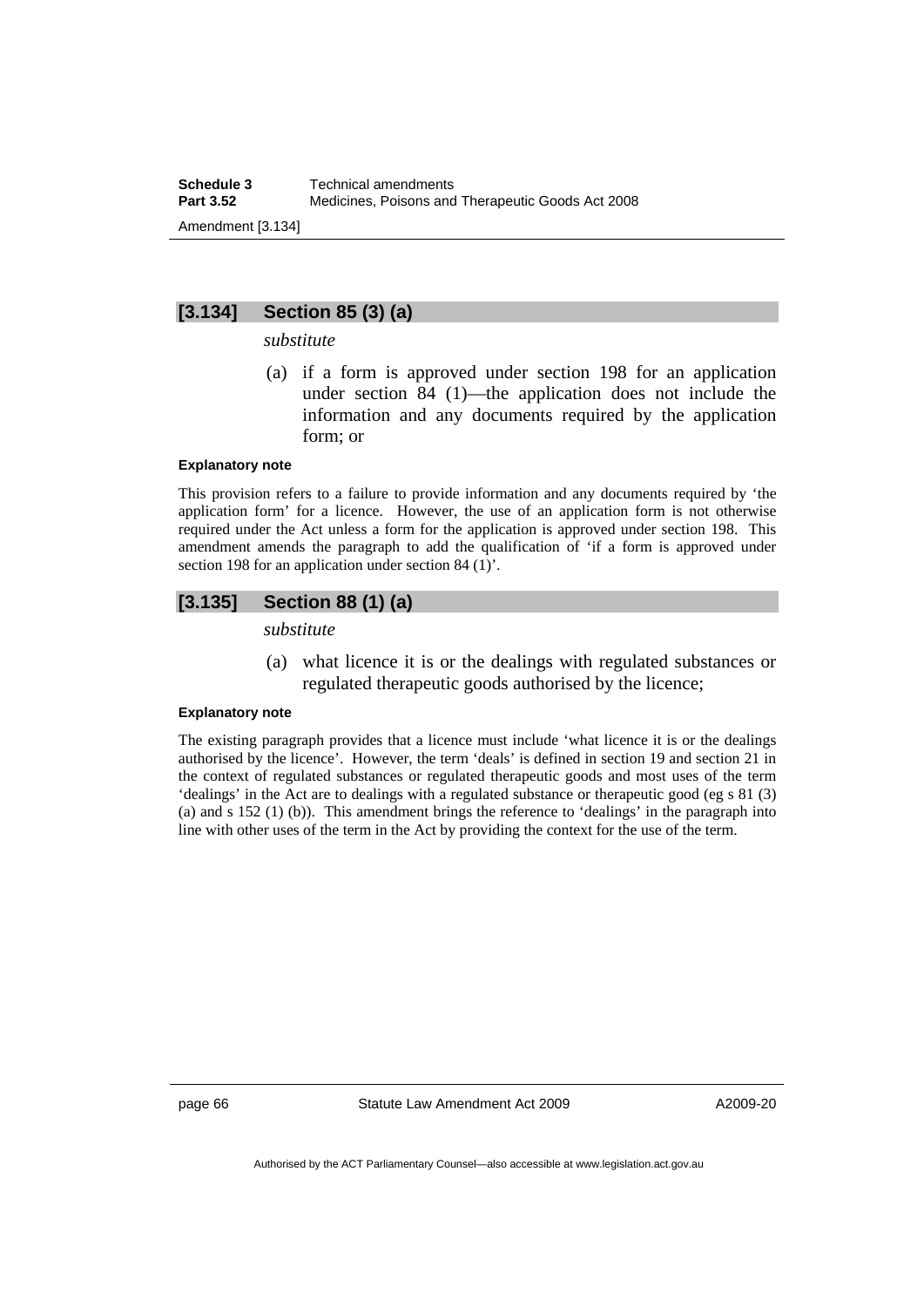## **[3.136] Section 89 (b)**

*omit* 

section 93 (Changes affecting suitability to hold licence)

*substitute* 

section 93 (Licensee to keep chief health officer informed)

#### **Explanatory note**

This amendment is consequential on the amendment of the heading to section 93 by an amendment in schedule 1.

# **[3.137] Section 90 (2) (a)**

*substitute* 

- (a) a condition about—
	- (i) the supervision of the dealings; and
	- (ii) the security of regulated substances and regulated therapeutic goods and of premises where regulated substances and regulated therapeutic goods are stored; and
	- (iii) the keeping of records about the dealings; and

## **Explanatory note**

The references to 'dealings' in existing section 90 (2) (a) (i) and (iii) are amended to refer to 'the dealings' to provide a context for the use of the term. The headwords to existing section 90 (2) provide that the chief health officer may include a condition in a licence to ensure that regulated substances and regulated therapeutic goods are properly dealt with under the licence. The revised references to 'the dealings' will refer back to the reference to 'dealt' in the subsection's headwords.

## **[3.138] Section 102 (1) (b)**

#### *omit*

#### **Explanatory note**

This amendment omits a redundant provision. The paragraph effectively duplicates section 102 (1) (a).

A2009-20

Statute Law Amendment Act 2009

page 67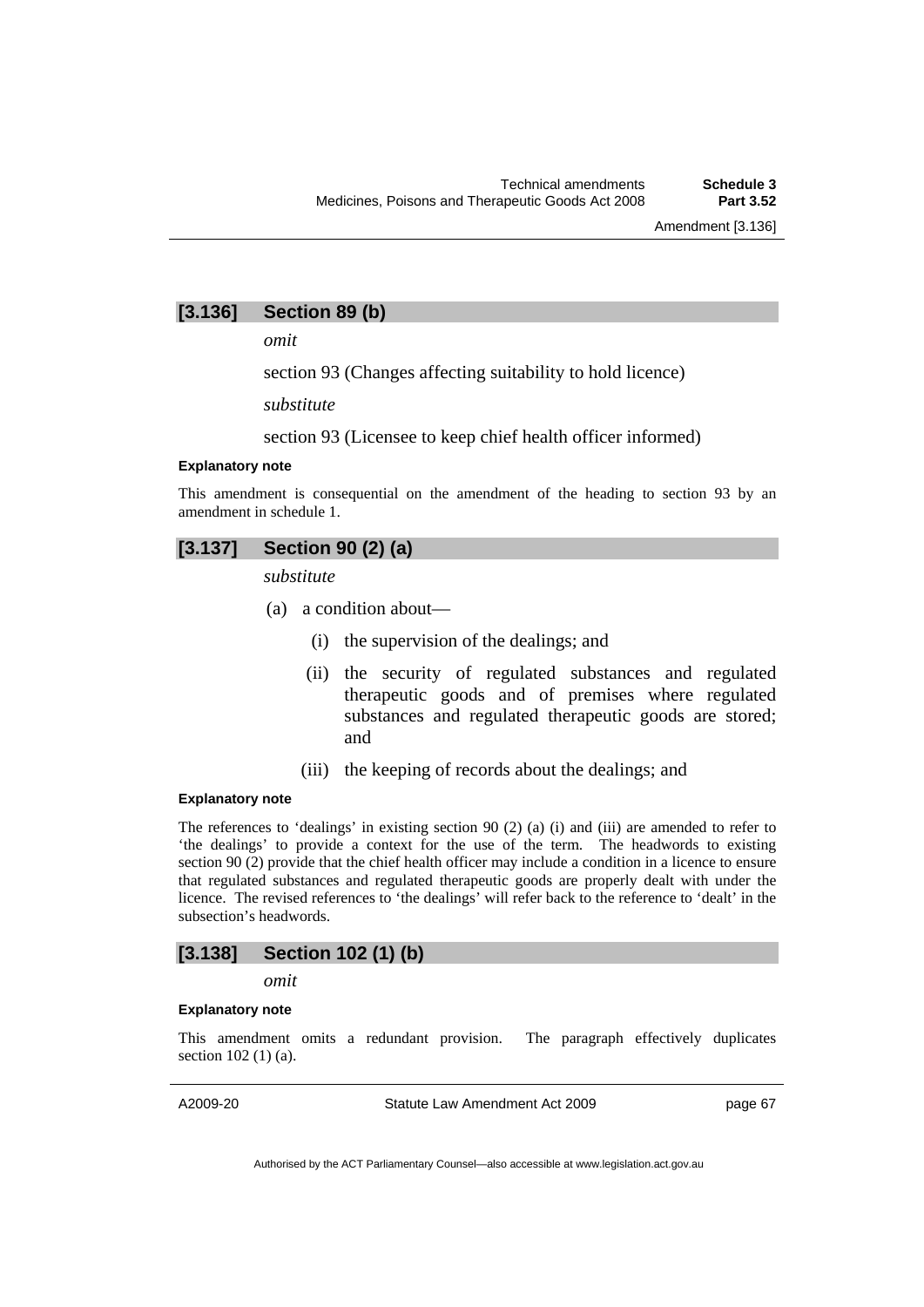# **[3.139] Section 135 (3)**

*substitute* 

- (3) If a sample of a substance taken by a medicines and poisons inspector is in the form of separate or severable objects, the inspector—
	- (a) may take a number of the objects; and
	- (b) if the inspector takes a number of the objects, must—
		- (i) divide them into 3 parts each consisting of 1 or more of the objects, or of the severable parts of the objects, and mark and either seal or fasten each part; and
		- (ii) deal with the sample under subsection  $(2)$  (b) to  $(d)$ .

#### **Explanatory note**

Under the existing provision the word 'may' qualifies an inspector's actions about dividing and dealing with the samples. Once a sample is taken, the procedure for dividing and dealing with the sample should be mandatory. This amendment brings the provision into line with the *Work Safety Act 2008*, section 113 (3) which provides that if a sample is taken, it 'must' be divided and dealt with in the stated way.

# **[3.140] Section 186 (1) (e) and (f)**

*substitute* 

- (e) the suitability of premises (including vehicles) in relation to dealings with regulated things; and
- (f) the supervision of dealings with regulated things; and

## **Explanatory note**

The existing paragraphs relate to 'dealings'. However, the term 'deals' is defined in section 19 and section 21 in the context of regulated substances or regulated therapeutic goods and most uses of the term 'dealings' in the Act are to dealings with a regulated substance or therapeutic good (eg s  $81(3)$  (a) and s  $152(1)$  (b)). This amendment brings the reference to 'dealings' in the paragraph into line with other uses of the term in the Act by providing the context for the use of the term.

page 68 Statute Law Amendment Act 2009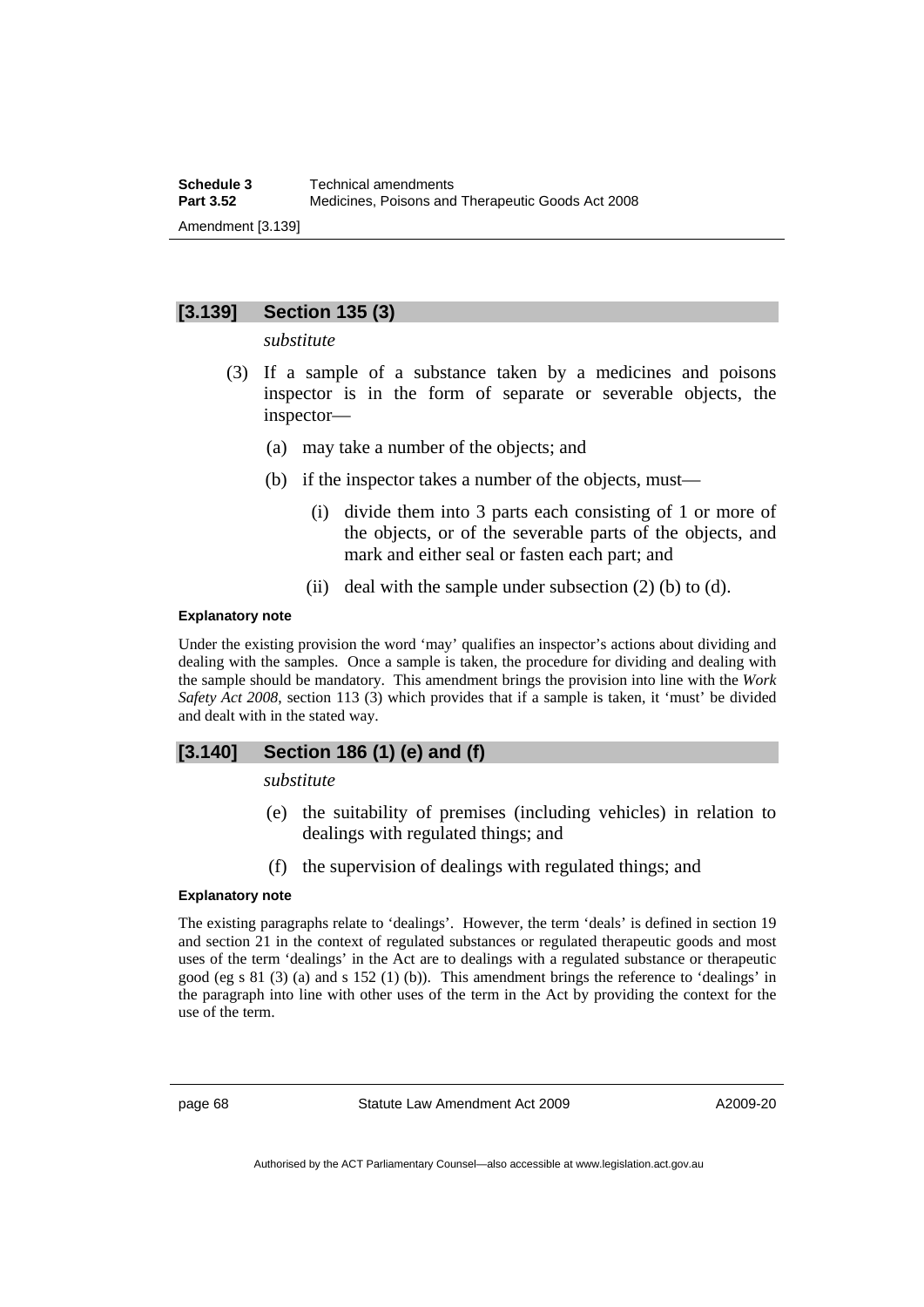# **[3.141] Sections 520 (5) and 522 (5)**

*omit* 

section 93 (Changes affecting suitability to hold licence)

*substitute* 

section 93 (Licensee to keep chief health officer informed)

## **Explanatory note**

This amendment is consequential on the amendment of the heading to section 93 by an amendment in schedule 1.

# **Part 3.53 Mental Health (Treatment and Care) Act 1994**

## **[3.142] Sections 24 and 26 (n)**

*omit* 

tribunal

*substitute* 

ACAT

#### **Explanatory note**

This amendment is consequential on an amendment of the Act made by the *ACT Civil and Administrative Tribunal Legislation Amendment Act 2008*, schedule 1, amendment 1.497, which omitted part 3. Part 3 established the Mental Health Tribunal. The functions of the tribunal were taken over by the ACAT.

A2009-20

Statute Law Amendment Act 2009

page 69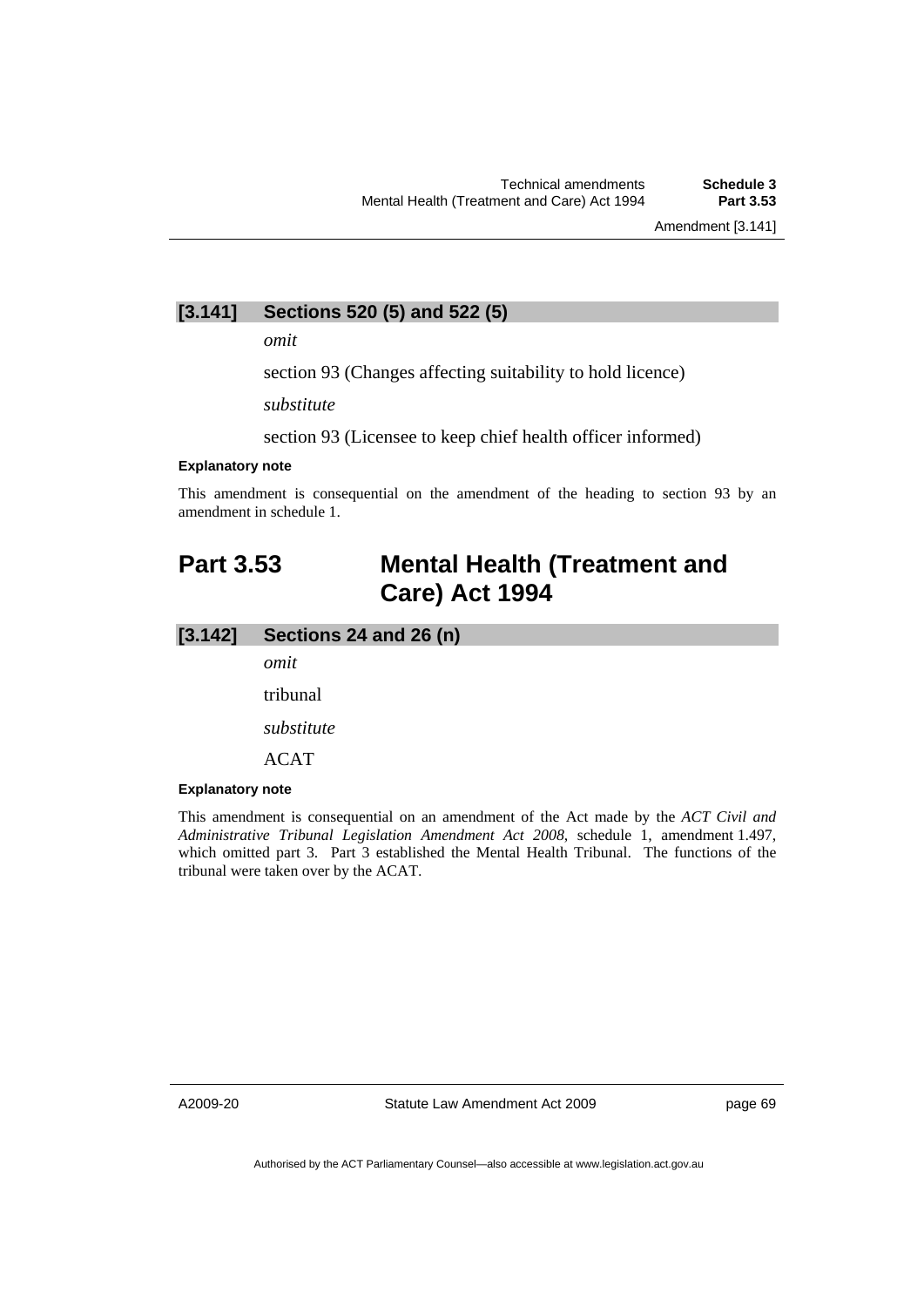**Schedule 3 Technical amendments**<br>**Part 3.54 Mercantile Law Act 196 Mercantile Law Act 1962** Amendment [3.143]

# **Part 3.54 Mercantile Law Act 1962**

## **[3.143] Section 28 (1)**

*omit* 

daily newspaper published in the ACT

*substitute* 

daily newspaper

#### **Explanatory note**

This amendment is consequential on the insertion of a definition of *daily newspaper* in the Legislation Act, dictionary, part 1 by another amendment.

## **[3.144] Dictionary, note 2**

*insert* 

• daily newspaper

#### **Explanatory note**

This amendment inserts a new term to assist users and is consequential on the insertion of a definition of *daily newspaper* in the Legislation Act, dictionary, part 1 by another amendment. Dictionary, note 2 is an aid to users which lists examples of terms used in the Act that are defined in the Legislation Act, dictionary, part 1.

# **Part 3.55 Notaries Public Act 1984**

## **[3.145] Section 5 (5)**

*omit* 

newspaper circulating daily in the ACT

*substitute* 

daily newspaper

## **Explanatory note**

This amendment is consequential on the insertion of a definition of *daily newspaper* in the Legislation Act, dictionary, part 1 by another amendment.

page 70 Statute Law Amendment Act 2009

A2009-20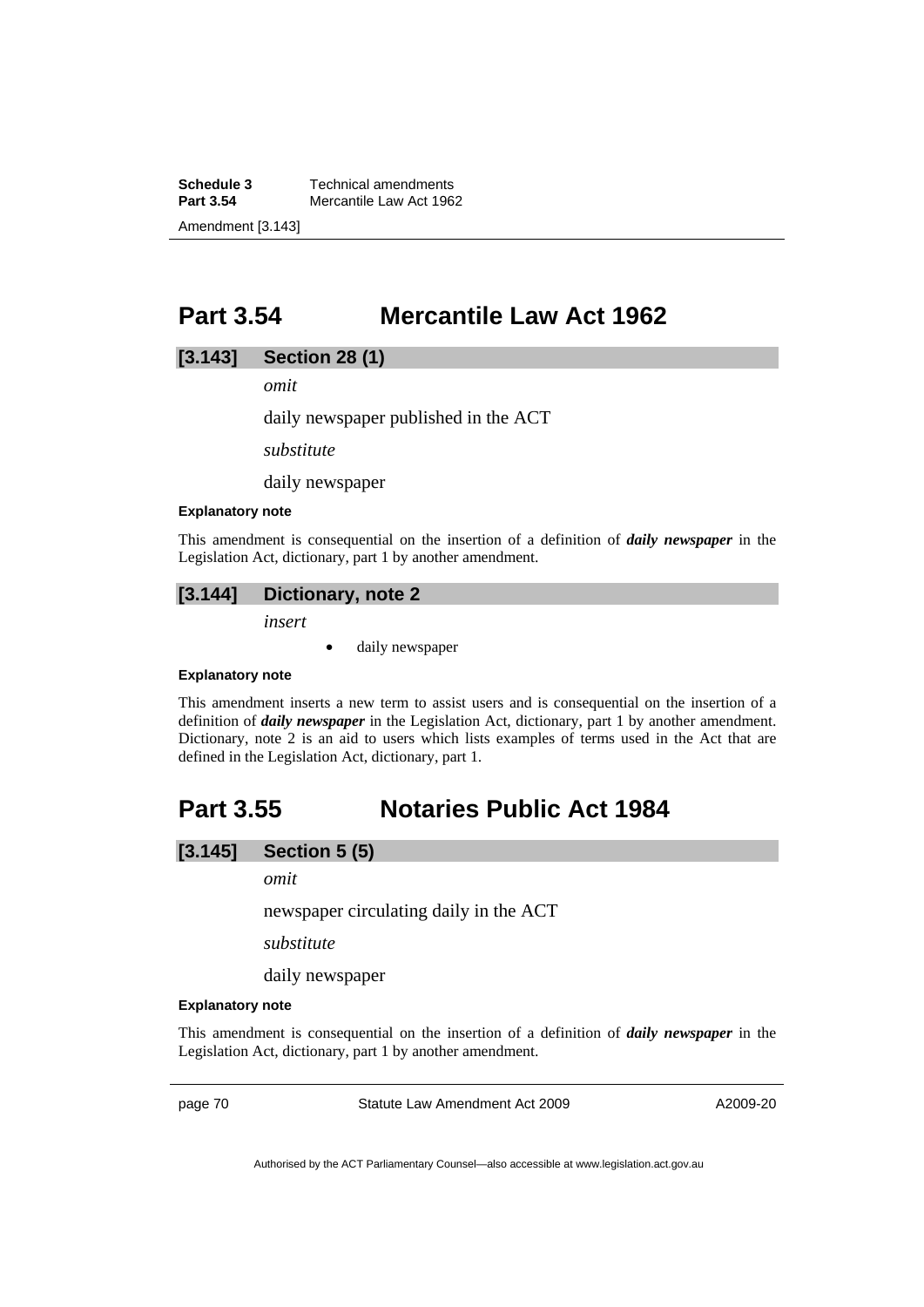Amendment [3.146]

# **[3.146] Dictionary, note 2**

*insert* 

daily newspaper

## **Explanatory note**

This amendment inserts a new term to assist users and is consequential on the insertion of a definition of *daily newspaper* in the Legislation Act, dictionary, part 1 by another amendment. Dictionary, note 2 is an aid to users which lists examples of terms used in the Act that are defined in the Legislation Act, dictionary, part 1.

# **Part 3.56 Partnership Act 1963**

# **[3.147] Section 43**

*omit* 

daily newspaper published in the ACT

*substitute* 

daily newspaper

#### **Explanatory note**

This amendment is consequential on the insertion of a definition of *daily newspaper* in the Legislation Act, dictionary, part 1 by another amendment.

# **[3.148] Section 101 (2), (3) and (4)**

*omit* 

The regulations

*substitute* 

A regulation

#### **Explanatory note**

This amendment updates language in line with current legislative drafting practice.

A2009-20

Statute Law Amendment Act 2009

page 71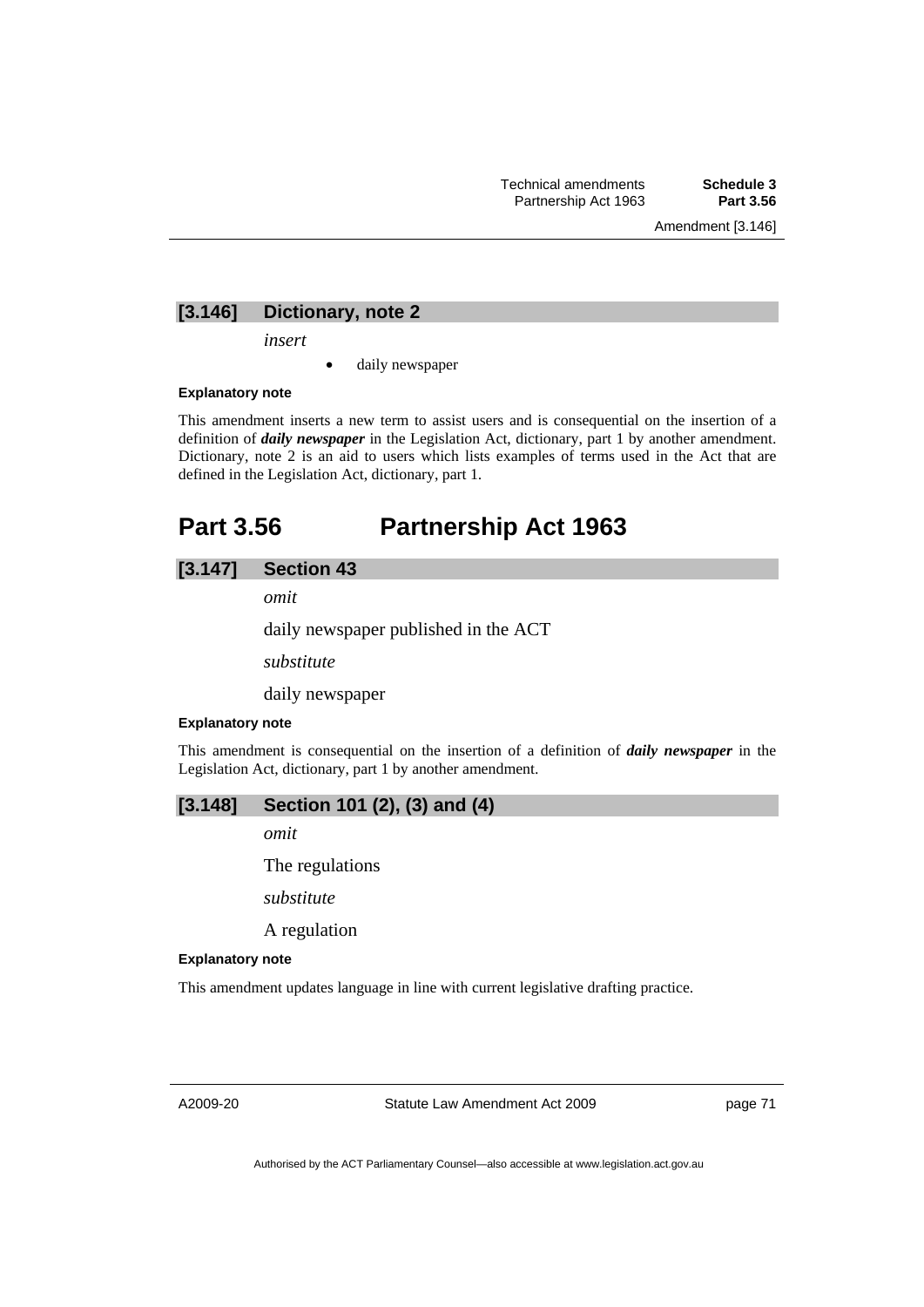**Schedule 3 Technical amendments**<br>**Part 3.56 Partnership Act 1963** Partnership Act 1963 Amendment [3.149]

# **[3.149] Section 101 (5)**

*omit* 

the regulations

*substitute* 

a regulation

#### **Explanatory note**

This amendment updates language in line with current legislative drafting practice.

# **[3.150] Section 101 (6)**

*substitute* 

- (6) A regulation may prescribe—
	- (a) offences for contraventions of a regulation; and
	- (b) maximum penalties of not more than 10 penalty units for offences against a regulation.

## **Explanatory note**

This amendment updates language in line with current legislative drafting practice.

## **[3.151] Dictionary, note 2**

*insert* 

daily newspaper

#### **Explanatory note**

This amendment inserts a new term to assist users and is consequential on the insertion of a definition of *daily newspaper* in the Legislation Act, dictionary, part 1 by another amendment. Dictionary, note 2 is an aid to users which lists examples of terms used in the Act that are defined in the Legislation Act, dictionary, part 1.

page 72 Statute Law Amendment Act 2009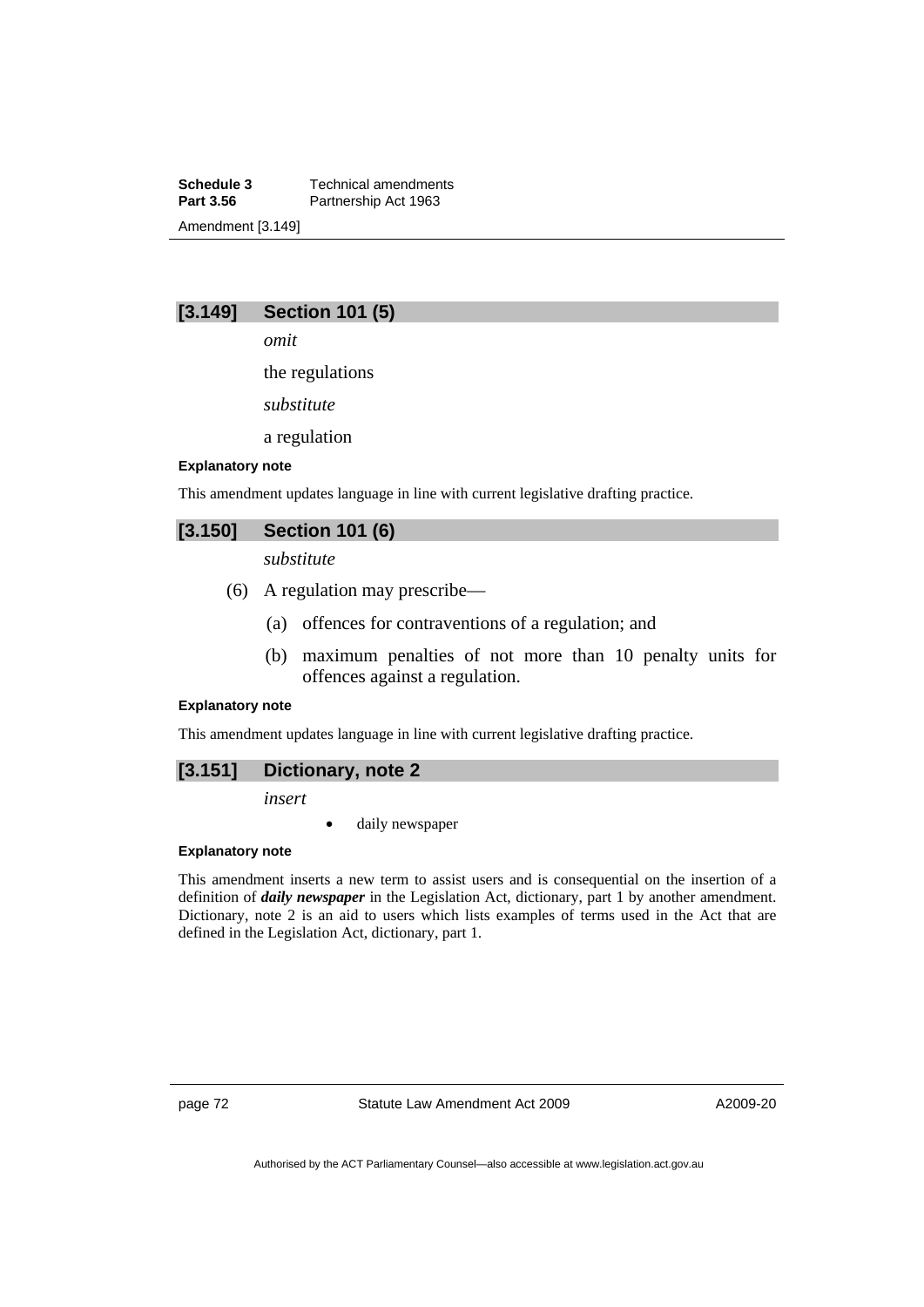## **[3.152] Dictionary, new definition of registered** *information*

*insert* 

*registered information*, for part 6 (Incorporated limited partnerships)—see section 59 (4) (Registration of incorporated limited partnership).

## **Explanatory note**

This amendment inserts a signpost definition in the dictionary for a part 6 definition.

# **Part 3.57 Payroll Tax Act 1987**

# **[3.153] Section 2 (2)**

*omit* 

eligible termination payment

*substitute* 

employment termination payment

## **Explanatory note**

This amendment updates language as a consequence of changes made to Commonwealth legislation (see *Income Tax Assessment Act 1997* (Cwlth), s 82-130).

## **[3.154] Section 2 (2) (i) (ii)**

*substitute* 

(ii) an unused long service leave payment;

#### **Explanatory note**

This amendment updates language as a consequence of changes made to Commonwealth legislation (see *Income Tax Assessment Act 1997* (Cwlth), s 83-75).

A2009-20

Statute Law Amendment Act 2009

page 73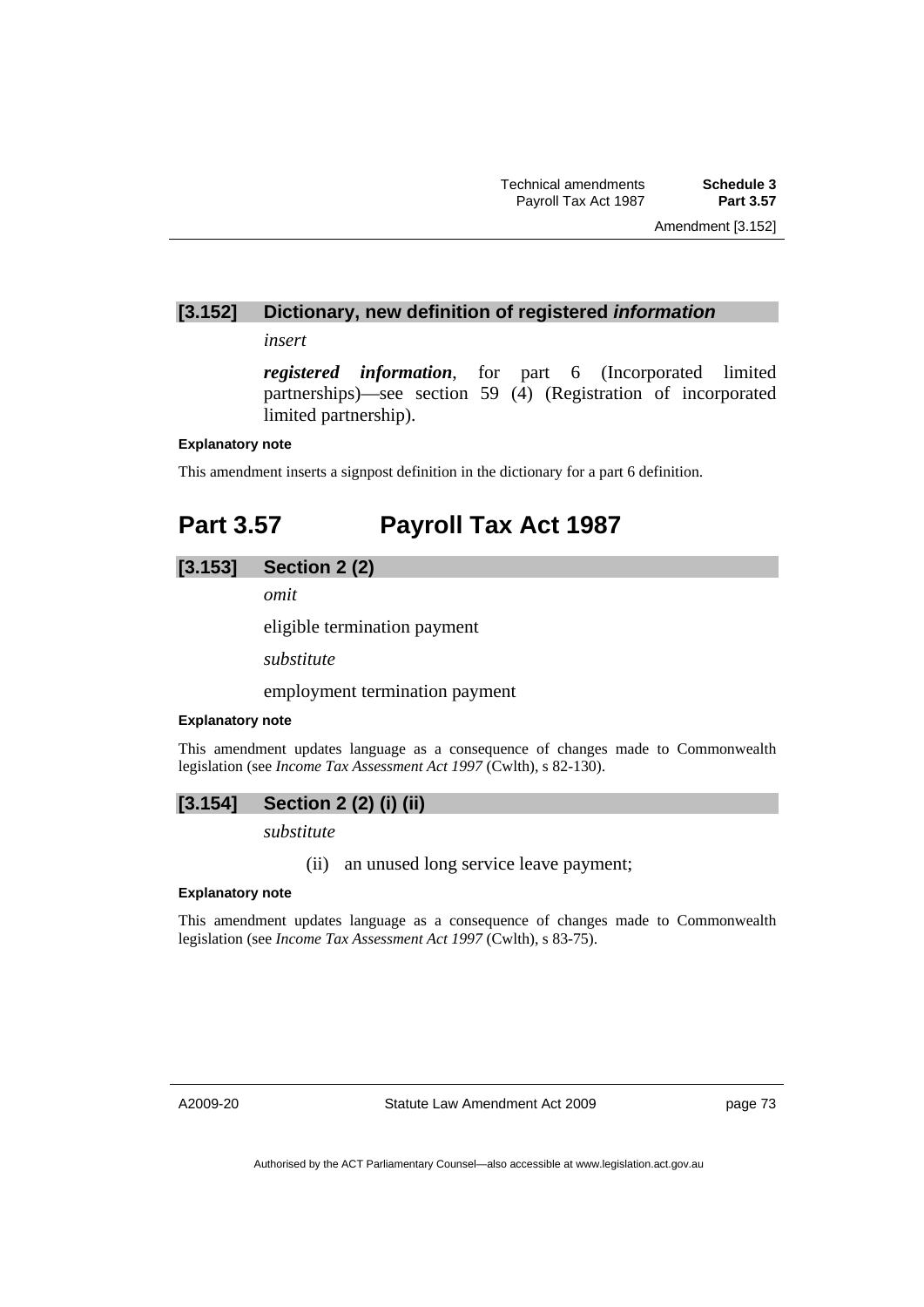**Schedule 3 Technical amendments**<br>**Part 3.57 Payroll Tax Act 1987** Payroll Tax Act 1987 Amendment [3.155]

# **[3.155] Section 2 (2) (i) (iii)**

*omit* 

*Income Tax Assessment Act 1936* (Cwlth), part 3 (Liability to taxation), division 2 (Income), subdivision AA (Superannuation, termination of employment and kindred payments)

#### *substitute*

*Income Tax Assessment Act 1936* (Cwlth), part 3 (Liability to taxation), division 2 (Income), subdivision AA (Non-superannuation entities etc)

### **Explanatory note**

This amendment updates the name of subdivision AA as a consequence of a change in name of the subdivision (see *Superannuation Legislation Amendment (Simplification) Act 2007* (Cwlth), sch 1, pt 2, item 59).

## **[3.156] Section 2 (4), definition of** *annual leave*

*substitute* 

*annual leave*—see the *Income Tax Assessment Act 1997* (Cwlth), section 83-10 (1) (Unused annual leave payment is assessable).

#### **Explanatory note**

This amendment is consequential on the omission of the definition of *annual leave* from the *Income Tax Assessment Act 1936* (Cwlth), and its insertion in the *Income Tax Assessment Act 1997* (Cwlth).

## **[3.157] Section 2 (4), definition of** *eligible termination payment*

*substitute* 

*employment termination payment*—see the *Income Tax Assessment Act 1997* (Cwlth), section 82-130 (What is an *employment termination payment*?).

## **Explanatory note**

This amendment is consequential on the substitution of *employment termination payment* for *eligible termination payment* by another amendment.

page 74 Statute Law Amendment Act 2009

A2009-20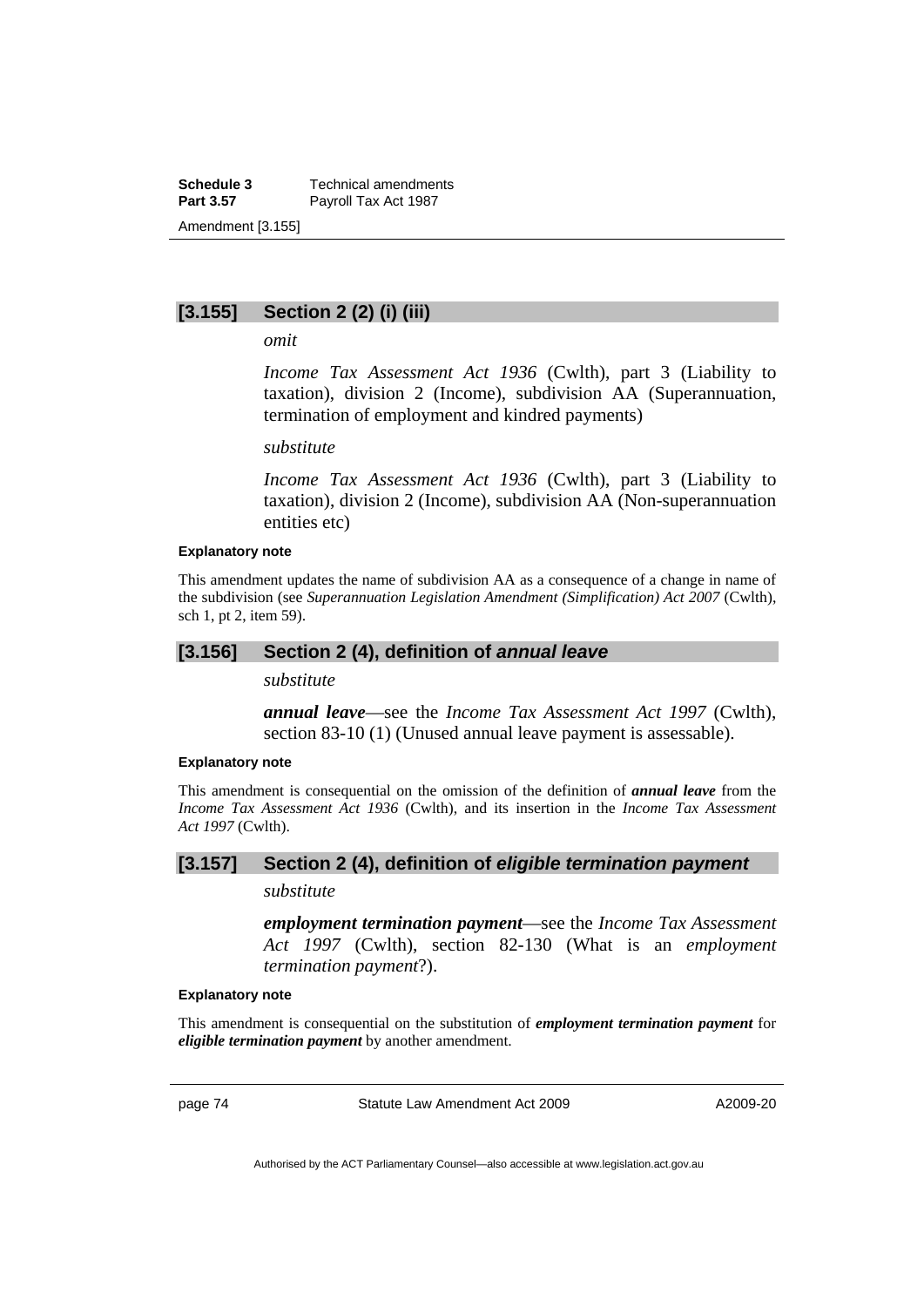# **[3.158] Section 2 (4), definition of** *long service leave*

*substitute* 

*unused long service leave payment*—see the *Income Tax Assessment Act 1997* (Cwlth), section 83-75 (Meaning of *unused long service leave payment*).

#### **Explanatory note**

This amendment is consequential on the amendment of section  $2(2)$  (i) (ii) by another amendment.

# **[3.159] Dictionary, note 2**

*omit* 

administrative appeals tribunal

## **Explanatory note**

This amendment is consequential on the repeal of the *Administrative Appeals Tribunal Act 1989* by the *ACT Civil and Administrative Tribunal Act 2008*, section 119. The *Administrative Appeals Act 1989* established the Administrative Appeals Tribunal. This amendment omits reference to that tribunal.

# **Part 3.58 Planning and Development Act 2007**

## **[3.160] Dictionary, note 2**

*insert* 

daily newspaper

#### **Explanatory note**

This amendment inserts a new term to assist users and is consequential on the insertion of a definition of *daily newspaper* in the Legislation Act, dictionary, part 1 by another amendment. Dictionary, note 2 is an aid to users which lists examples of terms used in the Act that are defined in the Legislation Act, dictionary, part 1.

A2009-20

Statute Law Amendment Act 2009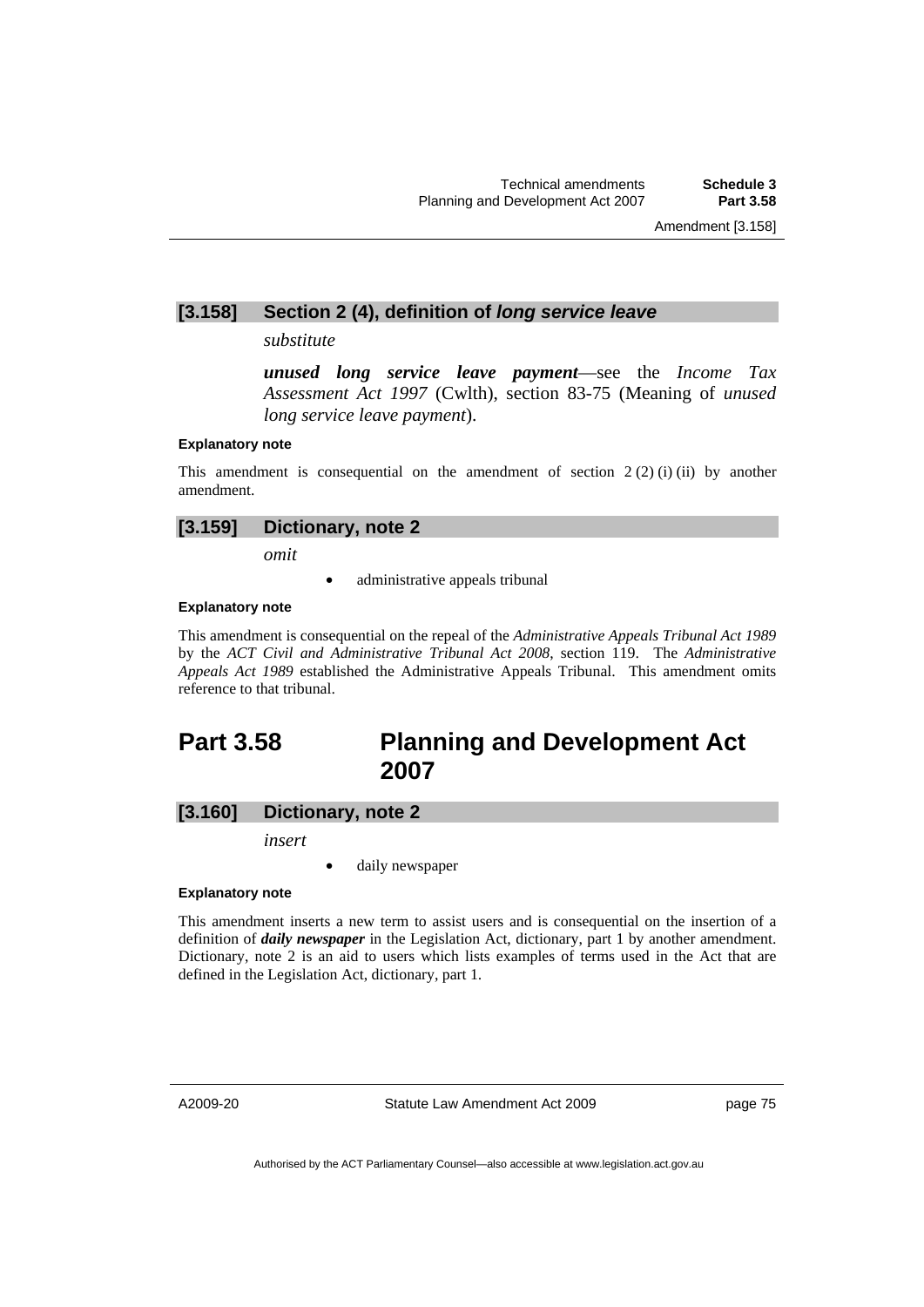**Schedule 3 Technical amendments**<br>**Part 3.59 Plant Diseases Act 2002 Part 3.59** Plant Diseases Act 2002 Amendment [3.161]

# **[3.161] Dictionary, definition of** *completed*

*substitute* 

*completed*—

- (a) for an EIS—see section 209; and
- (b) for a s 125-related EIS—see section 209A.

#### **Explanatory note**

This amendment amends the definition to insert a signpost definition for the additional meaning of *completed* in section 209A.

## **[3.162] Dictionary, new definitions**

*insert* 

*single dwelling house lease*, for chapter 9 (Leases and licences) see section 234.

*technical variation*, of a plan of management, for part 10.4 (Plans of management for public land)—see section 318.

#### **Explanatory note**

This amendment inserts new signpost definitions in the dictionary for the Act.

# **Part 3.59 Plant Diseases Act 2002**

# **[3.163] Dictionary, note 2**

*insert* 

daily newspaper

### **Explanatory note**

This amendment inserts a new term to assist users and is consequential on the insertion of a definition of *daily newspaper* in the Legislation Act, dictionary, part 1 by another amendment. Dictionary, note 2 is an aid to users which lists examples of terms used in the Act that are defined in the Legislation Act, dictionary, part 1.

page 76 Statute Law Amendment Act 2009

A2009-20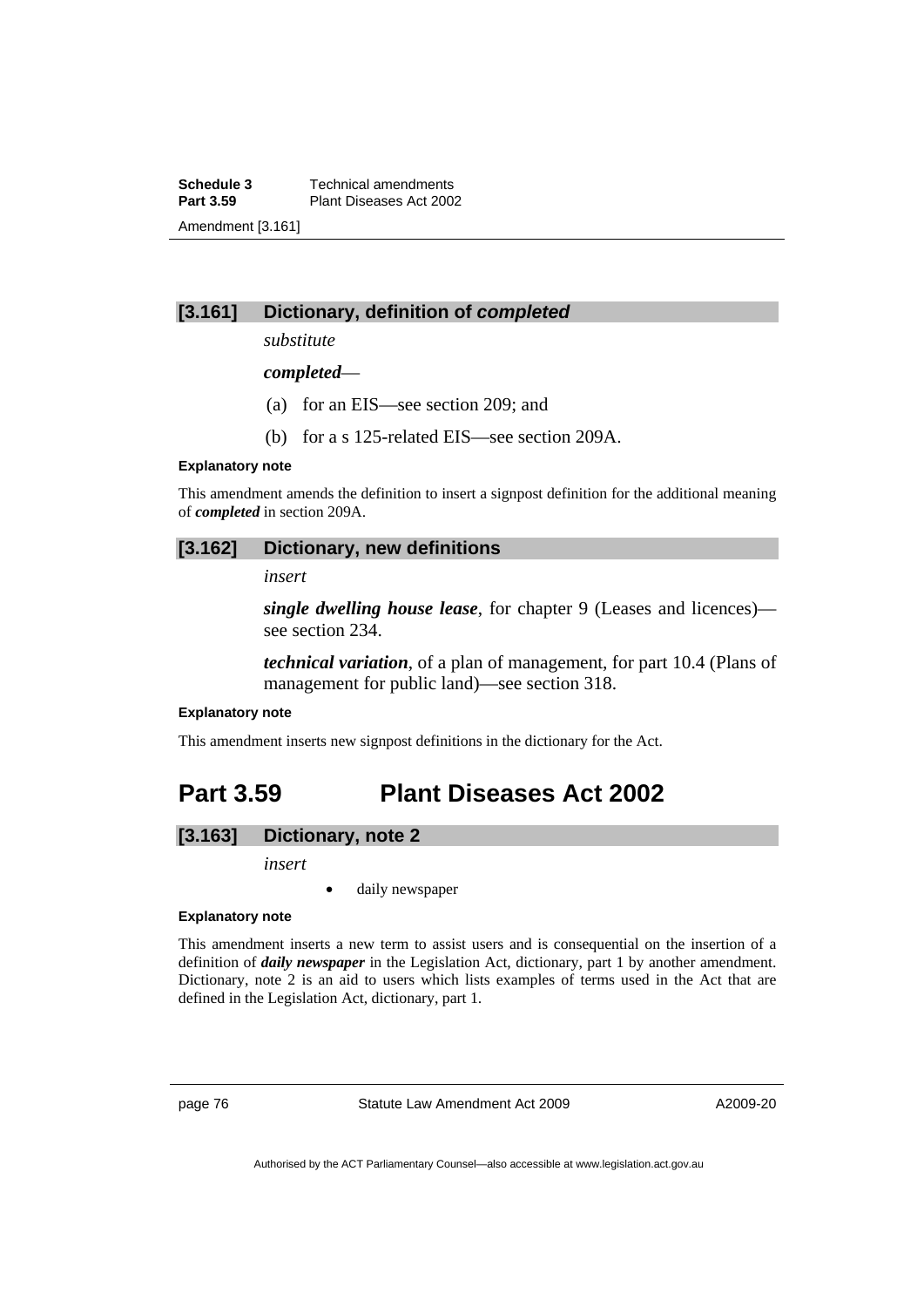Amendment [3.164]

# **[3.164] Dictionary, definition of** *required media***, paragraph (a)**

*substitute* 

(a) a daily newspaper; and

## **Explanatory note**

This amendment is consequential on the insertion of a definition of *daily newspaper* in the Legislation Act, dictionary, part 1 by another amendment.

# **Part 3.60 Prohibited Weapons Act 1996**

## **[3.165] Section 4L (4)**

*omit* 

daily newspaper circulating in the ACT

*substitute* 

daily newspaper

## **Explanatory note**

This amendment is consequential on the insertion of a definition of *daily newspaper* in the Legislation Act, dictionary, part 1 by another amendment.

## **[3.166] Section 4L (4), new note**

*insert* 

*Note Daily newspaper*—see the Legislation Act, dictionary, pt 1.

### **Explanatory note**

This amendment inserts a new note to assist users and is consequential on the insertion of a definition of *daily newspaper* in the Legislation Act, dictionary, part 1 by another amendment.

A2009-20

Statute Law Amendment Act 2009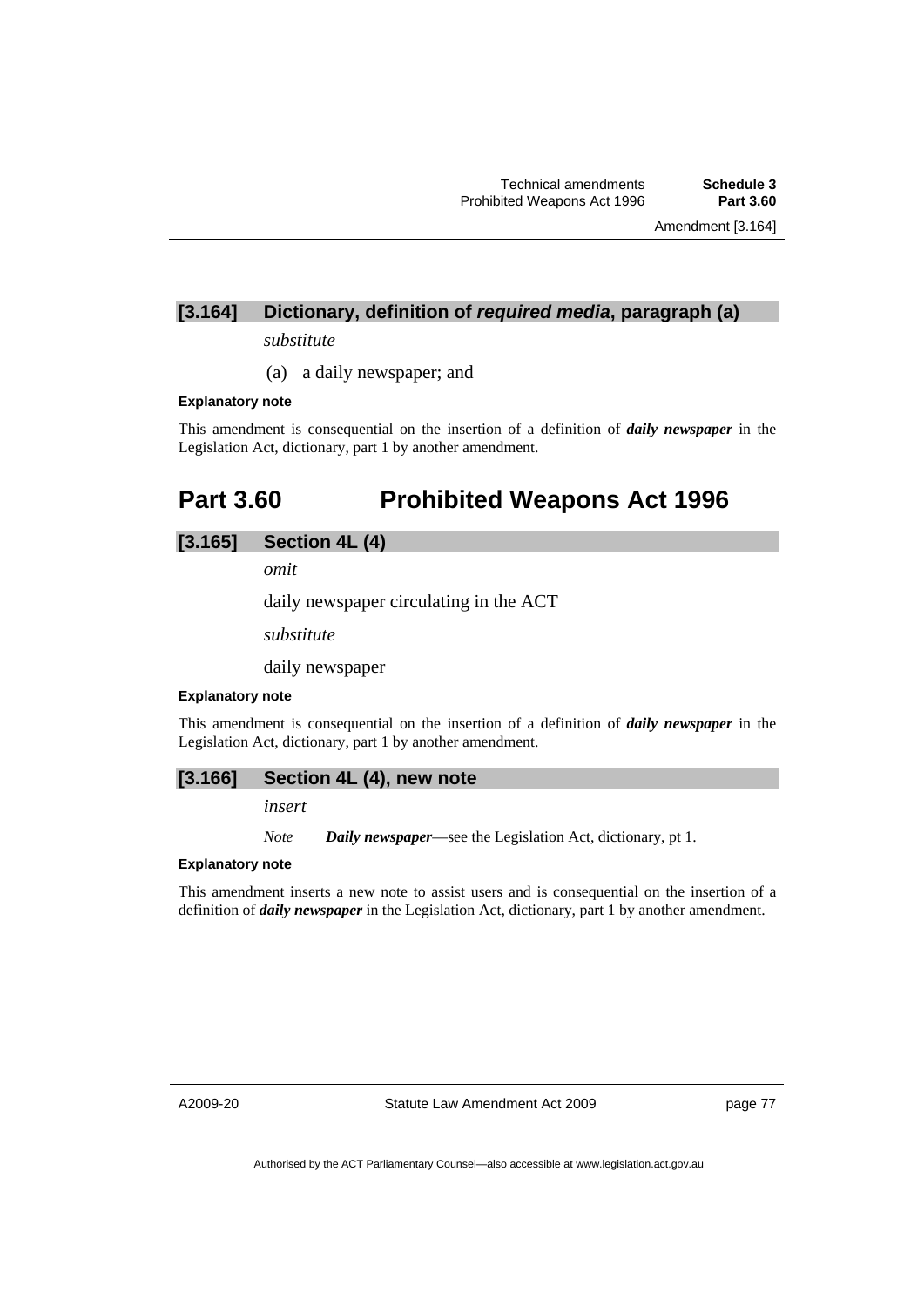**Schedule 3 Technical amendments**<br>**Part 3.61 Public Health Act 1997** Public Health Act 1997 Amendment [3.167]

# **Part 3.61 Public Health Act 1997**

# **[3.167] Section 118D (4) (a), 118J (4) (a) and 119 (6)**

*omit* 

daily newspaper published and circulating in the ACT

*substitute* 

daily newspaper

#### **Explanatory note**

This amendment is consequential on the insertion of a definition of *daily newspaper* in the Legislation Act, dictionary, part 1 by another amendment.

# **[3.168] Dictionary, note 2**

*insert* 

• daily newspaper

#### **Explanatory note**

This amendment inserts a new term to assist users and is consequential on the insertion of a definition of *daily newspaper* in the Legislation Act, dictionary, part 1 by another amendment. Dictionary, note 2 is an aid to users which lists examples of terms used in the Act that are defined in the Legislation Act, dictionary, part 1.

page 78 Statute Law Amendment Act 2009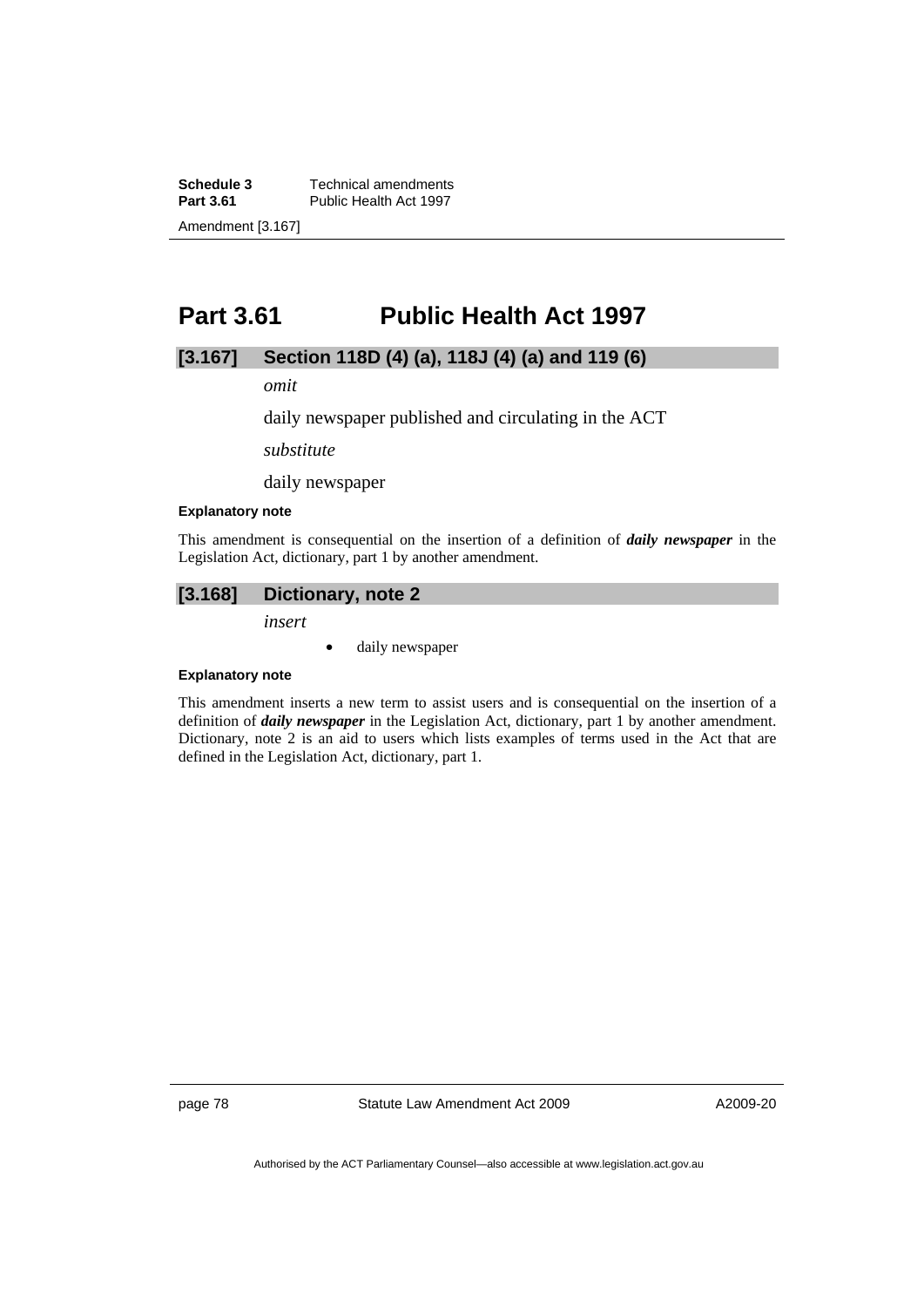# **Part 3.62 Racing Act 1999**

## **[3.169] Section 20 (2)**

## *substitute*

- (2) If the Minister acts under subsection (1), the Minister must ensure that, not later than 7 sitting days after the day the Minister takes the action—
	- (a) the Legislative Assembly is told of the action; and
	- (b) a copy of the commission's advice is presented to the Assembly.

## **Explanatory note**

This amendment updates language in line with current legislative drafting practice.

## **[3.170] Section 48**

*substitute* 

# **48 Appeals—filing**

An appeal mentioned in section 47 must be filed with the registrar not later than—

- (a) 7 days after the day the appellant is told of the decision from which the appeal is made; or
- (b) if the tribunal allows the appeal to be filed by a later time—that time.

## **Explanatory note**

This amendment updates language in accordance with current legislative drafting style.

# **[3.171] Dictionary, new definitions**

## *insert*

*1987 NSW Act*, for part 5A (Jockeys accident insurance)—see section 61A.

A2009-20

Statute Law Amendment Act 2009

page 79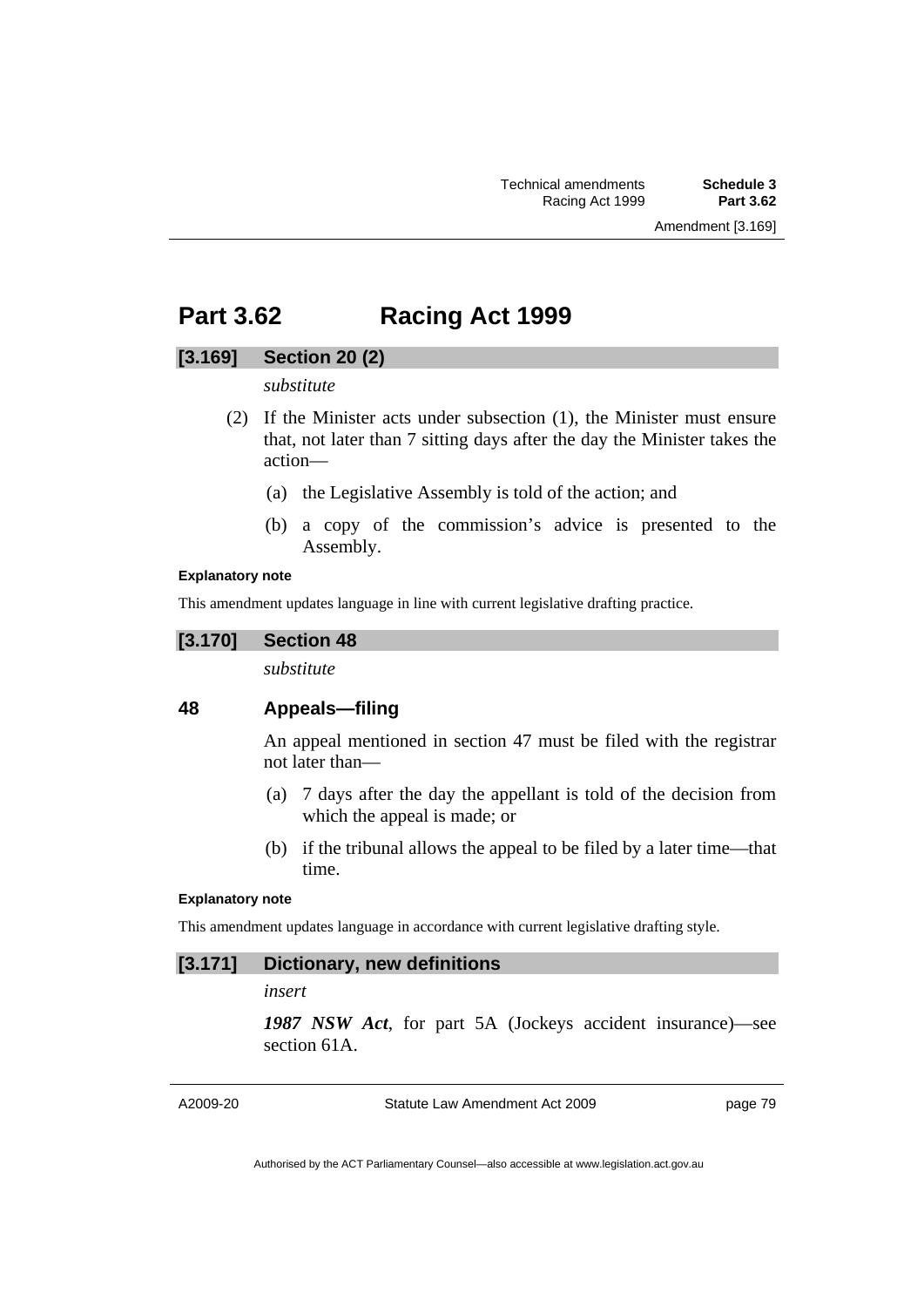**Schedule 3 Technical amendments**<br>**Part 3.62 Racing Act 1999 Racing Act 1999** Amendment [3.171]

> *1998 NSW Act*, for part 5A (Jockeys accident insurance)—see section 61A.

> *ACT jockey*, for part 5A (Jockeys accident insurance)—see section 61A.

> *applied NSW Acts*, for part 5A (Jockeys accident insurance)—see section 61A.

*injury*, for part 5A (Jockeys accident insurance)—see section 61A.

*NSW Acts,* for part 5A (Jockeys accident insurance)—see section 61A.

*NSW jockey,* for part 5A (Jockeys accident insurance)—see section 61A.

*Racing NSW,* for part 5A (Jockeys accident insurance)—see the *Thoroughbred Racing Act 1996* (NSW), section 3.

*special insurance scheme*, for NSW jockeys, for part 5A (Jockeys accident insurance)—see section 61A.

#### **Explanatory note**

This amendment inserts signpost definitions in the dictionary for part 5A definitions.

page 80 Statute Law Amendment Act 2009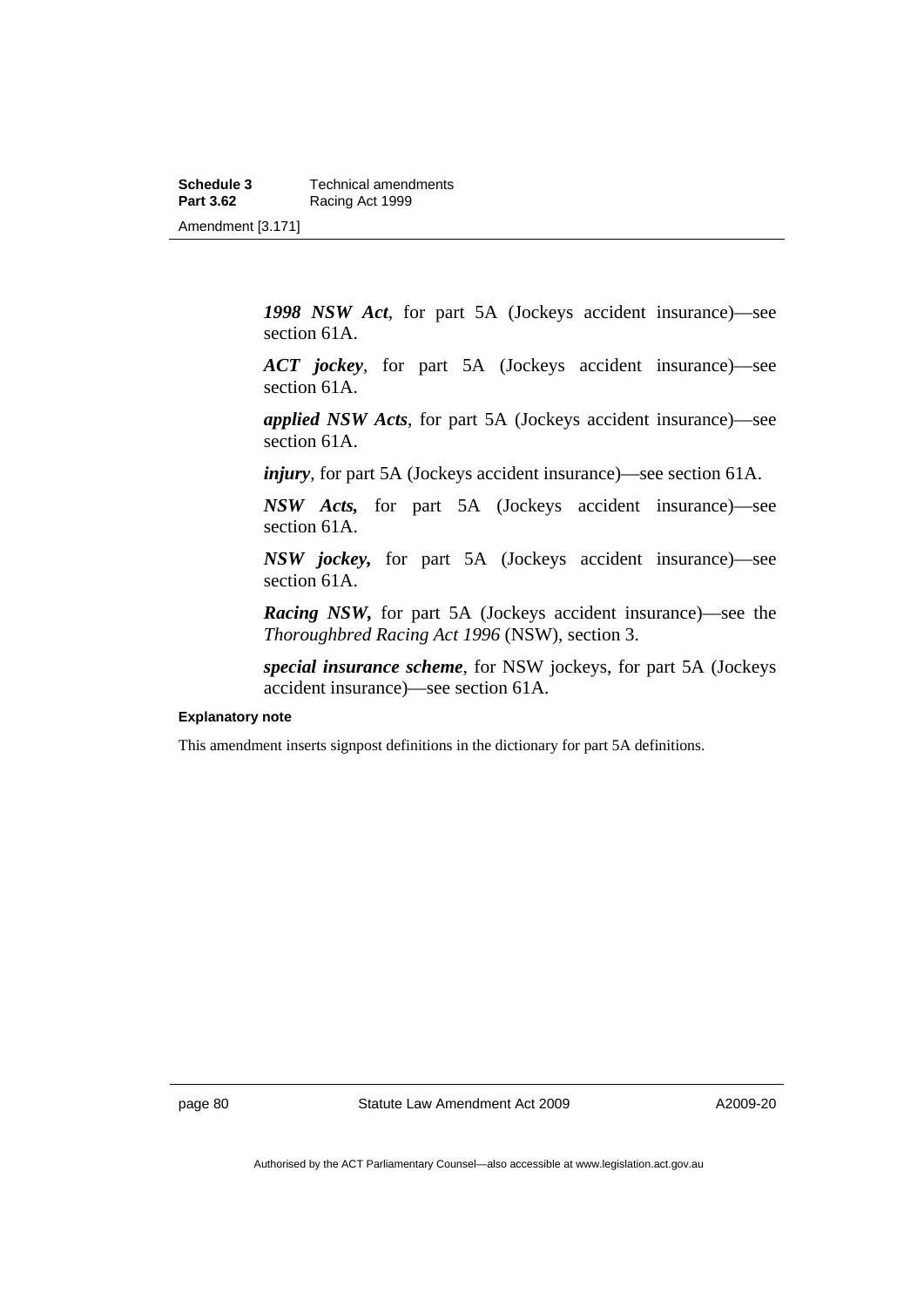# **Part 3.63 Rates Act 2004**

## **[3.172] Section 45, definition of** *pensioner***, paragraph (c)**

## *substitute*

 (c) a person who has been given a card or other written authority by the Commonwealth that evidences the person's eligibility under the *Veterans' Entitlements Act 1986* (Cwlth) or the *Military Rehabilitation and Compensation Act 2004* (Cwlth) to be given treatment for all injuries suffered, and all diseases contracted, by the person; or

## **Explanatory note**

This amendment is consequential on the enactment of the *Military Rehabilitation and Compensation Act 2004* (Cwlth) which applies to injury, disease or death occurring as a result of service in the Defence Force on or after 1 July 2004. The *Veterans' Entitlements Act 1986* (Cwlth) continues to apply to injuries or illness from eligible service in the Defence Force before 1 July 2004.

## **[3.173] Section 45, definition of** *pensioner***, paragraph (f)**

*substitute* 

- (f) a person who—
	- (i) was in a partnership until the death of the person's partner; and
	- (ii) would be eligible under the *Veterans' Entitlements Act 1986* (Cwlth), section 86 to be given treatment mentioned in paragraph (c) because of the partner's death if the person were the partner's dependant within the meaning of that Act, section 11; or
- (g) a person who—
	- (i) was in a partnership until the death of the person's partner; and

A2009-20

Statute Law Amendment Act 2009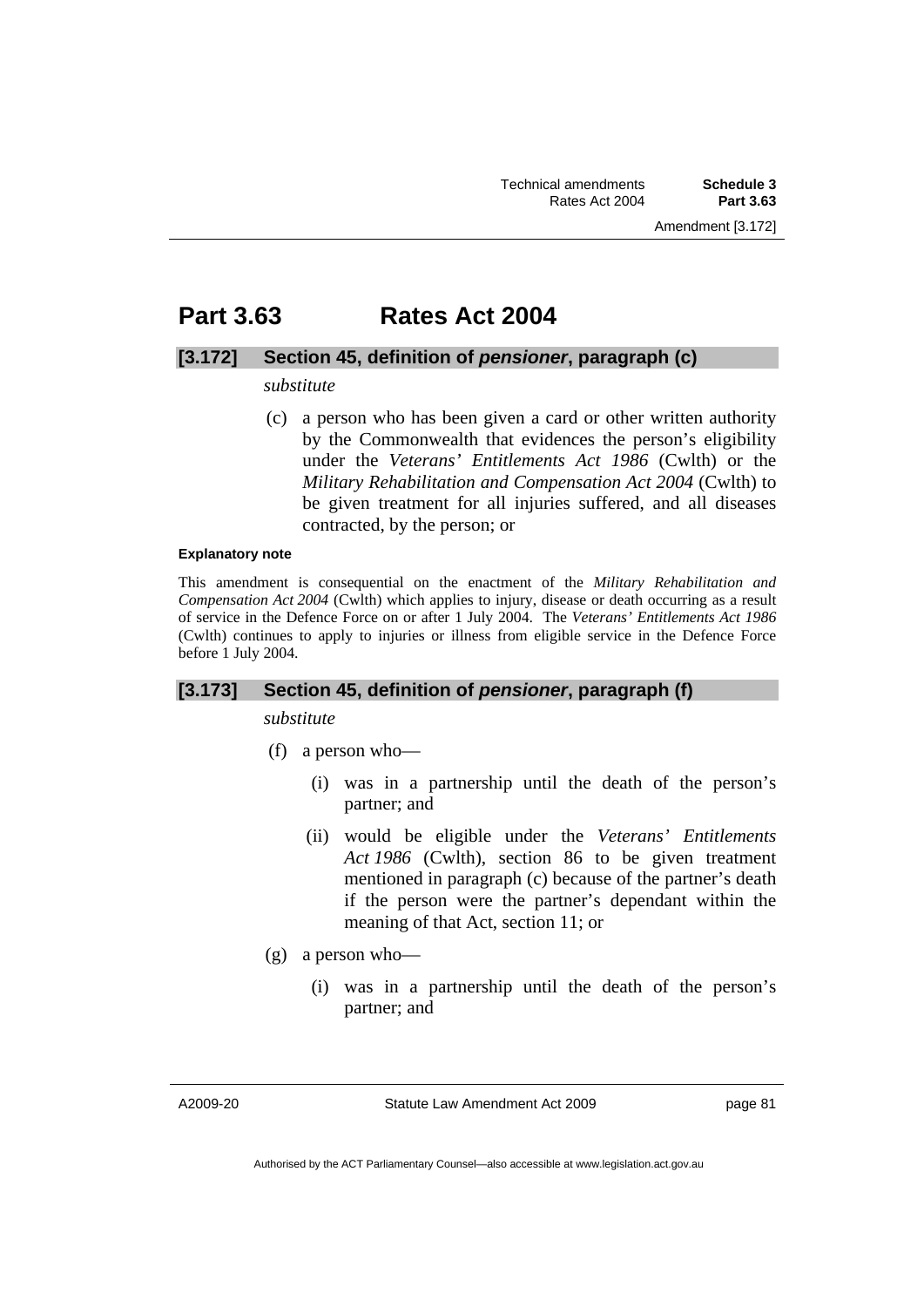**Schedule 3 Technical amendments**<br>**Part 3.63 Rates Act 2004 Part 3.63** Rates Act 2004 Amendment [3.174]

> (ii) would be eligible under the *Military Rehabilitation and Compensation Act 2004* (Cwlth), section 284 (1) to be given treatment mentioned in paragraph (c) because of the partner's death if the person were the partner's wholly dependant partner within the meaning of that Act, section 5.

### **Explanatory note**

This amendment is consequential on the enactment of the *Military Rehabilitation and Compensation Act 2004* (Cwlth) which applies to injury, disease or death occurring as a result of service in the Defence Force on or after 1 July 2004. The *Veterans' Entitlements Act 1986* (Cwlth) continues to apply to injuries or illness from eligible service in the Defence Force before 1 July 2004.

# **[3.174] Section 45, definition of** *pensioner***, note for par (d), (e) and (f)**

*substitute* 

*Note for par (d), (e), (f) and (g)* 

This Act, def *partner* and def *partnership* apply to spouses and civil partners, but also extend to unmarried partners (irrespective of their sex) in *domestic relationships* within the meaning of the *Domestic Relationships Act 1994*, s 3. From 1 July 2009, the *Military Rehabilitation and Compensation Act 2004* (Cwlth), s 5, def *partner* and def *wholly dependent partner*, the *Social Security Act 1991* (Cwlth), s 4, def *partner* and the *Veterans' Entitlements Act 1986* (Cwlth), s 5E, def *partner* and s 11, def *dependant* apply to partners (or former partners) irrespective of their sex.

### **Explanatory note**

This amendment is consequential on the enactment of the *Same-Sex Relationships (Equal Treatment in Commonwealth Laws—General Law Reform) Act 2008* (Cwlth), schedule 6, part 2 and schedule 15, which amend the definitions of *partner* in the *Military Rehabilitation and Compensation Act 2004* (Cwlth), the *Social Security Act 1991* (Cwlth) and the *Veterans' Entitlement Act 1986* (Cwlth) to include same-sex partners in married or marriage-like relationships.

page 82 Statute Law Amendment Act 2009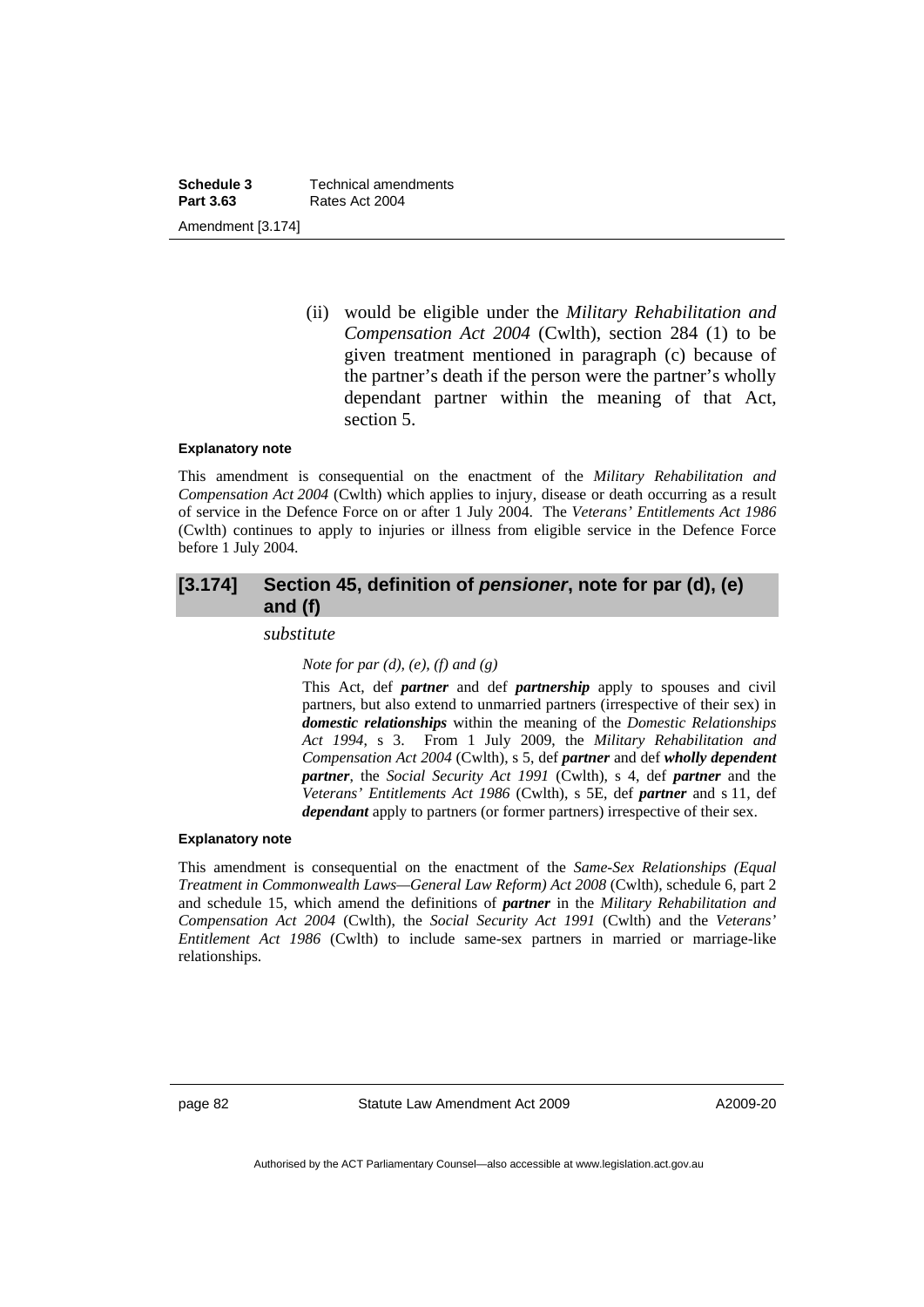# **[3.175] Section 45, definition of** *special rate pensioner*

*substitute* 

*special rate pensioner* means a pensioner—

- (a) who is being paid a pension under the *Veterans' Entitlements Act 1986* (Cwlth), part 2 and to whom that Act, section 24 applies; or
- (b) who—
	- (i) is being paid a special rate disability pension under the *Military Rehabilitation and Compensation Act 2004* (Cwlth), chapter 4, part 6; or
	- (ii) is eligible, under that Act, section 199, to make a choice under that Act, chapter 4, part 6.

## **Explanatory note**

This amendment is consequential on the enactment of the *Military Rehabilitation and Compensation Act 2004* (Cwlth) which applies to injury, disease or death occurring as a result of service in the Defence Force on or after 1 July 2004. The *Veterans' Entitlements Act 1986* (Cwlth) continues to apply to injuries or illness from eligible service in the Defence Force before 1 July 2004.

A2009-20

Statute Law Amendment Act 2009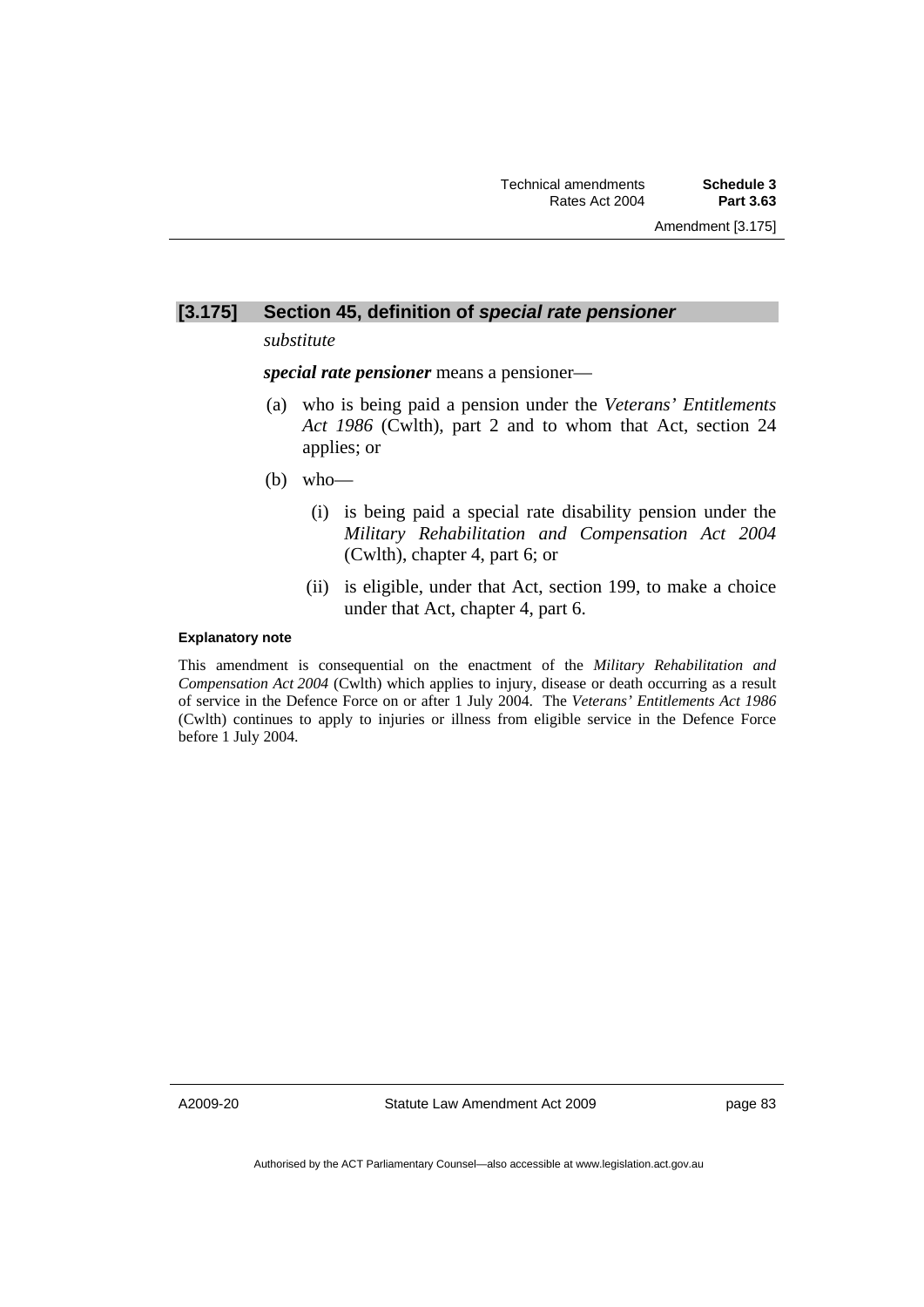**Part 3.64 Roads and Public Places Act 1937** 

## **[3.176] Section 12G (2) (d)**

*omit* 

within 7 days after

*substitute* 

7 days after the day

## **Explanatory note**

This amendment clarifies a time limit and updates language in line with current legislative drafting practice.

# **[3.177] Section 12G (3) (b)**

*substitute* 

 (b) within 7 days after the day the notice is given, the owner applies for a permit to allow the object to remain in, over or across the public place and that application is refused;

## **Explanatory note**

This amendment clarifies a time limit and updates language in line with current legislative drafting practice.

## **[3.178] Section 13 (5)**

*omit* 

has effect in relation

*substitute* 

applies

#### **Explanatory note**

This amendment updates language in line with current legislative drafting practice.

page 84 Statute Law Amendment Act 2009

A2009-20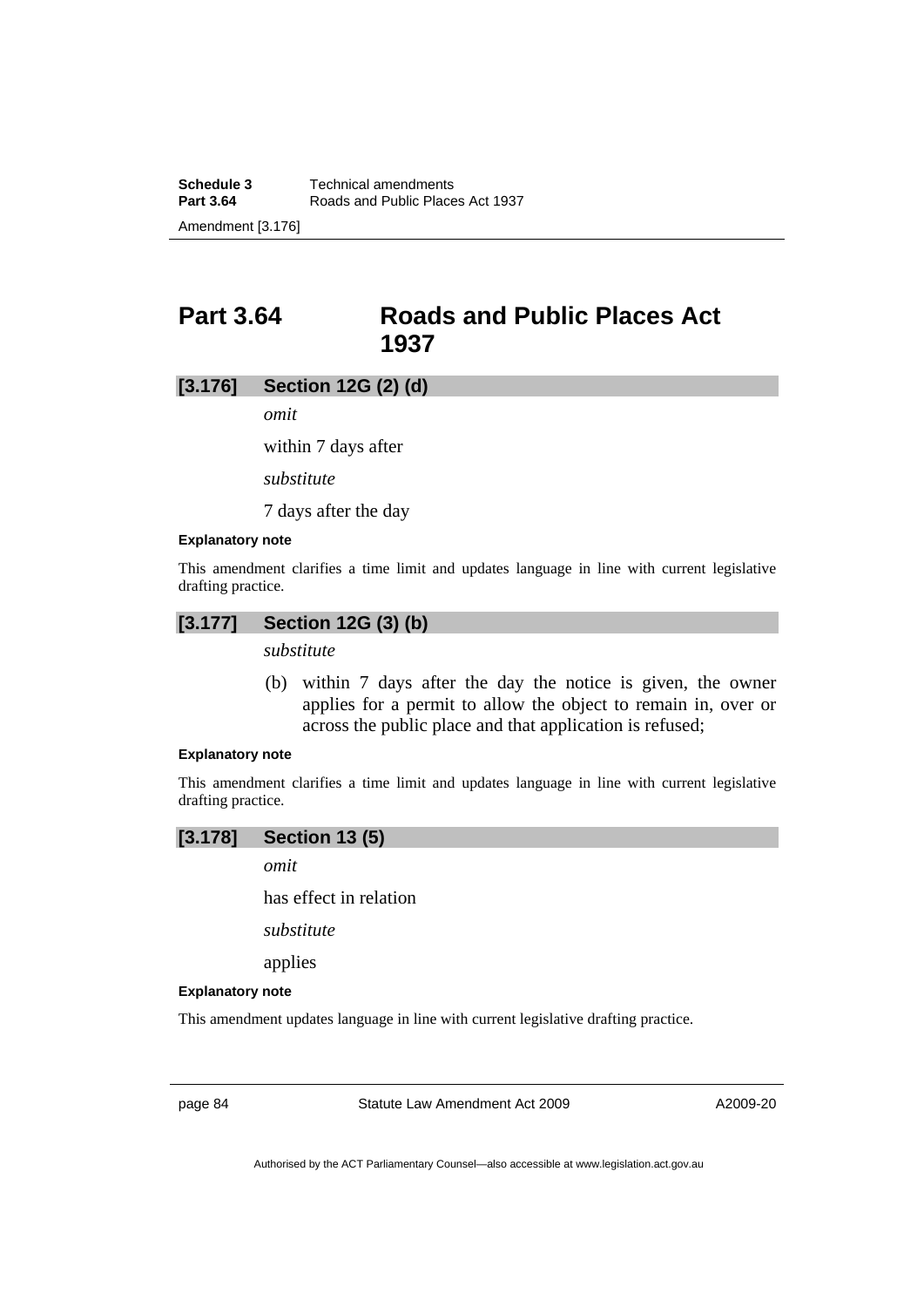# **[3.179] Section 15C (2) (d)**

## *substitute*

 (d) the interests of people carrying on business near the place and, in particular, the interests of a person carrying on a business near the place similar to the business carried on by the applicant (if any); and

## **Explanatory note**

This amendment updates language in line with current legislative drafting practice.

## **[3.180] Section 15D**

*omit everything before paragraph (a), substitute* 

# **15D Grant of permit—conditions**

The Minister may approve the grant of a permit under section 15C subject to any of the following conditions:

# **Explanatory note**

This amendment updates language in line with current legislative drafting practice.

# **[3.181] Section 15D (h)**

*substitute* 

- (h) the applicant must be insured against the risk of liability that may be incurred because of the object for—
	- (i) death, bodily injury or illness; and
	- (ii) loss of, or damage to, property.

## **Explanatory note**

This amendment updates language in line with current legislative drafting practice.

A2009-20

Statute Law Amendment Act 2009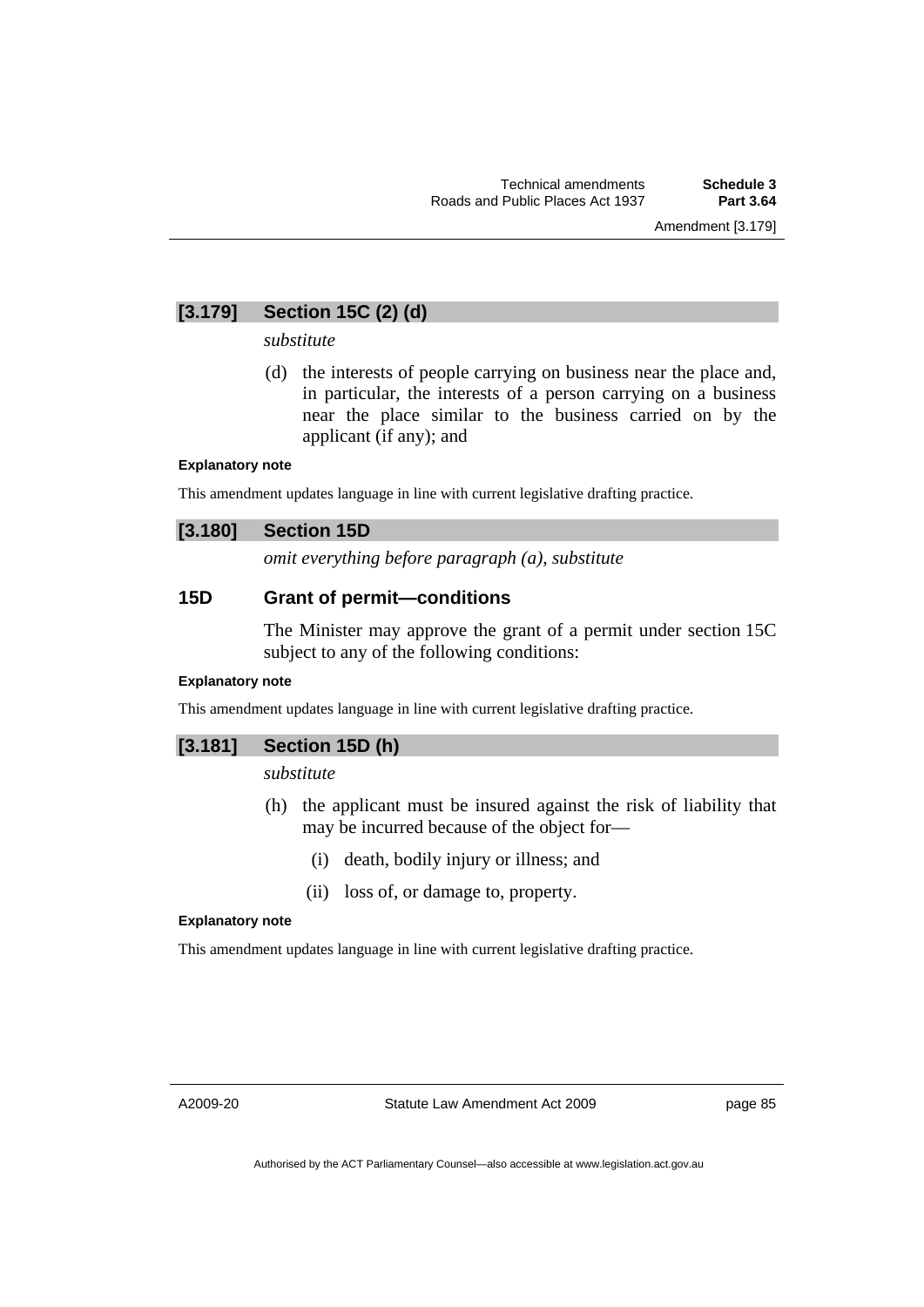# **[3.182] Section 15H (1)**

*substitute* 

 (1) To ensure that an object a permit relates to is used for the purpose stated in the permit, the permit holder may decide who may use the object and any equipment or services provided for the object.

## **Explanatory note**

This amendment updates language in line with current legislative drafting practice.

# **[3.183] Section 15M (1) and note**

*substitute* 

- (1) This section applies if—
	- (a) a permit authorising a person to place an object in, over or across a public place expires or is surrendered or cancelled; and
	- (b) the object is still in, over or across the public place.
- (1A) The Minister must give the person who held the permit written notice requiring the person to remove the object from the public place within the period stated in the notice.

*Note* For the giving of documents, see the Legislation Act, pt 19.5.

 (1B) For subsection (1A), the period must be at least 14 days after the notice is given.

## **Explanatory note**

This amendment updates language in line with current legislative drafting practice.

page 86 Statute Law Amendment Act 2009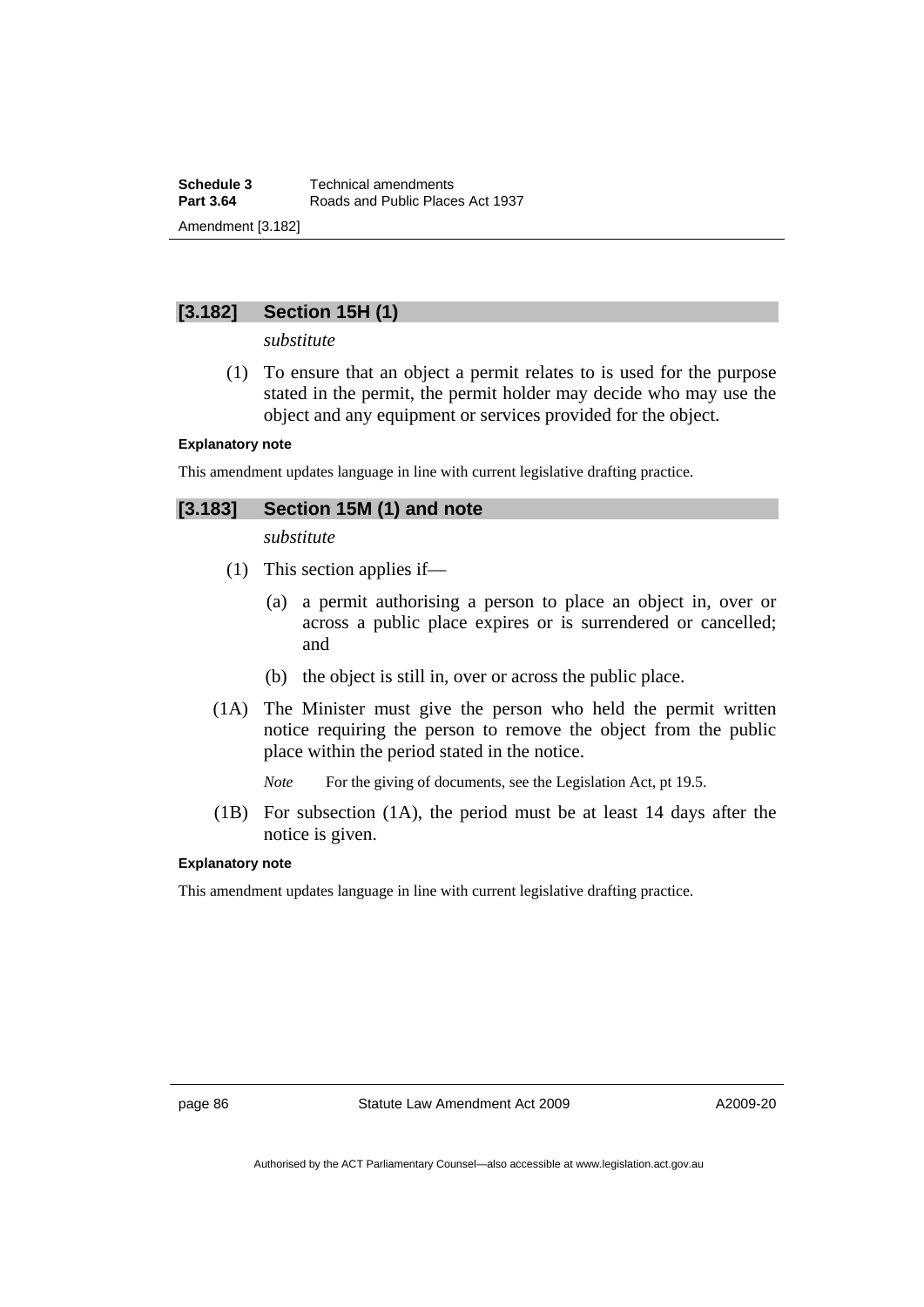Amendment [3.184]

# **[3.184] Section 15M (2)**

*omit* 

subsection (1)

*substitute* 

subsection (1A)

#### **Explanatory note**

This amendment updates a cross-reference as a consequence of another amendment updating language.

# **[3.185] Sections 15N (1), 15N (2) and 15P (2) (b)**

*omit* 

section 15M (1)

*substitute* 

section 15M (1A)

#### **Explanatory note**

This amendment updates a cross-reference as a consequence of another amendment updating language.

## **[3.186] Dictionary, definition of** *public place*

*omit* 

, and includes every public road

## **Explanatory note**

This amendment updates language in line with current legislative drafting practice.

A2009-20

Statute Law Amendment Act 2009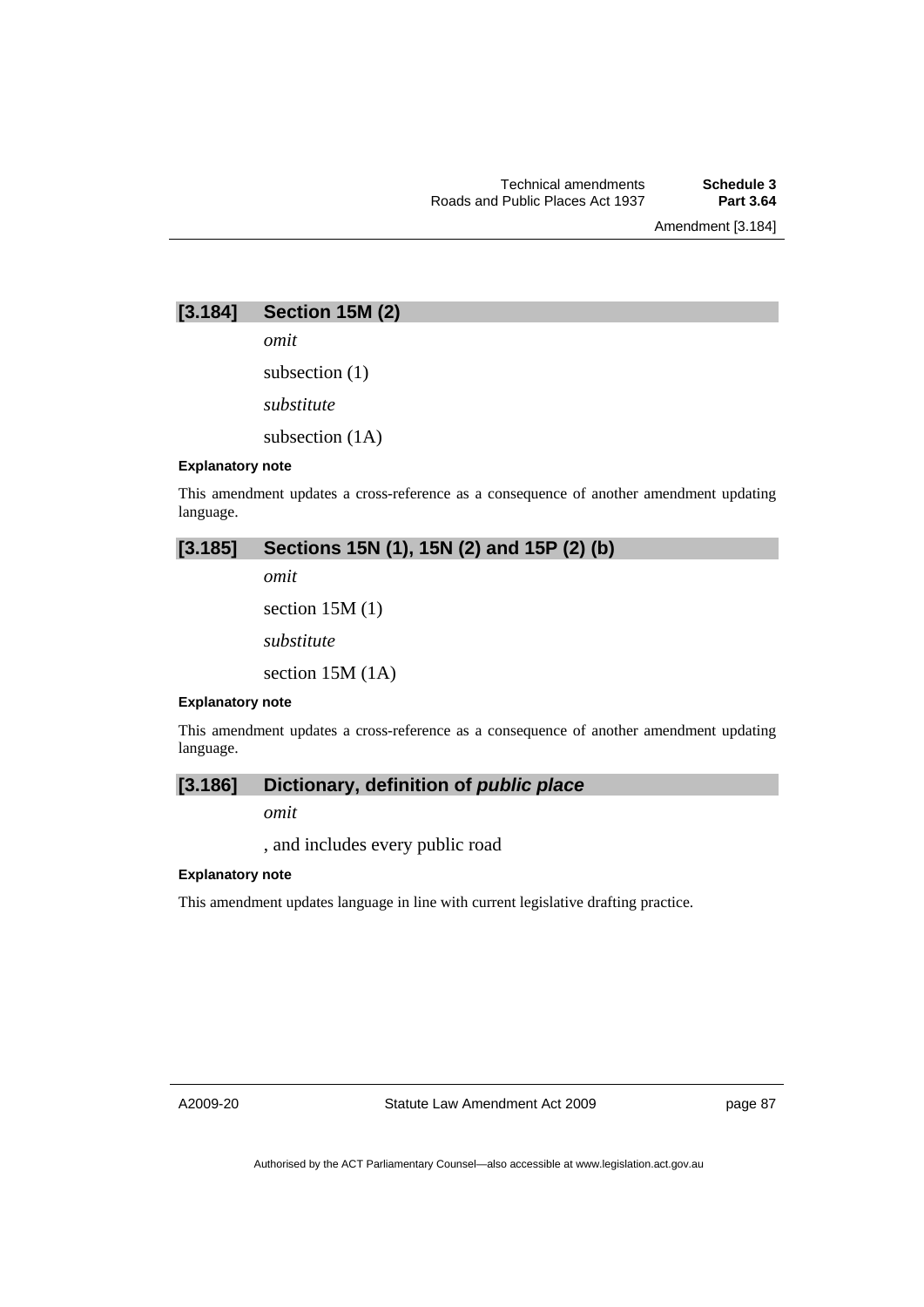# **Part 3.65 Road Transport (Driver Licensing) Regulation 2000**

## **[3.187] Section 138B (2)**

*omit* 

registrar of liquor licences and to public servants assisting the registrar

*substitute* 

commissioner for fair trading and to public servants assisting the commissioner

#### **Explanatory note**

This amendment is consequential on an amendment of the *Liquor Act 1975* made by the *ACT Civil and Administrative Tribunal Legislation Amendment Act 2008*, schedule 1, amendment 1.417 omitting divisions 2.1 and 2.2 of that Act. Division 2.2 established the positions of Registrar and Deputy Registrar of Liquor Licences. The amendment replaced those positions with the commissioner for fair trading.

#### **[3.188] Dictionary, note 2**

*insert* 

commissioner for fair trading

#### **Explanatory note**

This amendment is consequential on another amendment in this part. Dictionary, note 2 is an aid to users which lists examples of terms used in the Act that are defined in the Legislation Act, dictionary, part 1.

page 88 Statute Law Amendment Act 2009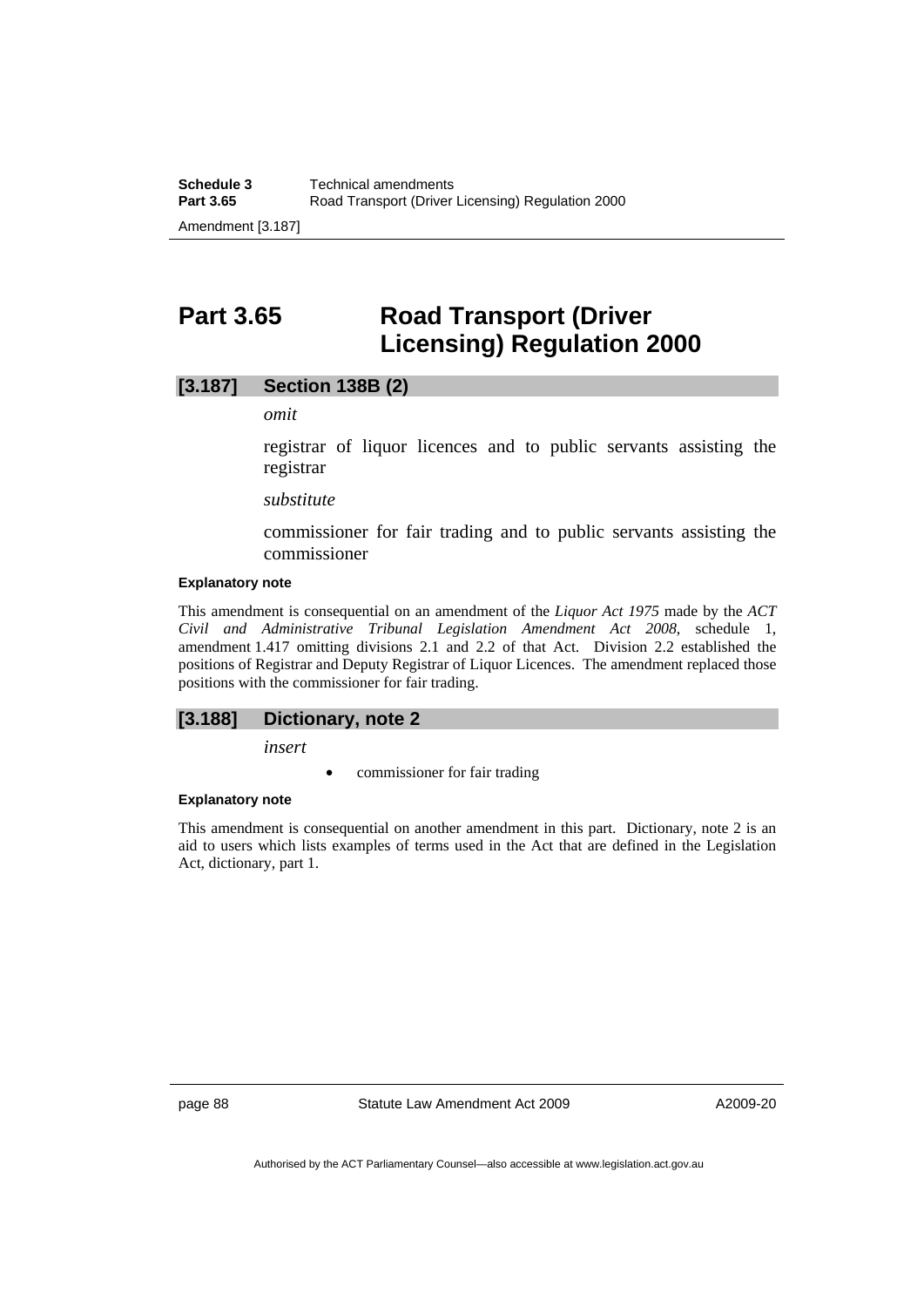# **Part 3.66 Road Transport (Public ) Passenger Services) Regulation 2002**

## **[3.189] Section 84F (3)**

*omit* 

daily newspaper published and circulating in the ACT

*substitute* 

daily newspaper

## **Explanatory note**

This amendment is consequential on the insertion of a definition of *daily newspaper* in the Legislation Act, dictionary, part 1 by another amendment.

A2009-20

Statute Law Amendment Act 2009

page 89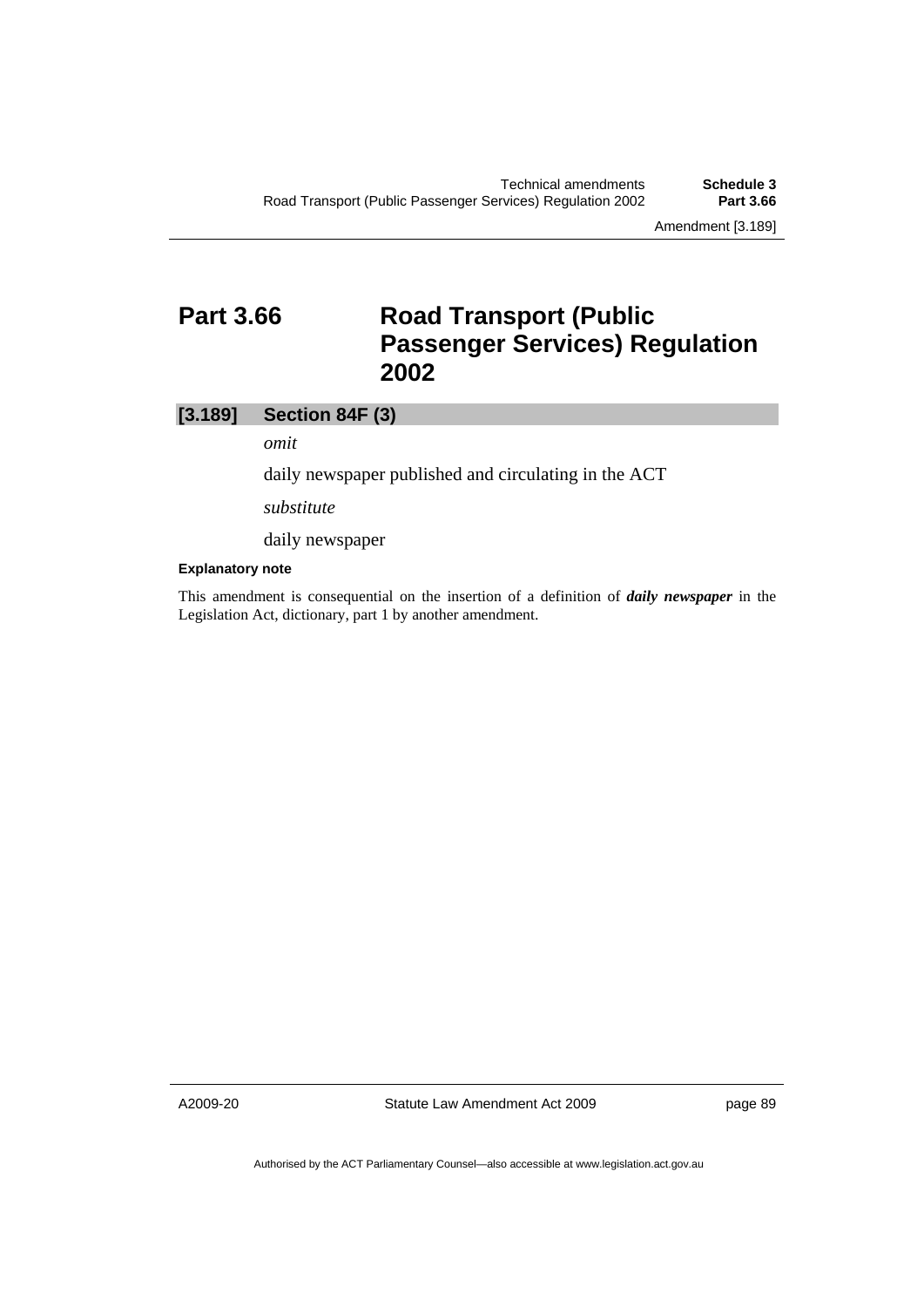**Schedule 3 Technical amendments**<br>**Part 3.67 Sale of Motor Vehicles** Sale of Motor Vehicles Act 1977 Amendment [3.190]

## **[3.190] Dictionary, note 2**

*insert* 

daily newspaper

## **Explanatory note**

This amendment inserts a new term to assist users and is consequential on the insertion of a definition of *daily newspaper* in the Legislation Act, dictionary, part 1 by another amendment. Dictionary, note 2 is an aid to users which lists examples of terms used in the Act that are defined in the Legislation Act, dictionary, part 1.

# **Part 3.67 Sale of Motor Vehicles Act 1977**

# **[3.191] Sections 11B (2) and 45 (1)**

*omit* 

daily newspaper circulating in the ACT

*substitute* 

daily newspaper

#### **Explanatory note**

This amendment is consequential on the insertion of a definition of *daily newspaper* in the Legislation Act, dictionary, part 1 by another amendment.

## **[3.192] Dictionary, note 2**

*insert* 

daily newspaper

#### **Explanatory note**

This amendment inserts a new term to assist users and is consequential on the insertion of a definition of *daily newspaper* in the Legislation Act, dictionary, part 1 by another amendment. Dictionary, note 2 is an aid to users which lists examples of terms used in the Act that are defined in the Legislation Act, dictionary, part 1.

page 90 Statute Law Amendment Act 2009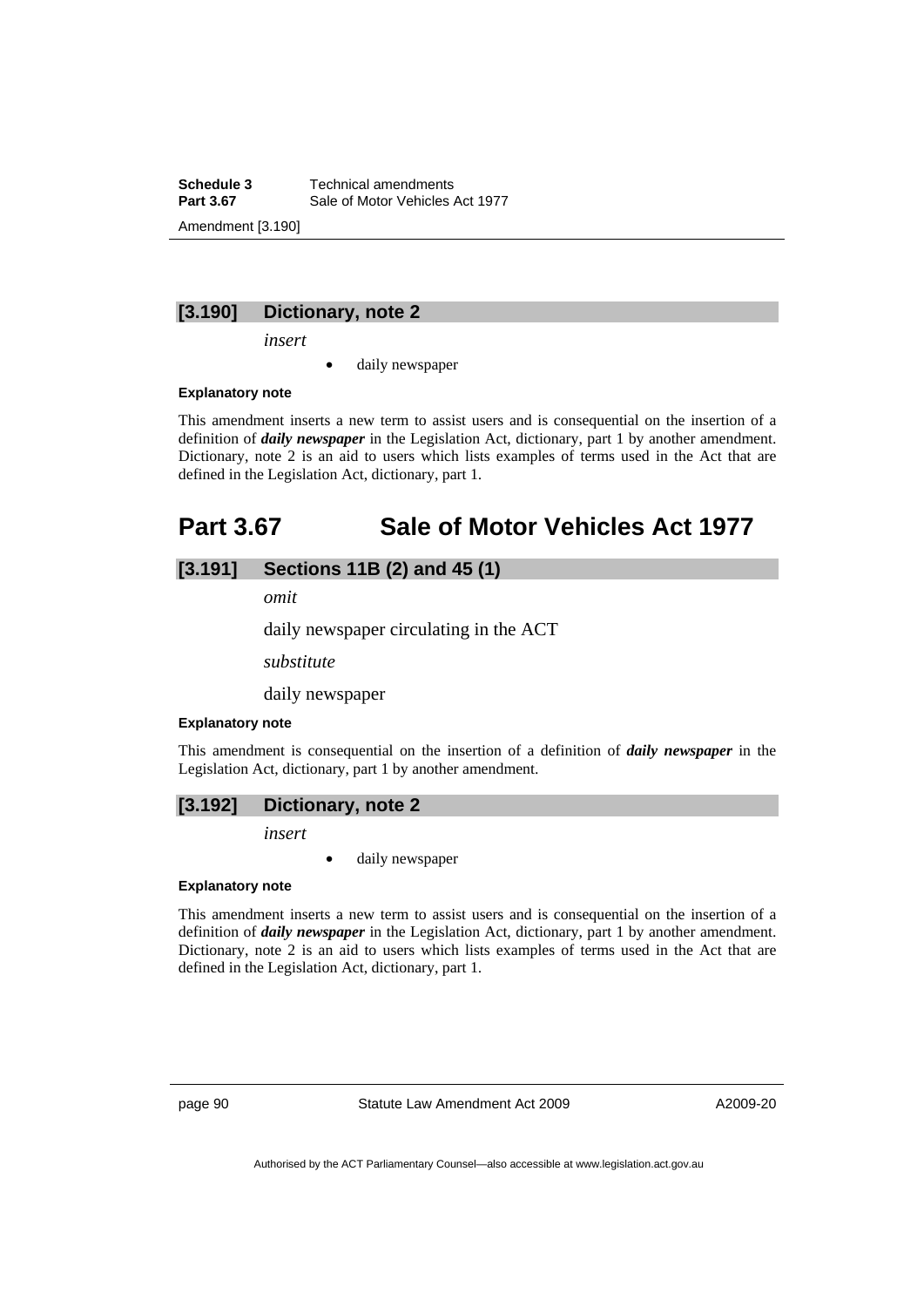Amendment [3.193]

# **Part 3.68 Second-hand Dealers Regulation 2002**

# **[3.193] Sections 11 (4) and 12 (3)**

*omit* 

daily newspaper published and circulating in the ACT

*substitute* 

daily newspaper

#### **Explanatory note**

This amendment is consequential on the insertion of a definition of *daily newspaper* in the Legislation Act, dictionary, part 1 by another amendment.

# **[3.194] Dictionary, note 2**

*insert* 

• daily newspaper

## **Explanatory note**

This amendment inserts a new term to assist users and is consequential on the insertion of a definition of *daily newspaper* in the Legislation Act, dictionary, part 1 by another amendment. Dictionary, note 2 is an aid to users which lists examples of terms used in the Act that are defined in the Legislation Act, dictionary, part 1.

A2009-20

Statute Law Amendment Act 2009

page 91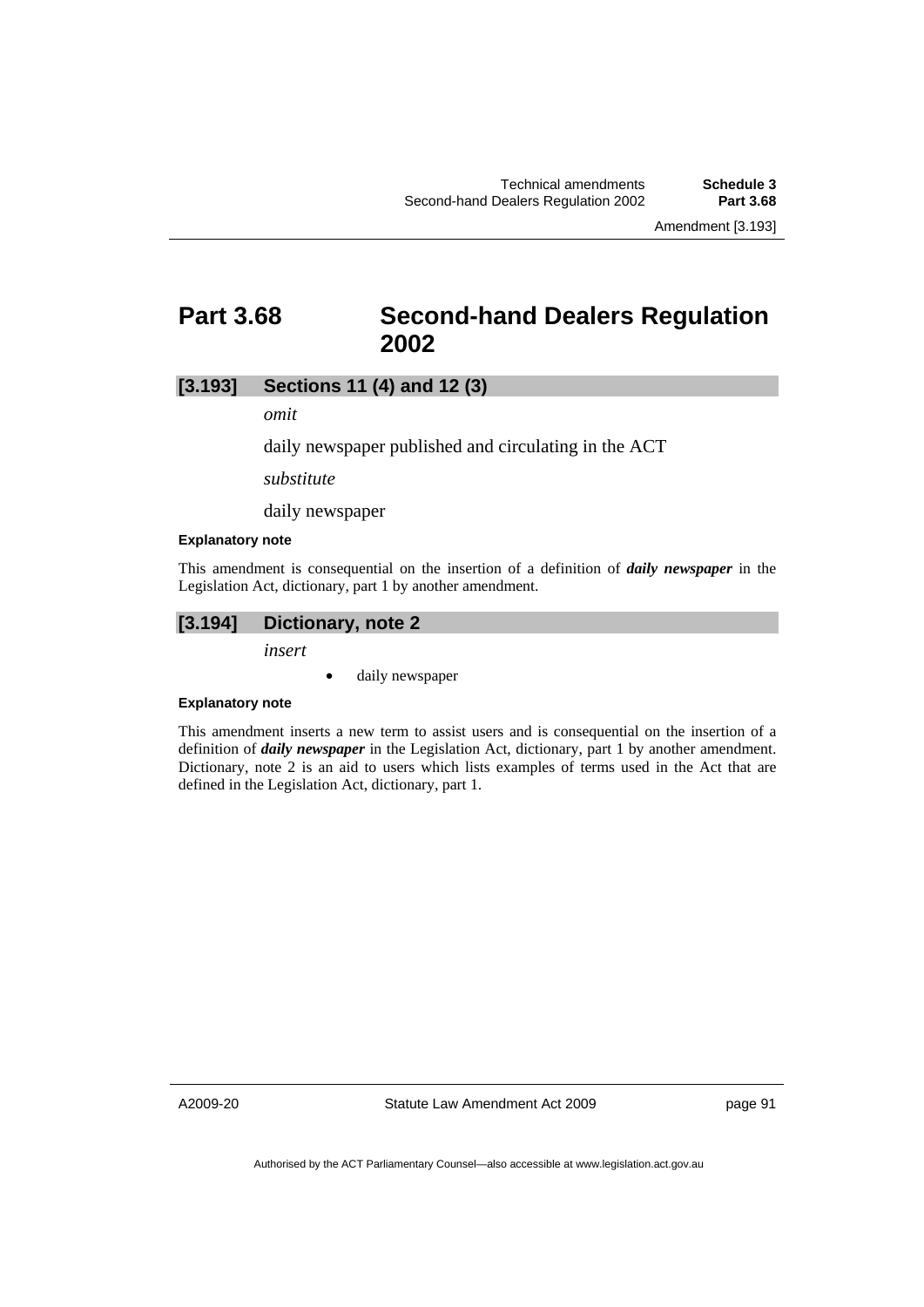# **Part 3.69 Taxation Administration Act 1999**

## **[3.195] Section 49**

*omit* 

**Territory** 

*substitute* 

commissioner

#### **Explanatory note**

This amendment corrects a reference to make it clear that costs associated with recovering unpaid tax are payable to the commissioner.

# **[3.196] Section 70 (2), definition of** *related offence***, paragraph (b) (v)**

*substitute* 

 (v) the Criminal Code (Cwlth), section 135.1 that relates to a tax liability.

### **Explanatory note**

This amendment updates a cross-reference to the *Crimes Act 1914* (Cwlth), section 29D (which dealt with fraud against the Commonwealth or a Commonwealth public authority). That section was repealed by the *Criminal Code Amendment (Theft, Bribery and Related Offences) Act 2000* (Cwlth).

## **[3.197] Section 97 (d) (vii)**

*substitute* 

(vii) the commissioner for fair trading;

## **Explanatory note**

This amendment is consequential on an amendment of the *Liquor Act 1975* made by the *ACT Civil and Administrative Tribunal Legislation Amendment Act 2008*, schedule 1, amendment 1.417 omitting divisions 2.1 and 2.2 of that Act. Division 2.2 established the positions of Registrar and Deputy Registrar of Liquor Licences. The amendment replaced those positions with the commissioner for fair trading.

page 92 Statute Law Amendment Act 2009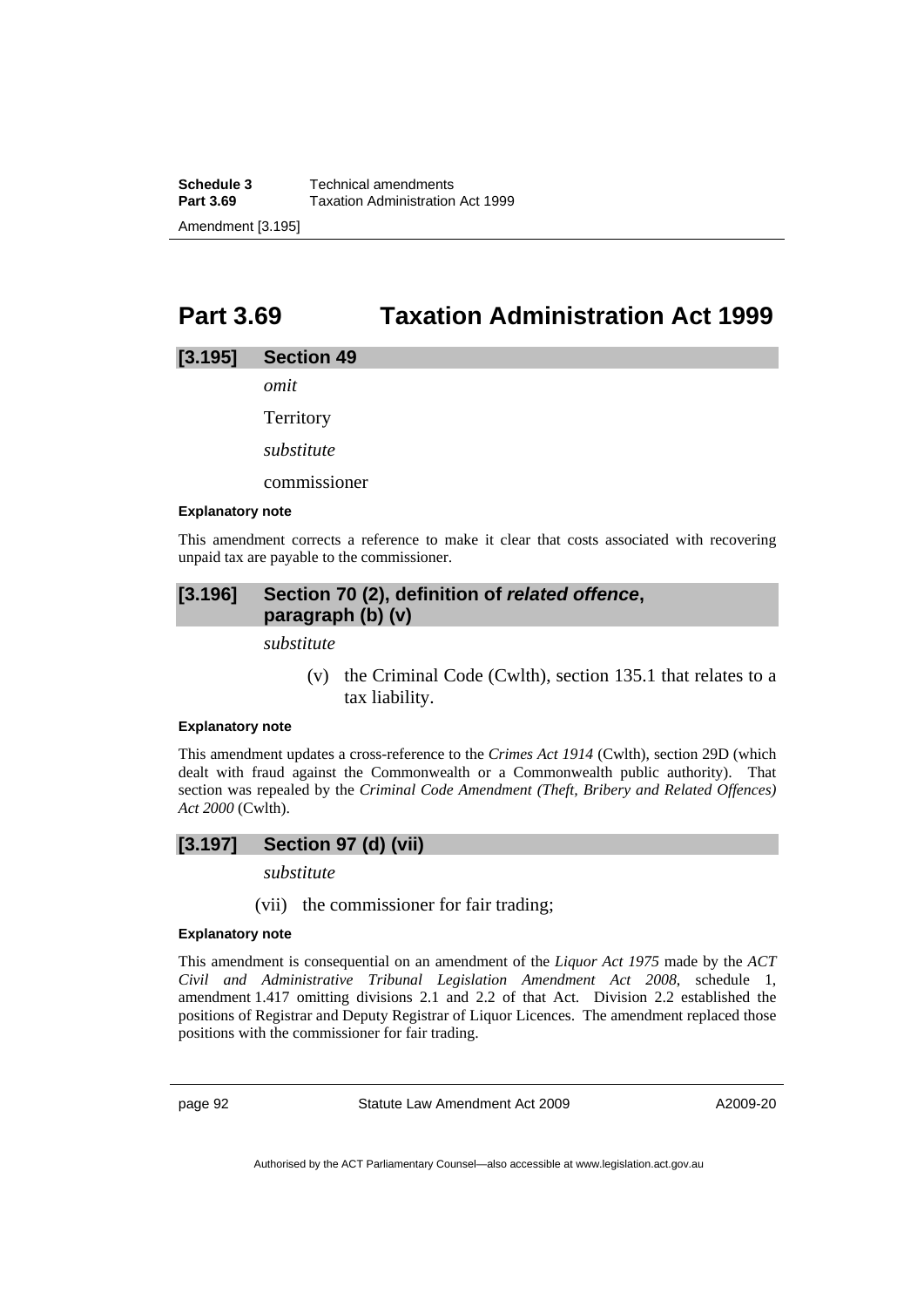Amendment [3.198]

# **[3.198] Section 100 (1), note**

## *substitute*

*Note* Decisions are prescribed for this section under the following Acts:

- *Duties Act 1999*, s 252
- *Land Rent Act 2008*, s 33
- *Land Tax Act 2004*, s 38
- *Rates Act 2004*, s 70.

### **Explanatory note**

This amendment updates cross-references.

# **[3.199] Section 139 (1) (d) to (j)**

*omit* 

### **Explanatory note**

This amendment omits paragraphs that are redundant because the substance of those paragraphs are dealt with in section  $139(1)$  (a) and (b).

## **[3.200] Dictionary, note 2**

*insert* 

• commissioner for fair trading

#### **Explanatory note**

This amendment is consequential on another amendment in this part. Dictionary, note 2 is an aid to users which lists examples of terms used in the Act that are defined in the Legislation Act, dictionary, part 1.

A2009-20

Statute Law Amendment Act 2009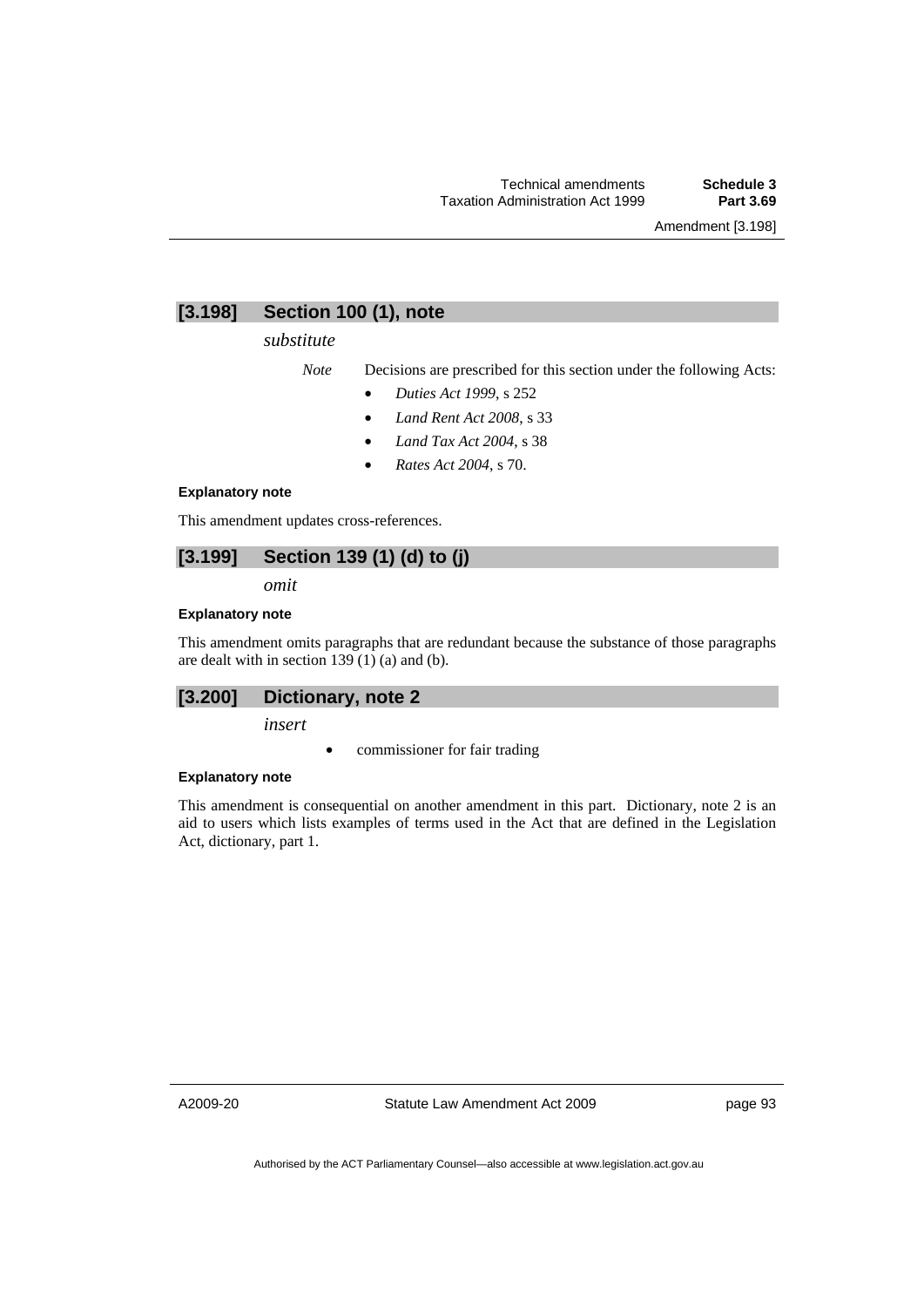# **Part 3.70 Transplantation and Anatomy Act 1978**

## **[3.201] Section 5**

*omit* 

, in writing,

#### **Explanatory note**

This amendment omits the requirement for appointments to be in writing. This requirement is now in the Legislation Act, section 206 (1).

## **[3.202] Section 5, new notes**

*insert* 

- *Note 1* For the making of appointments (including acting appointments), see the Legislation Act, pt 19.3.
- *Note 2* In particular, a person may be appointed for a particular provision of a law (see Legislation Act, s 7 (3)) and an appointment may be made by naming a person or nominating the occupant of a position (see Legislation Act, s 207).
- *Note 3* Certain Ministerial appointments require consultation with an Assembly committee and are disallowable (see Legislation Act, div 19.3.3).

## **Explanatory note**

This amendment inserts standard notes about appointments.

## **[3.203] Section 14 (5)**

## *substitute*

- (5) The Minister must appoint the following to be a committee for this section:
	- (a) a judge of the Supreme Court;
	- (b) a medical practitioner;

page 94 Statute Law Amendment Act 2009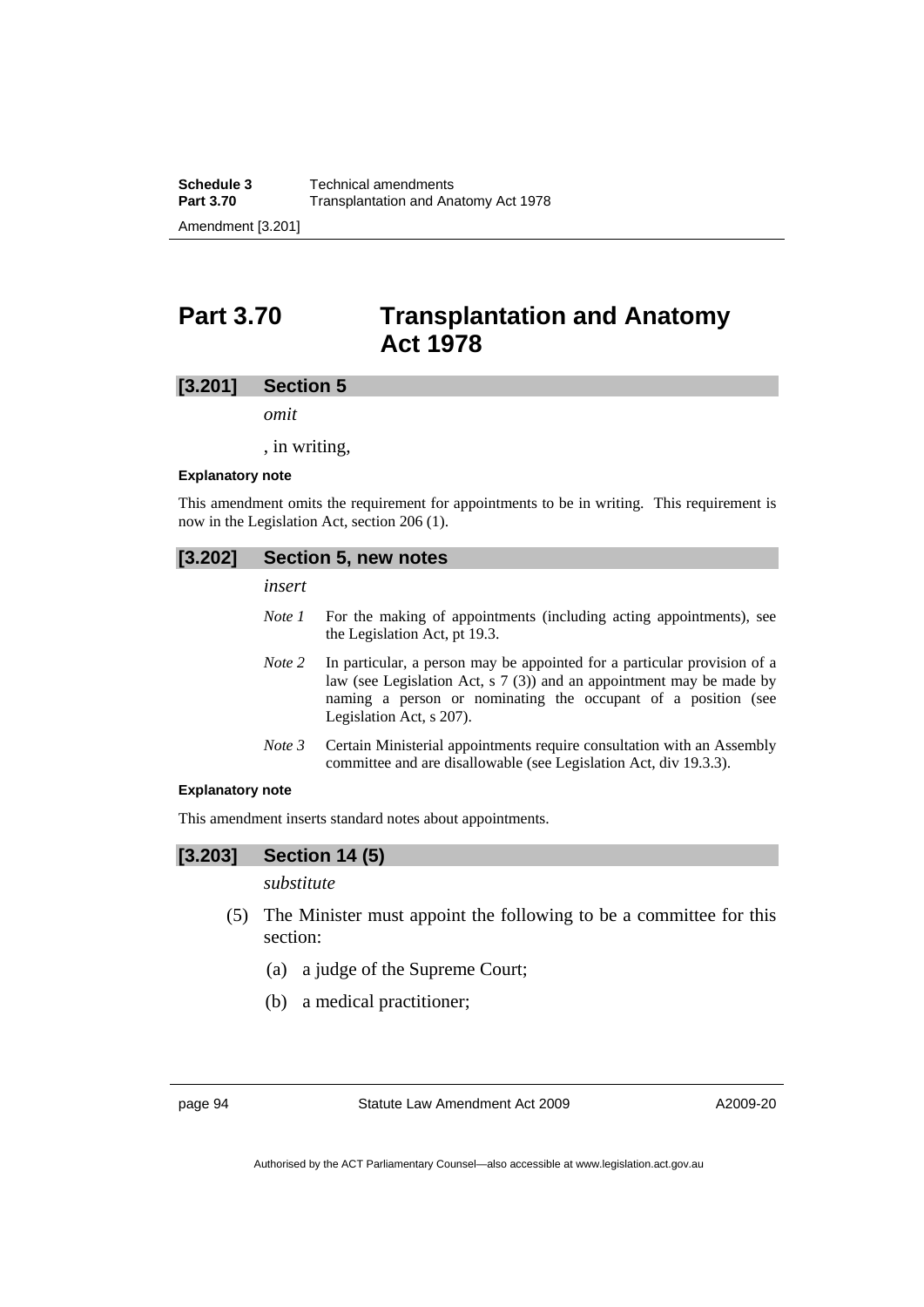- (c) a social worker or psychologist.
- *Note 1* For the making of appointments (including acting appointments), see the Legislation Act, pt 19.3.
- *Note 2* In particular, a person may be appointed for a particular provision of a law (see Legislation Act, s 7 (3)) and an appointment may be made by naming a person or nominating the occupant of a position (see Legislation Act, s 207).
- *Note 3* Certain Ministerial appointments require consultation with an Assembly committee and are disallowable (see Legislation Act, div 19.3.3).

## **Explanatory note**

This amendment remakes the subsection to—

- remove unnecessary reference to appointments being in writing;
- update language in line with current legislative drafting practice; and
- insert standard notes about appointments.

## **[3.204] Section 42 (3)**

*omit* 

, in writing,

#### **Explanatory note**

This amendment omits the requirement for an authorisation to be in writing. Section 42 (5) provides that an authorisation is a notifiable instrument. Under the Legislation Act, section 14, an instrument is a document so must be in writing.

A2009-20

Statute Law Amendment Act 2009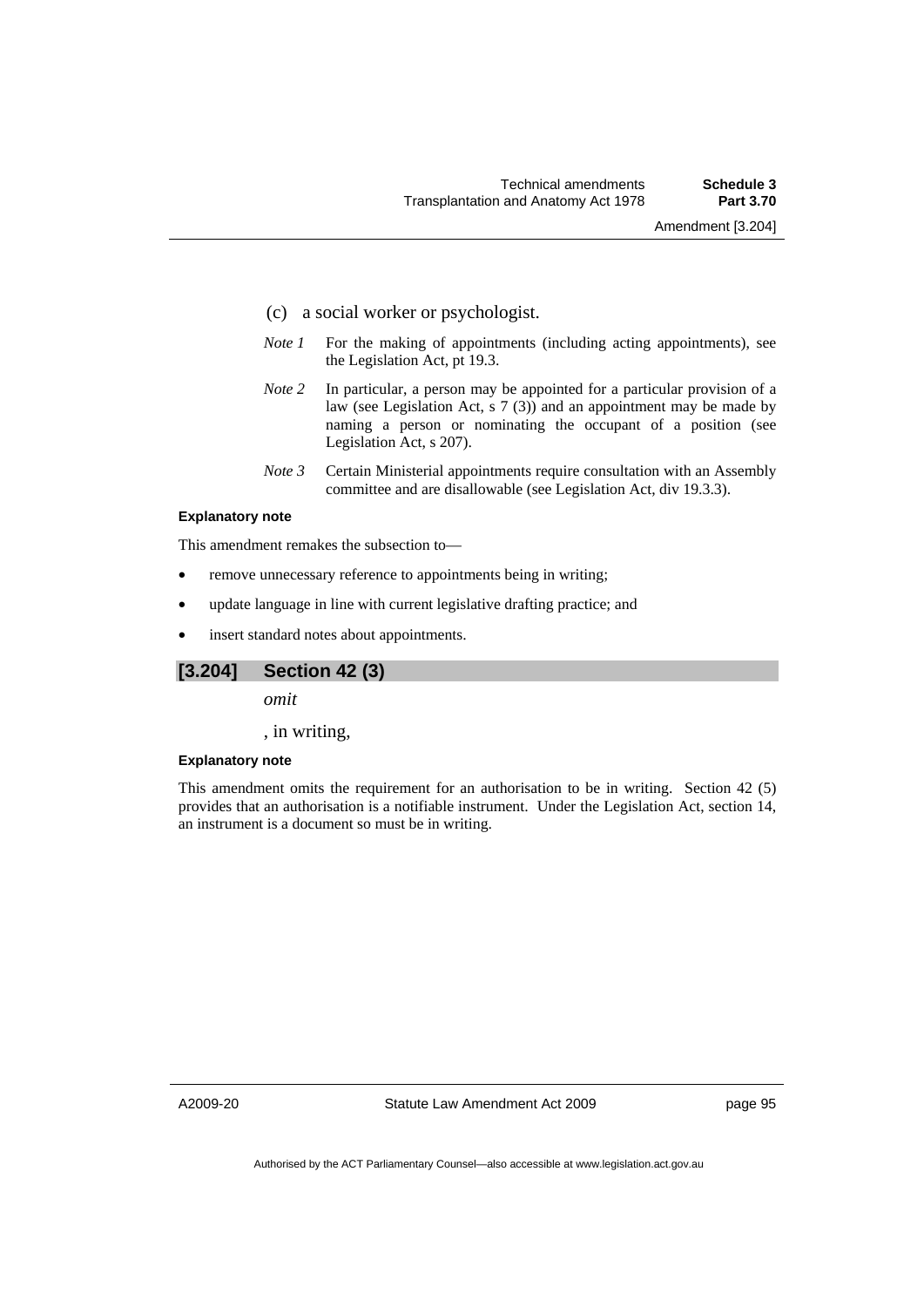# **[3.205] Section 51 (2)**

*substitute* 

- (2) A regulation may prescribe—
	- (a) offences for contraventions of a regulation; and
	- (b) maximum penalties of not more than 10 penalty units for offences against a regulation.

## **Explanatory note**

This amendment updates language in accordance with current legislative drafting style.

## **[3.206] Dictionary, new definition of** *parent*

*insert* 

*parent*, for division 2.3 (Donations from children)—see section 12.

### **Explanatory note**

This amendment inserts a signpost definition for division 2.3.

# **[3.207] Dictionary, definitions of** *tissue*

*substitute* 

## *tissue—*

- (a) for this Act generally—includes an organ, or part, of a human body or a substance extracted from, or from a part of, the human body; and
- (b) for part 2 (Donations of tissue by living persons)—see section 6.

### **Explanatory note**

This amendment combines 2 existing definitions of *tissue* in the dictionary in line with current legislative drafting practice.

page 96 Statute Law Amendment Act 2009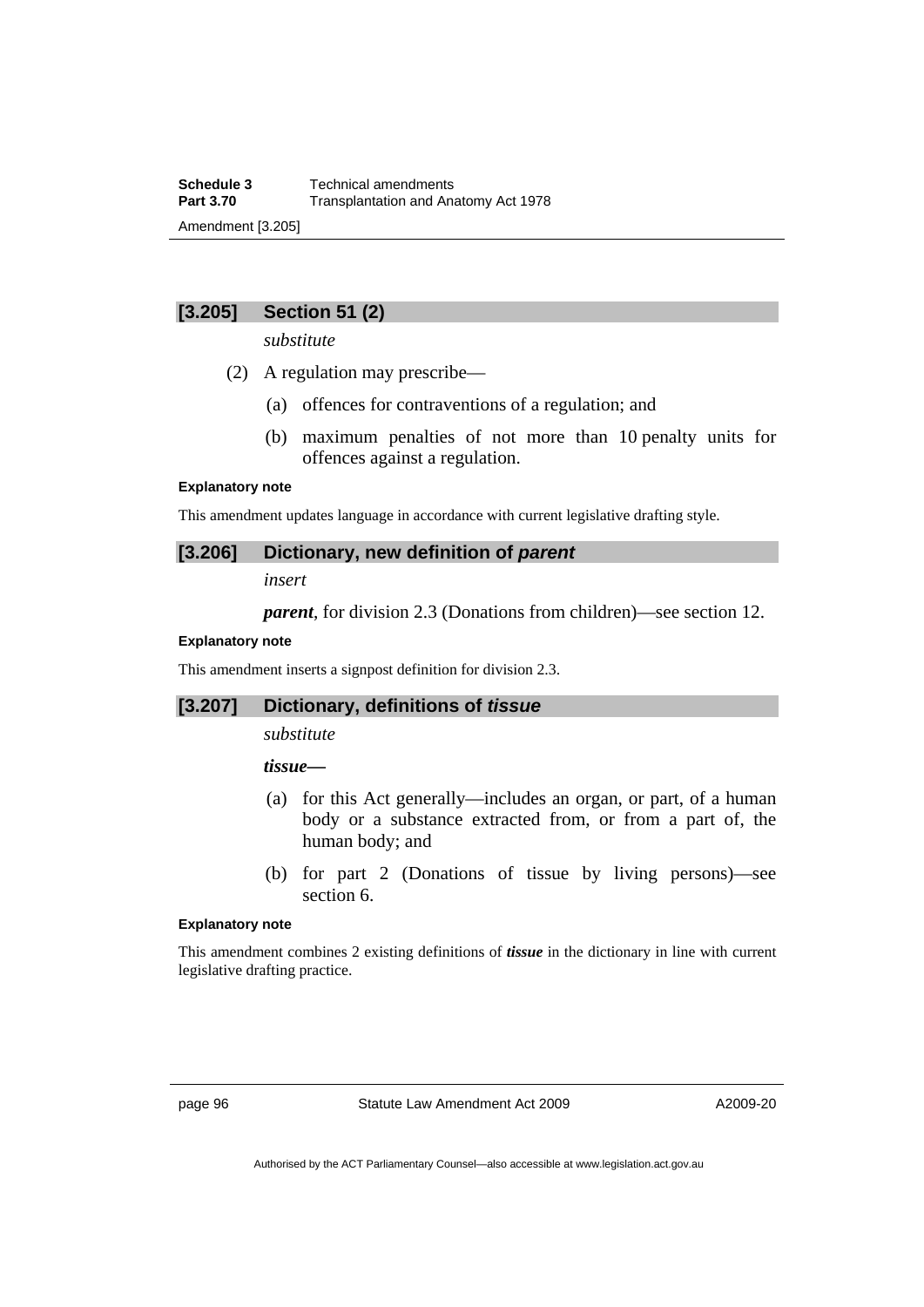# **Part 3.71 Tree Protection Act 2005**

## **[3.208] Sections 49 (4), 49 (6), 53 (4), 56 (4), 56 (6) and 59 (4)**

*omit* 

daily newspaper circulating generally in the ACT

*substitute* 

daily newspaper

#### **Explanatory note**

This amendment is consequential on the insertion of a definition of *daily newspaper* in the Legislation Act, dictionary, part 1 by another amendment.

## **[3.209] Dictionary, note 2**

*insert* 

daily newspaper

#### **Explanatory note**

This amendment inserts a new term to assist users and is consequential on the insertion of a definition of *daily newspaper* in the Legislation Act, dictionary, part 1 by another amendment. Dictionary, note 2 is an aid to users which lists examples of terms used in the Act that are defined in the Legislation Act, dictionary, part 1.

# **Part 3.72 Trustee Companies Act 1947**

## **[3.210] Section 15 (1)**

*omit* 

daily newspaper circulating generally in the ACT

*substitute* 

daily newspaper

## **Explanatory note**

This amendment is consequential on the insertion of a definition of *daily newspaper* in the Legislation Act, dictionary, part 1 by another amendment.

A2009-20

Statute Law Amendment Act 2009

page 97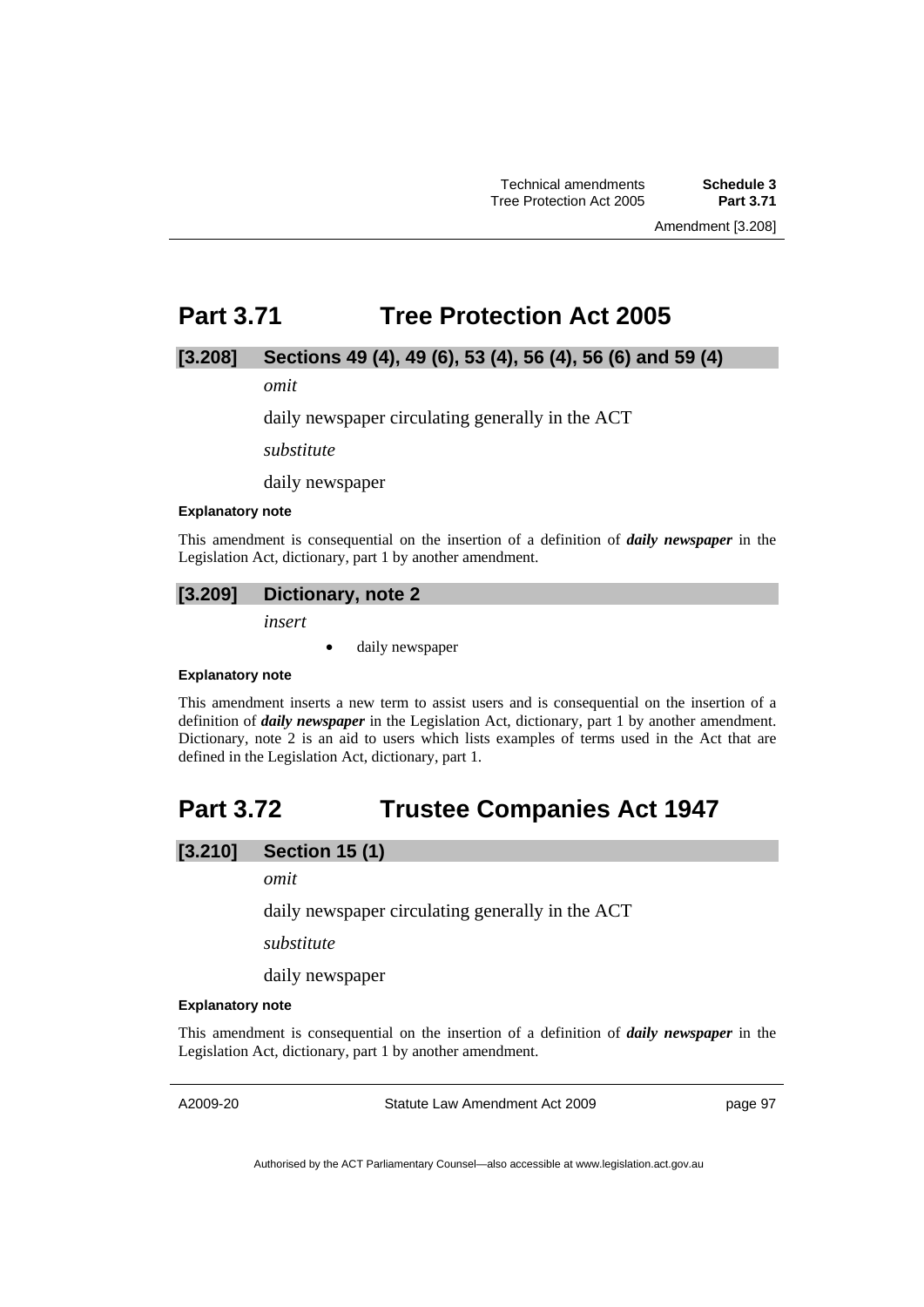**Schedule 3 Technical amendments**<br>**Part 3.73 Uncollected Goods Act Part 3.73** Uncollected Goods Act 1996 Amendment [3.211]

# **[3.211] Dictionary, note 2**

*insert* 

daily newspaper

## **Explanatory note**

This amendment inserts a new term to assist users and is consequential on the insertion of a definition of *daily newspaper* in the Legislation Act, dictionary, part 1 by another amendment. Dictionary, note 2 is an aid to users which lists examples of terms used in the Act that are defined in the Legislation Act, dictionary, part 1.

# **Part 3.73 Uncollected Goods Act 1996**

# **[3.212] Sections 7 (3) (b) and 25 (1)**

*omit* 

daily newspaper printed and circulating in the ACT

*substitute* 

daily newspaper

#### **Explanatory note**

This amendment is consequential on the insertion of a definition of *daily newspaper* in the Legislation Act, dictionary, part 1 by another amendment.

## **[3.213] Dictionary, note 2**

*insert* 

daily newspaper

#### **Explanatory note**

This amendment inserts a new term to assist users and is consequential on the insertion of a definition of *daily newspaper* in the Legislation Act, dictionary, part 1 by another amendment. Dictionary, note 2 is an aid to users which lists examples of terms used in the Act that are defined in the Legislation Act, dictionary, part 1.

page 98 Statute Law Amendment Act 2009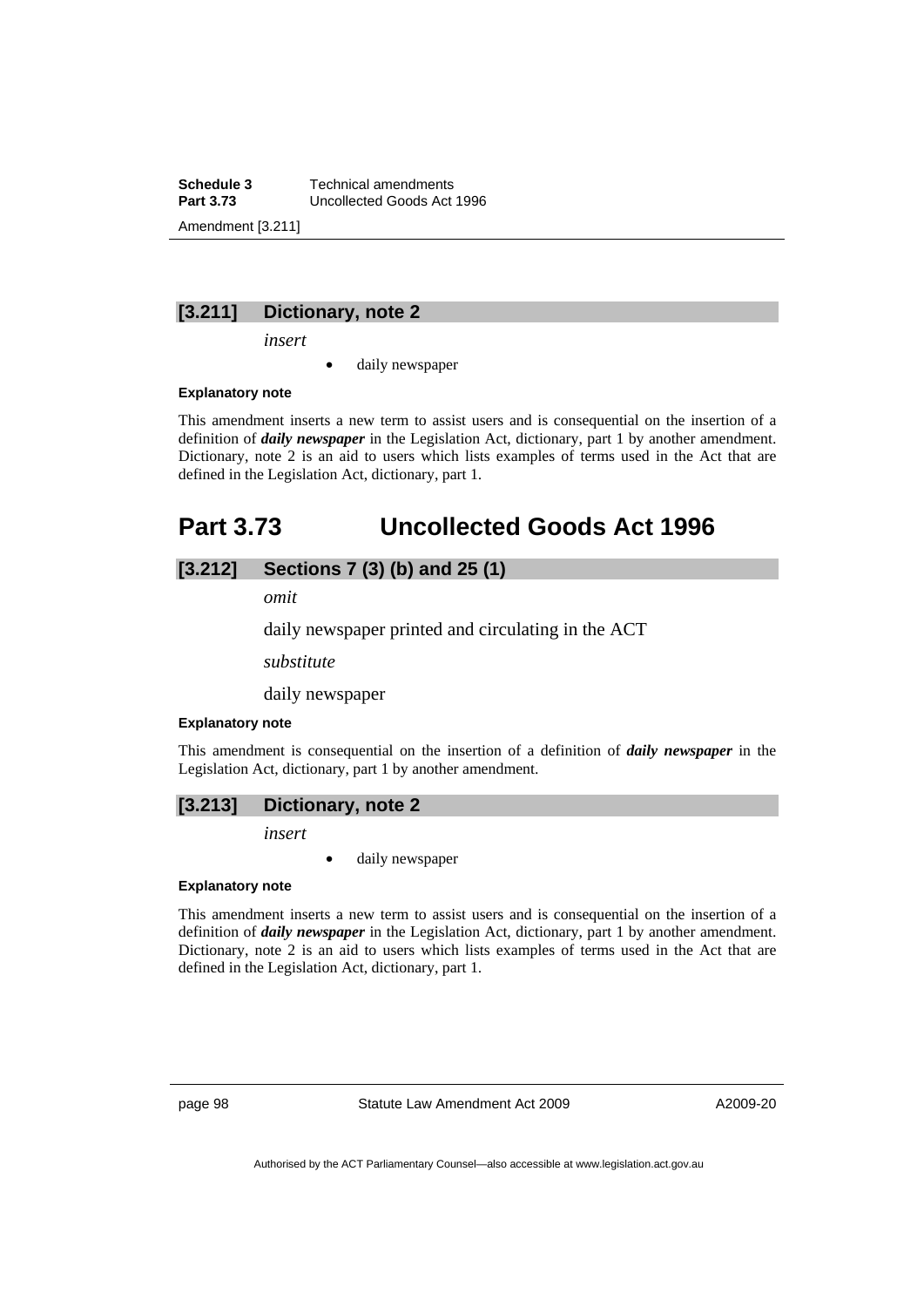Amendment [3.214]

# **Part 3.74 Utilities Act 2000**

# **[3.214] Dictionary, note 2**

*insert* 

daily newspaper

#### **Explanatory note**

This amendment inserts a new term to assist users and is consequential on the insertion of a definition of *daily newspaper* in the Legislation Act, dictionary, part 1 by another amendment. Dictionary, note 2 is an aid to users which lists examples of terms used in the Act that are defined in the Legislation Act, dictionary, part 1.

## **[3.215] Dictionary, definition of** *daily newspaper*

*omit* 

## **Explanatory note**

This amendment is consequential on the insertion of a definition of *daily newspaper* in the Legislation Act, dictionary, part 1 by another amendment.

# **Part 3.75 Utilities (Electricity Restrictions) Regulation 2004**

## **[3.216] Dictionary, note 2**

*insert* 

daily newspaper

## **Explanatory note**

This amendment inserts a new term to assist users and is consequential on the insertion of a definition of *daily newspaper* in the Legislation Act, dictionary, part 1 by another amendment. Dictionary, note 2 is an aid to users which lists examples of terms used in the Act that are defined in the Legislation Act, dictionary, part 1.

A2009-20

Statute Law Amendment Act 2009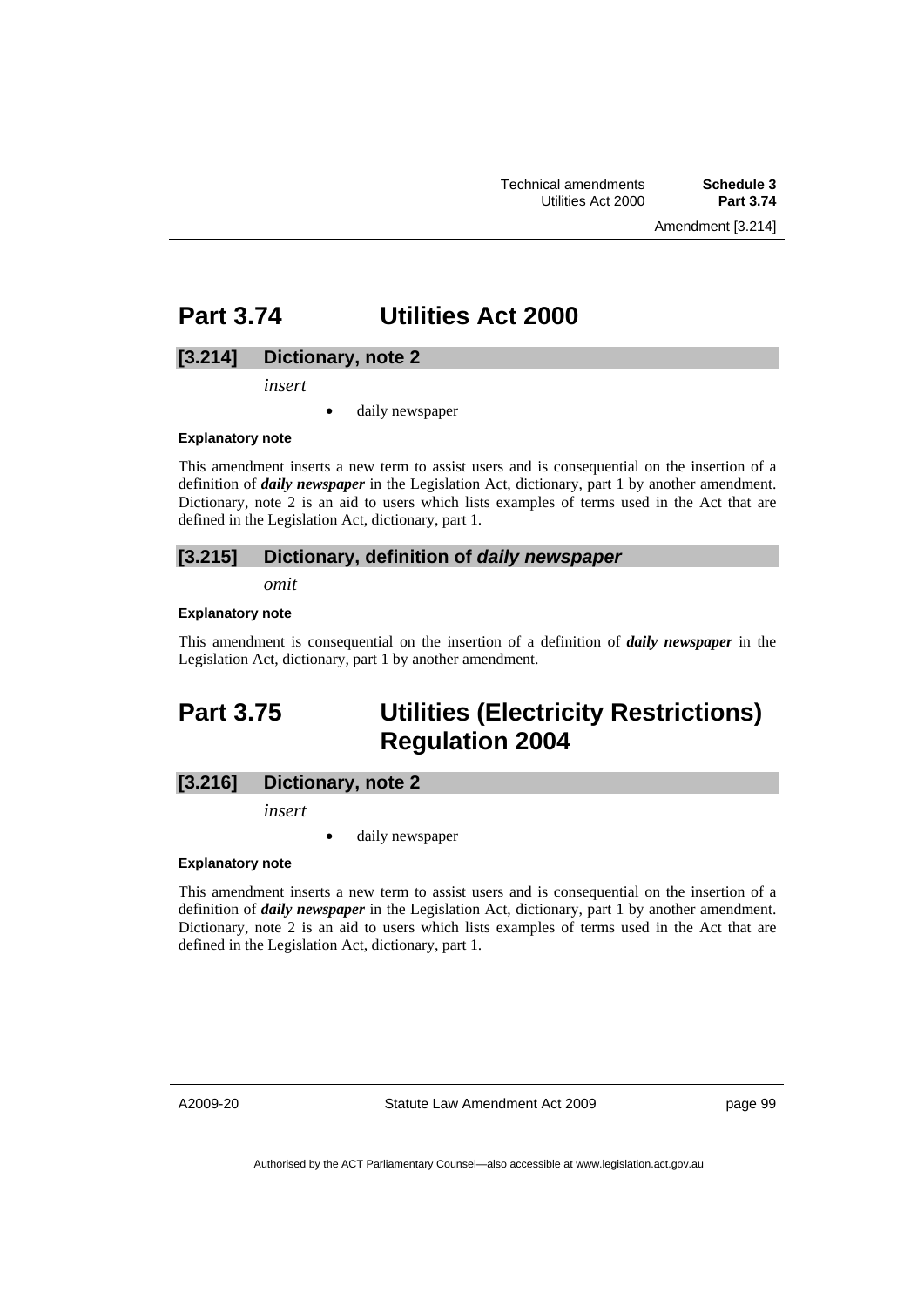# **[3.217] Further amendments, mentions of** *in writing*

*omit* 

, in writing,

*in* 

- section  $6(1)$
- section  $8(1)$
- section  $9(1)$

## **Explanatory note**

This amendment omits words that are now redundant because of the effect of the Legislation Act, section 42 (2), which requires disallowable and notifiable instruments to be in writing.

# **Part 3.76 Utilities (Gas Restrictions) Regulation 2005**

# **[3.218] Section 10 (3) (c)**

*omit* 

daily newspaper circulating generally in the ACT

*substitute* 

daily newspaper

## **Explanatory note**

This amendment is consequential on the insertion of a definition of *daily newspaper* in the Legislation Act, dictionary, part 1 by another amendment.

page 100 Statute Law Amendment Act 2009

A2009-20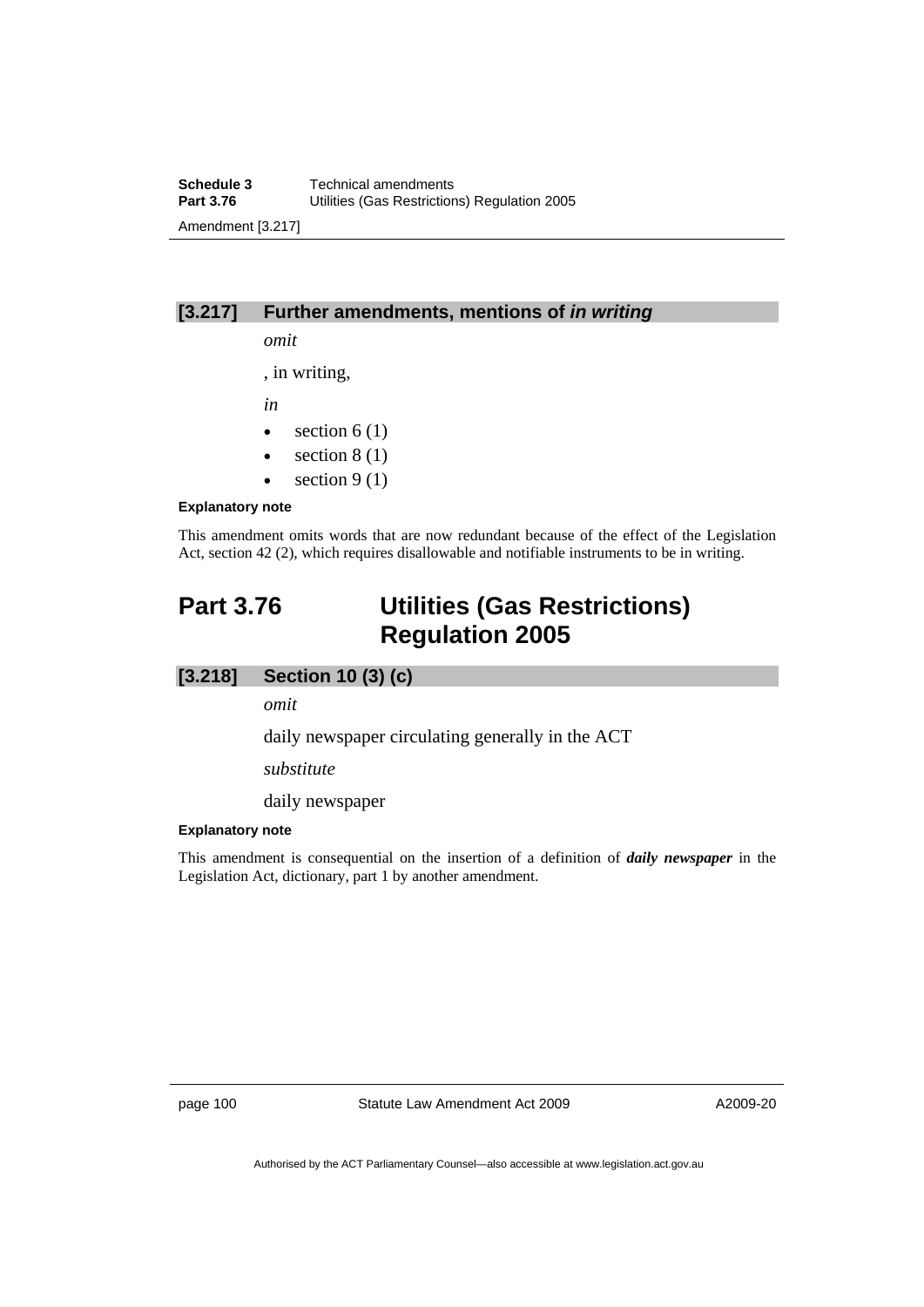Amendment [3.219]

## **[3.219] Dictionary, note 2**

*insert* 

daily newspaper

## **Explanatory note**

This amendment inserts a new term to assist users and is consequential on the insertion of a definition of *daily newspaper* in the Legislation Act, dictionary, part 1 by another amendment. Dictionary, note 2 is an aid to users which lists examples of terms used in the Act that are defined in the Legislation Act, dictionary, part 1.

## **[3.220] Further amendments, mentions of** *in writing*

*omit* 

, in writing,

*in* 

- section  $6(1)$
- section  $8(1)$
- section  $9(1)$

### **Explanatory note**

This amendment omits words that are now redundant because of the effect of the Legislation Act, section 42 (2), which requires disallowable and notifiable instruments to be in writing.

# **Part 3.77 Waste Minimisation Act 2001**

## **[3.221] Sections 10 (1)**

## *omit*

daily newspaper published and circulating in the ACT

*substitute* 

daily newspaper

#### **Explanatory note**

This amendment is consequential on the insertion of a definition of *daily newspaper* in the Legislation Act, dictionary, part 1 by another amendment.

A2009-20

Statute Law Amendment Act 2009

page 101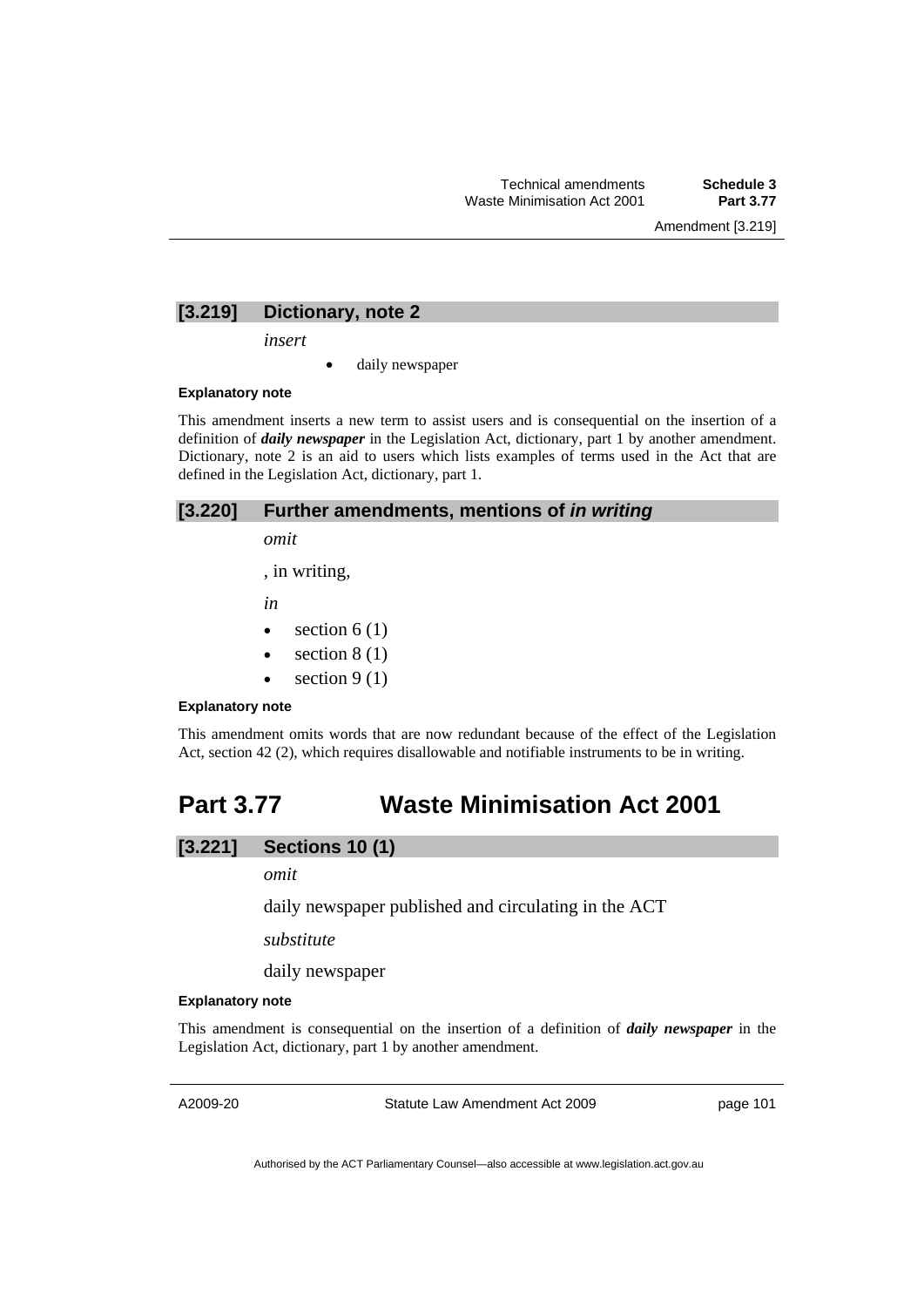**Schedule 3 Technical amendments**<br>**Part 3.77 Waste Minimisation Act Waste Minimisation Act 2001** Amendment [3.222]

# **[3.222] Section 17 (3)**

*omit* 

daily newspaper circulating in the ACT

*substitute* 

daily newspaper

## **Explanatory note**

This amendment is consequential on the insertion of a definition of *daily newspaper* in the Legislation Act, dictionary, part 1 by another amendment.

## **[3.223] Dictionary, note 2**

*insert* 

daily newspaper

## **Explanatory note**

This amendment inserts a new term to assist users and is consequential on the insertion of a definition of *daily newspaper* in the Legislation Act, dictionary, part 1 by another amendment. Dictionary, note 2 is an aid to users which lists examples of terms used in the Act that are defined in the Legislation Act, dictionary, part 1.

## **[3.224] Dictionary, note 2**

*omit* 

environment protection authority

## **Explanatory note**

This amendment omits a term that is no longer used in the Act. Dictionary, note 2 is an aid to users which lists examples of terms used in the Act that are defined in the Legislation Act, dictionary, part 1.

page 102 Statute Law Amendment Act 2009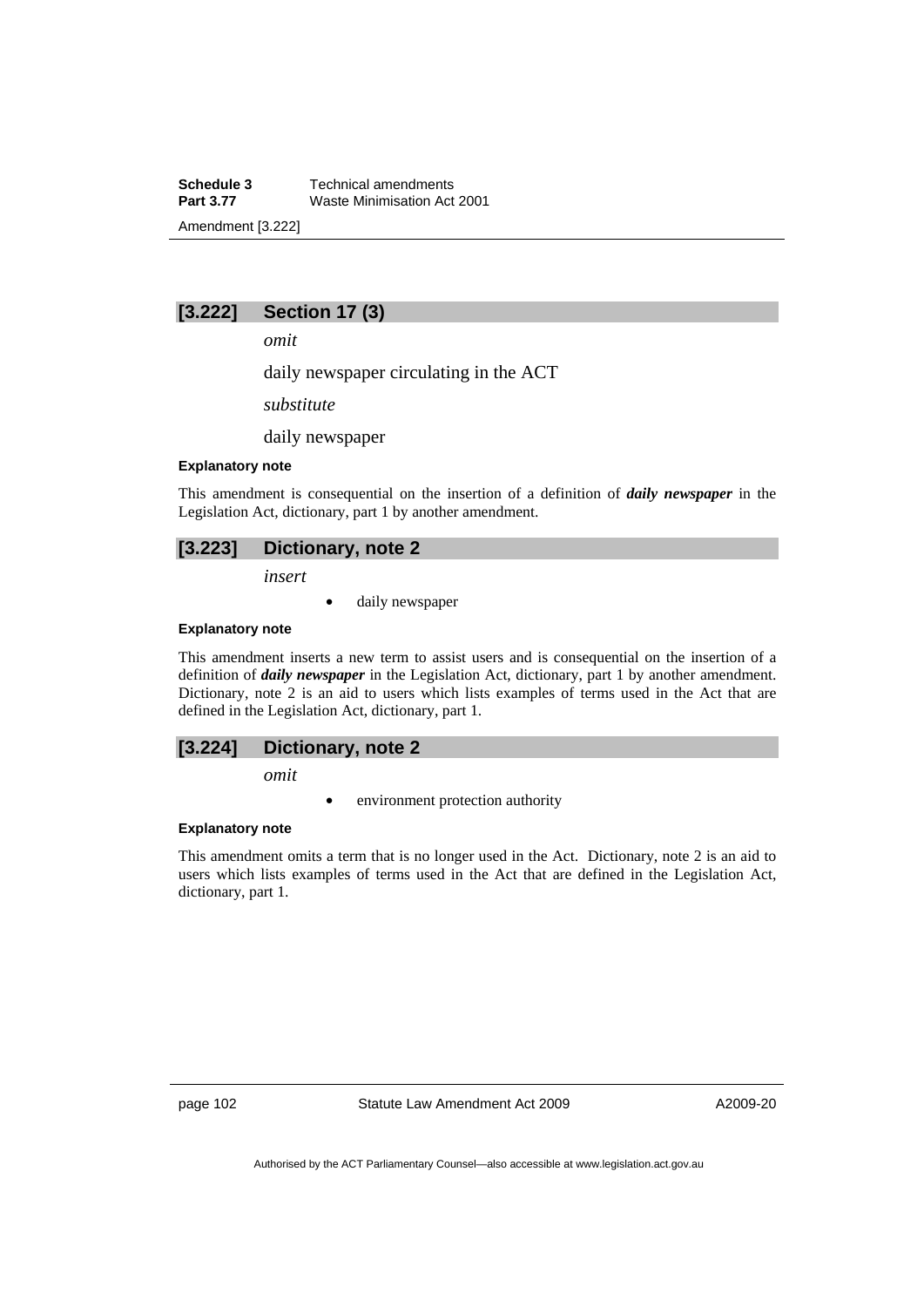# **Part 3.78 Waste Minimisation Regulation 2001**

# **[3.225] Section 6 (3)**

*omit* 

daily newspaper published and circulating in the ACT

*substitute* 

daily newspaper

#### **Explanatory note**

This amendment is consequential on the insertion of a definition of *daily newspaper* in the Legislation Act, dictionary, part 1 by another amendment.

## **[3.226] Dictionary, note 2**

*insert* 

• daily newspaper

## **Explanatory note**

This amendment inserts a new term to assist users and is consequential on the insertion of a definition of *daily newspaper* in the Legislation Act, dictionary, part 1 by another amendment. Dictionary, note 2 is an aid to users which lists examples of terms used in the Act that are defined in the Legislation Act, dictionary, part 1.

A2009-20

Statute Law Amendment Act 2009

page 103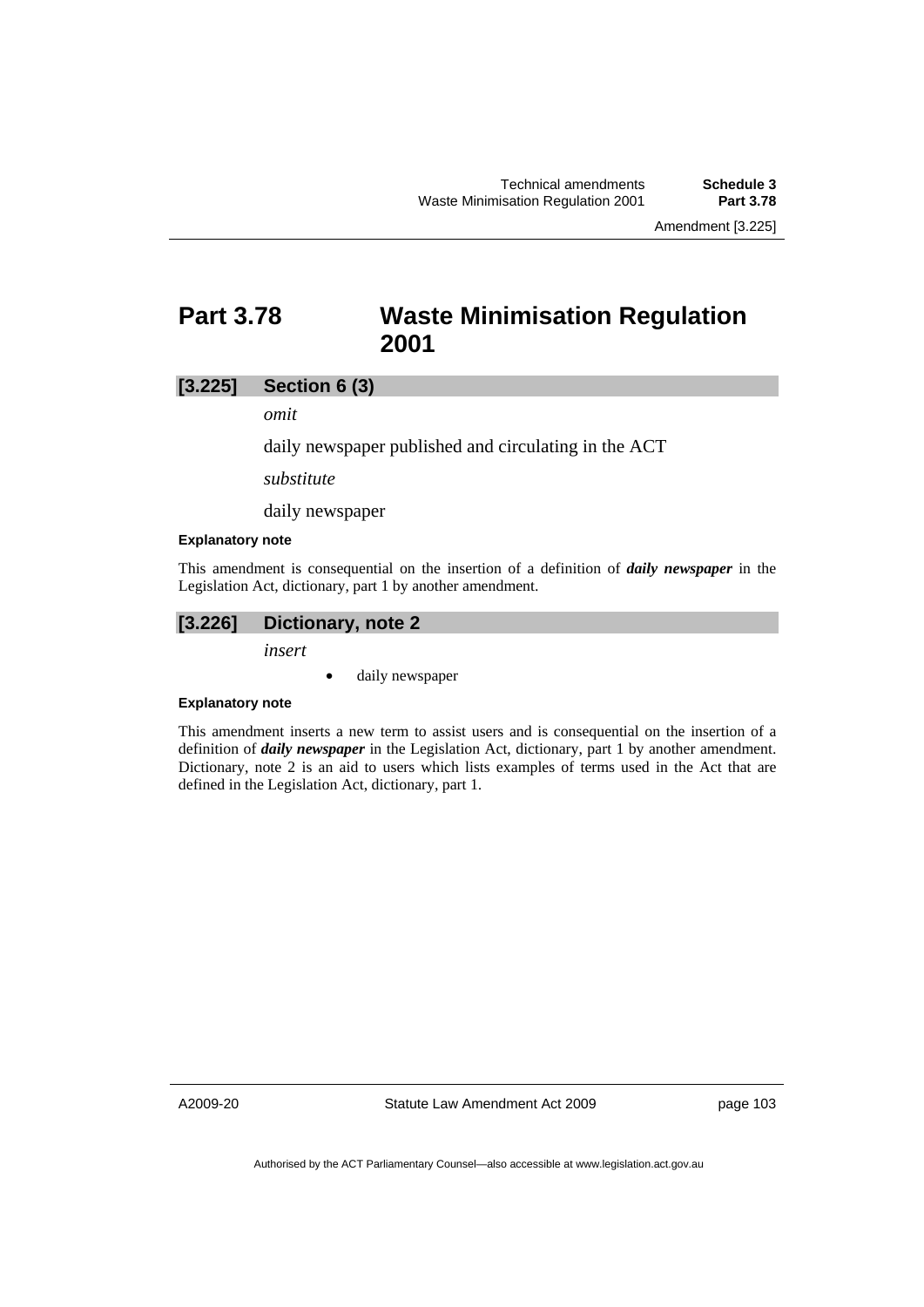**Schedule 3 Technical amendments**<br>**Part 3.79 Water Resources Act 20 Water Resources Act 2007** Amendment [3.227]

# **Part 3.79 Water Resources Act 2007**

### **[3.227] Section 14 (3) (b)**

*omit* 

daily newspaper circulating generally in the ACT

*substitute* 

daily newspaper

#### **Explanatory note**

This amendment is consequential on the insertion of a definition of *daily newspaper* in the Legislation Act, dictionary, part 1 by another amendment.

## **[3.228] Schedule 1, item 16**

*omit* 

#### **Explanatory note**

The amendment omits an item that incorrectly lists a decision under the Act, section 72 (Direction to modify or remove water structure) as being a reviewable decision made by the authority. A decision under section 72 is a decision by the Minister and therefore should not be included in schedule 1.

#### **[3.229] Dictionary, note 2**

*insert* 

daily newspaper

#### **Explanatory note**

This amendment inserts a new term to assist users and is consequential on the insertion of a definition of *daily newspaper* in the Legislation Act, dictionary, part 1 by another amendment. Dictionary, note 2 is an aid to users which lists examples of terms used in the Act that are defined in the Legislation Act, dictionary, part 1.

page 104 Statute Law Amendment Act 2009

A2009-20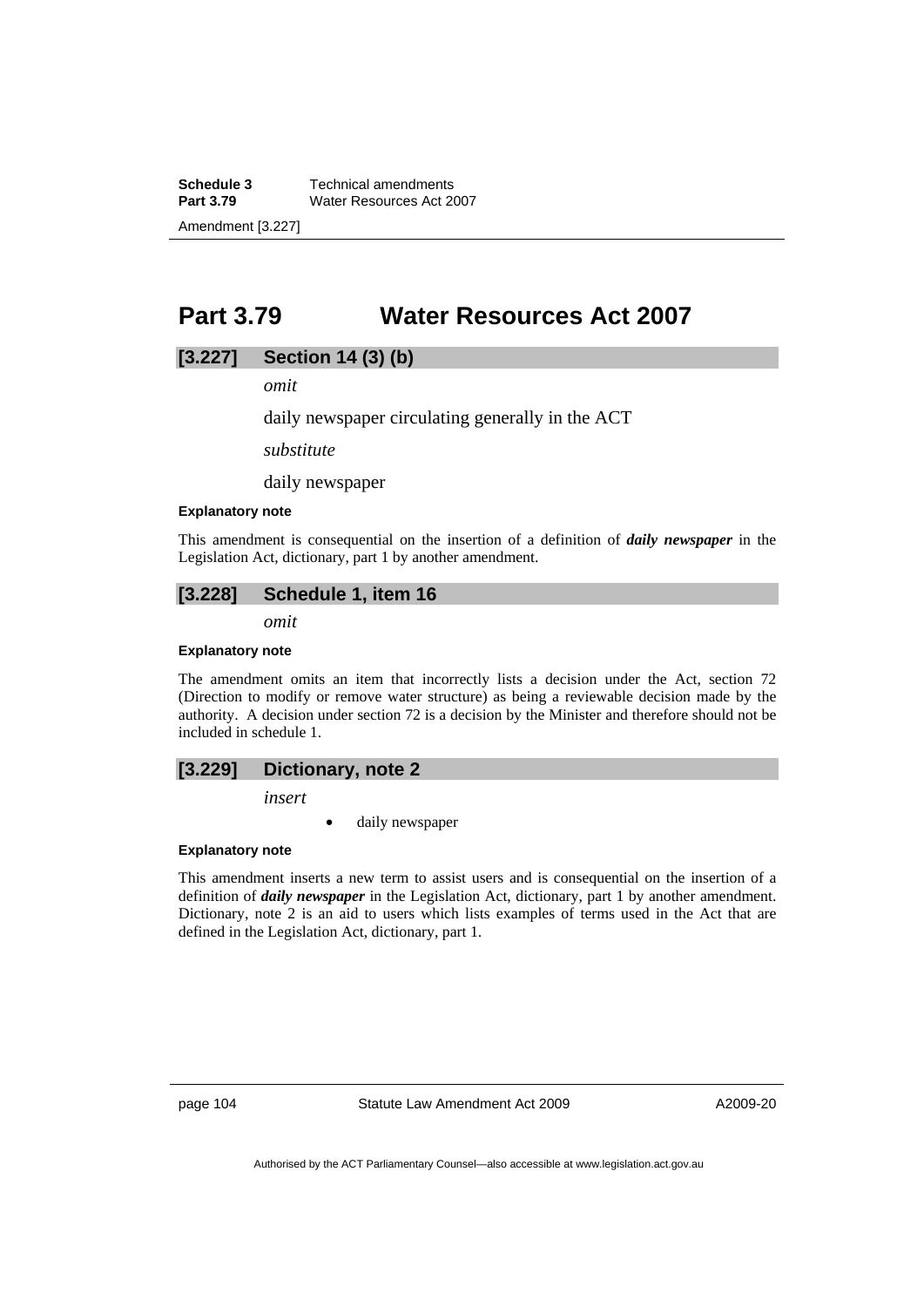# **Part 3.80 Wills Act 1968**

## **[3.230] Section 12A (4)**

*omit* 

daily newspaper circulating in the ACT

*substitute* 

daily newspaper

#### **Explanatory note**

This amendment is consequential on the insertion of a definition of *daily newspaper* in the Legislation Act, dictionary, part 1 by another amendment.

## **[3.231] Dictionary, note 2**

*insert* 

• daily newspaper

#### **Explanatory note**

This amendment inserts a new term to assist users and is consequential on the insertion of a definition of *daily newspaper* in the Legislation Act, dictionary, part 1 by another amendment. Dictionary, note 2 is an aid to users which lists examples of terms used in the Act that are defined in the Legislation Act, dictionary, part 1.

A2009-20

Statute Law Amendment Act 2009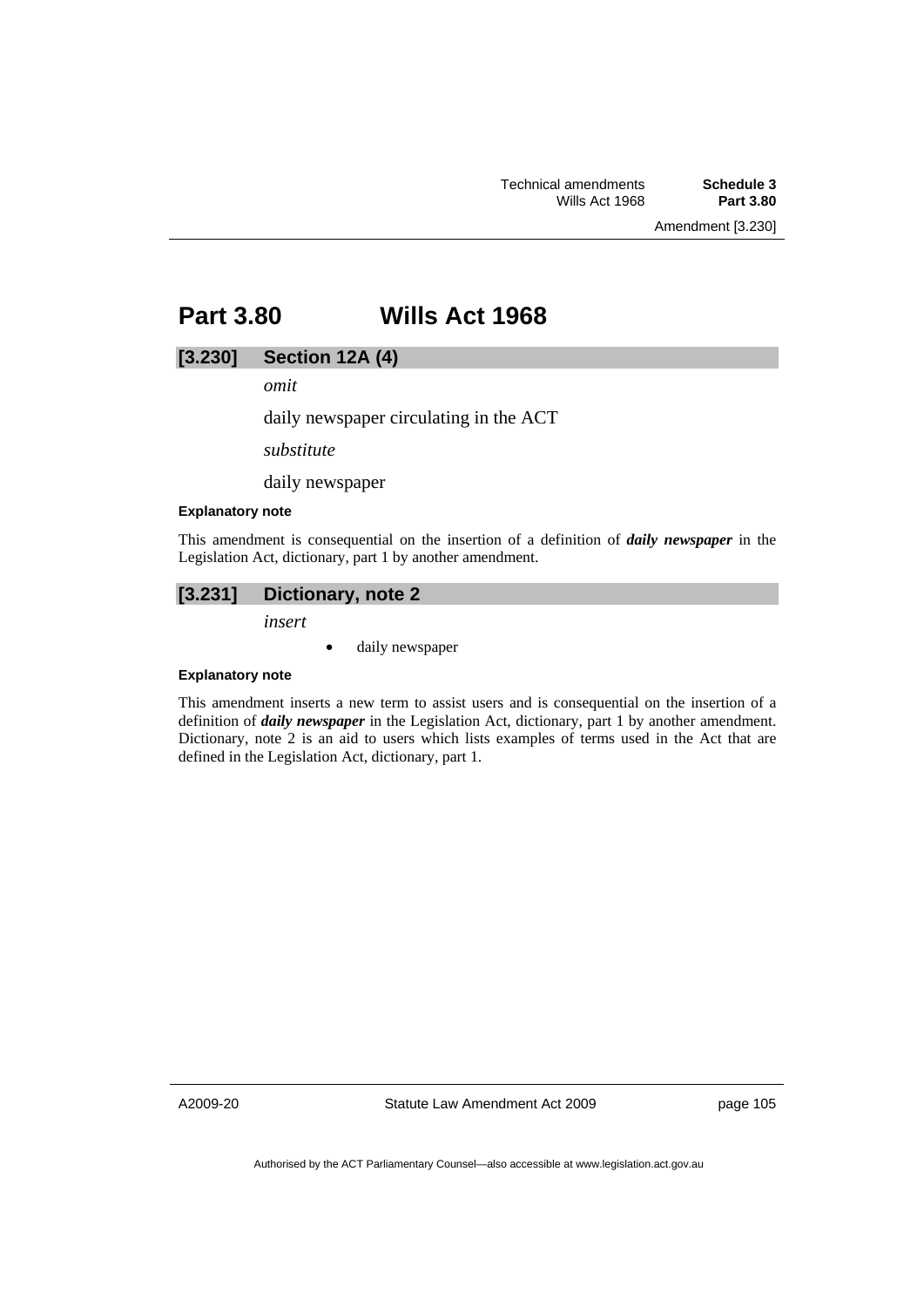# **Schedule 4 Repeal of redundant notifiable instruments**

(see s 6)

# **Part 4.1 Environment Protection Act 1997**

#### **Explanatory note for sch 4**

The Act requires public notice (by way of notification on the ACT legislation register) of the making of applications for environmental authorisations and the granting or review of environmental authorisations. Environmental authorisations can cover things as diverse as holding outdoor concerts to running pest control operations. Once a notice has been notified or, in the case of applications for authorisations, the period for public consultation has ended, there is little value in the notifications remaining current.

This schedule repeals notifiable instruments that still appear on the legislation register under the 'current' heading but have served their purpose and are no longer needed. The repealed notices will still be available on the legislation register, but will appear under the 'repealed' heading. This will ensure that only truly current instruments are included under the 'current' heading on the register, making it easier to access them.

> *Environment Protection Notice of Approval of Implementation Plan No 47 for Tidbinbilla Nature Reserve* (NI1998-21)

> *Environment Protection Environmental Authorisations* (NI1998-25)

*Environment Protection Environmental Authorisation* (NI1998-91)

*Environment Protection Environmental Authorisation and Application for Authorisation* (NI1998-161)

*Environment Protection Environmental Authorisation* (NI1998-189)

*Environment Protection Environmental Authorisation* (NI1998-198)

*Environment Protection Environmental Authorisation* (NI1998-229)

*Environment Protection Environmental Authorisation* (NI1998-277)

page 106 Statute Law Amendment Act 2009

A2009-20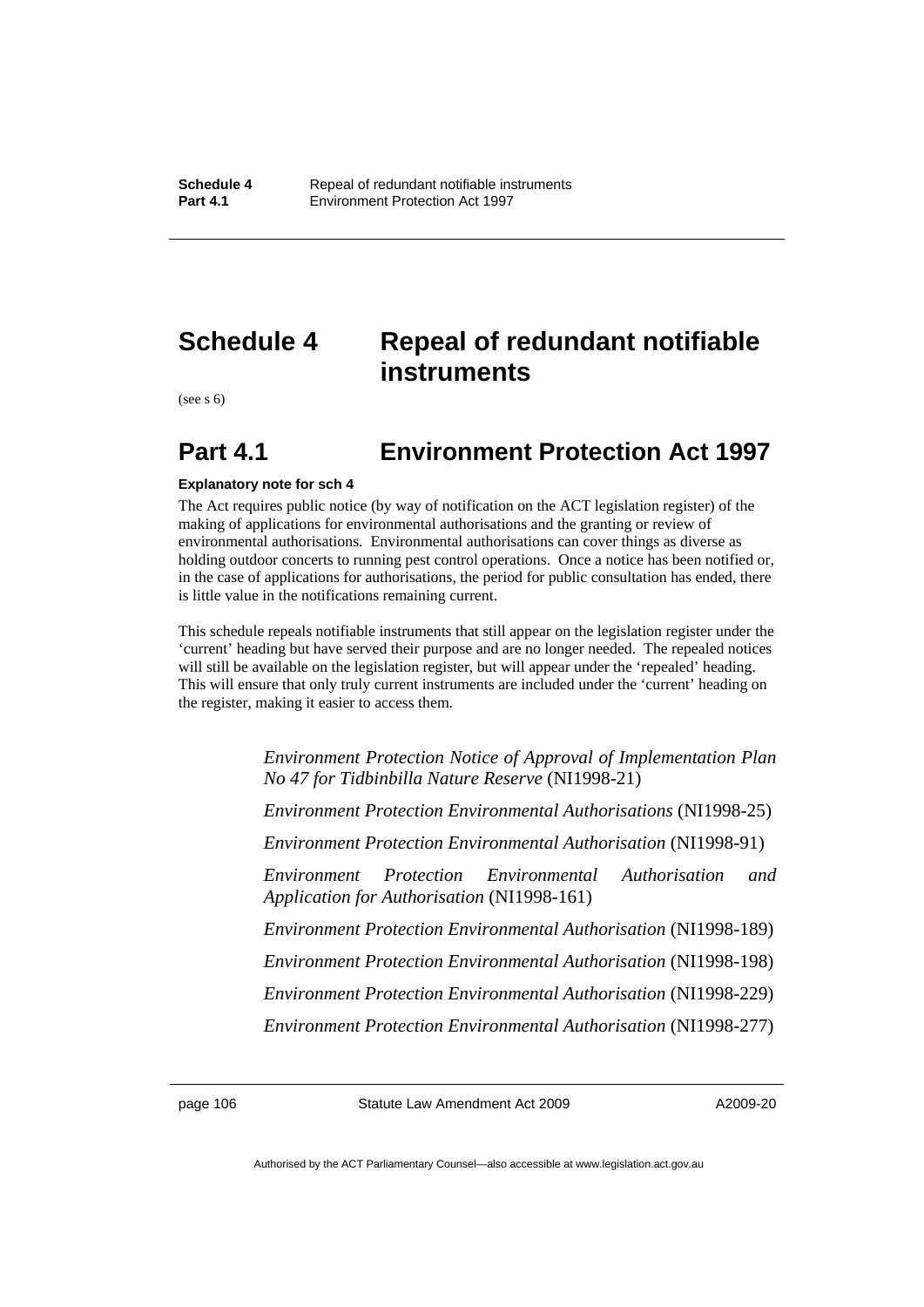*Environment Protection Environmental Authorisation* (NI1998-297) *Environment Protection Environmental Authorisations* (NI1999-7) *Environment Protection Environmental Authorisation* (NI1999-11) *Environment Protection Environmental Authorisation* (NI1999-36) *Environment Protection Environmental Authorisation* (NI1999-41) *Environment Protection Environmental Authorisations* (NI1999-64) *Environment Protection Environmental Authorisation* (NI1999-68) *Environment Protection Environmental Authorisation* (NI1999-87) *Environment Protection Environmental Authorisation* (NI1999-88) *Environment Protection Environmental Authorisation* (NI1999-95) *Environment Protection Environmental Authorisation* (NI1999-110) *Environment Protection Environmental Authorisations and Annual Review of Environmental Authorisations* (NI1999-146) *Environment Protection Environmental Authorisation* (NI1999-155) *Environment Protection Environmental Authorisations and Annual Review of Environmental Authorisations* (NI1999-166) *Environment Protection Environmental Authorisations and Annual Review of Environmental Authorisations* (NI1999-197) *Environment Protection Annual Review of Environmental Authorisations* (NI1999-208) *Environment Protection Environmental Authorisations and Annual Review of Environmental Authorisations* (NI1999-245) *Environment Protection Environmental Authorisations and Annual Review of Environmental Authorisations* (NI1999-250)

A2009-20

Statute Law Amendment Act 2009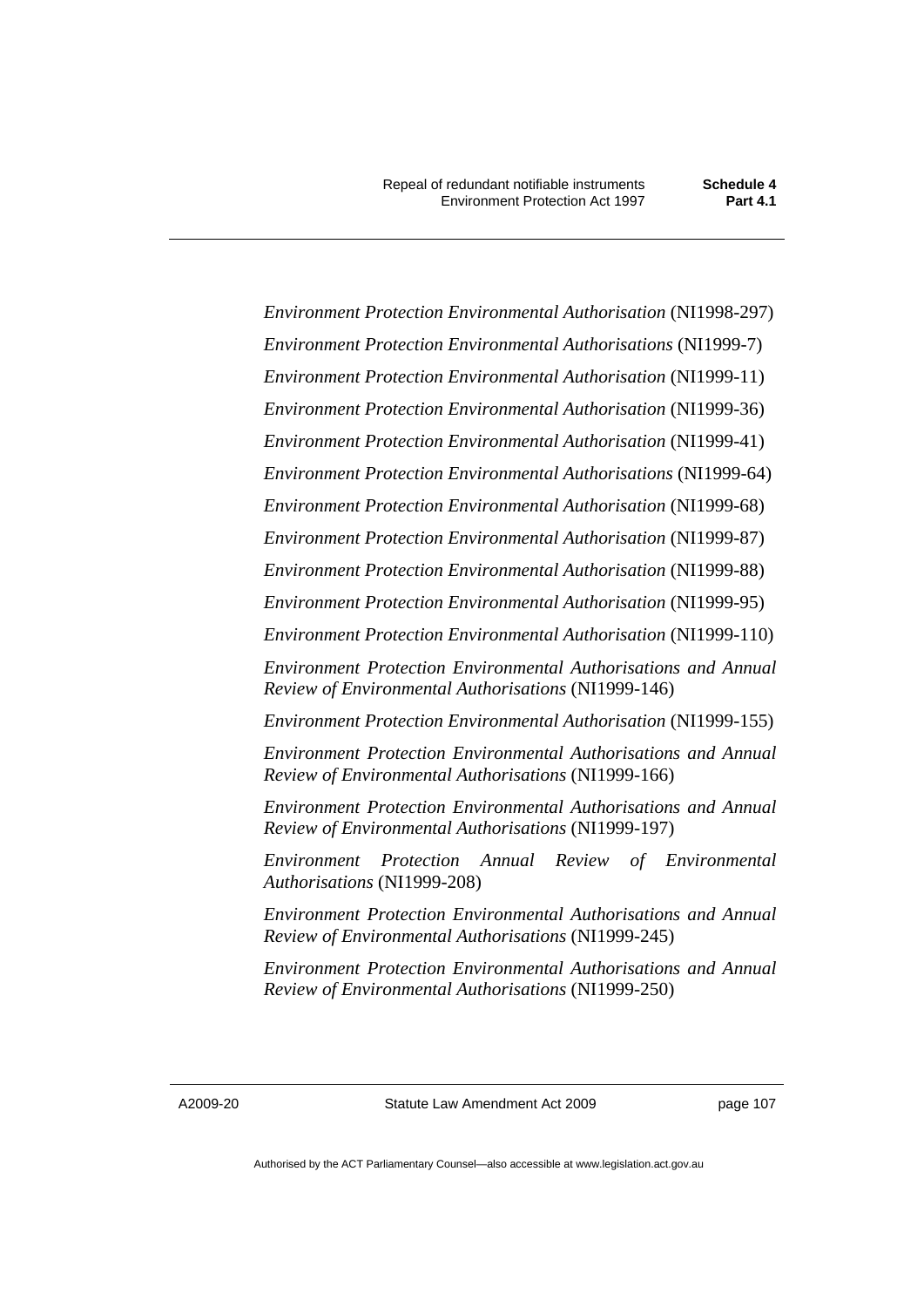*Environment Protection Application for an Environmental Authorisation, Environmental Authorisation and Annual Review of Environmental Authorisations* (NI1999-263)

*Environment Protection Variation of an Environmental Authorisation and Annual Review of Environmental Authorisations*  (NI1999-265)

*Environment Protection Environmental Authorisations and Annual Review of Environmental Authorisations* (NI1999-273)

*Environment Protection Notice* (NI2000-17)

*Environment Protection Environmental Authorisations* (NI2000-35)

*Environment Protection Environmental Authorisations* (NI2000-65)

*Environment Protection Environmental Authorisations* (NI2000-71)

*Environment Protection Environmental Authorisations* (NI2000-82)

*Environment Protection Instrument under subsection 67A (1)*  (NI2000-83)

*Environment Protection Environmental Authorisations* (NI2000-87)

*Environment Protection Annual Review of Environmental Authorisations* (NI2000-107)

| Environment<br>$(NI2000-112)$ | Protection | Environmental                        | <i>Authorisations</i> |
|-------------------------------|------------|--------------------------------------|-----------------------|
| Environment<br>$(NI2000-120)$ | Protection | Environmental                        | <i>Authorisations</i> |
| Environment<br>$(NI2000-125)$ | Protection | Environmental                        | <b>Authorisations</b> |
| Authorisations (NI2000-136)   |            | Environment Protection Annual Review | of Environmental      |
| Environment<br>$(NI2000-154)$ | Protection | Environmental                        | <b>Authorisations</b> |

page 108 Statute Law Amendment Act 2009

A2009-20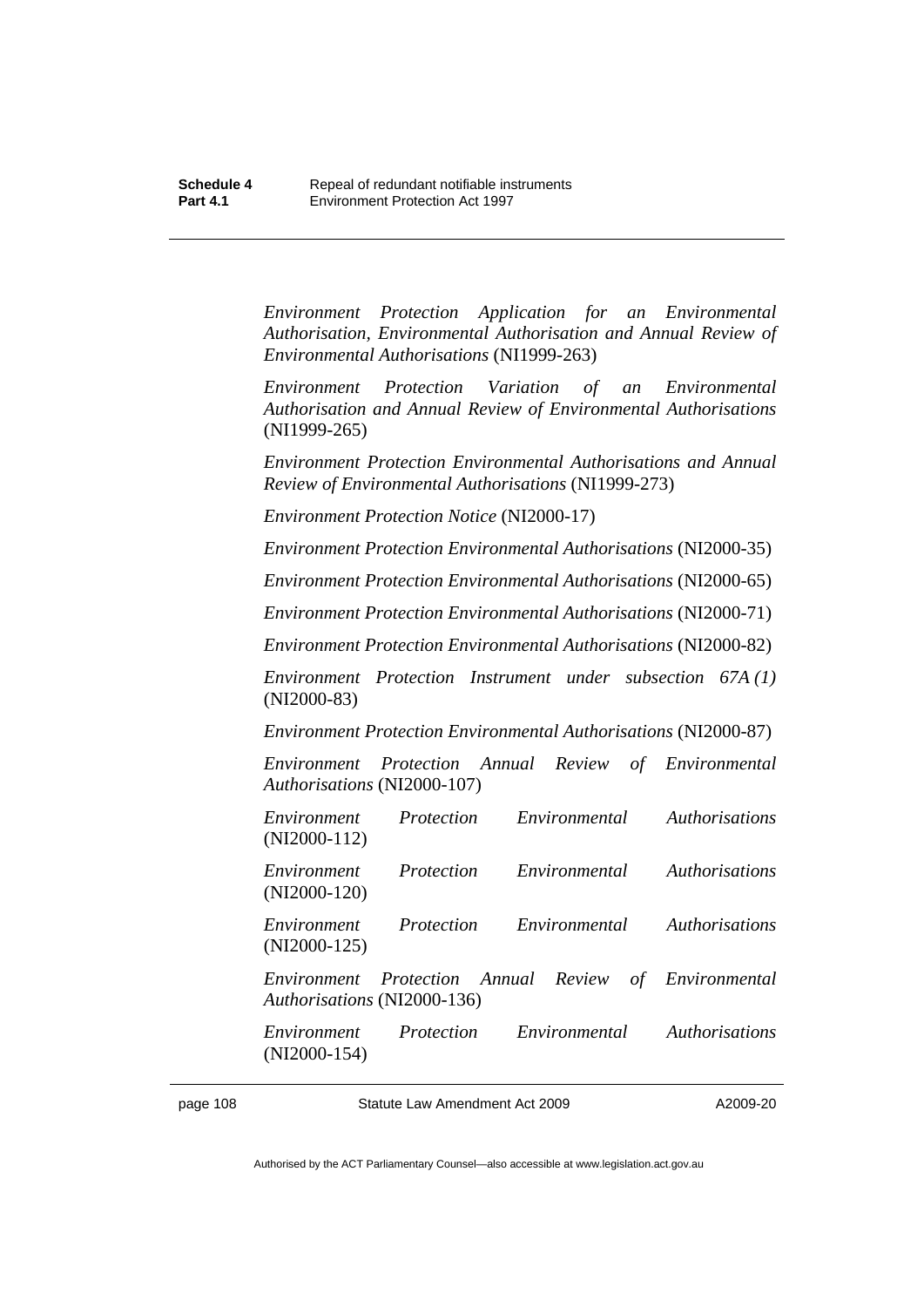| Environment<br>$(NI2000-170)$ | Protection | Environmental | <i>Authorisations</i> |
|-------------------------------|------------|---------------|-----------------------|
| Environment<br>$(NI2000-202)$ | Protection | Environmental | <i>Authorisations</i> |
| Environment<br>$(NI2000-214)$ | Protection | Environmental | <i>Authorisations</i> |
| Environment<br>$(NI2000-228)$ | Protection | Environmental | <i>Authorisations</i> |

*Environment Protection Application for Environmental Authorisations and Annual Review of Environmental Authorisations*  (NI2000-239)

*Environment Protection Release of Sustainable Water Action Management Project (SWAMP) Strategy and Action Plan*  (NI2000-244)

*Environment Protection Application for Environmental Authorisation and Granting of an Environmental Authorisation*  (NI2000-251)

*Environment Protection Granting of Environmental Authorisation*  (NI2000-253)

*Environment Protection Annual Review of Environmental Authorisations and Environmental Authorisations* (NI2000-260)

*Environment Protection Environmental Authorisations and Annual Review of Environmental Authorisations* (NI2000-276)

*Environment Protection Application for Environmental Authorisation and Annual Review of Environmental Authorisations*  (NI2000-281)

*Environment Protection Application for Environmental Authorisation, Annual Review of Environmental Authorisations and Variation of Environmental Authorisation* (NI2000-292)

A2009-20

Statute Law Amendment Act 2009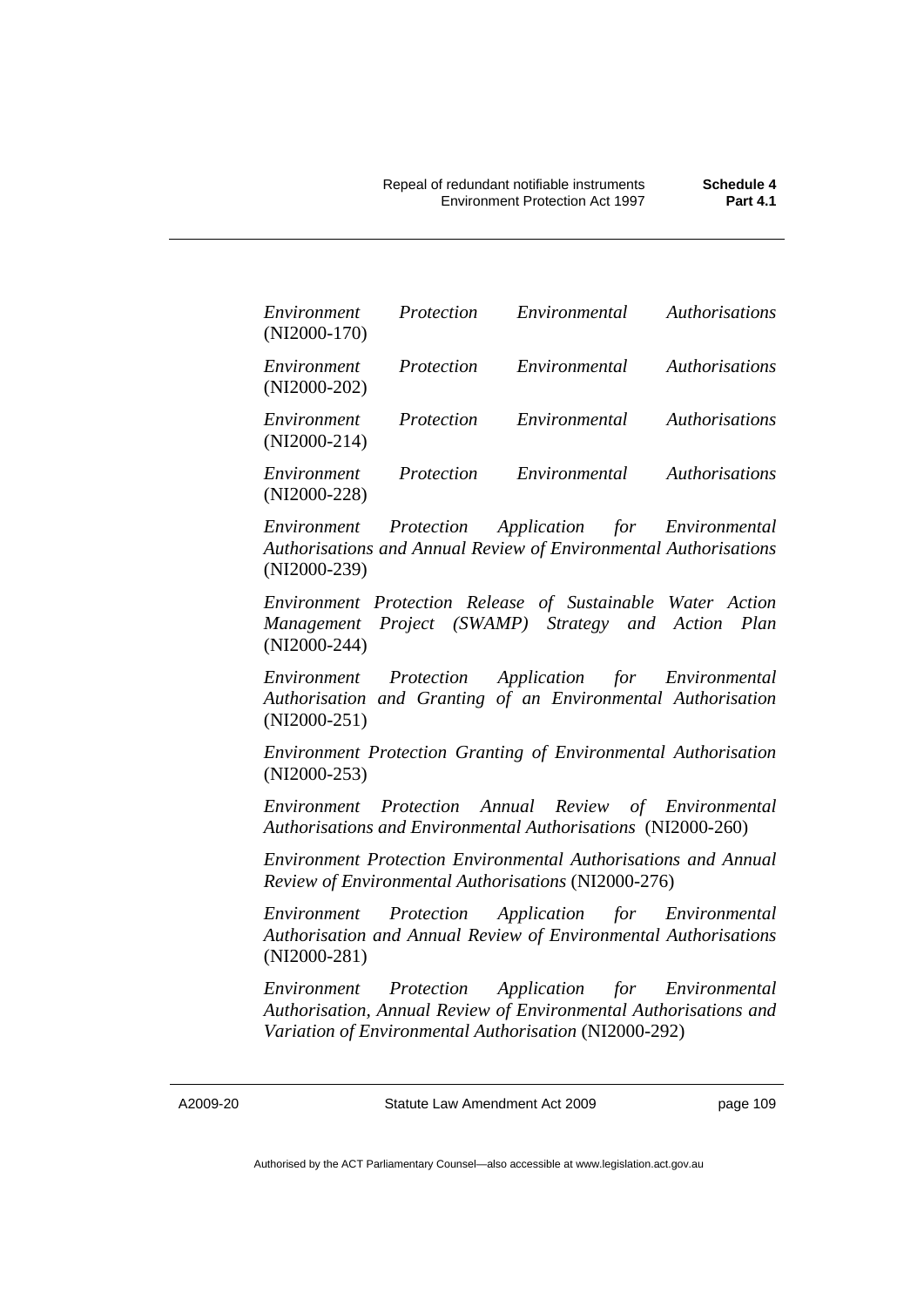*Environment Protection Annual Review of Environmental Authorisations* (NI2000-295)

*Environment Protection Application for Environmental Authorisation* (NI2000-307)

*Environment Protection Annual Review of Environmental Authorisations* (NI2000-315)

*Environment Protection Notice of Review of Environmental Authorisation 2001* (NI2001-37)

*Environment Protection (Environmental Authorisation Application and Review) Notice 2001* (NI2001-91)

*Environment Protection (Environmental Authorisation Grant) Notice 2001 (No 1)* (NI2001-88)

*Environment Protection (Environmental Authorisation Grant) Notice 2001* (NI2001-127)

*Environment Protection (Environmental Authorisation Application and Environmental Authorisation Grant) Notice 2001* (NI2001-135)

*Environmental Protection (Environmental Authorisation Grant) Notice 2001* (NI2001-137)

*Environment Protection (Environmental Authorisation Applications, Authorisations and Reviews) Notice 2001* (NI2001-145)

*Environment Protection (Environmental Authorisation Grant) Notice 2001* (NI2001-148)

*Environment Protection (Environmental Authorisation Application, Authorisation and Review) Notice 2001* (NI2001-151)

*Environment Protection (Environmental Authorisation Application, Authorisation and Review) Notice 2001* (NI2001-152)

*Environment Protection (Environmental Authorisation Grant and Environmental Authorisation Review) Notice 2001* (NI2001-153)

page 110 Statute Law Amendment Act 2009

A2009-20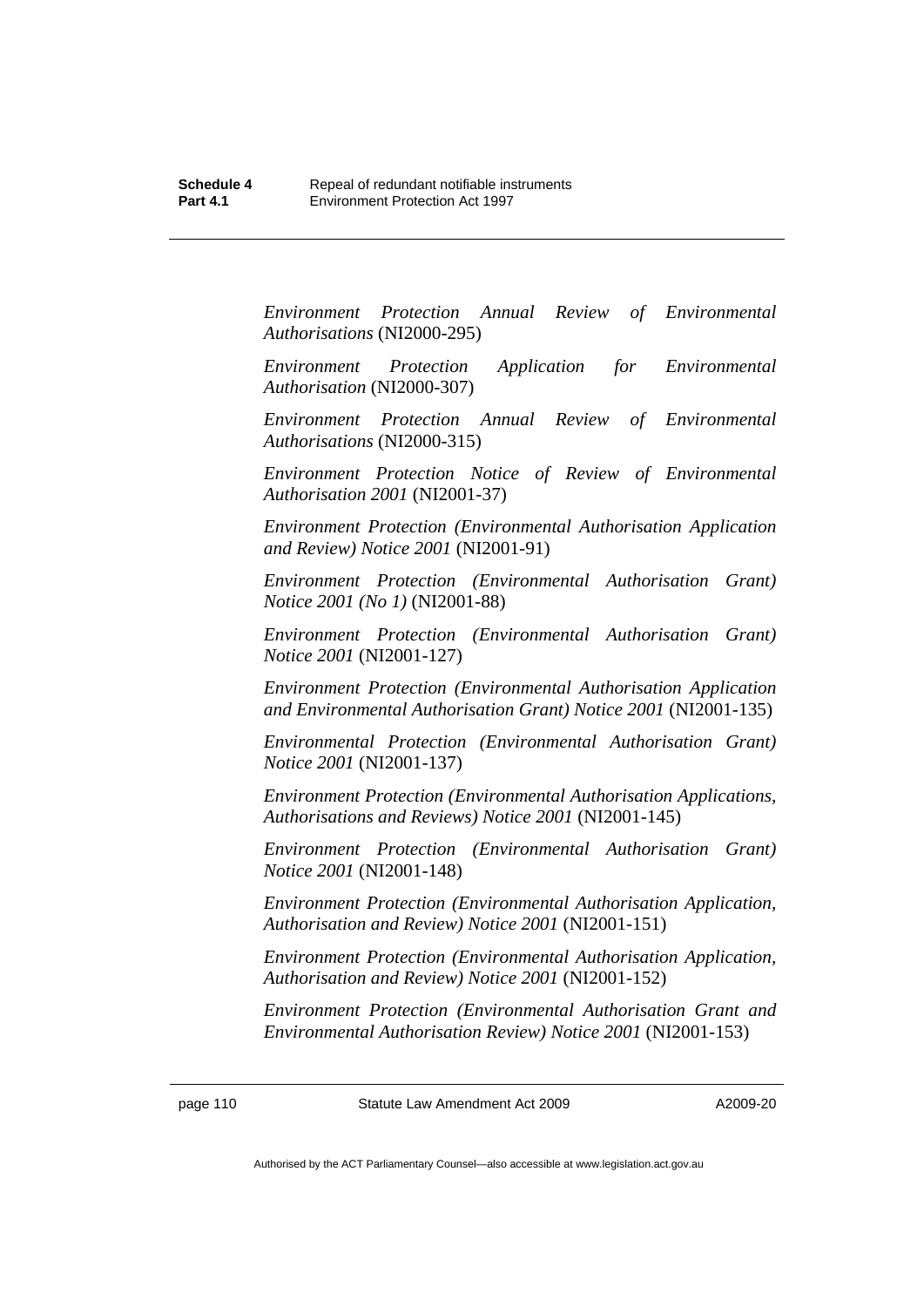*Environment Protection (Environmental Authorisation Application and Environmental Authorisation Grant) Notice 2001* (NI2001-165)

*Environment Protection (Environmental Authorisation Application and Environmental Authorisation Grant) Notice 2001* (NI2001-171)

*Environment Protection (Environmental Authorisation Application, Environmental Authorisation Grant and Environmental Authorisation Review) Notice 2001* (NI2001-176)

*Environment Protection (Environmental Authorisation Grant) Notice 2001* (NI2001-187)

*Environment Protection (Environmental Authorisation Grant) Notice 2001* (NI2001-192)

*Environment Protection (Environmental Authorisation Grant) Notice 2001* (NI2001-193)

*Environment Protection (Environmental Authorisation Grant) Notice 2001* (NI2001-212)

*Environment Protection (Environmental Authorisation Application and Environmental Authorisation Grant) Notice 2001* (NI2001-216)

*Environment Protection Application for an Environmental Authorisation and Annual Review of Authorisations* (NI2001-228)

*Environment Protection Agreements and Annual Review of Authorisations* (NI2001-232)

*Environment Protection—Environmental Authorisations and Annual Review of Authorisations* (NI2001-248)

*Environment Protection Agreements, Environmental Authorisations and Annual Review of Authorisations* (NI2001-261)

*Environment Protection Application for an Environmental Authorisation, Environmental Authorisations and Annual Review of Authorisations* (NI2001-295)

A2009-20

Statute Law Amendment Act 2009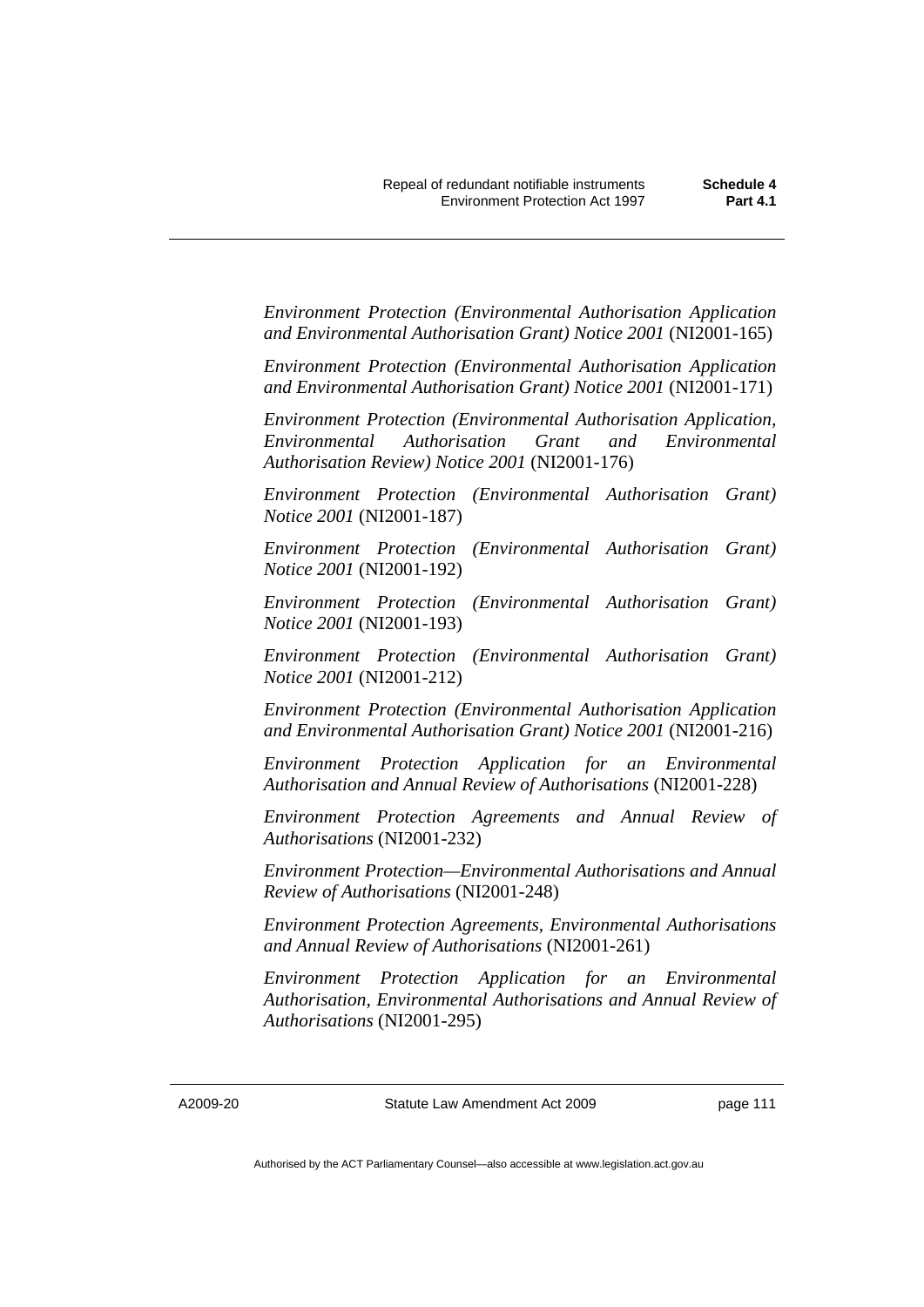*Environment Protection Application for an Environmental Authorisation and Environmental Authorisation* (NI2001-298)

*Environment Protection Agreements and Annual Review of Authorisations* (NI2001-308)

*Environmental Authorisations, Notification of Outcomes of Review of Environmental Authorisation and Annual Review of Environmental Authorisations* (NI2001-316)

*Environmental Authorisations and Environment Protection Agreements* (NI2001-344)

page 112 Statute Law Amendment Act 2009

A2009-20